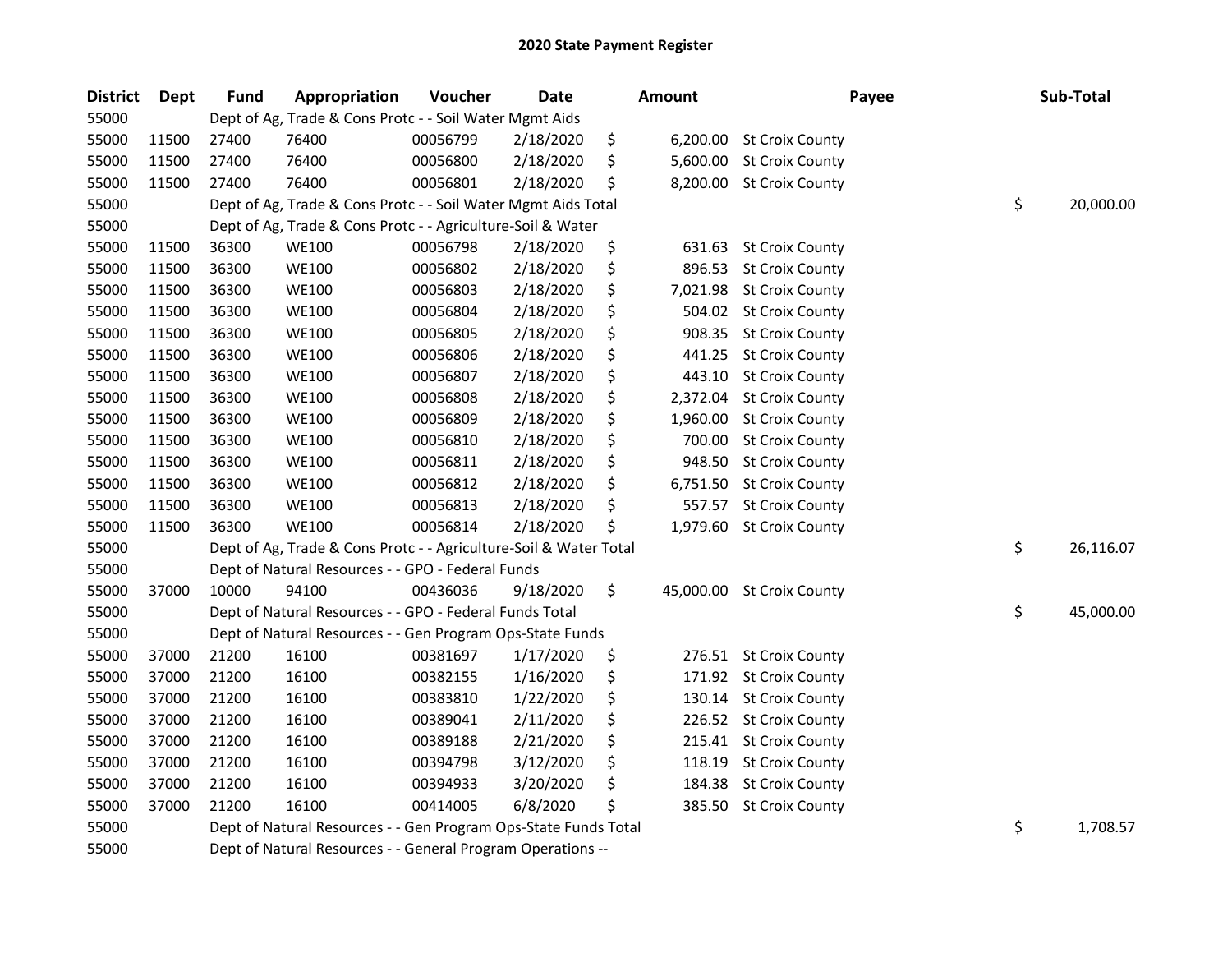| <b>District</b> | <b>Dept</b> | <b>Fund</b> | Appropriation                                                      | Voucher  | Date          |     | <b>Amount</b> |                           | Payee | Sub-Total       |
|-----------------|-------------|-------------|--------------------------------------------------------------------|----------|---------------|-----|---------------|---------------------------|-------|-----------------|
| 55000           | 37000       | 21200       | 25400                                                              | 00393718 | 3/13/2020     | \$  |               | 3.00 St Croix County      |       |                 |
| 55000           | 37000       | 21200       | 25400                                                              | 00449969 | 12/4/2020     | \$  |               | 6.00 St Croix County      |       |                 |
| 55000           |             |             | Dept of Natural Resources - - General Program Operations -- Total  |          |               |     |               |                           |       | \$<br>9.00      |
| 55000           |             |             | Dept of Natural Resources - - GPO -Federal Funds                   |          |               |     |               |                           |       |                 |
| 55000           | 37000       | 21200       | 38100                                                              | 00395201 | 3/12/2020     | \$  |               | 13,020.50 St Croix County |       |                 |
| 55000           |             |             | Dept of Natural Resources - - GPO -Federal Funds Total             |          |               |     |               |                           |       | \$<br>13,020.50 |
| 55000           |             |             | Dept of Natural Resources - - Venison Processing                   |          |               |     |               |                           |       |                 |
| 55000           | 37000       | 21200       | 54900                                                              | 00419672 | 6/25/2020     | \$  |               | 4,680.00 St Croix County  |       |                 |
| 55000           |             |             | Dept of Natural Resources - - Venison Processing Total             |          |               |     |               |                           |       | \$<br>4,680.00  |
| 55000           |             |             | Dept of Natural Resources - - Enf A - Boating Enforcement          |          |               |     |               |                           |       |                 |
| 55000           | 37000       | 21200       | 55000                                                              | 00395201 | 3/12/2020     | \$  |               | 26,676.14 St Croix County |       |                 |
| 55000           |             |             | Dept of Natural Resources - - Enf A - Boating Enforcement Total    |          |               |     |               |                           |       | \$<br>26,676.14 |
| 55000           |             |             | Dept of Natural Resources - - Enf A - Snow Enforcement             |          |               |     |               |                           |       |                 |
| 55000           | 37000       | 21200       | 55200                                                              | 00436453 | 9/24/2020     | \$  |               | 6,474.66 St Croix County  |       |                 |
| 55000           |             |             | Dept of Natural Resources - - Enf A - Snow Enforcement Total       |          |               |     |               |                           |       | \$<br>6,474.66  |
| 55000           |             |             | Dept of Natural Resources - - Wildlife Damage Claims & Abat        |          |               |     |               |                           |       |                 |
| 55000           | 37000       | 21200       | 55300                                                              | 00419672 | 6/25/2020     | S   |               | 15,090.84 St Croix County |       |                 |
| 55000           |             |             | Dept of Natural Resources - - Wildlife Damage Claims & Abat Total  |          |               |     |               |                           |       | \$<br>15,090.84 |
| 55000           |             |             | Dept of Natural Resources - - Ra- Suppl Snow Trail Aids            |          |               |     |               |                           |       |                 |
| 55000           | 37000       | 21200       | 56900                                                              | 00399261 | 4/2/2020      | \$  |               | 11,923.68 St Croix County |       |                 |
| 55000           |             |             | Dept of Natural Resources - - Ra- Suppl Snow Trail Aids Total      |          |               |     |               |                           |       | \$<br>11,923.68 |
| 55000           |             |             | Dept of Natural Resources - - Ra- Cnty Snow Trail & Area Aid       |          |               |     |               |                           |       |                 |
| 55000           | 37000       | 21200       | 57400                                                              | 00397461 | 3/23/2020     | -\$ |               | 3,962.50 St Croix County  |       |                 |
| 55000           |             |             | Dept of Natural Resources - - Ra- Cnty Snow Trail & Area Aid Total |          |               |     |               |                           |       | \$<br>3,962.50  |
| 55000           |             |             | Dept of Natural Resources - - Ra- Snowmobile Trail Areas           |          |               |     |               |                           |       |                 |
| 55000           | 37000       | 21200       | 57500                                                              | 00438038 | 9/30/2020     | \$  |               | 7,680.00 St Croix County  |       |                 |
| 55000           | 37000       | 21200       | 57500                                                              | 00439731 | 10/8/2020     | \$. |               | 34,170.00 St Croix County |       |                 |
| 55000           | 37000       | 21200       | 57500                                                              | 00449196 | 12/1/2020     | Ś   |               | 32,490.00 St Croix County |       |                 |
| 55000           |             |             | Dept of Natural Resources - - Ra- Snowmobile Trail Areas Total     |          |               |     |               |                           |       | \$<br>74,340.00 |
| 55000           |             |             | Dept of Natural Resources - - Resaids - Pymt In Lieu Tax Fed       |          |               |     |               |                           |       |                 |
| 55000           | 37000       | 21200       | 58400                                                              | 00439074 | 10/1/2020     | \$  |               | 3,744.00 St Croix County  |       |                 |
| 55000           |             |             | Dept of Natural Resources - - Resaids - Pymt In Lieu Tax Fed Total |          |               |     |               |                           |       | \$<br>3,744.00  |
| 55000           |             |             | Dept of Natural Resources - - Ea - Lake Protection                 |          |               |     |               |                           |       |                 |
| 55000           | 37000       | 21200       | 66300                                                              | 00444180 | 10/27/2020 \$ |     |               | 66,742.75 St Croix County |       |                 |
| 55000           |             |             | Dept of Natural Resources - - Ea - Lake Protection Total           |          |               |     |               |                           |       | \$<br>66,742.75 |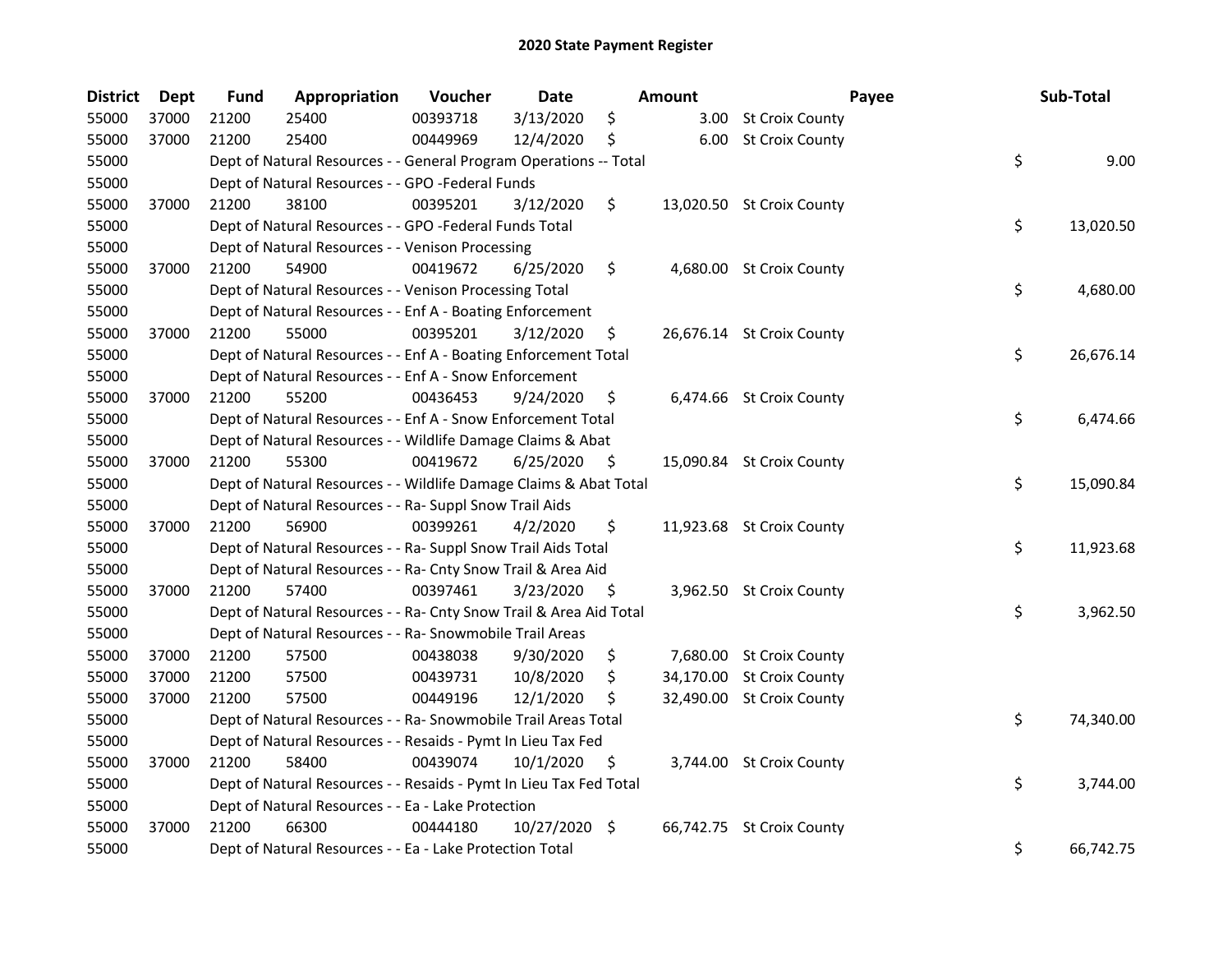| <b>District</b> | <b>Dept</b> | <b>Fund</b> | Appropriation                                                      | Voucher  | <b>Date</b>   | <b>Amount</b>    | Payee                        | Sub-Total          |
|-----------------|-------------|-------------|--------------------------------------------------------------------|----------|---------------|------------------|------------------------------|--------------------|
| 55000           |             |             | Dept of Natural Resources - - Environmental Aids; Nonpoint         |          |               |                  |                              |                    |
| 55000           | 37000       | 27400       | 66200                                                              | 00442598 | 10/19/2020 \$ |                  | 35,000.00 St Croix County    |                    |
| 55000           |             |             | Dept of Natural Resources - - Environmental Aids; Nonpoint Total   |          |               |                  |                              | \$<br>35,000.00    |
| 55000           |             |             | Dept of Natural Resources - - Fin Asst For Responsible Units       |          |               |                  |                              |                    |
| 55000           | 37000       | 27400       | 67000                                                              | 00412590 | 5/29/2020     | \$               | 176,883.36 St Croix County   |                    |
| 55000           |             |             | Dept of Natural Resources - - Fin Asst For Responsible Units Total |          |               |                  |                              | \$<br>176,883.36   |
| 55000           |             |             | Dept of Natural Resources - - Recycling Consolidation Grants       |          |               |                  |                              |                    |
| 55000           | 37000       | 27400       | 67300                                                              | 00412590 | 5/29/2020     | \$               | 20,018.48 St Croix County    |                    |
| 55000           |             |             | Dept of Natural Resources - - Recycling Consolidation Grants Total |          |               |                  |                              | \$<br>20,018.48    |
| 55000           |             |             | Dept of Natural Resources - - Land Acquisition                     |          |               |                  |                              |                    |
| 55000           | 37000       | 36300       | TA100                                                              | 00436032 | 9/18/2020     | \$               | 89,835.00 St Croix County    |                    |
| 55000           |             |             | Dept of Natural Resources - - Land Acquisition Total               |          |               |                  |                              | \$<br>89,835.00    |
| 55000           |             |             | Dept of Natural Resources - - Dnr-Nonpoint Source                  |          |               |                  |                              |                    |
| 55000           | 37000       | 36300       | TF100                                                              | 00442597 | 10/19/2020 \$ |                  | 29,842.25 St Croix County    |                    |
| 55000           |             |             | Dept of Natural Resources - - Dnr-Nonpoint Source Total            |          |               |                  |                              | \$<br>29,842.25    |
| 55000           |             |             | Dept of Natural Resources - - GPO - Sd Water Loan Prog, Fed        |          |               |                  |                              |                    |
| 55000           | 37000       | 57300       | 48200                                                              | 00388476 | 2/11/2020     | \$               | 11,227.75 St Croix County    |                    |
| 55000           | 37000       | 57300       | 48200                                                              | 00400355 | 4/8/2020      | \$<br>5,005.50   | <b>St Croix County</b>       |                    |
| 55000           | 37000       | 57300       | 48200                                                              | 00418796 | 7/16/2020     | \$<br>5,005.50   | <b>St Croix County</b>       |                    |
| 55000           | 37000       | 57300       | 48200                                                              | 00436809 | 10/21/2020    | \$<br>5,005.50   | <b>St Croix County</b>       |                    |
| 55000           |             |             | Dept of Natural Resources - - GPO - Sd Water Loan Prog, Fed Total  |          |               |                  |                              | \$<br>26,244.25    |
| 55000           |             |             | WI Dept of Transportation - - Eldly&Disa Co/Aid Sf                 |          |               |                  |                              |                    |
| 55000           | 39500       | 21100       | 16800                                                              | 00481731 | 1/15/2020     | \$<br>183,901.00 | <b>St Croix County</b>       |                    |
| 55000           | 39500       | 21100       | 16800                                                              | 00513111 | 4/10/2020     | \$<br>853.03     | <b>St Croix County</b>       |                    |
| 55000           |             |             | WI Dept of Transportation - - Eldly&Disa Co/Aid Sf Total           |          |               |                  |                              | \$<br>184,754.03   |
| 55000           |             |             | WI Dept of Transportation - - Disastr Damag Aid Sf                 |          |               |                  |                              |                    |
| 55000           | 39500       | 21100       | 17400                                                              | 00625485 | 12/9/2020     | \$               | 131,389.44 St Croix County   |                    |
| 55000           |             |             | WI Dept of Transportation - - Disastr Damag Aid Sf Total           |          |               |                  |                              | \$<br>131,389.44   |
| 55000           |             |             | WI Dept of Transportation - - Trans Aids To Co.-Sf                 |          |               |                  |                              |                    |
| 55000           | 39500       | 21100       | 19000                                                              | 00475478 | 1/6/2020      | \$               | 594,064.71 St Croix County   |                    |
| 55000           | 39500       | 21100       | 19000                                                              | 00542325 | 7/6/2020      | \$               | 1,188,129.42 St Croix County |                    |
| 55000           | 39500       | 21100       | 19000                                                              | 00585151 | 10/5/2020     | \$               | 594,064.74 St Croix County   |                    |
| 55000           |             |             | WI Dept of Transportation - - Trans Aids To Co.-Sf Total           |          |               |                  |                              | \$<br>2,376,258.87 |
| 55000           |             |             | WI Dept of Transportation - - Loc Rd Imp Prg St Fd                 |          |               |                  |                              |                    |
| 55000           | 39500       | 21100       | 27800                                                              | 00556570 | 7/31/2020     | \$               | 7,335.97 St Croix County     |                    |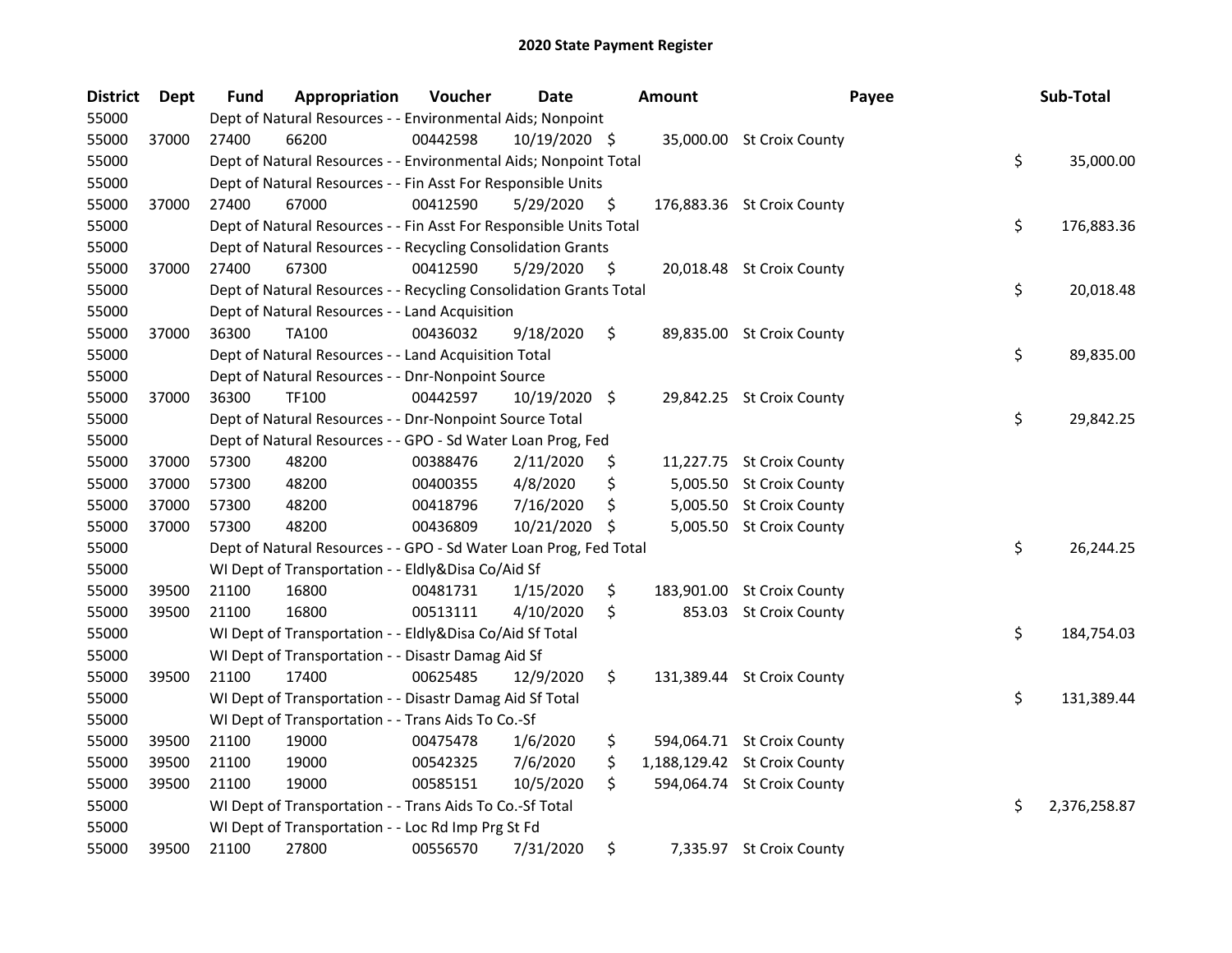| <b>District</b> | <b>Dept</b> | <b>Fund</b> | Appropriation                                            | Voucher  | Date       | <b>Amount</b>    | Payee                  | Sub-Total        |
|-----------------|-------------|-------------|----------------------------------------------------------|----------|------------|------------------|------------------------|------------------|
| 55000           | 39500       | 21100       | 27800                                                    | 00622424 | 12/3/2020  | \$<br>240,716.74 | <b>St Croix County</b> |                  |
| 55000           |             |             | WI Dept of Transportation - - Loc Rd Imp Prg St Fd Total |          |            |                  |                        | \$<br>248,052.71 |
| 55000           |             |             | WI Dept of Transportation - - St Hwy Rehab, Sf           |          |            |                  |                        |                  |
| 55000           | 39500       | 21100       | 36300                                                    | 00479619 | 1/9/2020   | \$<br>9.00       | <b>St Croix County</b> |                  |
| 55000           | 39500       | 21100       | 36300                                                    | 00496371 | 3/2/2020   | \$<br>12.00      | <b>St Croix County</b> |                  |
| 55000           | 39500       | 21100       | 36300                                                    | 00518253 | 4/23/2020  | \$<br>489.63     | <b>St Croix County</b> |                  |
| 55000           | 39500       | 21100       | 36300                                                    | 00539928 | 6/19/2020  | \$<br>3.00       | <b>St Croix County</b> |                  |
| 55000           | 39500       | 21100       | 36300                                                    | 00544822 | 6/29/2020  | \$<br>472.85     | <b>St Croix County</b> |                  |
| 55000           | 39500       | 21100       | 36300                                                    | 00572443 | 8/21/2020  | \$<br>58,109.51  | <b>St Croix County</b> |                  |
| 55000           | 39500       | 21100       | 36300                                                    | 00573153 | 8/24/2020  | \$<br>5.00       | <b>St Croix County</b> |                  |
| 55000           | 39500       | 21100       | 36300                                                    | 00584962 | 9/18/2020  | \$<br>5,645.00   | <b>St Croix County</b> |                  |
| 55000           | 39500       | 21100       | 36300                                                    | 00599202 | 10/14/2020 | \$<br>167.64     | <b>St Croix County</b> |                  |
| 55000           | 39500       | 21100       | 36300                                                    | 00599211 | 10/14/2020 | \$<br>2,999.58   | <b>St Croix County</b> |                  |
| 55000           | 39500       | 21100       | 36300                                                    | 00616908 | 11/18/2020 | \$<br>5,115.60   | <b>St Croix County</b> |                  |
| 55000           | 39500       | 21100       | 36300                                                    | 00621807 | 12/2/2020  | \$<br>35.00      | <b>St Croix County</b> |                  |
| 55000           | 39500       | 21100       | 36300                                                    | 00633820 | 12/28/2020 | \$<br>5,450.88   | <b>St Croix County</b> |                  |
| 55000           |             |             | WI Dept of Transportation - - St Hwy Rehab, Sf Total     |          |            |                  |                        | \$<br>78,514.69  |
| 55000           |             |             | WI Dept of Transportation - - Hwy Mgmt & Opers Sf        |          |            |                  |                        |                  |
| 55000           | 39500       | 21100       | 36500                                                    | 00480634 | 1/10/2020  | \$<br>405.00     | <b>St Croix County</b> |                  |
| 55000           | 39500       | 21100       | 36500                                                    | 00488008 | 2/3/2020   | \$<br>864.00     | <b>St Croix County</b> |                  |
| 55000           | 39500       | 21100       | 36500                                                    | 00502324 | 3/13/2020  | \$<br>1,112.85   | <b>St Croix County</b> |                  |
| 55000           | 39500       | 21100       | 36500                                                    | 00513095 | 4/9/2020   | \$<br>861.53     | <b>St Croix County</b> |                  |
| 55000           | 39500       | 21100       | 36500                                                    | 00518253 | 4/23/2020  | \$<br>1,833.18   | <b>St Croix County</b> |                  |
| 55000           | 39500       | 21100       | 36500                                                    | 00531758 | 6/1/2020   | \$<br>3,266.90   | <b>St Croix County</b> |                  |
| 55000           | 39500       | 21100       | 36500                                                    | 00541881 | 6/25/2020  | \$<br>432.00     | <b>St Croix County</b> |                  |
| 55000           | 39500       | 21100       | 36500                                                    | 00544822 | 6/29/2020  | \$<br>321.43     | <b>St Croix County</b> |                  |
| 55000           | 39500       | 21100       | 36500                                                    | 00550284 | 7/10/2020  | \$<br>459.00     | <b>St Croix County</b> |                  |
| 55000           | 39500       | 21100       | 36500                                                    | 00572443 | 8/21/2020  | \$<br>530.39     | <b>St Croix County</b> |                  |
| 55000           | 39500       | 21100       | 36500                                                    | 00584962 | 9/18/2020  | \$<br>97.76      | <b>St Croix County</b> |                  |
| 55000           | 39500       | 21100       | 36500                                                    | 00599202 | 10/14/2020 | \$<br>312.84     | <b>St Croix County</b> |                  |
| 55000           | 39500       | 21100       | 36500                                                    | 00599211 | 10/14/2020 | \$<br>256.23     | <b>St Croix County</b> |                  |
| 55000           | 39500       | 21100       | 36500                                                    | 00607698 | 10/29/2020 | \$<br>432.00     | <b>St Croix County</b> |                  |
| 55000           | 39500       | 21100       | 36500                                                    | 00607700 | 10/29/2020 | \$<br>459.00     | <b>St Croix County</b> |                  |
| 55000           | 39500       | 21100       | 36500                                                    | 00607702 | 10/29/2020 | \$<br>459.00     | <b>St Croix County</b> |                  |
| 55000           | 39500       | 21100       | 36500                                                    | 00607706 | 10/29/2020 | \$<br>459.00     | <b>St Croix County</b> |                  |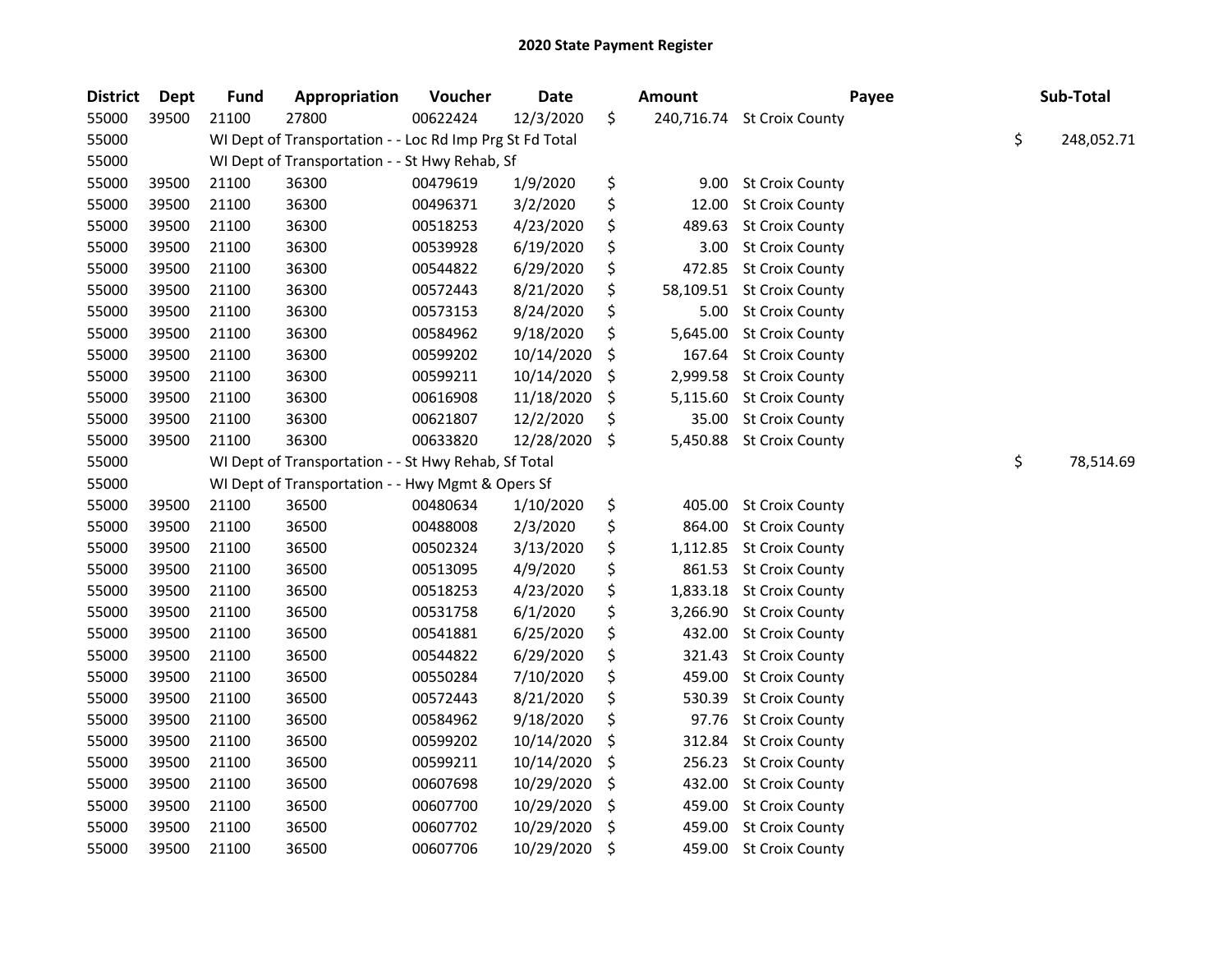| <b>District</b> | <b>Dept</b> | <b>Fund</b> | Appropriation                                           | Voucher  | <b>Date</b> |     | <b>Amount</b> | Payee                      |    | Sub-Total |
|-----------------|-------------|-------------|---------------------------------------------------------|----------|-------------|-----|---------------|----------------------------|----|-----------|
| 55000           | 39500       | 21100       | 36500                                                   | 00607709 | 10/29/2020  | \$  | 459.00        | <b>St Croix County</b>     |    |           |
| 55000           | 39500       | 21100       | 36500                                                   | 00616908 | 11/18/2020  | \$. | 760.77        | <b>St Croix County</b>     |    |           |
| 55000           | 39500       | 21100       | 36500                                                   | 00633820 | 12/28/2020  | \$  | 459.00        | <b>St Croix County</b>     |    |           |
| 55000           |             |             | WI Dept of Transportation - - Hwy Mgmt & Opers Sf Total |          |             |     |               |                            | \$ | 14,240.88 |
| 55000           |             |             | WI Dept of Transportation - - Routine Maint Sf          |          |             |     |               |                            |    |           |
| 55000           | 39500       | 21100       | 36800                                                   | 00472305 | 1/2/2020    | \$  | 585.00        | <b>St Croix County</b>     |    |           |
| 55000           | 39500       | 21100       | 36800                                                   | 00478937 | 1/7/2020    | \$  | 191,723.02    | <b>St Croix County</b>     |    |           |
| 55000           | 39500       | 21100       | 36800                                                   | 00487413 | 2/12/2020   | \$  | 585.00        | <b>St Croix County</b>     |    |           |
| 55000           | 39500       | 21100       | 36800                                                   | 00488008 | 2/3/2020    | \$  |               | 546,097.12 St Croix County |    |           |
| 55000           | 39500       | 21100       | 36800                                                   | 00492623 | 2/20/2020   | \$  | 118,871.84    | <b>St Croix County</b>     |    |           |
| 55000           | 39500       | 21100       | 36800                                                   | 00492624 | 2/20/2020   | \$  |               | 50,826.32 St Croix County  |    |           |
| 55000           | 39500       | 21100       | 36800                                                   | 00498178 | 2/28/2020   | \$  |               | 353,842.22 St Croix County |    |           |
| 55000           | 39500       | 21100       | 36800                                                   | 00502324 | 3/13/2020   | \$  | 35,854.63     | <b>St Croix County</b>     |    |           |
| 55000           | 39500       | 21100       | 36800                                                   | 00507886 | 3/25/2020   | \$  | 272,655.90    | <b>St Croix County</b>     |    |           |
| 55000           | 39500       | 21100       | 36800                                                   | 00509758 | 3/31/2020   | \$  | 3,027.17      | <b>St Croix County</b>     |    |           |
| 55000           | 39500       | 21100       | 36800                                                   | 00510305 | 4/1/2020    | \$  | 18,239.33     | <b>St Croix County</b>     |    |           |
| 55000           | 39500       | 21100       | 36800                                                   | 00513095 | 4/9/2020    | \$  | 20,091.69     | <b>St Croix County</b>     |    |           |
| 55000           | 39500       | 21100       | 36800                                                   | 00518253 | 4/23/2020   | \$  | 18,544.59     | <b>St Croix County</b>     |    |           |
| 55000           | 39500       | 21100       | 36800                                                   | 00520336 | 4/29/2020   | \$  | 182,768.43    | <b>St Croix County</b>     |    |           |
| 55000           | 39500       | 21100       | 36800                                                   | 00521958 | 5/4/2020    | \$  | 26,811.00     | <b>St Croix County</b>     |    |           |
| 55000           | 39500       | 21100       | 36800                                                   | 00531412 | 5/29/2020   | \$  | 215,211.54    | <b>St Croix County</b>     |    |           |
| 55000           | 39500       | 21100       | 36800                                                   | 00531758 | 6/1/2020    | \$  | 27,001.12     | <b>St Croix County</b>     |    |           |
| 55000           | 39500       | 21100       | 36800                                                   | 00541352 | 6/24/2020   | \$  | 206,386.16    | <b>St Croix County</b>     |    |           |
| 55000           | 39500       | 21100       | 36800                                                   | 00544822 | 6/29/2020   | \$  | 2,612.37      | <b>St Croix County</b>     |    |           |
| 55000           | 39500       | 21100       | 36800                                                   | 00554656 | 7/23/2020   | \$  | 3,889.57      | <b>St Croix County</b>     |    |           |
| 55000           | 39500       | 21100       | 36800                                                   | 00571237 | 8/20/2020   | \$  | 11,681.11     | <b>St Croix County</b>     |    |           |
| 55000           | 39500       | 21100       | 36800                                                   | 00572443 | 8/21/2020   | \$  | 1,944.13      | <b>St Croix County</b>     |    |           |
| 55000           | 39500       | 21100       | 36800                                                   | 00576385 | 9/1/2020    | \$  |               | 49,279.61 St Croix County  |    |           |
| 55000           | 39500       | 21100       | 36800                                                   | 00578288 | 9/4/2020    | \$  | 213,651.89    | <b>St Croix County</b>     |    |           |
| 55000           | 39500       | 21100       | 36800                                                   | 00584962 | 9/18/2020   | \$  | 1,535.05      | <b>St Croix County</b>     |    |           |
| 55000           | 39500       | 21100       | 36800                                                   | 00592451 | 9/29/2020   | \$  | 2,284.29      | <b>St Croix County</b>     |    |           |
| 55000           | 39500       | 21100       | 36800                                                   | 00596512 | 10/8/2020   | \$  | 283,854.23    | <b>St Croix County</b>     |    |           |
| 55000           | 39500       | 21100       | 36800                                                   | 00598697 | 10/13/2020  | \$  | 83,010.57     | <b>St Croix County</b>     |    |           |
| 55000           | 39500       | 21100       | 36800                                                   | 00599202 | 10/14/2020  | \$  | 427.73        | <b>St Croix County</b>     |    |           |
| 55000           | 39500       | 21100       | 36800                                                   | 00599211 | 10/14/2020  | \$  |               | 8,648.32 St Croix County   |    |           |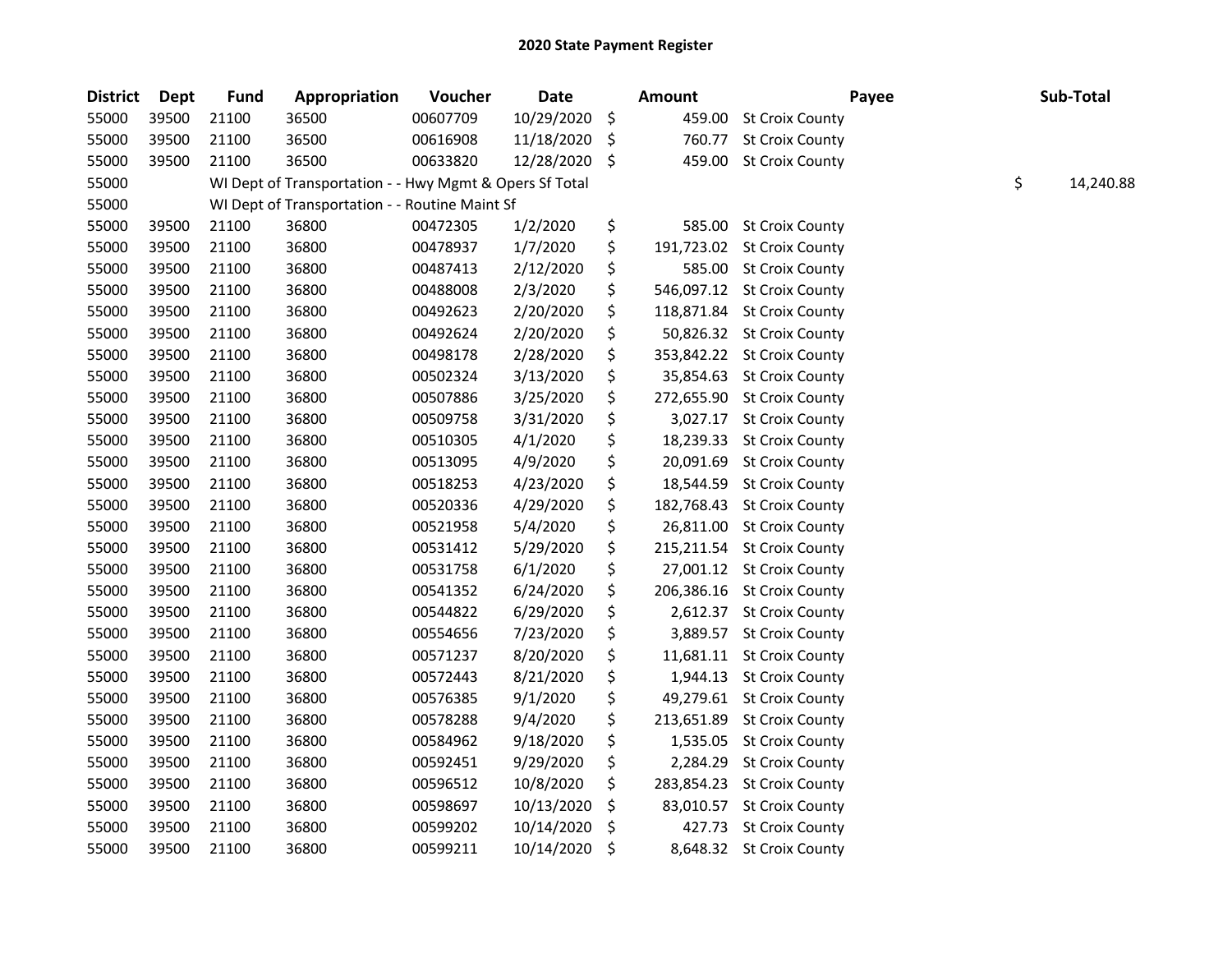| <b>District</b> | <b>Dept</b> | <b>Fund</b> | Appropriation                                                      | Voucher  | <b>Date</b> | <b>Amount</b>    |                          | Payee | Sub-Total    |
|-----------------|-------------|-------------|--------------------------------------------------------------------|----------|-------------|------------------|--------------------------|-------|--------------|
| 55000           | 39500       | 21100       | 36800                                                              | 00599308 | 10/14/2020  | \$<br>5,985.70   | <b>St Croix County</b>   |       |              |
| 55000           | 39500       | 21100       | 36800                                                              | 00599309 | 10/14/2020  | \$<br>7,371.50   | <b>St Croix County</b>   |       |              |
| 55000           | 39500       | 21100       | 36800                                                              | 00599448 | 10/14/2020  | \$<br>151,990.40 | <b>St Croix County</b>   |       |              |
| 55000           | 39500       | 21100       | 36800                                                              | 00604683 | 10/23/2020  | \$<br>623.79     | <b>St Croix County</b>   |       |              |
| 55000           | 39500       | 21100       | 36800                                                              | 00615428 | 11/13/2020  | \$<br>11,577.25  | <b>St Croix County</b>   |       |              |
| 55000           | 39500       | 21100       | 36800                                                              | 00616908 | 11/18/2020  | \$<br>12,484.71  | <b>St Croix County</b>   |       |              |
| 55000           | 39500       | 21100       | 36800                                                              | 00620391 | 11/25/2020  | \$<br>227,936.00 | <b>St Croix County</b>   |       |              |
| 55000           | 39500       | 21100       | 36800                                                              | 00629368 | 12/18/2020  | \$<br>6,927.55   | <b>St Croix County</b>   |       |              |
| 55000           | 39500       | 21100       | 36800                                                              | 00629822 | 12/18/2020  | \$<br>252,071.66 | <b>St Croix County</b>   |       |              |
| 55000           | 39500       | 21100       | 36800                                                              | 00633820 | 12/28/2020  | \$<br>5,665.74   | <b>St Croix County</b>   |       |              |
| 55000           |             |             | WI Dept of Transportation - - Routine Maint Sf Total               |          |             |                  |                          | \$    | 3,634,575.25 |
| 55000           |             |             | WI Dept of Transportation - - Hwy Mgmt & Opers Lf                  |          |             |                  |                          |       |              |
| 55000           | 39500       | 21100       | 37500                                                              | 00502324 | 3/13/2020   | \$<br>616.86     | <b>St Croix County</b>   |       |              |
| 55000           |             |             | WI Dept of Transportation - - Hwy Mgmt & Opers Lf Total            |          |             |                  |                          | \$    | 616.86       |
| 55000           |             |             | Department of Corrections - - Purchased Services For Offende       |          |             |                  |                          |       |              |
| 55000           | 41000       | 10000       | 11100                                                              | 00333521 | 1/8/2020    | \$<br>3,740.00   | <b>St Croix County</b>   |       |              |
| 55000           | 41000       | 10000       | 11100                                                              | 00336610 | 1/21/2020   | \$<br>4,175.00   | <b>St Croix County</b>   |       |              |
| 55000           | 41000       | 10000       | 11100                                                              | 00340127 | 2/6/2020    | \$<br>2,075.30   | <b>St Croix County</b>   |       |              |
| 55000           | 41000       | 10000       | 11100                                                              | 00348360 | 3/17/2020   | \$<br>3,745.00   | <b>St Croix County</b>   |       |              |
| 55000           | 41000       | 10000       | 11100                                                              | 00353377 | 4/13/2020   | \$<br>3,225.00   | <b>St Croix County</b>   |       |              |
| 55000           | 41000       | 10000       | 11100                                                              | 00371746 | 7/10/2020   | \$<br>3,211.55   | <b>St Croix County</b>   |       |              |
| 55000           | 41000       | 10000       | 11100                                                              | 00371748 | 7/10/2020   | \$<br>5,615.00   | <b>St Croix County</b>   |       |              |
| 55000           | 41000       | 10000       | 11100                                                              | 00371964 | 7/10/2020   | \$<br>3,877.05   | <b>St Croix County</b>   |       |              |
| 55000           | 41000       | 10000       | 11100                                                              | 00380521 | 8/28/2020   | \$<br>4,120.00   | <b>St Croix County</b>   |       |              |
| 55000           | 41000       | 10000       | 11100                                                              | 00388978 | 10/14/2020  | \$<br>4,070.00   | <b>St Croix County</b>   |       |              |
| 55000           | 41000       | 10000       | 11100                                                              | 00395532 | 11/19/2020  | \$<br>2,322.08   | <b>St Croix County</b>   |       |              |
| 55000           | 41000       | 10000       | 11100                                                              | 00399324 | 12/11/2020  | \$<br>1,675.00   | <b>St Croix County</b>   |       |              |
| 55000           |             |             | Department of Corrections - - Purchased Services For Offende Total |          |             |                  |                          | \$    | 41,850.98    |
| 55000           |             |             | Department of Corrections - - Becky Young Community Correcti       |          |             |                  |                          |       |              |
| 55000           | 41000       | 10000       | 11200                                                              | 00334526 | 1/13/2020   | \$<br>2,137.50   | <b>St Croix County</b>   |       |              |
| 55000           | 41000       | 10000       | 11200                                                              | 00342064 | 2/18/2020   | \$<br>2,062.50   | <b>St Croix County</b>   |       |              |
| 55000           | 41000       | 10000       | 11200                                                              | 00359894 | 5/14/2020   | \$<br>1,387.50   | <b>St Croix County</b>   |       |              |
| 55000           | 41000       | 10000       | 11200                                                              | 00369402 | 6/30/2020   | \$<br>487.50     | <b>St Croix County</b>   |       |              |
| 55000           | 41000       | 10000       | 11200                                                              | 00372988 | 7/15/2020   | \$<br>1,312.50   | <b>St Croix County</b>   |       |              |
| 55000           | 41000       | 10000       | 11200                                                              | 00380493 | 8/28/2020   | \$               | 1,612.50 St Croix County |       |              |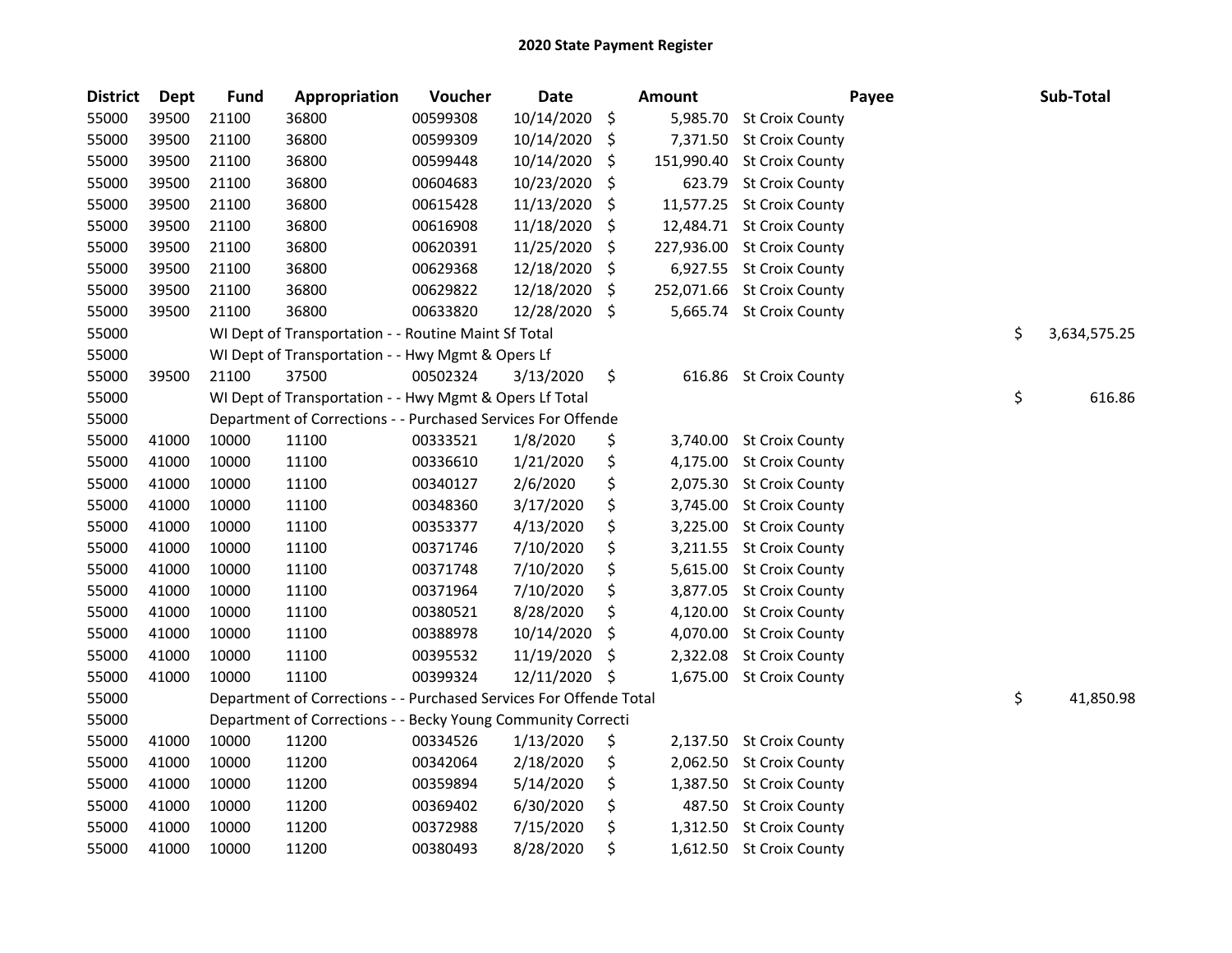| <b>District</b> | <b>Dept</b> | <b>Fund</b> | Appropriation                                                      | Voucher  | Date       |     | <b>Amount</b> | Payee                    |    | Sub-Total |
|-----------------|-------------|-------------|--------------------------------------------------------------------|----------|------------|-----|---------------|--------------------------|----|-----------|
| 55000           | 41000       | 10000       | 11200                                                              | 00388906 | 10/14/2020 | \$  | 1,762.50      | <b>St Croix County</b>   |    |           |
| 55000           | 41000       | 10000       | 11200                                                              | 00388962 | 10/14/2020 | \$. | 1,575.00      | <b>St Croix County</b>   |    |           |
| 55000           | 41000       | 10000       | 11200                                                              | 00395525 | 11/19/2020 | \$, | 1,425.00      | <b>St Croix County</b>   |    |           |
| 55000           | 41000       | 10000       | 11200                                                              | 00399661 | 12/15/2020 | \$. | 1,800.00      | <b>St Croix County</b>   |    |           |
| 55000           |             |             | Department of Corrections - - Becky Young Community Correcti Total |          |            |     |               |                          | \$ | 15,562.50 |
| 55000           |             |             | Department of Corrections - - Corrections Contracts And Agre       |          |            |     |               |                          |    |           |
| 55000           | 41000       | 10000       | 11400                                                              | 00311607 | 2/6/2020   | \$  | 2,760.00      | <b>St Croix County</b>   |    |           |
| 55000           | 41000       | 10000       | 11400                                                              | 00332262 | 1/2/2020   | \$  | 7,358.78      | <b>St Croix County</b>   |    |           |
| 55000           | 41000       | 10000       | 11400                                                              | 00335795 | 1/23/2020  | \$  | 2,400.00      | <b>St Croix County</b>   |    |           |
| 55000           | 41000       | 10000       | 11400                                                              | 00345168 | 3/4/2020   | \$  | 3,360.00      | <b>St Croix County</b>   |    |           |
| 55000           | 41000       | 10000       | 11400                                                              | 00346362 | 3/23/2020  | \$  | 4,080.00      | <b>St Croix County</b>   |    |           |
| 55000           | 41000       | 10000       | 11400                                                              | 00355060 | 4/23/2020  | \$  | 926.28        | <b>St Croix County</b>   |    |           |
| 55000           | 41000       | 10000       | 11400                                                              | 00356774 | 4/29/2020  | \$  | 3,720.00      | <b>St Croix County</b>   |    |           |
| 55000           | 41000       | 10000       | 11400                                                              | 00357261 | 5/4/2020   | \$  | 2,933.22      | <b>St Croix County</b>   |    |           |
| 55000           | 41000       | 10000       | 11400                                                              | 00360392 | 5/19/2020  | \$  | 2,727.38      | <b>St Croix County</b>   |    |           |
| 55000           | 41000       | 10000       | 11400                                                              | 00360602 | 5/22/2020  | \$  | 6,072.28      | <b>St Croix County</b>   |    |           |
| 55000           | 41000       | 10000       | 11400                                                              | 00360626 | 5/22/2020  | \$  | 3,840.00      | <b>St Croix County</b>   |    |           |
| 55000           | 41000       | 10000       | 11400                                                              | 00362842 | 6/1/2020   | \$  | 9,365.72      | <b>St Croix County</b>   |    |           |
| 55000           | 41000       | 10000       | 11400                                                              | 00364127 | 6/8/2020   | \$  | 823.36        | <b>St Croix County</b>   |    |           |
| 55000           | 41000       | 10000       | 11400                                                              | 00365178 | 6/12/2020  | \$  | 9,983.24      | <b>St Croix County</b>   |    |           |
| 55000           | 41000       | 10000       | 11400                                                              | 00365458 | 6/23/2020  | \$  | 8,233.60      | <b>St Croix County</b>   |    |           |
| 55000           | 41000       | 10000       | 11400                                                              | 00367230 | 6/23/2020  | \$  | 4,785.78      | <b>St Croix County</b>   |    |           |
| 55000           | 41000       | 10000       | 11400                                                              | 00370825 | 7/7/2020   | \$  | 720.44        | <b>St Croix County</b>   |    |           |
| 55000           | 41000       | 10000       | 11400                                                              | 00372404 | 7/17/2020  | \$  | 617.52        | <b>St Croix County</b>   |    |           |
| 55000           | 41000       | 10000       | 11400                                                              | 00372812 | 7/17/2020  | \$  | 5,660.60      | <b>St Croix County</b>   |    |           |
| 55000           | 41000       | 10000       | 11400                                                              | 00379610 | 8/27/2020  | \$  | 1,595.26      | <b>St Croix County</b>   |    |           |
| 55000           | 41000       | 10000       | 11400                                                              | 00379897 | 8/26/2020  | \$  | 1,749.64      | <b>St Croix County</b>   |    |           |
| 55000           | 41000       | 10000       | 11400                                                              | 00386056 | 9/28/2020  | \$  | 308.76        | <b>St Croix County</b>   |    |           |
| 55000           | 41000       | 10000       | 11400                                                              | 00387233 | 10/7/2020  | \$  | 4,940.16      | <b>St Croix County</b>   |    |           |
| 55000           | 41000       | 10000       | 11400                                                              | 00389873 | 10/21/2020 | \$  | 7,050.02      | <b>St Croix County</b>   |    |           |
| 55000           | 41000       | 10000       | 11400                                                              | 00391375 | 10/28/2020 | \$. | 1,904.02      | <b>St Croix County</b>   |    |           |
| 55000           | 41000       | 10000       | 11400                                                              | 00394709 | 11/23/2020 | \$  | 1,132.12      | <b>St Croix County</b>   |    |           |
| 55000           | 41000       | 10000       | 11400                                                              | 00396844 | 12/1/2020  | \$  | 6,844.18      | <b>St Croix County</b>   |    |           |
| 55000           | 41000       | 10000       | 11400                                                              | 00399798 | 12/17/2020 | \$  |               | 7,152.94 St Croix County |    |           |
|                 |             |             |                                                                    |          |            |     |               |                          |    |           |

55000 Department of Corrections - - Corrections Contracts And Agre Total 113,000 5 113,045.30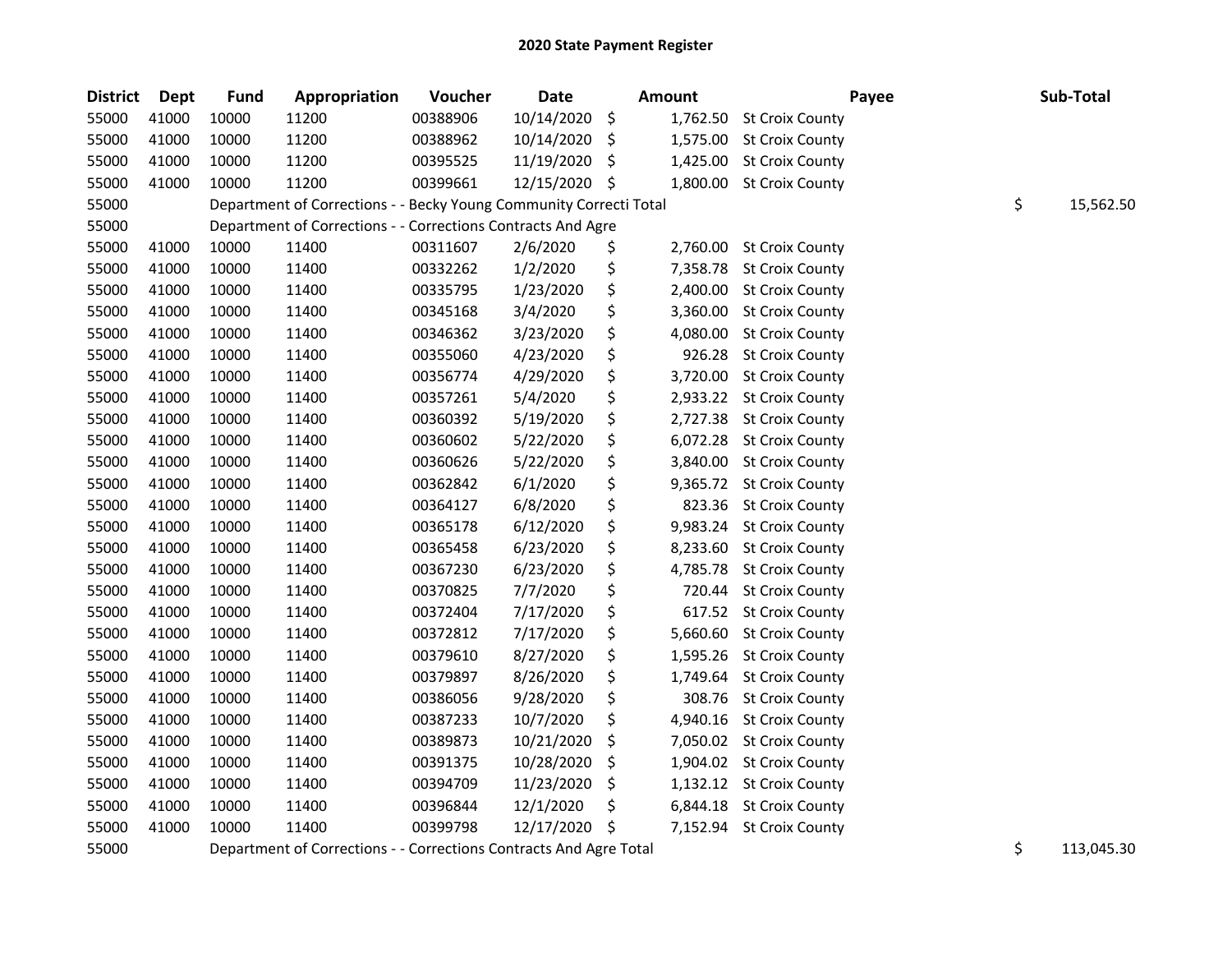| <b>District</b> | Dept  | <b>Fund</b> | Appropriation                                                          | Voucher  | <b>Date</b>   |     | Amount     | Payee                                                                                                         | Sub-Total          |
|-----------------|-------|-------------|------------------------------------------------------------------------|----------|---------------|-----|------------|---------------------------------------------------------------------------------------------------------------|--------------------|
| 55000           |       |             |                                                                        |          |               |     |            | Department of Corrections - - Reimbursing Counties For Probation, Extended Supervision And Parole Holds       |                    |
| 55000           | 41000 | 10000       | 11600                                                                  | 00392574 | 11/5/2020     | \$  |            | 32,320.00 St Croix County                                                                                     |                    |
| 55000           |       |             |                                                                        |          |               |     |            | Department of Corrections - - Reimbursing Counties For Probation, Extended Supervision And Parole Holds Total | \$<br>32,320.00    |
| 55000           |       |             | Child Abuse & Neglect Prev Bd - - General Aids                         |          |               |     |            |                                                                                                               |                    |
| 55000           | 43300 | 10000       | 99000                                                                  | 00002390 | 4/24/2020     | \$  |            | 9,366.47 St Croix County                                                                                      |                    |
| 55000           |       |             | Child Abuse & Neglect Prev Bd - - General Aids Total                   |          |               |     |            |                                                                                                               | \$<br>9,366.47     |
| 55000           |       |             | Department of Health Services - - State/Federal Aids                   |          |               |     |            |                                                                                                               |                    |
| 55000           | 43500 | 10000       | 00000                                                                  | 92007    | $1/1/2020$ \$ |     |            | 111,575.00 St Croix County                                                                                    |                    |
| 55000           | 43500 | 10000       | 00000                                                                  | 92008    | $2/1/2020$ \$ |     | 165,085.00 | <b>St Croix County</b>                                                                                        |                    |
| 55000           | 43500 | 10000       | 00000                                                                  | 92009    | $3/1/2020$ \$ |     |            | 60,926.00 St Croix County                                                                                     |                    |
| 55000           | 43500 | 10000       | 00000                                                                  | 92010    | $4/1/2020$ \$ |     | 436,617.00 | <b>St Croix County</b>                                                                                        |                    |
| 55000           | 43500 | 10000       | 00000                                                                  | 92011    | $5/1/2020$ \$ |     | 297,712.00 | <b>St Croix County</b>                                                                                        |                    |
| 55000           | 43500 | 10000       | 00000                                                                  | 92012    | $6/1/2020$ \$ |     | 230,045.00 | <b>St Croix County</b>                                                                                        |                    |
| 55000           | 43500 | 10000       | 00000                                                                  | 92013    | $6/1/2020$ \$ |     | 176,253.00 | <b>St Croix County</b>                                                                                        |                    |
| 55000           | 43500 | 10000       | 00000                                                                  | 92100    | $7/1/2020$ \$ |     | 969,996.00 | <b>St Croix County</b>                                                                                        |                    |
| 55000           | 43500 | 10000       | 00000                                                                  | 92101    | $8/1/2020$ \$ |     | 605,155.00 | <b>St Croix County</b>                                                                                        |                    |
| 55000           | 43500 | 10000       | 00000                                                                  | 92102    | $9/1/2020$ \$ |     | 185,729.00 | <b>St Croix County</b>                                                                                        |                    |
| 55000           | 43500 | 10000       | 00000                                                                  | 92103    | 10/1/2020 \$  |     | 250,345.00 | <b>St Croix County</b>                                                                                        |                    |
| 55000           | 43500 | 10000       | 00000                                                                  | 92104    | 11/1/2020 \$  |     | 194,023.00 | <b>St Croix County</b>                                                                                        |                    |
| 55000           | 43500 | 10000       | 00000                                                                  | 92105    | 12/1/2020 \$  |     | 491,271.00 | <b>St Croix County</b>                                                                                        |                    |
| 55000           |       |             | Department of Health Services - - State/Federal Aids Total             |          |               |     |            |                                                                                                               | \$<br>4,174,732.00 |
| 55000           |       |             | Department of Health Services - - Public Health Dispensaries And       |          |               |     |            |                                                                                                               |                    |
| 55000           | 43500 | 10000       | 10700                                                                  | 00347015 | 3/10/2020     | \$  |            | 734.51 St Croix County                                                                                        |                    |
| 55000           | 43500 | 10000       | 10700                                                                  | 00347027 | 3/10/2020     | \$  |            | 273.33 St Croix County                                                                                        |                    |
| 55000           | 43500 | 10000       | 10700                                                                  | 00347678 | 3/18/2020     | \$  |            | 339.14 St Croix County                                                                                        |                    |
| 55000           | 43500 | 10000       | 10700                                                                  | 00353490 | 4/30/2020     | \$  | 273.08     | <b>St Croix County</b>                                                                                        |                    |
| 55000           | 43500 | 10000       | 10700                                                                  | 00357930 | 5/28/2020     | \$  | 265.48     | <b>St Croix County</b>                                                                                        |                    |
| 55000           | 43500 | 10000       | 10700                                                                  | 00357932 | 5/28/2020     | \$  | 57.50      | <b>St Croix County</b>                                                                                        |                    |
| 55000           | 43500 | 10000       | 10700                                                                  | 00357934 | 5/28/2020     | \$  |            | 169.02 St Croix County                                                                                        |                    |
| 55000           | 43500 | 10000       | 10700                                                                  | 00375773 | 8/31/2020     | \$  |            | 377.91 St Croix County                                                                                        |                    |
| 55000           | 43500 | 10000       | 10700                                                                  | 00387570 | 11/12/2020    | \$  | 301.63     | <b>St Croix County</b>                                                                                        |                    |
| 55000           | 43500 | 10000       | 10700                                                                  | 00389838 | 11/12/2020    | \$, |            | 363.61 St Croix County                                                                                        |                    |
| 55000           | 43500 | 10000       | 10700                                                                  | 00389840 | 11/12/2020    | -\$ |            | 282.58 St Croix County                                                                                        |                    |
| 55000           |       |             | Department of Health Services - - Public Health Dispensaries And Total |          |               |     |            |                                                                                                               | \$<br>3,437.79     |
| 55000           |       |             | Department of Health Services - - Federal Project Aids                 |          |               |     |            |                                                                                                               |                    |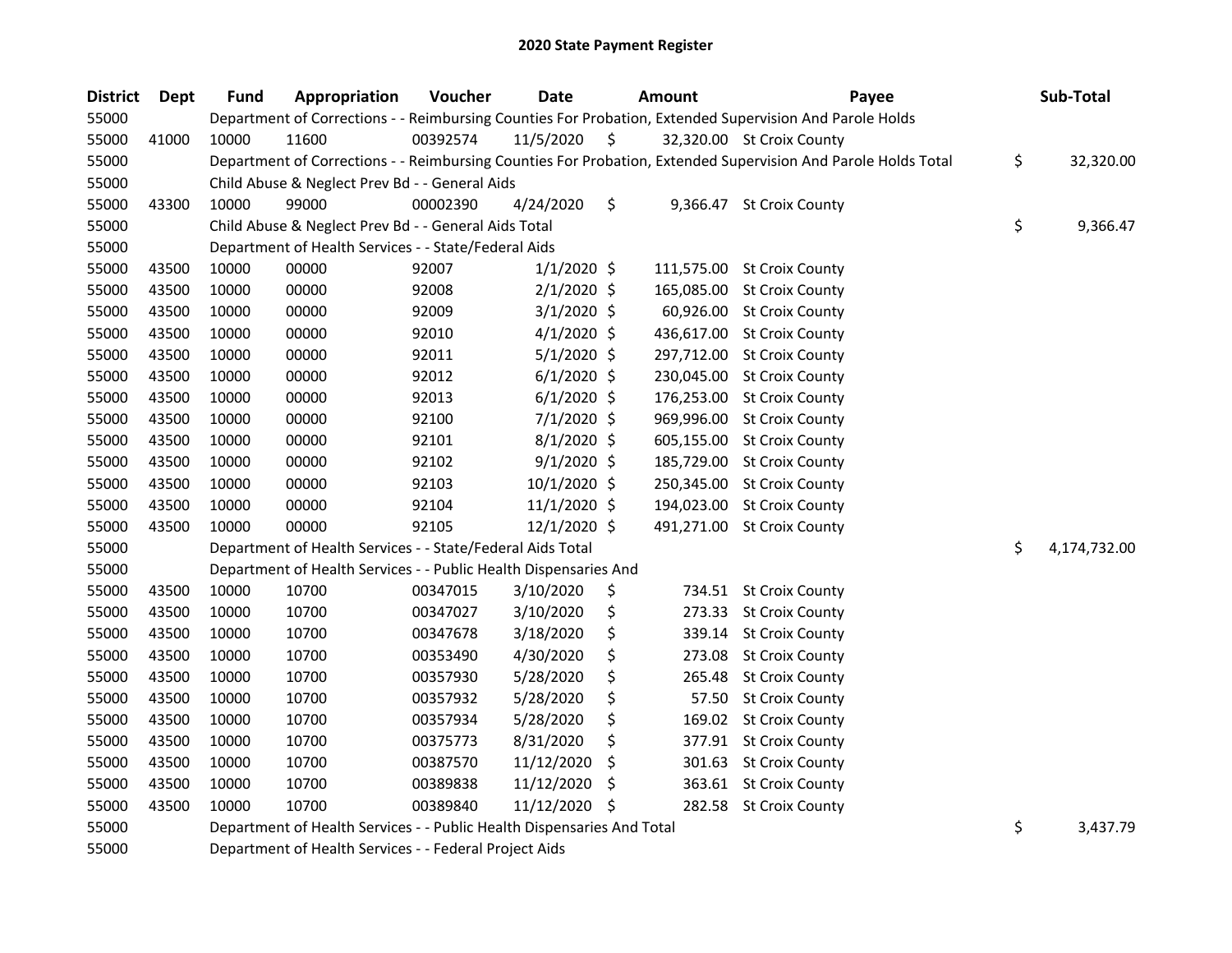| <b>District</b> | Dept  | <b>Fund</b> | Appropriation                                                          | Voucher  | <b>Date</b> |    | <b>Amount</b> | Payee                    | Sub-Total      |
|-----------------|-------|-------------|------------------------------------------------------------------------|----------|-------------|----|---------------|--------------------------|----------------|
| 55000           | 43500 | 10000       | 15000                                                                  | 00365785 | 7/17/2020   | \$ |               | 4,335.52 St Croix County |                |
| 55000           |       |             | Department of Health Services - - Federal Project Aids Total           |          |             |    |               |                          | \$<br>4,335.52 |
| 55000           |       |             | Department of Health Services - - General Program Operations           |          |             |    |               |                          |                |
| 55000           | 43500 | 10000       | 40100                                                                  | 00346149 | 3/4/2020    | \$ | 1.00          | <b>St Croix County</b>   |                |
| 55000           | 43500 | 10000       | 40100                                                                  | 00346150 | 3/4/2020    | \$ | 15.00         | <b>St Croix County</b>   |                |
| 55000           | 43500 | 10000       | 40100                                                                  | 00364123 | 6/23/2020   | \$ | 1.00          | <b>St Croix County</b>   |                |
| 55000           | 43500 | 10000       | 40100                                                                  | 00364124 | 6/23/2020   | \$ | 15.00         | <b>St Croix County</b>   |                |
| 55000           | 43500 | 10000       | 40100                                                                  | 00364127 | 6/23/2020   | \$ | 1.50          | <b>St Croix County</b>   |                |
| 55000           | 43500 | 10000       | 40100                                                                  | 00374757 | 8/26/2020   | \$ | 1.50          | <b>St Croix County</b>   |                |
| 55000           | 43500 | 10000       | 40100                                                                  | 00377048 | 9/9/2020    | \$ | 1.50          | <b>St Croix County</b>   |                |
| 55000           | 43500 | 10000       | 40100                                                                  | 00386916 | 10/27/2020  | \$ | 1.50          | <b>St Croix County</b>   |                |
| 55000           |       |             | Department of Health Services - - General Program Operations Total     |          |             |    |               |                          | \$<br>38.00    |
| 55000           |       |             | Department of Health Services - - Medical Assistance State Admin       |          |             |    |               |                          |                |
| 55000           | 43500 | 10000       | 44000                                                                  | 00346149 | 3/4/2020    | \$ | 1.00          | <b>St Croix County</b>   |                |
| 55000           | 43500 | 10000       | 44000                                                                  | 00346150 | 3/4/2020    | \$ | 15.00         | <b>St Croix County</b>   |                |
| 55000           | 43500 | 10000       | 44000                                                                  | 00364123 | 6/23/2020   | \$ | 1.00          | <b>St Croix County</b>   |                |
| 55000           | 43500 | 10000       | 44000                                                                  | 00364124 | 6/23/2020   | \$ | 15.00         | <b>St Croix County</b>   |                |
| 55000           | 43500 | 10000       | 44000                                                                  | 00364127 | 6/23/2020   | \$ | 1.50          | <b>St Croix County</b>   |                |
| 55000           | 43500 | 10000       | 44000                                                                  | 00374757 | 8/26/2020   | \$ | 1.50          | <b>St Croix County</b>   |                |
| 55000           | 43500 | 10000       | 44000                                                                  | 00377048 | 9/9/2020    | \$ | 1.50          | <b>St Croix County</b>   |                |
| 55000           | 43500 | 10000       | 44000                                                                  | 00386916 | 10/27/2020  | \$ | 1.50          | <b>St Croix County</b>   |                |
| 55000           |       |             | Department of Health Services - - Medical Assistance State Admin Total |          |             |    |               |                          | \$<br>38.00    |
| 55000           |       |             | Department of Health Services - - Nursing Facility Resident Prot       |          |             |    |               |                          |                |
| 55000           | 43500 | 10000       | 62100                                                                  | 00340211 | 2/6/2020    | \$ |               | 1,310.00 St Croix County |                |
| 55000           | 43500 | 10000       | 62100                                                                  | 00388688 | 11/4/2020   | \$ |               | 1,895.91 St Croix County |                |
| 55000           |       |             | Department of Health Services - - Nursing Facility Resident Prot Total |          |             |    |               |                          | \$<br>3,205.91 |
| 55000           |       |             | Department of Health Services - - Medical Assistance State Admin       |          |             |    |               |                          |                |
| 55000           | 43500 | 10000       | 64000                                                                  | 00340211 | 2/6/2020    | \$ |               | 1,310.00 St Croix County |                |
| 55000           |       |             | Department of Health Services - - Medical Assistance State Admin Total |          |             |    |               |                          | \$<br>1,310.00 |
| 55000           |       |             | Dept of Children and Families - - Fees For Administrative Servic       |          |             |    |               |                          |                |
| 55000           | 43700 | 10000       | 23100                                                                  | 00065132 | 1/27/2020   | \$ | 70.00         | <b>St Croix County</b>   |                |
| 55000           | 43700 | 10000       | 23100                                                                  | 00069743 | 5/1/2020    | \$ | 90.00         | <b>St Croix County</b>   |                |
| 55000           | 43700 | 10000       | 23100                                                                  | 00073027 | 7/23/2020   | \$ | 5.00          | <b>St Croix County</b>   |                |
| 55000           | 43700 | 10000       | 23100                                                                  | 00076546 | 10/22/2020  | S  | 25.00         | <b>St Croix County</b>   |                |
| 55000           |       |             | Dept of Children and Families - - Fees For Administrative Servic Total |          |             |    |               |                          | \$<br>190.00   |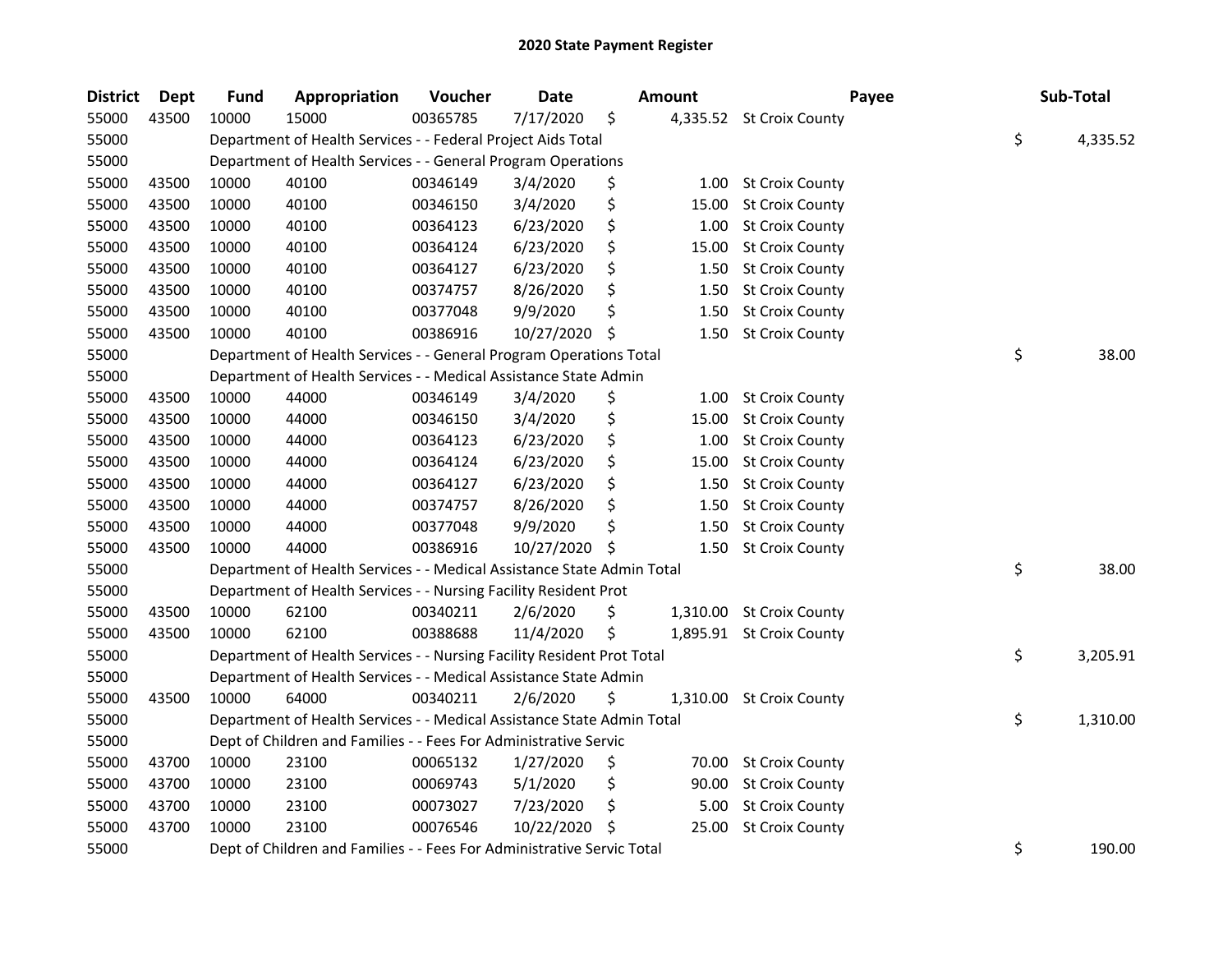| <b>District</b> | Dept  | <b>Fund</b> | Appropriation                                  | Voucher  | <b>Date</b> | <b>Amount</b>    |                            | Payee | Sub-Total |
|-----------------|-------|-------------|------------------------------------------------|----------|-------------|------------------|----------------------------|-------|-----------|
| 55000           |       |             | Dept of Children and Families - - General Aids |          |             |                  |                            |       |           |
| 55000           | 43700 | 10000       | 99000                                          | 00064531 | 1/6/2020    | \$               | 9,155.54 St Croix County   |       |           |
| 55000           | 43700 | 10000       | 99000                                          | 00065382 | 1/30/2020   | \$<br>153,207.04 | <b>St Croix County</b>     |       |           |
| 55000           | 43700 | 10000       | 99000                                          | 00065681 | 2/5/2020    | \$<br>28,188.53  | <b>St Croix County</b>     |       |           |
| 55000           | 43700 | 10000       | 99000                                          | 00065811 | 2/11/2020   | \$<br>36.00      | <b>St Croix County</b>     |       |           |
| 55000           | 43700 | 10000       | 99000                                          | 00066353 | 2/25/2020   | \$<br>31,117.64  | <b>St Croix County</b>     |       |           |
| 55000           | 43700 | 10000       | 99000                                          | 00066642 | 3/2/2020    | \$<br>6,030.83   | <b>St Croix County</b>     |       |           |
| 55000           | 43700 | 10000       | 99000                                          | 00066950 | 3/5/2020    | \$               | 1,117.15 St Croix County   |       |           |
| 55000           | 43700 | 10000       | 99000                                          | 00068193 | 4/2/2020    | \$<br>4,108.07   | <b>St Croix County</b>     |       |           |
| 55000           | 43700 | 10000       | 99000                                          | 00068298 | 4/6/2020    | \$               | 185,417.65 St Croix County |       |           |
| 55000           | 43700 | 10000       | 99000                                          | 00068299 | 4/6/2020    | \$               | 204,354.73 St Croix County |       |           |
| 55000           | 43700 | 10000       | 99000                                          | 00069401 | 4/30/2020   | \$               | 172,826.74 St Croix County |       |           |
| 55000           | 43700 | 10000       | 99000                                          | 00069865 | 5/5/2020    | \$<br>1,304.10   | <b>St Croix County</b>     |       |           |
| 55000           | 43700 | 10000       | 99000                                          | 00069930 | 5/5/2020    | \$<br>143,221.54 | <b>St Croix County</b>     |       |           |
| 55000           | 43700 | 10000       | 99000                                          | 00070071 | 5/8/2020    | \$<br>9,560.00   | <b>St Croix County</b>     |       |           |
| 55000           | 43700 | 10000       | 99000                                          | 00070262 | 5/13/2020   | \$<br>1,060.00   | <b>St Croix County</b>     |       |           |
| 55000           | 43700 | 10000       | 99000                                          | 00070791 | 6/4/2020    | \$               | 839.16 St Croix County     |       |           |
| 55000           | 43700 | 10000       | 99000                                          | 00070828 | 6/4/2020    | \$<br>4,955.38   | <b>St Croix County</b>     |       |           |
| 55000           | 43700 | 10000       | 99000                                          | 00070891 | 6/5/2020    | \$<br>79,719.01  | <b>St Croix County</b>     |       |           |
| 55000           | 43700 | 10000       | 99000                                          | 00071495 | 6/17/2020   | \$<br>37,913.81  | <b>St Croix County</b>     |       |           |
| 55000           | 43700 | 10000       | 99000                                          | 00072345 | 7/6/2020    | \$               | 45,044.28 St Croix County  |       |           |
| 55000           | 43700 | 10000       | 99000                                          | 00073353 | 7/30/2020   | \$               | 164,545.45 St Croix County |       |           |
| 55000           | 43700 | 10000       | 99000                                          | 00073588 | 8/5/2020    | \$               | 30,432.70 St Croix County  |       |           |
| 55000           | 43700 | 10000       | 99000                                          | 00073904 | 8/12/2020   | \$               | 43,023.00 St Croix County  |       |           |
| 55000           | 43700 | 10000       | 99000                                          | 00074026 | 8/18/2020   | \$<br>90,440.00  | <b>St Croix County</b>     |       |           |
| 55000           | 43700 | 10000       | 99000                                          | 00074695 | 9/8/2020    | \$<br>44,395.88  | <b>St Croix County</b>     |       |           |
| 55000           | 43700 | 10000       | 99000                                          | 00074810 | 9/10/2020   | \$<br>808,683.00 | <b>St Croix County</b>     |       |           |
| 55000           | 43700 | 10000       | 99000                                          | 00075141 | 9/17/2020   | \$<br>58,788.00  | <b>St Croix County</b>     |       |           |
| 55000           | 43700 | 10000       | 99000                                          | 00075142 | 9/17/2020   | \$<br>1,797.00   | <b>St Croix County</b>     |       |           |
| 55000           | 43700 | 10000       | 99000                                          | 00075238 | 9/18/2020   | \$<br>43,204.48  | <b>St Croix County</b>     |       |           |
| 55000           | 43700 | 10000       | 99000                                          | 00075843 | 10/2/2020   | \$<br>308.06     | <b>St Croix County</b>     |       |           |
| 55000           | 43700 | 10000       | 99000                                          | 00075934 | 10/5/2020   | \$               | 48,794.51 St Croix County  |       |           |
| 55000           | 43700 | 10000       | 99000                                          | 00076826 | 10/30/2020  | \$               | 164,957.30 St Croix County |       |           |
| 55000           | 43700 | 10000       | 99000                                          | 00077054 | 11/5/2020   | \$               | 45,146.67 St Croix County  |       |           |
| 55000           | 43700 | 10000       | 99000                                          | 00077179 | 11/6/2020   | \$               | 10,354.00 St Croix County  |       |           |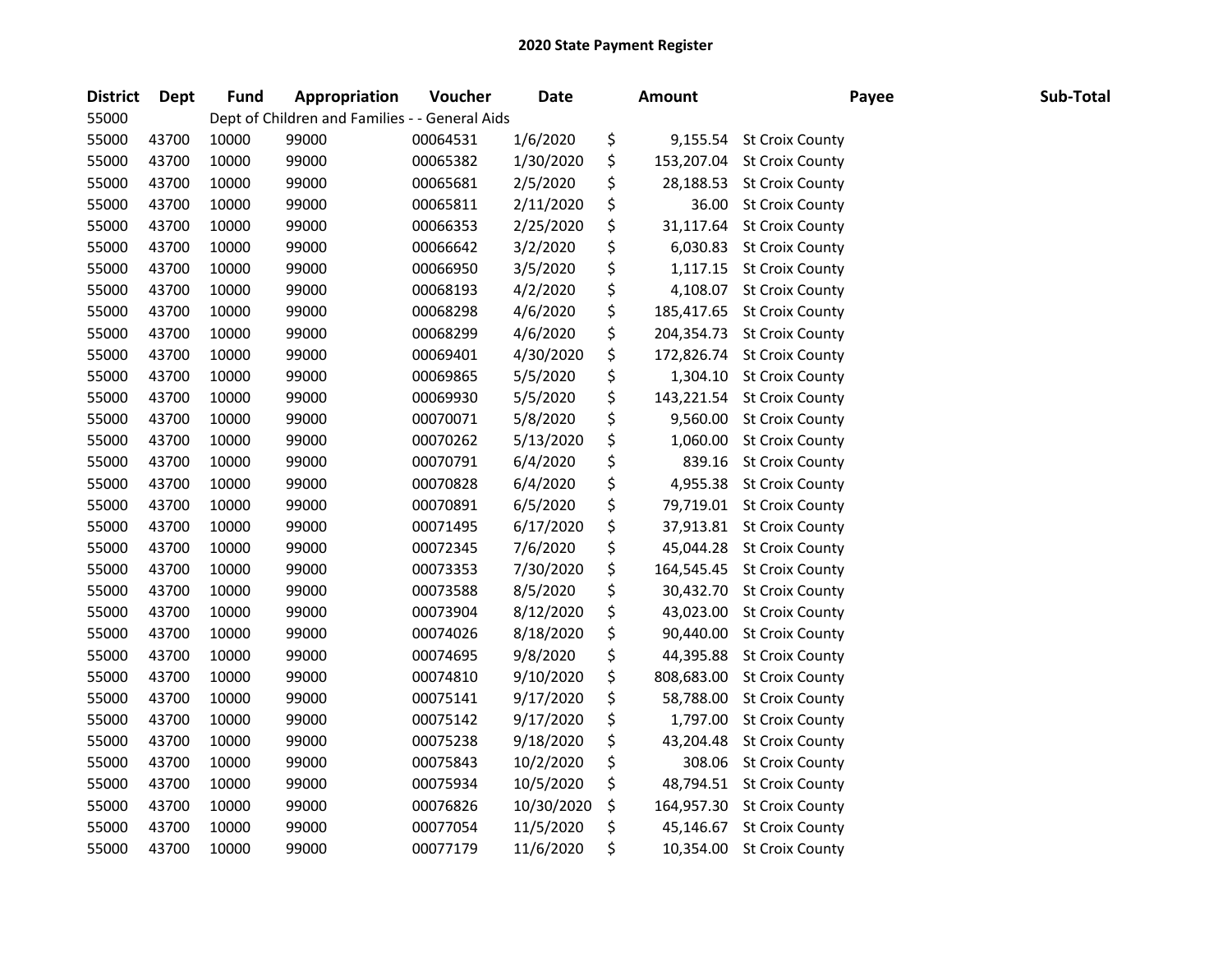| <b>District</b> | Dept  | <b>Fund</b> | Appropriation                                                         | Voucher  | <b>Date</b> | Amount          |                           | Payee | Sub-Total    |  |
|-----------------|-------|-------------|-----------------------------------------------------------------------|----------|-------------|-----------------|---------------------------|-------|--------------|--|
| 55000           | 43700 | 10000       | 99000                                                                 | 00077281 | 11/10/2020  | \$<br>1,323.00  | <b>St Croix County</b>    |       |              |  |
| 55000           | 43700 | 10000       | 99000                                                                 | 00078184 | 12/4/2020   | \$<br>10,200.00 | <b>St Croix County</b>    |       |              |  |
| 55000           | 43700 | 10000       | 99000                                                                 | 00078273 | 12/7/2020   | \$              | 49,647.48 St Croix County |       |              |  |
| 55000           |       |             | Dept of Children and Families - - General Aids Total                  |          |             |                 |                           | \$    | 2,735,217.73 |  |
| 55000           |       |             | Dept of Workforce Development - - Auxiliary Services                  |          |             |                 |                           |       |              |  |
| 55000           | 44500 | 10000       | 13000                                                                 | 00304286 | 11/3/2020   | \$<br>20.00     | <b>St Croix County</b>    |       |              |  |
| 55000           | 44500 | 10000       | 13000                                                                 | 00307419 | 12/2/2020   | \$<br>35.00     | <b>St Croix County</b>    |       |              |  |
| 55000           |       |             | Dept of Workforce Development - - Auxiliary Services Total            |          |             |                 |                           | \$    | 55.00        |  |
| 55000           |       |             | Dept of Workforce Development - - Ui Admin Fed                        |          |             |                 |                           |       |              |  |
| 55000           | 44500 | 10000       | 15100                                                                 | 00267663 | 1/14/2020   | \$<br>55.00     | <b>St Croix County</b>    |       |              |  |
| 55000           | 44500 | 10000       | 15100                                                                 | 00267835 | 1/16/2020   | \$<br>60.00     | <b>St Croix County</b>    |       |              |  |
| 55000           | 44500 | 10000       | 15100                                                                 | 00270903 | 2/4/2020    | \$<br>45.00     | <b>St Croix County</b>    |       |              |  |
| 55000           | 44500 | 10000       | 15100                                                                 | 00275634 | 3/3/2020    | \$<br>75.00     | <b>St Croix County</b>    |       |              |  |
| 55000           | 44500 | 10000       | 15100                                                                 | 00280618 | 4/2/2020    | \$<br>45.00     | <b>St Croix County</b>    |       |              |  |
| 55000           | 44500 | 10000       | 15100                                                                 | 00284512 | 5/4/2020    | \$<br>45.00     | <b>St Croix County</b>    |       |              |  |
| 55000           | 44500 | 10000       | 15100                                                                 | 00287360 | 6/2/2020    | \$<br>55.00     | <b>St Croix County</b>    |       |              |  |
| 55000           | 44500 | 10000       | 15100                                                                 | 00290181 | 7/2/2020    | \$<br>30.00     | <b>St Croix County</b>    |       |              |  |
| 55000           | 44500 | 10000       | 15100                                                                 | 00293618 | 8/4/2020    | \$<br>45.00     | <b>St Croix County</b>    |       |              |  |
| 55000           | 44500 | 10000       | 15100                                                                 | 00296655 | 9/2/2020    | \$<br>40.00     | <b>St Croix County</b>    |       |              |  |
| 55000           | 44500 | 10000       | 15100                                                                 | 00300326 | 10/2/2020   | \$<br>55.00     | <b>St Croix County</b>    |       |              |  |
| 55000           |       |             | Dept of Workforce Development - - Ui Admin Fed Total                  |          |             |                 |                           | \$    | 550.00       |  |
| 55000           |       |             | Dept of Workforce Development - - Wc Ops Uninsured Emplyr Admin       |          |             |                 |                           |       |              |  |
| 55000           | 44500 | 22700       | 17700                                                                 | 00288649 | 6/17/2020   | \$<br>100.00    | <b>St Croix County</b>    |       |              |  |
| 55000           | 44500 | 22700       | 17700                                                                 | 00288650 | 6/17/2020   | \$<br>30.00     | <b>St Croix County</b>    |       |              |  |
| 55000           | 44500 | 22700       | 17700                                                                 | 00291196 | 7/14/2020   | \$<br>70.00     | <b>St Croix County</b>    |       |              |  |
| 55000           | 44500 | 22700       | 17700                                                                 | 00291197 | 7/14/2020   | \$<br>20.00     | <b>St Croix County</b>    |       |              |  |
| 55000           | 44500 | 22700       | 17700                                                                 | 00291201 | 7/14/2020   | \$<br>5.00      | <b>St Croix County</b>    |       |              |  |
| 55000           | 44500 | 22700       | 17700                                                                 | 00296579 | 9/2/2020    | \$<br>10.00     | <b>St Croix County</b>    |       |              |  |
| 55000           | 44500 | 22700       | 17700                                                                 | 00296593 | 9/2/2020    | \$<br>35.00     | <b>St Croix County</b>    |       |              |  |
| 55000           | 44500 | 22700       | 17700                                                                 | 00296771 | 9/2/2020    | \$<br>5.00      | <b>St Croix County</b>    |       |              |  |
| 55000           |       |             | Dept of Workforce Development - - Wc Ops Uninsured Emplyr Admin Total |          |             |                 |                           | \$    | 275.00       |  |
| 55000           |       |             | Department of Justice - - Drug Trafficking Resp Grants                |          |             |                 |                           |       |              |  |
| 55000           | 45500 | 10000       | 20800                                                                 | 00078530 | 1/24/2020   | \$              | 13,783.52 St Croix County |       |              |  |
| 55000           | 45500 | 10000       | 20800                                                                 | 00080975 | 3/4/2020    | \$<br>8,828.97  | <b>St Croix County</b>    |       |              |  |
| 55000           | 45500 | 10000       | 20800                                                                 | 00086942 | 8/6/2020    | \$<br>3,850.00  | <b>St Croix County</b>    |       |              |  |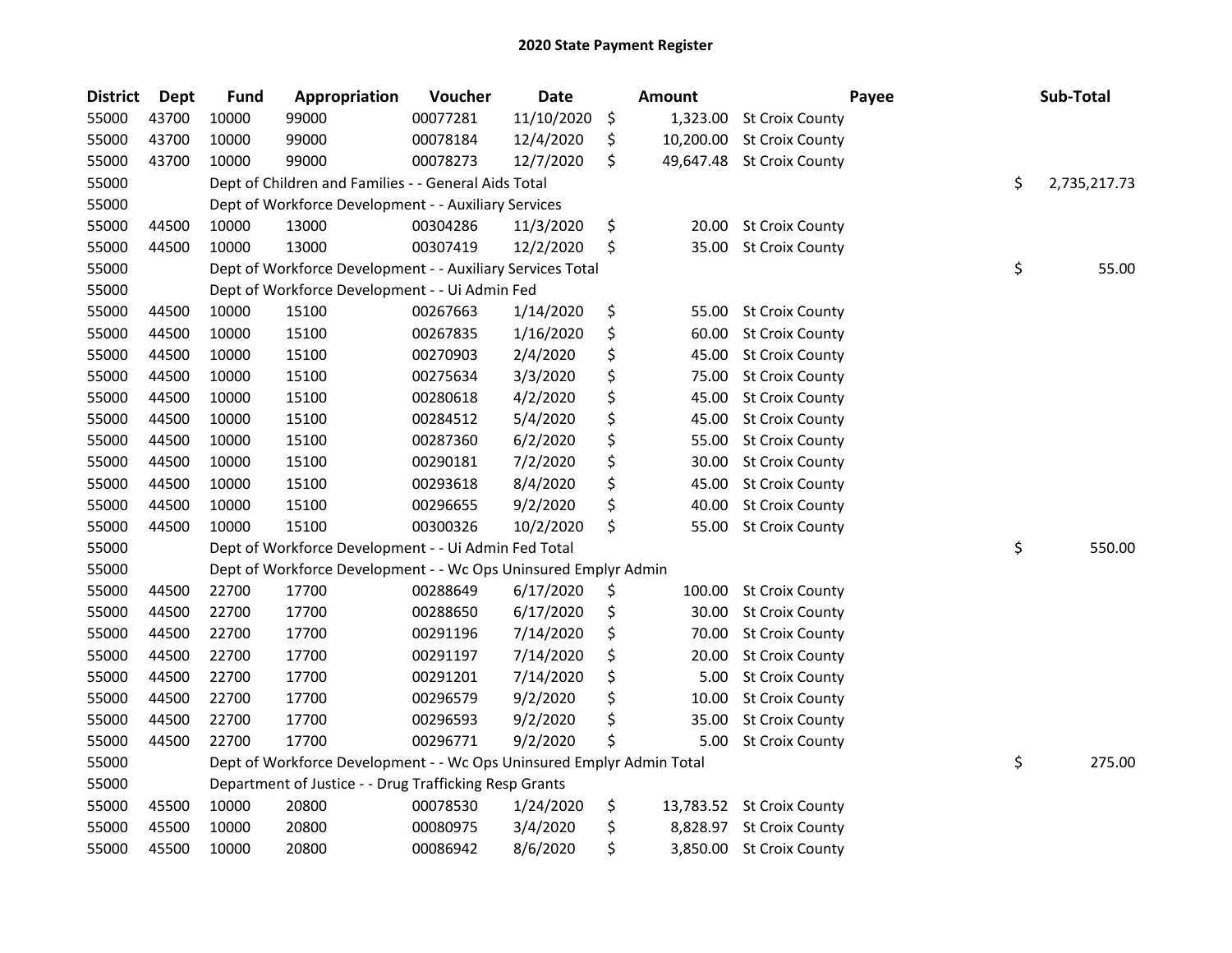| <b>District</b> | <b>Dept</b> | <b>Fund</b> | Appropriation                                                  | Voucher  | Date          | <b>Amount</b>   |                           | Payee | Sub-Total        |
|-----------------|-------------|-------------|----------------------------------------------------------------|----------|---------------|-----------------|---------------------------|-------|------------------|
| 55000           | 45500       | 10000       | 20800                                                          | 00090485 | 11/16/2020 \$ |                 | 21,150.00 St Croix County |       |                  |
| 55000           |             |             | Department of Justice - - Drug Trafficking Resp Grants Total   |          |               |                 |                           |       | \$<br>47,612.49  |
| 55000           |             |             | Department of Justice - - Crime Laboratories, Dna              |          |               |                 |                           |       |                  |
| 55000           | 45500       | 10000       | 22100                                                          | 00085881 | 7/16/2020     | \$              | 3,830.00 St Croix County  |       |                  |
| 55000           |             |             | Department of Justice - - Crime Laboratories, Dna Total        |          |               |                 |                           |       | \$<br>3,830.00   |
| 55000           |             |             | Department of Justice - - Drug Crimes Enforcement, Local       |          |               |                 |                           |       |                  |
| 55000           | 45500       | 10000       | 22500                                                          | 00078048 | 1/10/2020     | \$              | 23,097.00 St Croix County |       |                  |
| 55000           |             |             | Department of Justice - - Drug Crimes Enforcement, Local Total |          |               |                 |                           |       | \$<br>23,097.00  |
| 55000           |             |             | Department of Justice - - Law Enforcement Train, Local         |          |               |                 |                           |       |                  |
| 55000           | 45500       | 10000       | 23100                                                          | 00091686 | 12/8/2020     | \$              | 10,880.00 St Croix County |       |                  |
| 55000           |             |             | Department of Justice - - Law Enforcement Train, Local Total   |          |               |                 |                           |       | \$<br>10,880.00  |
| 55000           |             |             | Department of Justice - - Federal Aid, Local Assistance        |          |               |                 |                           |       |                  |
| 55000           | 45500       | 10000       | 25100                                                          | 00078815 | 1/24/2020     | \$<br>2,867.57  | <b>St Croix County</b>    |       |                  |
| 55000           | 45500       | 10000       | 25100                                                          | 00080192 | 2/25/2020     | \$<br>20,002.32 | <b>St Croix County</b>    |       |                  |
| 55000           | 45500       | 10000       | 25100                                                          | 00080602 | 2/27/2020     | \$<br>10,863.00 | <b>St Croix County</b>    |       |                  |
| 55000           | 45500       | 10000       | 25100                                                          | 00083105 | 5/5/2020      | \$<br>11,026.19 | <b>St Croix County</b>    |       |                  |
| 55000           | 45500       | 10000       | 25100                                                          | 00083510 | 5/14/2020     | \$<br>11,907.90 | <b>St Croix County</b>    |       |                  |
| 55000           | 45500       | 10000       | 25100                                                          | 00084264 | 6/1/2020      | \$<br>11,578.58 | <b>St Croix County</b>    |       |                  |
| 55000           | 45500       | 10000       | 25100                                                          | 00084368 | 6/2/2020      | \$<br>257.56    | <b>St Croix County</b>    |       |                  |
| 55000           | 45500       | 10000       | 25100                                                          | 00086878 | 8/6/2020      | \$<br>4,675.18  | <b>St Croix County</b>    |       |                  |
| 55000           | 45500       | 10000       | 25100                                                          | 00086900 | 8/6/2020      | \$<br>73.67     | <b>St Croix County</b>    |       |                  |
| 55000           | 45500       | 10000       | 25100                                                          | 00087453 | 8/25/2020     | \$<br>8,169.28  | <b>St Croix County</b>    |       |                  |
| 55000           | 45500       | 10000       | 25100                                                          | 00089825 | 11/5/2020     | \$<br>5,083.25  | <b>St Croix County</b>    |       |                  |
| 55000           | 45500       | 10000       | 25100                                                          | 00090247 | 11/9/2020     | \$<br>8,847.47  | <b>St Croix County</b>    |       |                  |
| 55000           | 45500       | 10000       | 25100                                                          | 00090617 | 11/16/2020    | \$<br>2,478.72  | <b>St Croix County</b>    |       |                  |
| 55000           | 45500       | 10000       | 25100                                                          | 00091254 | 11/30/2020    | \$<br>1,542.99  | <b>St Croix County</b>    |       |                  |
| 55000           |             |             | Department of Justice - - Federal Aid, Local Assistance Total  |          |               |                 |                           |       | \$<br>99,373.68  |
| 55000           |             |             | Department of Justice - - Alt Prosecution Alcohol Drugs        |          |               |                 |                           |       |                  |
| 55000           | 45500       | 10000       | 27100                                                          | 00079984 | 2/25/2020     | \$<br>36,591.00 | <b>St Croix County</b>    |       |                  |
| 55000           | 45500       | 10000       | 27100                                                          | 00082352 | 4/15/2020     | \$<br>25,056.00 | <b>St Croix County</b>    |       |                  |
| 55000           | 45500       | 10000       | 27100                                                          | 00086197 | 7/16/2020     | \$<br>33,060.00 | <b>St Croix County</b>    |       |                  |
| 55000           | 45500       | 10000       | 27100                                                          | 00089630 | 11/3/2020     | \$<br>29,761.00 | <b>St Croix County</b>    |       |                  |
| 55000           |             |             | Department of Justice - - Alt Prosecution Alcohol Drugs Total  |          |               |                 |                           |       | \$<br>124,468.00 |
| 55000           |             |             | Department of Justice - - Crime Victim Witness Assist          |          |               |                 |                           |       |                  |
| 55000           | 45500       | 10000       | 53200                                                          | 00080513 | 2/26/2020     | \$<br>66,158.78 | <b>St Croix County</b>    |       |                  |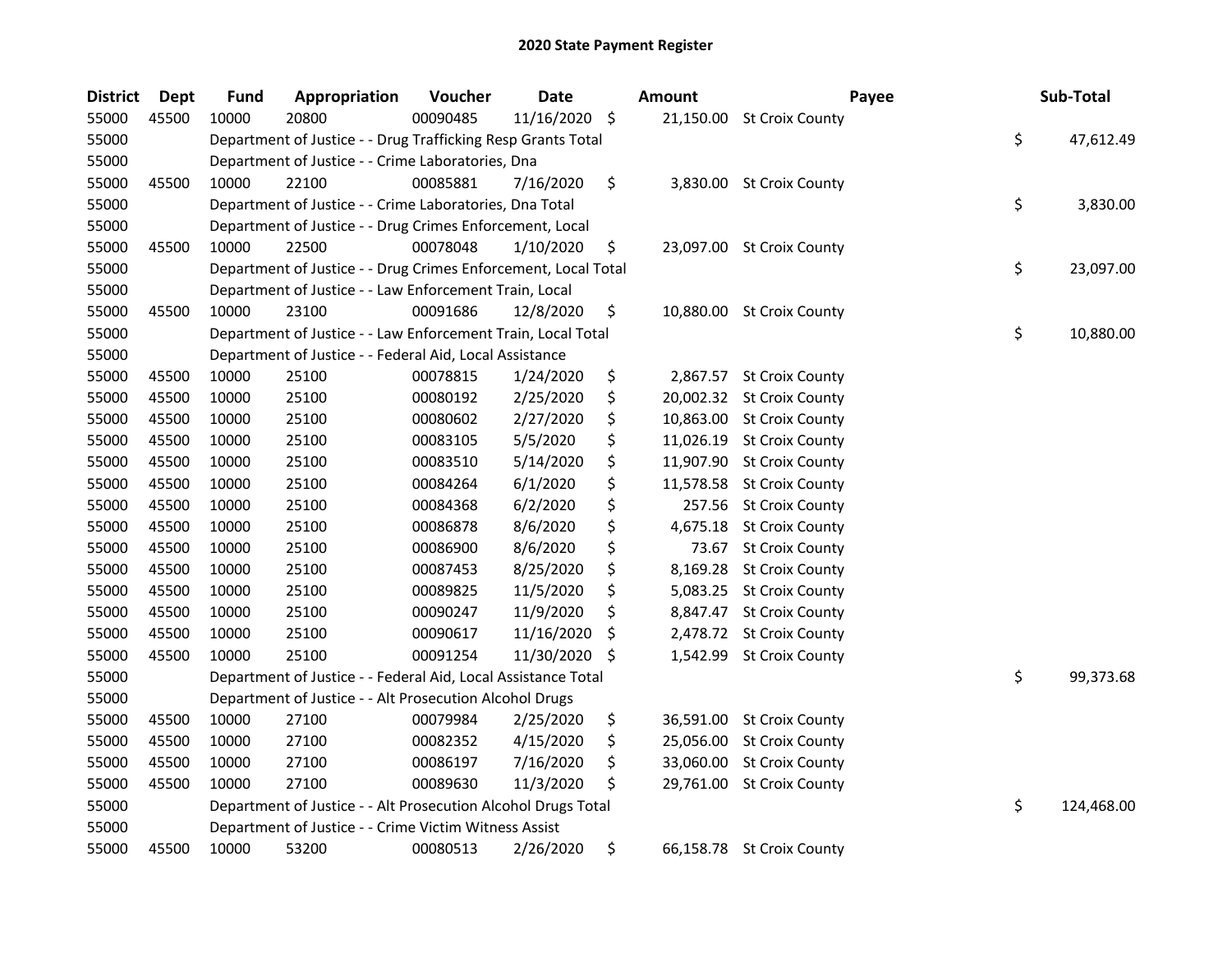| <b>District</b> | <b>Dept</b> | <b>Fund</b> | Appropriation                                                          | Voucher  | Date          |         | <b>Amount</b> |                            | Payee | Sub-Total          |
|-----------------|-------------|-------------|------------------------------------------------------------------------|----------|---------------|---------|---------------|----------------------------|-------|--------------------|
| 55000           | 45500       | 10000       | 53200                                                                  | 00086059 | 7/17/2020     | \$      |               | 62,082.88 St Croix County  |       |                    |
| 55000           |             |             | Department of Justice - - Crime Victim Witness Assist Total            |          |               |         |               |                            |       | \$<br>128,241.66   |
| 55000           |             |             | Department of Justice - - Federal Aid, Victim Assistance               |          |               |         |               |                            |       |                    |
| 55000           | 45500       | 10000       | 54200                                                                  | 00080191 | 2/20/2020     | \$      |               | 10,433.00 St Croix County  |       |                    |
| 55000           | 45500       | 10000       | 54200                                                                  | 00086787 | 8/4/2020      | \$      |               | 10,433.00 St Croix County  |       |                    |
| 55000           | 45500       | 10000       | 54200                                                                  | 00087277 | 8/26/2020     | \$      |               | 10,432.00 St Croix County  |       |                    |
| 55000           | 45500       | 10000       | 54200                                                                  | 00089596 | 11/19/2020    | -S      |               | 10,431.00 St Croix County  |       |                    |
| 55000           |             |             | Department of Justice - - Federal Aid, Victim Assistance Total         |          |               |         |               |                            |       | \$<br>41,729.00    |
| 55000           |             |             | Department of Military Affairs - - Emergency Response Equipment        |          |               |         |               |                            |       |                    |
| 55000           | 46500       | 10000       | 30800                                                                  | 00084113 | 10/13/2020 \$ |         | 4,401.47      | <b>St Croix County</b>     |       |                    |
| 55000           |             |             | Department of Military Affairs - - Emergency Response Equipment Total  |          |               |         |               |                            |       | \$<br>4,401.47     |
| 55000           |             |             | Department of Military Affairs - - Local Emer Planning Grants          |          |               |         |               |                            |       |                    |
| 55000           | 46500       | 10000       | 33700                                                                  | 00073192 | 1/30/2020     | S       |               | 20,981.32 St Croix County  |       |                    |
| 55000           |             |             | Department of Military Affairs - - Local Emer Planning Grants Total    |          |               |         |               |                            |       | \$<br>20,981.32    |
| 55000           |             |             | Department of Military Affairs - - Federal Aid, Local Assistance       |          |               |         |               |                            |       |                    |
| 55000           | 46500       | 10000       | 34200                                                                  | 00071678 | 1/9/2020      | \$      |               | 59,670.08 St Croix County  |       |                    |
| 55000           | 46500       | 10000       | 34200                                                                  | 00083129 | 9/18/2020     | \$      |               | 196.98 St Croix County     |       |                    |
| 55000           | 46500       | 10000       | 34200                                                                  | 00083870 | 10/5/2020     | \$      |               | 5,837.78 St Croix County   |       |                    |
| 55000           |             |             | Department of Military Affairs - - Federal Aid, Local Assistance Total |          |               |         |               |                            |       | \$<br>65,704.84    |
| 55000           |             |             | Department of Military Affairs - - Next Generation 911                 |          |               |         |               |                            |       |                    |
| 55000           | 46500       | 23900       | 36800                                                                  | 00086138 | 12/23/2020 \$ |         |               | 525.00 St Croix County     |       |                    |
| 55000           |             |             | Department of Military Affairs - - Next Generation 911 Total           |          |               |         |               |                            |       | \$<br>525.00       |
| 55000           |             |             | Department of Veterans Affairs - - County Grants                       |          |               |         |               |                            |       |                    |
| 55000           | 48500       | 58200       | 26700                                                                  | 00077484 | 2/24/2020     | \$      |               | 13,000.00 St Croix County  |       |                    |
| 55000           |             |             | Department of Veterans Affairs - - County Grants Total                 |          |               |         |               |                            |       | \$<br>13,000.00    |
| 55000           |             |             | Department of Veterans Affairs - - Veterans Transportation Grant       |          |               |         |               |                            |       |                    |
| 55000           | 48500       | 58200       | 28000                                                                  | 00086993 | 11/18/2020 \$ |         |               | 3,371.14 St Croix County   |       |                    |
| 55000           |             |             | Department of Veterans Affairs - - Veterans Transportation Grant Total |          |               |         |               |                            |       | \$<br>3,371.14     |
| 55000           |             |             | Department of Administration - - Federal Aid                           |          |               |         |               |                            |       |                    |
| 55000           | 50500       | 10000       | 14200                                                                  | 00126747 | 8/11/2020     | \$      |               | 151,374.01 St Croix County |       |                    |
| 55000           | 50500       | 10000       | 14200                                                                  | 00130192 | 10/1/2020     | \$      |               | 594,245.54 St Croix County |       |                    |
| 55000           | 50500       | 10000       | 14200                                                                  | 00135163 | 12/9/2020     | \$.     |               | 716,759.92 St Croix County |       |                    |
| 55000           | 50500       | 10000       | 14200                                                                  | 00136539 | 12/16/2020    | $\zeta$ |               | 154,758.74 St Croix County |       |                    |
| 55000           |             |             | Department of Administration - - Federal Aid Total                     |          |               |         |               |                            |       | \$<br>1,617,138.21 |
| 55000           |             |             | Department of Administration - - Low-Income Assistance Grants          |          |               |         |               |                            |       |                    |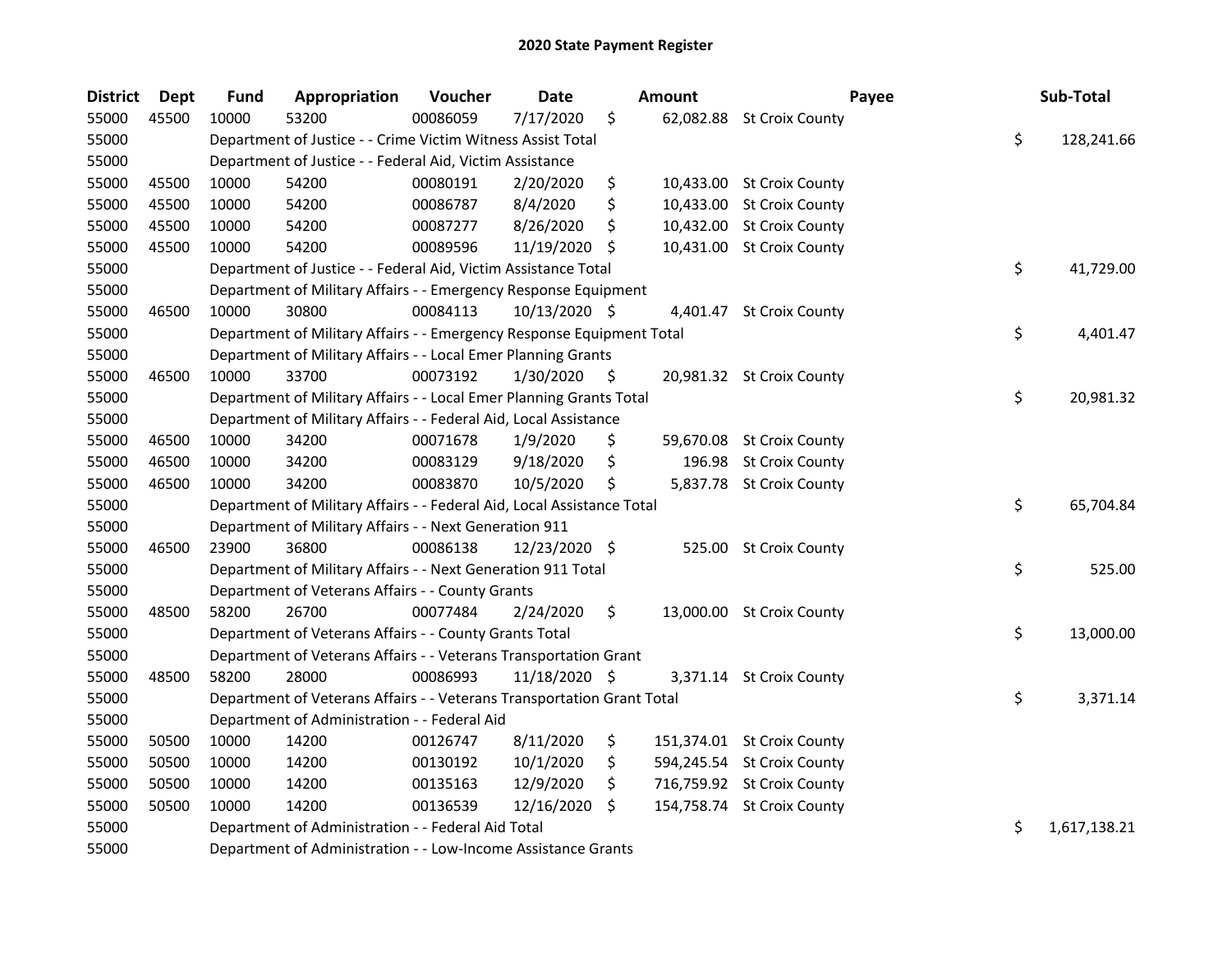| <b>District</b> | <b>Dept</b> | <b>Fund</b> | Appropriation                                                                                     | Voucher  | <b>Date</b> |     | <b>Amount</b> | Payee                                                                                                   | Sub-Total       |
|-----------------|-------------|-------------|---------------------------------------------------------------------------------------------------|----------|-------------|-----|---------------|---------------------------------------------------------------------------------------------------------|-----------------|
| 55000           | 50500       | 23500       | 37100                                                                                             | 00116686 | 1/29/2020   | \$  |               | 7,343.91 St Croix County                                                                                |                 |
| 55000           | 50500       | 23500       | 37100                                                                                             | 00120243 | 3/31/2020   | \$  | 11,532.14     | <b>St Croix County</b>                                                                                  |                 |
| 55000           | 50500       | 23500       | 37100                                                                                             | 00121848 | 4/29/2020   | \$  | 5,770.59      | <b>St Croix County</b>                                                                                  |                 |
| 55000           | 50500       | 23500       | 37100                                                                                             | 00123101 | 5/29/2020   | \$  | 4,321.36      | <b>St Croix County</b>                                                                                  |                 |
| 55000           | 50500       | 23500       | 37100                                                                                             | 00124756 | 6/30/2020   | \$  | 2,137.72      | <b>St Croix County</b>                                                                                  |                 |
| 55000           | 50500       | 23500       | 37100                                                                                             | 00126114 | 7/29/2020   | \$  | 2,711.13      | <b>St Croix County</b>                                                                                  |                 |
| 55000           | 50500       | 23500       | 37100                                                                                             | 00127904 | 8/31/2020   | \$  | 4,053.31      | <b>St Croix County</b>                                                                                  |                 |
| 55000           | 50500       | 23500       | 37100                                                                                             | 00131024 | 10/15/2020  | \$  | 6,569.13      | <b>St Croix County</b>                                                                                  |                 |
| 55000           | 50500       | 23500       | 37100                                                                                             | 00132895 | 11/17/2020  | \$  | 2,939.89      | <b>St Croix County</b>                                                                                  |                 |
| 55000           | 50500       | 23500       | 37100                                                                                             | 00133623 | 12/1/2020   | \$  | 4,036.81      | <b>St Croix County</b>                                                                                  |                 |
| 55000           | 50500       | 23500       | 37100                                                                                             | 00137229 | 12/22/2020  | \$  | 6,749.27      | <b>St Croix County</b>                                                                                  |                 |
| 55000           |             |             | Department of Administration - - Low-Income Assistance Grants Total                               |          |             |     |               |                                                                                                         | \$<br>58,165.26 |
| 55000           |             |             | Department of Administration - - Land Information Program; Loca                                   |          |             |     |               |                                                                                                         |                 |
| 55000           | 50500       | 26900       | 17300                                                                                             | 00117375 | 2/13/2020   | \$  | 1,000.00      | <b>St Croix County</b>                                                                                  |                 |
| 55000           | 50500       | 26900       | 17300                                                                                             | 00122452 | 5/14/2020   | \$  | 20,000.00     | <b>St Croix County</b>                                                                                  |                 |
| 55000           | 50500       | 26900       | 17300                                                                                             | 00131095 | 10/19/2020  | \$. | 20,000.00     | <b>St Croix County</b>                                                                                  |                 |
| 55000           | 50500       | 26900       | 17300                                                                                             | 00131098 | 10/19/2020  | \$  | 25,000.00     | <b>St Croix County</b>                                                                                  |                 |
| 55000           |             |             | Department of Administration - - Land Information Program; Loca Total                             |          |             |     |               |                                                                                                         | \$<br>66,000.00 |
| 55000           |             |             | Elections Commission - - 2018 Hava Election Security                                              |          |             |     |               |                                                                                                         |                 |
| 55000           | 51000       | 22000       | 18200                                                                                             | 00004240 | 8/17/2020   | \$  | 54,858.80     | <b>St Croix County</b>                                                                                  |                 |
| 55000           |             |             | Elections Commission - - 2018 Hava Election Security Total                                        |          |             |     |               |                                                                                                         | \$<br>54,858.80 |
| 55000           |             |             | Public Defender Board - - Transcript, Discovery and Records Provided to the Public Defender Board |          |             |     |               |                                                                                                         |                 |
| 55000           | 55000       | 10000       | 10600                                                                                             | 00234894 | 2/14/2020   | \$  |               | 13.40 St Croix County                                                                                   |                 |
| 55000           | 55000       | 10000       | 10600                                                                                             | 00238157 | 3/13/2020   | \$  | 8.80          | <b>St Croix County</b>                                                                                  |                 |
| 55000           | 55000       | 10000       | 10600                                                                                             | 00238158 | 3/13/2020   | \$  | 2,648.04      | <b>St Croix County</b>                                                                                  |                 |
| 55000           | 55000       | 10000       | 10600                                                                                             | 00247433 | 5/13/2020   | \$  | 14.40         | <b>St Croix County</b>                                                                                  |                 |
| 55000           | 55000       | 10000       | 10600                                                                                             | 00257605 | 7/31/2020   | \$  | 3,420.79      | <b>St Croix County</b>                                                                                  |                 |
| 55000           | 55000       | 10000       | 10600                                                                                             | 00264760 | 10/19/2020  | \$  | 5.00          | <b>St Croix County</b>                                                                                  |                 |
| 55000           | 55000       | 10000       | 10600                                                                                             | 00265227 | 10/23/2020  | \$  | 10.60         | <b>St Croix County</b>                                                                                  |                 |
| 55000           | 55000       | 10000       | 10600                                                                                             | 00270868 | 12/15/2020  | \$. |               | 7,109.79 St Croix County                                                                                |                 |
| 55000           |             |             |                                                                                                   |          |             |     |               | Public Defender Board - - Transcript, Discovery and Records Provided to the Public Defender Board Total | \$<br>13,230.82 |
| 55000           |             |             | Department of Revenue - - Warrants and Satisfactions                                              |          |             |     |               |                                                                                                         |                 |
| 55000           | 56600       | 10000       | 10100                                                                                             | 00155933 | 1/31/2020   | \$  | 575.00        | <b>St Croix County</b>                                                                                  |                 |
| 55000           | 56600       | 10000       | 10100                                                                                             | 00174859 | 6/25/2020   | \$  | 580.00        | <b>St Croix County</b>                                                                                  |                 |
| 55000           | 56600       | 10000       | 10100                                                                                             | 00185502 | 12/4/2020   | \$  |               | 1,605.00 St Croix County                                                                                |                 |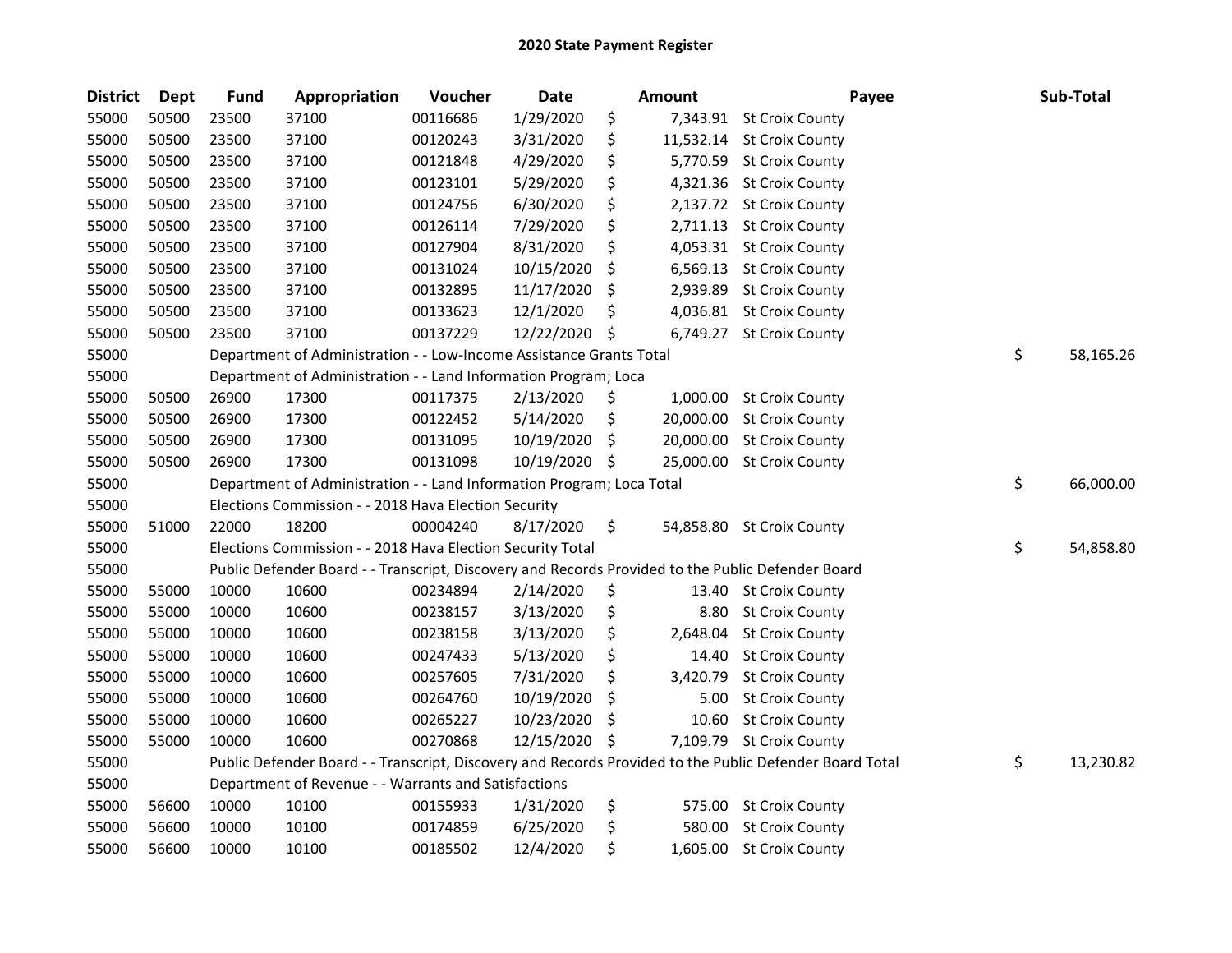| <b>District</b> | <b>Dept</b> | <b>Fund</b> | Appropriation                                                    | Voucher  | <b>Date</b> | <b>Amount</b>    | Payee                  | Sub-Total        |
|-----------------|-------------|-------------|------------------------------------------------------------------|----------|-------------|------------------|------------------------|------------------|
| 55000           |             |             | Department of Revenue - - Warrants and Satisfactions Total       |          |             |                  |                        | \$<br>2,760.00   |
| 55000           |             |             | Circuit Courts - - Circuit Court Costs                           |          |             |                  |                        |                  |
| 55000           | 62500       | 10000       | 10500                                                            | 00001790 | 1/17/2020   | \$<br>155,685.00 | <b>St Croix County</b> |                  |
| 55000           | 62500       | 10000       | 10500                                                            | 00001988 | 7/17/2020   | \$<br>266,057.00 | <b>St Croix County</b> |                  |
| 55000           |             |             | Circuit Courts - - Circuit Court Costs Total                     |          |             |                  |                        | \$<br>421,742.00 |
| 55000           |             |             | Supreme Court - - General Program Operations                     |          |             |                  |                        |                  |
| 55000           | 68000       | 10000       | 20100                                                            | 00008615 | 1/2/2020    | \$<br>21.36      | <b>St Croix County</b> |                  |
| 55000           | 68000       | 10000       | 20100                                                            | 00008922 | 1/24/2020   | \$<br>1,357.08   | <b>St Croix County</b> |                  |
| 55000           | 68000       | 10000       | 20100                                                            | 00008926 | 1/31/2020   | \$<br>14.52      | <b>St Croix County</b> |                  |
| 55000           | 68000       | 10000       | 20100                                                            | 00009217 | 3/2/2020    | \$<br>15.08      | <b>St Croix County</b> |                  |
| 55000           | 68000       | 10000       | 20100                                                            | 00009233 | 2/25/2020   | \$<br>1,357.08   | <b>St Croix County</b> |                  |
| 55000           | 68000       | 10000       | 20100                                                            | 00009413 | 3/10/2020   | \$<br>21.24      | <b>St Croix County</b> |                  |
| 55000           | 68000       | 10000       | 20100                                                            | 00009513 | 3/25/2020   | \$<br>1,357.08   | <b>St Croix County</b> |                  |
| 55000           | 68000       | 10000       | 20100                                                            | 00009660 | 5/1/2020    | \$<br>18.40      | <b>St Croix County</b> |                  |
| 55000           | 68000       | 10000       | 20100                                                            | 00009714 | 4/24/2020   | \$<br>1,357.08   | <b>St Croix County</b> |                  |
| 55000           | 68000       | 10000       | 20100                                                            | 00009949 | 5/26/2020   | \$<br>1,357.08   | <b>St Croix County</b> |                  |
| 55000           | 68000       | 10000       | 20100                                                            | 00010488 | 7/24/2020   | \$<br>1,357.08   | <b>St Croix County</b> |                  |
| 55000           | 68000       | 10000       | 20100                                                            | 00010725 | 8/25/2020   | \$<br>1,377.44   | <b>St Croix County</b> |                  |
| 55000           | 68000       | 10000       | 20100                                                            | 00010790 | 10/1/2020   | \$<br>8.76       | <b>St Croix County</b> |                  |
| 55000           | 68000       | 10000       | 20100                                                            | 00010884 | 9/25/2020   | \$<br>1,377.44   | <b>St Croix County</b> |                  |
| 55000           | 68000       | 10000       | 20100                                                            | 00011033 | 10/30/2020  | \$<br>15.28      | <b>St Croix County</b> |                  |
| 55000           | 68000       | 10000       | 20100                                                            | 00011160 | 10/26/2020  | \$<br>1,377.44   | <b>St Croix County</b> |                  |
| 55000           | 68000       | 10000       | 20100                                                            | 00011319 | 12/1/2020   | \$<br>2.32       | <b>St Croix County</b> |                  |
| 55000           | 68000       | 10000       | 20100                                                            | 00011408 | 11/25/2020  | \$<br>1,377.44   | <b>St Croix County</b> |                  |
| 55000           | 68000       | 10000       | 20100                                                            | 00011532 | 12/30/2020  | \$<br>2.00       | <b>St Croix County</b> |                  |
| 55000           | 68000       | 10000       | 20100                                                            | 00011598 | 12/28/2020  | \$<br>1,377.44   | <b>St Croix County</b> |                  |
| 55000           |             |             | Supreme Court - - General Program Operations Total               |          |             |                  |                        | \$<br>15,148.64  |
| 55000           |             |             | Supreme Court - - Office Of Lawyer Regulation                    |          |             |                  |                        |                  |
| 55000           | 68000       | 10000       | 33300                                                            | 00010327 | 7/31/2020   | \$<br>60.00      | <b>St Croix County</b> |                  |
| 55000           | 68000       | 10000       | 33300                                                            | 00010329 | 7/31/2020   | \$<br>60.00      | <b>St Croix County</b> |                  |
| 55000           |             |             | Supreme Court - - Office Of Lawyer Regulation Total              |          |             |                  |                        | \$<br>120.00     |
| 55000           |             |             | Shared Revenue and Tax Relief - - County And Municipal Aid       |          |             |                  |                        |                  |
| 55000           | 83500       | 10000       | 10500                                                            | 00068891 | 7/27/2020   | \$<br>55,819.40  | <b>St Croix County</b> |                  |
| 55000           | 83500       | 10000       | 10500                                                            | 00072859 | 11/16/2020  | \$<br>316,309.94 | <b>St Croix County</b> |                  |
| 55000           |             |             | Shared Revenue and Tax Relief - - County And Municipal Aid Total |          |             |                  |                        | \$<br>372,129.34 |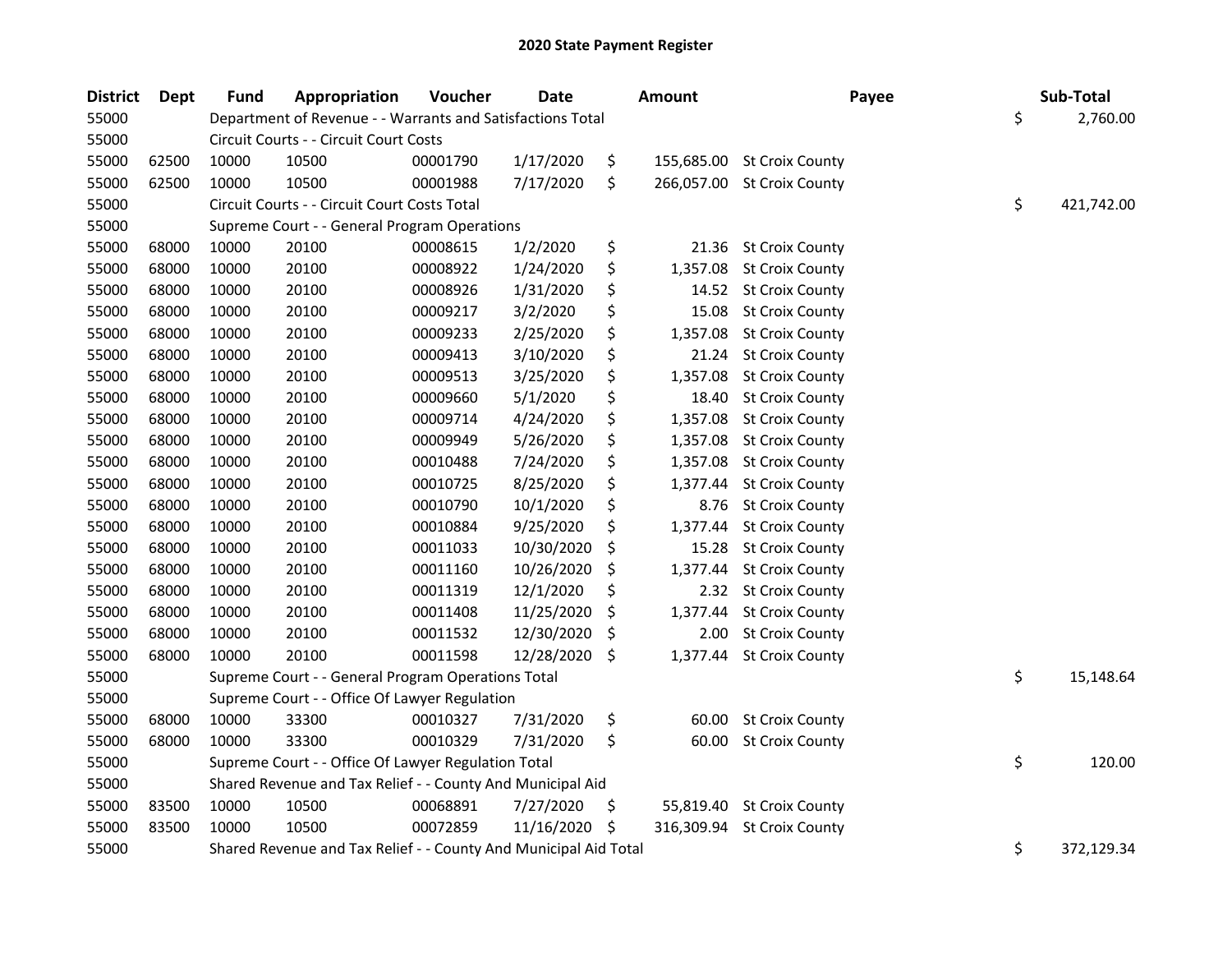| <b>District</b> | Dept  | Fund  | Appropriation                                                         | <b>Voucher</b> | Date       |    | <b>Amount</b> | Payee                         | Sub-Total        |
|-----------------|-------|-------|-----------------------------------------------------------------------|----------------|------------|----|---------------|-------------------------------|------------------|
| 55000           |       |       | Shared Revenue and Tax Relief - - Exempt Computer Aid                 |                |            |    |               |                               |                  |
| 55000           | 83500 | 10000 | 10900                                                                 | 00064627       | 7/27/2020  | S  |               | 43,346.32 St Croix County     |                  |
| 55000           |       |       | Shared Revenue and Tax Relief - - Exempt Computer Aid Total           |                |            |    |               |                               | \$<br>43,346.32  |
| 55000           |       |       | Shared Revenue and Tax Relief - - Utility Aid                         |                |            |    |               |                               |                  |
| 55000           | 83500 | 10000 | 11000                                                                 | 00068891       | 7/27/2020  | S. | 22,256.10     | <b>St Croix County</b>        |                  |
| 55000           | 83500 | 10000 | 11000                                                                 | 00072859       | 11/16/2020 | S. |               | 139,597.33 St Croix County    |                  |
| 55000           |       |       | Shared Revenue and Tax Relief - - Utility Aid Total                   |                |            |    |               |                               | \$<br>161,853.43 |
| 55000           |       |       | Shared Revenue and Tax Relief - - Personal Property Aid               |                |            |    |               |                               |                  |
| 55000           | 83500 | 10000 | 11100                                                                 | 00059990       | 5/4/2020   | Ś. | 139,418.95    | <b>St Croix County</b>        |                  |
| 55000           |       |       | Shared Revenue and Tax Relief - - Personal Property Aid Total         |                |            |    |               |                               | \$<br>139,418.95 |
| 55000           |       |       | Shared Revenue and Tax Relief - - School Lvy Tx/First Dollar Cr       |                |            |    |               |                               |                  |
| 55000           | 83500 | 10000 | 30200                                                                 | 00064015       | 7/27/2020  | S. |               | 2,424,310.28 St Croix County  |                  |
| 55000           | 83500 | 10000 | 30200                                                                 | 00067407       | 7/27/2020  | S. |               | 17,255,662.54 St Croix County |                  |
| 55000           |       |       | Shared Revenue and Tax Relief - - School Lvy Tx/First Dollar Cr Total |                |            |    |               |                               | 19,679,972.82    |
| 55000           |       |       | Shared Revenue and Tax Relief - - Lottery & Gaming Credit             |                |            |    |               |                               |                  |
| 55000           | 83500 | 52100 | 36300                                                                 | 00055738       | 3/23/2020  | S. | 4,743,493.07  | <b>St Croix County</b>        |                  |
| 55000           |       |       | Shared Revenue and Tax Relief - - Lottery & Gaming Credit Total       |                |            |    |               |                               | 4,743,493.07     |
| 55000 Total     |       |       |                                                                       |                |            |    |               |                               | 42,477,838.24    |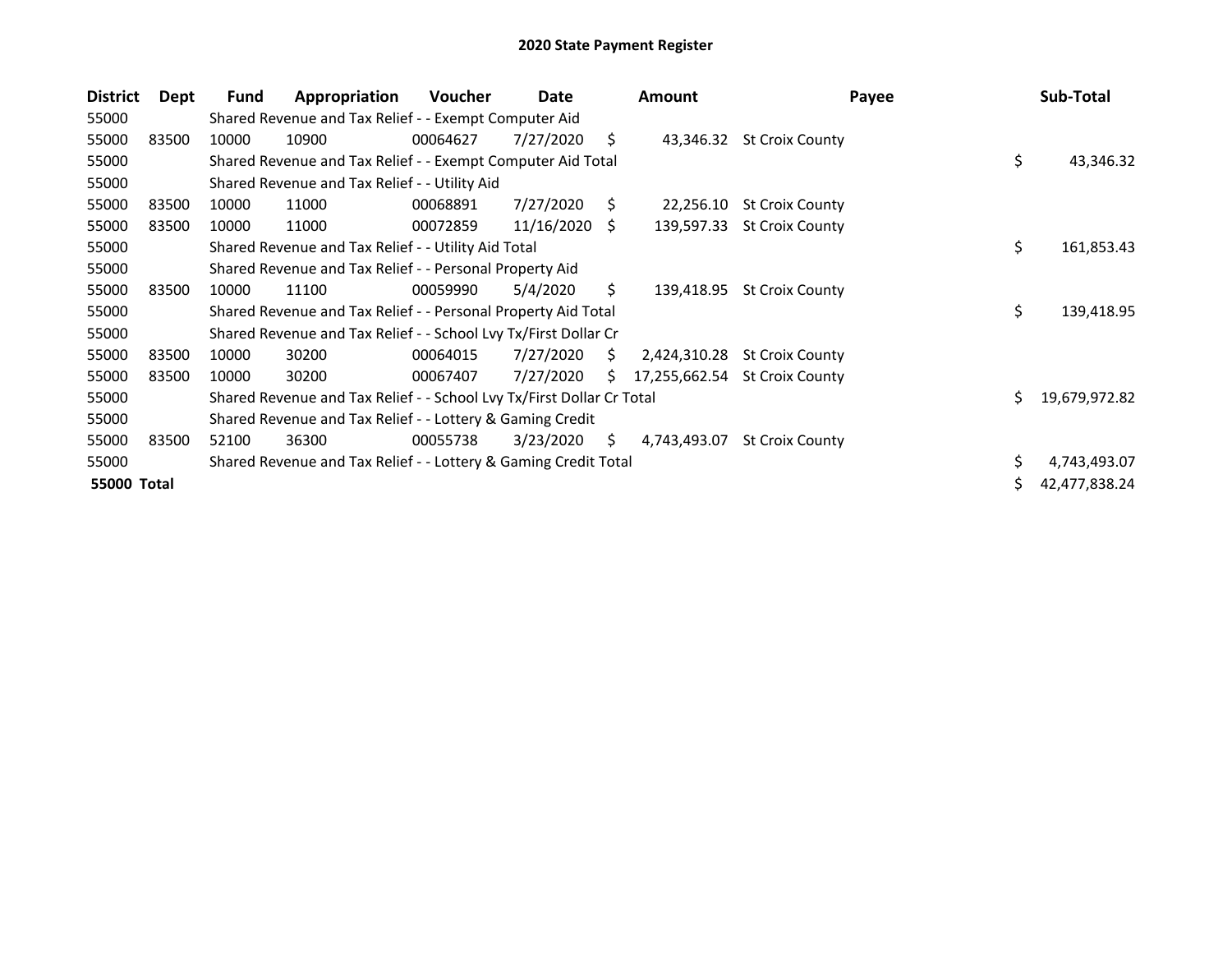| <b>District</b> | Dept  | Fund  | Appropriation                                                      | Voucher  | <b>Date</b>   | <b>Amount</b>   | Payee                      | Sub-Total        |
|-----------------|-------|-------|--------------------------------------------------------------------|----------|---------------|-----------------|----------------------------|------------------|
| 55002           |       |       | Dept of Safety & Prof Services - - Fire Dues Distribution          |          |               |                 |                            |                  |
| 55002           | 16500 | 10000 | 22500                                                              | 00036919 | 7/20/2020     | \$              | 4,012.32 Baldwin, Town of  |                  |
| 55002           |       |       | Dept of Safety & Prof Services - - Fire Dues Distribution Total    |          |               |                 |                            | \$<br>4,012.32   |
| 55002           |       |       | Dept of Natural Resources - - Aids In Lieu Of Taxes - Gener        |          |               |                 |                            |                  |
| 55002           | 37000 | 10000 | 50300                                                              | 00405190 | 4/21/2020     | \$<br>41.15     | Baldwin, Town of           |                  |
| 55002           |       |       | Dept of Natural Resources - - Aids In Lieu Of Taxes - Gener Total  |          |               |                 |                            | \$<br>41.15      |
| 55002           |       |       | Dept of Natural Resources - - Resaids - Cnty Forst, Cl & Mfl       |          |               |                 |                            |                  |
| 55002           | 37000 | 21200 | 57100                                                              | 00417689 | 6/18/2020     | \$<br>44.80     | Baldwin, Town of           |                  |
| 55002           |       |       | Dept of Natural Resources - - Resaids - Cnty Forst, Cl & Mfl Total |          |               |                 |                            | \$<br>44.80      |
| 55002           |       |       | WI Dept of Transportation - - Disastr Damag Aid Sf                 |          |               |                 |                            |                  |
| 55002           | 39500 | 21100 | 17400                                                              | 00628461 | 12/17/2020 \$ |                 | 24,383.13 Baldwin, Town of |                  |
| 55002           |       |       | WI Dept of Transportation - - Disastr Damag Aid Sf Total           |          |               |                 |                            | \$<br>24,383.13  |
| 55002           |       |       | WI Dept of Transportation - - Trns Aids To Mnc.-Sf                 |          |               |                 |                            |                  |
| 55002           | 39500 | 21100 | 19100                                                              | 00476866 | 1/6/2020      | \$<br>34,637.04 | Baldwin, Town of           |                  |
| 55002           | 39500 | 21100 | 19100                                                              | 00506721 | 4/6/2020      | \$<br>34,637.04 | Baldwin, Town of           |                  |
| 55002           | 39500 | 21100 | 19100                                                              | 00543713 | 7/6/2020      | \$<br>34,637.04 | Baldwin, Town of           |                  |
| 55002           | 39500 | 21100 | 19100                                                              | 00586539 | 10/5/2020     | \$<br>34,637.04 | Baldwin, Town of           |                  |
| 55002           |       |       | WI Dept of Transportation - - Trns Aids To Mnc.-Sf Total           |          |               |                 |                            | \$<br>138,548.16 |
| 55002           |       |       | WI Dept of Transportation - - Loc Rd Imp Prg St Fd                 |          |               |                 |                            |                  |
| 55002           | 39500 | 21100 | 27800                                                              | 00562853 | 8/7/2020      | \$<br>6,353.86  | Baldwin, Town of           |                  |
| 55002           |       |       | WI Dept of Transportation - - Loc Rd Imp Prg St Fd Total           |          |               |                 |                            | \$<br>6,353.86   |
| 55002           |       |       | WI Dept of Transportation - - Hwy Mgmt & Opers Sf                  |          |               |                 |                            |                  |
| 55002           | 39500 | 21100 | 36500                                                              | 00484199 | 1/23/2020     | \$<br>416.50    | Baldwin, Town of           |                  |
| 55002           | 39500 | 21100 | 36500                                                              | 00484200 | 1/23/2020     | \$<br>411.00    | Baldwin, Town of           |                  |
| 55002           |       |       | WI Dept of Transportation - - Hwy Mgmt & Opers Sf Total            |          |               |                 |                            | \$<br>827.50     |
| 55002           |       |       | Department of Administration - - Federal Aid                       |          |               |                 |                            |                  |
| 55002           | 50500 | 10000 | 14200                                                              | 00130193 | 10/2/2020     | \$<br>5,136.04  | Baldwin, Town of           |                  |
| 55002           | 50500 | 10000 | 14200                                                              | 00135164 | 12/10/2020    | \$<br>4,639.03  | Baldwin, Town of           |                  |
| 55002           |       |       | Department of Administration - - Federal Aid Total                 |          |               |                 |                            | \$<br>9,775.07   |
| 55002           |       |       | Elections Commission - - 2018 Hava Election Security               |          |               |                 |                            |                  |
| 55002           | 51000 | 22000 | 18200                                                              | 00003409 | 6/26/2020     | \$<br>891.90    | Baldwin, Town of           |                  |
| 55002           |       |       | Elections Commission - - 2018 Hava Election Security Total         |          |               |                 |                            | \$<br>891.90     |
| 55002           |       |       | Shared Revenue and Tax Relief - - County And Municipal Aid         |          |               |                 |                            |                  |
| 55002           | 83500 | 10000 | 10500                                                              | 00068858 | 7/27/2020     | \$<br>5,796.70  | Baldwin, Town of           |                  |
| 55002           | 83500 | 10000 | 10500                                                              | 00072826 | 11/16/2020    | \$<br>32,847.95 | Baldwin, Town of           |                  |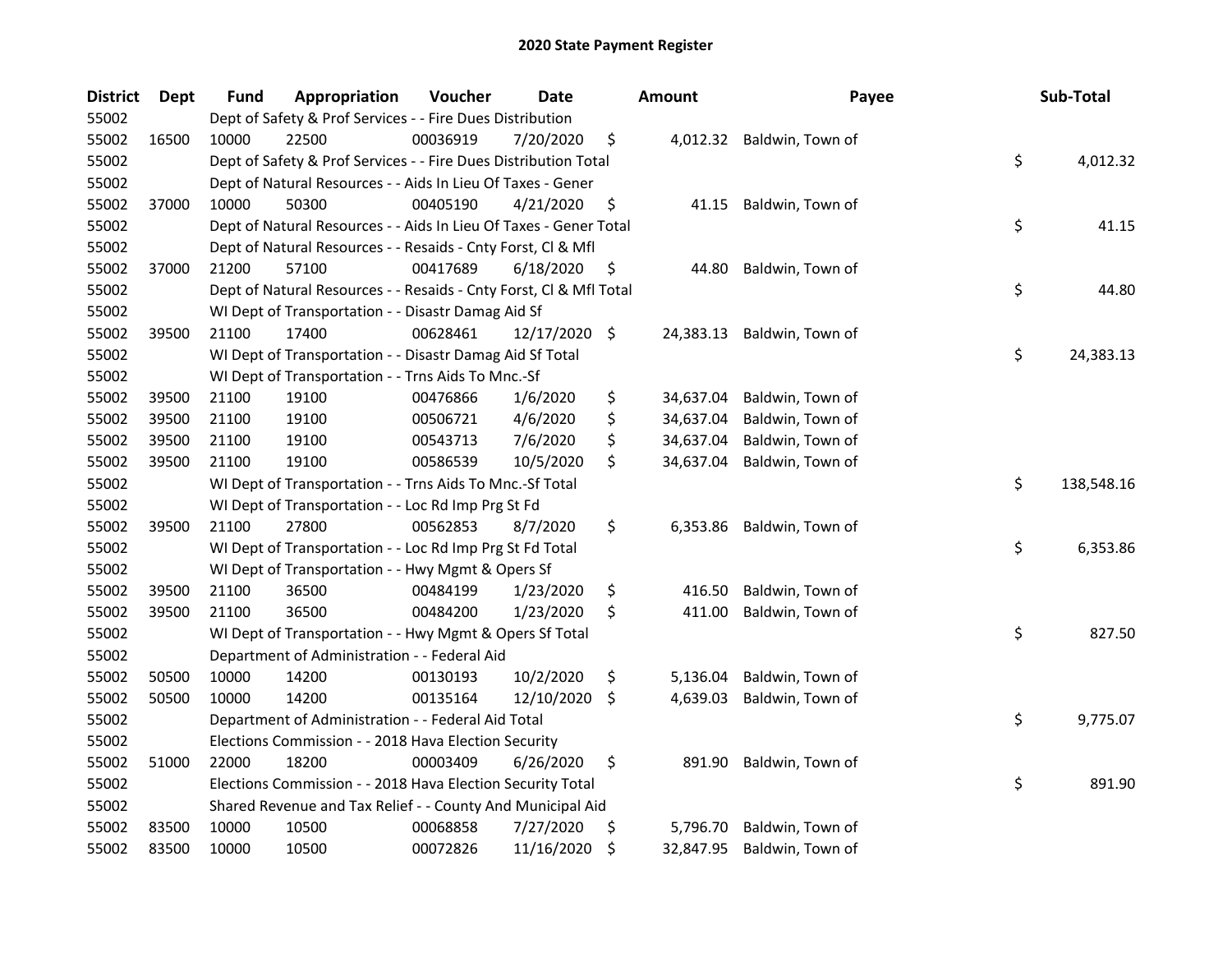| <b>District</b> | Dept  | <b>Fund</b> | Appropriation                                                       | <b>Voucher</b> | Date       |    | Amount    | Payee            | Sub-Total       |
|-----------------|-------|-------------|---------------------------------------------------------------------|----------------|------------|----|-----------|------------------|-----------------|
| 55002           |       |             | Shared Revenue and Tax Relief - - County And Municipal Aid Total    |                |            |    |           |                  | \$<br>38,644.65 |
| 55002           |       |             | Shared Revenue and Tax Relief - - Exempt Computer Aid               |                |            |    |           |                  |                 |
| 55002           | 83500 | 10000       | 10900                                                               | 00065925       | 7/27/2020  | S  | 107.04    | Baldwin, Town of |                 |
| 55002           |       |             | Shared Revenue and Tax Relief - - Exempt Computer Aid Total         |                |            |    |           |                  | \$<br>107.04    |
| 55002           |       |             | Shared Revenue and Tax Relief - - Utility Aid                       |                |            |    |           |                  |                 |
| 55002           | 83500 | 10000       | 11000                                                               | 00068858       | 7/27/2020  | S. | 1,191.54  | Baldwin, Town of |                 |
| 55002           | 83500 | 10000       | 11000                                                               | 00072826       | 11/16/2020 | S  | 10,305.85 | Baldwin, Town of |                 |
| 55002           |       |             | Shared Revenue and Tax Relief - - Utility Aid Total                 |                |            |    |           |                  | \$<br>11,497.39 |
| 55002           |       |             | Shared Revenue and Tax Relief - - Personal Property Aid             |                |            |    |           |                  |                 |
| 55002           | 83500 | 10000       | 11100                                                               | 00061338       | 5/4/2020   | Ś  | 1,270.08  | Baldwin, Town of |                 |
| 55002           |       |             | Shared Revenue and Tax Relief - - Personal Property Aid Total       |                |            |    |           |                  | \$<br>1,270.08  |
| 55002           |       |             | Shared Revenue and Tax Relief - - Payments For Municipal Svcs       |                |            |    |           |                  |                 |
| 55002           | 83500 | 10000       | 50100                                                               | 00054932       | 2/3/2020   | Ś  | 89.45     | Baldwin, Town of |                 |
| 55002           |       |             | Shared Revenue and Tax Relief - - Payments For Municipal Svcs Total |                |            |    |           |                  | \$<br>89.45     |
| 55002 Total     |       |             |                                                                     |                |            |    |           |                  | 236,486.50      |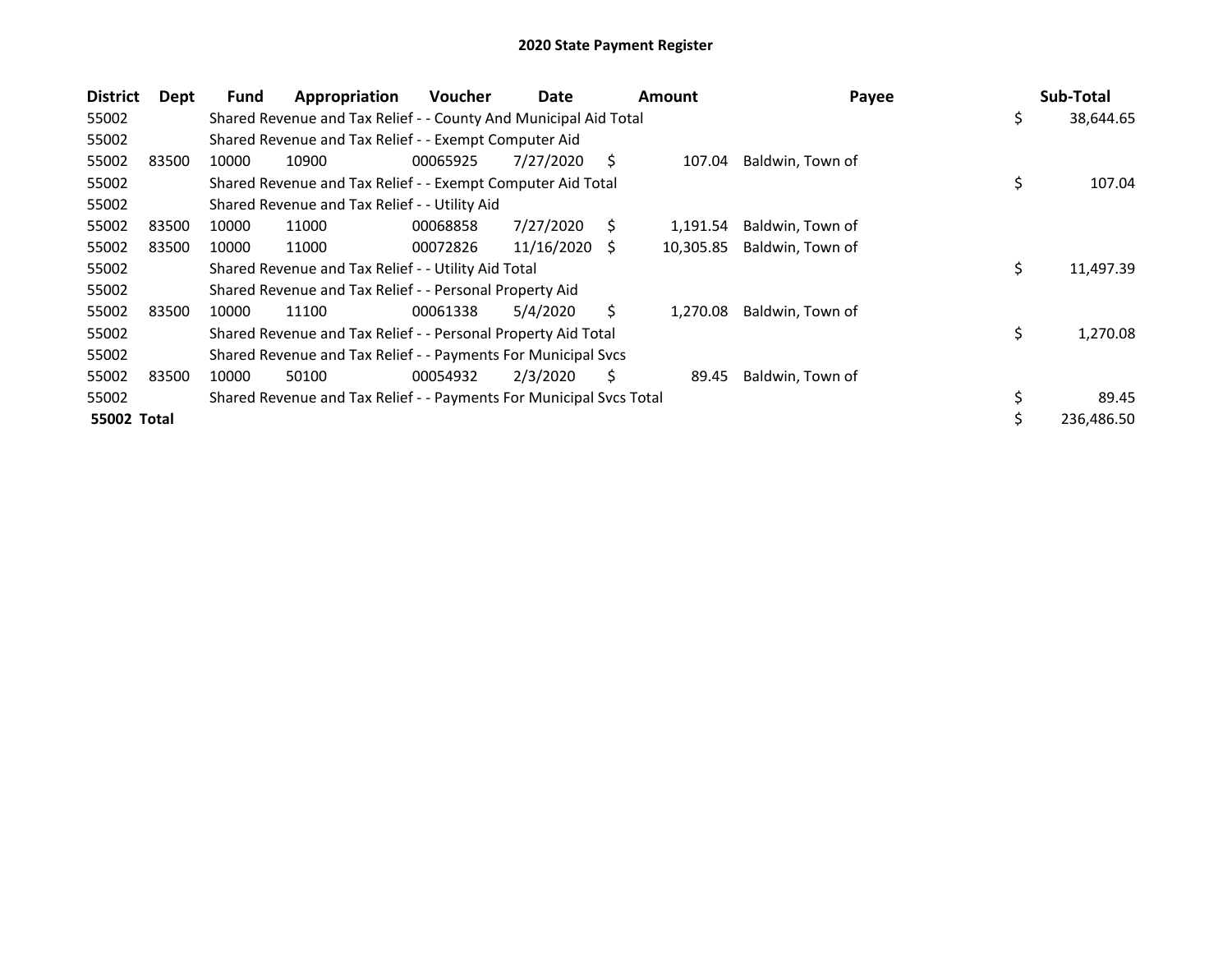| <b>District</b> | Dept  | Fund  | Appropriation                                                      | Voucher  | Date       |     | Amount    |                         | Payee | Sub-Total        |
|-----------------|-------|-------|--------------------------------------------------------------------|----------|------------|-----|-----------|-------------------------|-------|------------------|
| 55004           |       |       | Dept of Safety & Prof Services - - Fire Dues Distribution          |          |            |     |           |                         |       |                  |
| 55004           | 16500 | 10000 | 22500                                                              | 00036920 | 7/20/2020  | \$  |           | 3,417.49 Cady, Town of  |       |                  |
| 55004           |       |       | Dept of Safety & Prof Services - - Fire Dues Distribution Total    |          |            |     |           |                         |       | \$<br>3,417.49   |
| 55004           |       |       | Dept of Natural Resources - - Resaids - Cnty Forst, Cl & Mfl       |          |            |     |           |                         |       |                  |
| 55004           | 37000 | 21200 | 57100                                                              | 00417690 | 6/18/2020  | \$  |           | 327.76 Cady, Town of    |       |                  |
| 55004           |       |       | Dept of Natural Resources - - Resaids - Cnty Forst, Cl & Mfl Total |          |            |     |           |                         |       | \$<br>327.76     |
| 55004           |       |       | Dept of Natural Resources - - Fin Asst For Responsible Units       |          |            |     |           |                         |       |                  |
| 55004           | 37000 | 27400 | 67000                                                              | 00413132 | 5/29/2020  | \$  |           | 1,503.21 Cady, Town of  |       |                  |
| 55004           |       |       | Dept of Natural Resources - - Fin Asst For Responsible Units Total |          |            |     |           |                         |       | \$<br>1,503.21   |
| 55004           |       |       | WI Dept of Transportation - - Disastr Damag Aid Sf                 |          |            |     |           |                         |       |                  |
| 55004           | 39500 | 21100 | 17400                                                              | 00624310 | 12/7/2020  | \$  |           | 5,191.55 Cady, Town of  |       |                  |
| 55004           |       |       | WI Dept of Transportation - - Disastr Damag Aid Sf Total           |          |            |     |           |                         |       | \$<br>5,191.55   |
| 55004           |       |       | WI Dept of Transportation - - Trns Aids To Mnc.-Sf                 |          |            |     |           |                         |       |                  |
| 55004           | 39500 | 21100 | 19100                                                              | 00476867 | 1/6/2020   | \$  |           | 30,176.01 Cady, Town of |       |                  |
| 55004           | 39500 | 21100 | 19100                                                              | 00506722 | 4/6/2020   | \$  | 30,176.01 | Cady, Town of           |       |                  |
| 55004           | 39500 | 21100 | 19100                                                              | 00543714 | 7/6/2020   | \$  | 30,176.01 | Cady, Town of           |       |                  |
| 55004           | 39500 | 21100 | 19100                                                              | 00586540 | 10/5/2020  | \$  |           | 30,176.01 Cady, Town of |       |                  |
| 55004           |       |       | WI Dept of Transportation - - Trns Aids To Mnc.-Sf Total           |          |            |     |           |                         |       | \$<br>120,704.04 |
| 55004           |       |       | WI Dept of Transportation - - Hwy Mgmt & Opers Sf                  |          |            |     |           |                         |       |                  |
| 55004           | 39500 | 21100 | 36500                                                              | 00484198 | 1/31/2020  | \$  | 500.00    | Cady, Town of           |       |                  |
| 55004           |       |       | WI Dept of Transportation - - Hwy Mgmt & Opers Sf Total            |          |            |     |           |                         |       | \$<br>500.00     |
| 55004           |       |       | Department of Administration - - Federal Aid                       |          |            |     |           |                         |       |                  |
| 55004           | 50500 | 10000 | 14200                                                              | 00130194 | 10/2/2020  | \$  | 2,745.36  | Cady, Town of           |       |                  |
| 55004           | 50500 | 10000 | 14200                                                              | 00135165 | 12/10/2020 | \$  | 608.33    | Cady, Town of           |       |                  |
| 55004           |       |       | Department of Administration - - Federal Aid Total                 |          |            |     |           |                         |       | \$<br>3,353.69   |
| 55004           |       |       | Elections Commission - - 2018 Hava Election Security               |          |            |     |           |                         |       |                  |
| 55004           | 51000 | 22000 | 18200                                                              | 00003642 | 6/30/2020  | \$  | 796.20    | Cady, Town of           |       |                  |
| 55004           |       |       | Elections Commission - - 2018 Hava Election Security Total         |          |            |     |           |                         |       | \$<br>796.20     |
| 55004           |       |       | Shared Revenue and Tax Relief - - County And Municipal Aid         |          |            |     |           |                         |       |                  |
| 55004           | 83500 | 10000 | 10500                                                              | 00068859 | 7/27/2020  | \$  | 3,275.05  | Cady, Town of           |       |                  |
| 55004           | 83500 | 10000 | 10500                                                              | 00072827 | 11/16/2020 | \$. | 18,558.62 | Cady, Town of           |       |                  |
| 55004           |       |       | Shared Revenue and Tax Relief - - County And Municipal Aid Total   |          |            |     |           |                         |       | \$<br>21,833.67  |
| 55004           |       |       | Shared Revenue and Tax Relief - - Exempt Computer Aid              |          |            |     |           |                         |       |                  |
| 55004           | 83500 | 10000 | 10900                                                              | 00065926 | 7/27/2020  | \$  | 149.66    | Cady, Town of           |       |                  |
| 55004           |       |       | Shared Revenue and Tax Relief - - Exempt Computer Aid Total        |          |            |     |           |                         |       | \$<br>149.66     |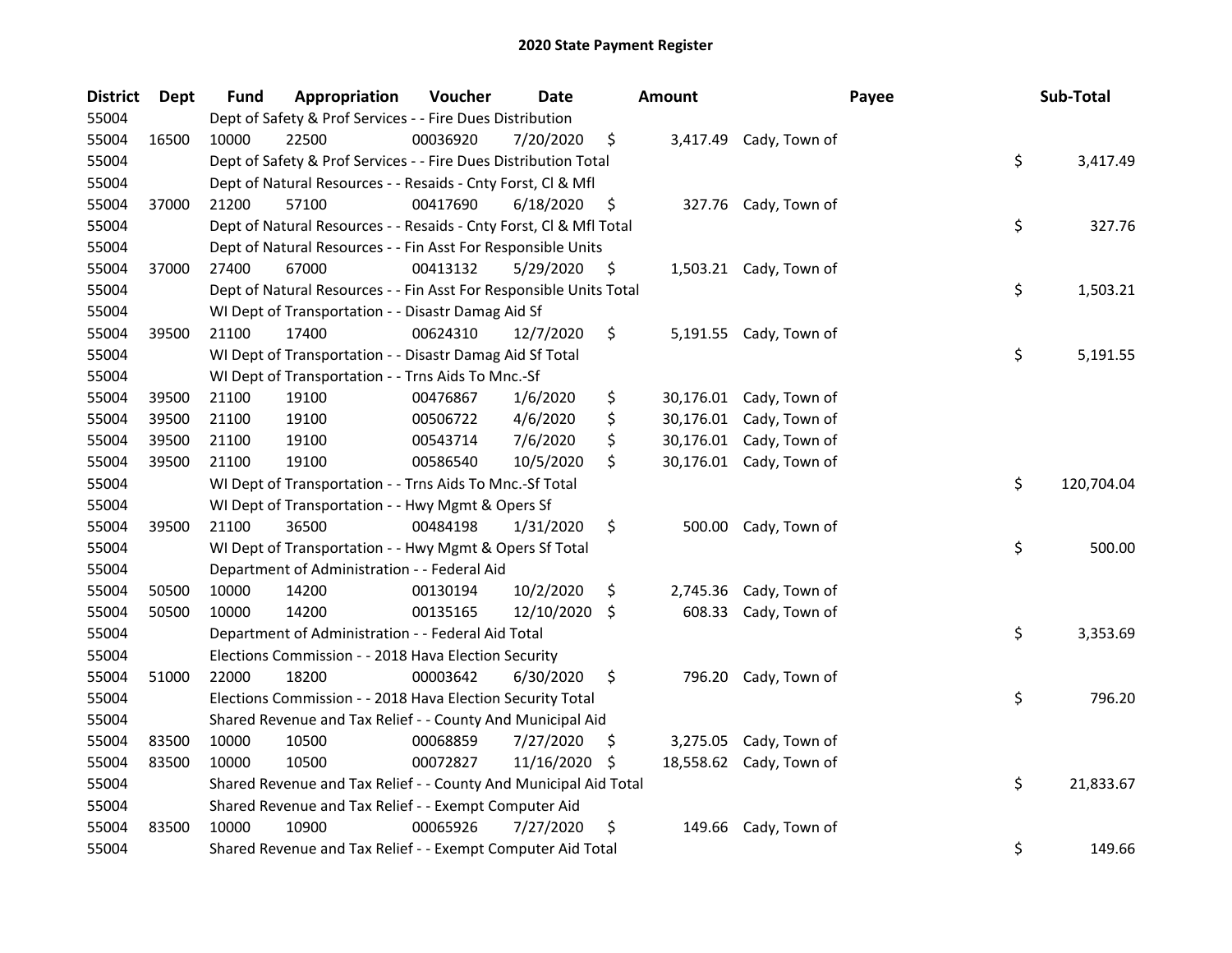| <b>District</b> | <b>Dept</b> | <b>Fund</b> | Appropriation                                                 | <b>Voucher</b> | Date       |     | <b>Amount</b> |               | Payee | Sub-Total  |
|-----------------|-------------|-------------|---------------------------------------------------------------|----------------|------------|-----|---------------|---------------|-------|------------|
| 55004           |             |             | Shared Revenue and Tax Relief - - Utility Aid                 |                |            |     |               |               |       |            |
| 55004           | 83500       | 10000       | 11000                                                         | 00068859       | 7/27/2020  |     | 70.57         | Cady, Town of |       |            |
| 55004           | 83500       | 10000       | 11000                                                         | 00072827       | 11/16/2020 | - S | 410.24        | Cady, Town of |       |            |
| 55004           |             |             | Shared Revenue and Tax Relief - - Utility Aid Total           |                |            |     |               |               |       | 480.81     |
| 55004           |             |             | Shared Revenue and Tax Relief - - Personal Property Aid       |                |            |     |               |               |       |            |
| 55004           | 83500       | 10000       | 11100                                                         | 00061339       | 5/4/2020   |     | 433.24        | Cady, Town of |       |            |
| 55004           |             |             | Shared Revenue and Tax Relief - - Personal Property Aid Total |                |            |     |               |               |       | 433.24     |
| 55004 Total     |             |             |                                                               |                |            |     |               |               |       | 158,691.32 |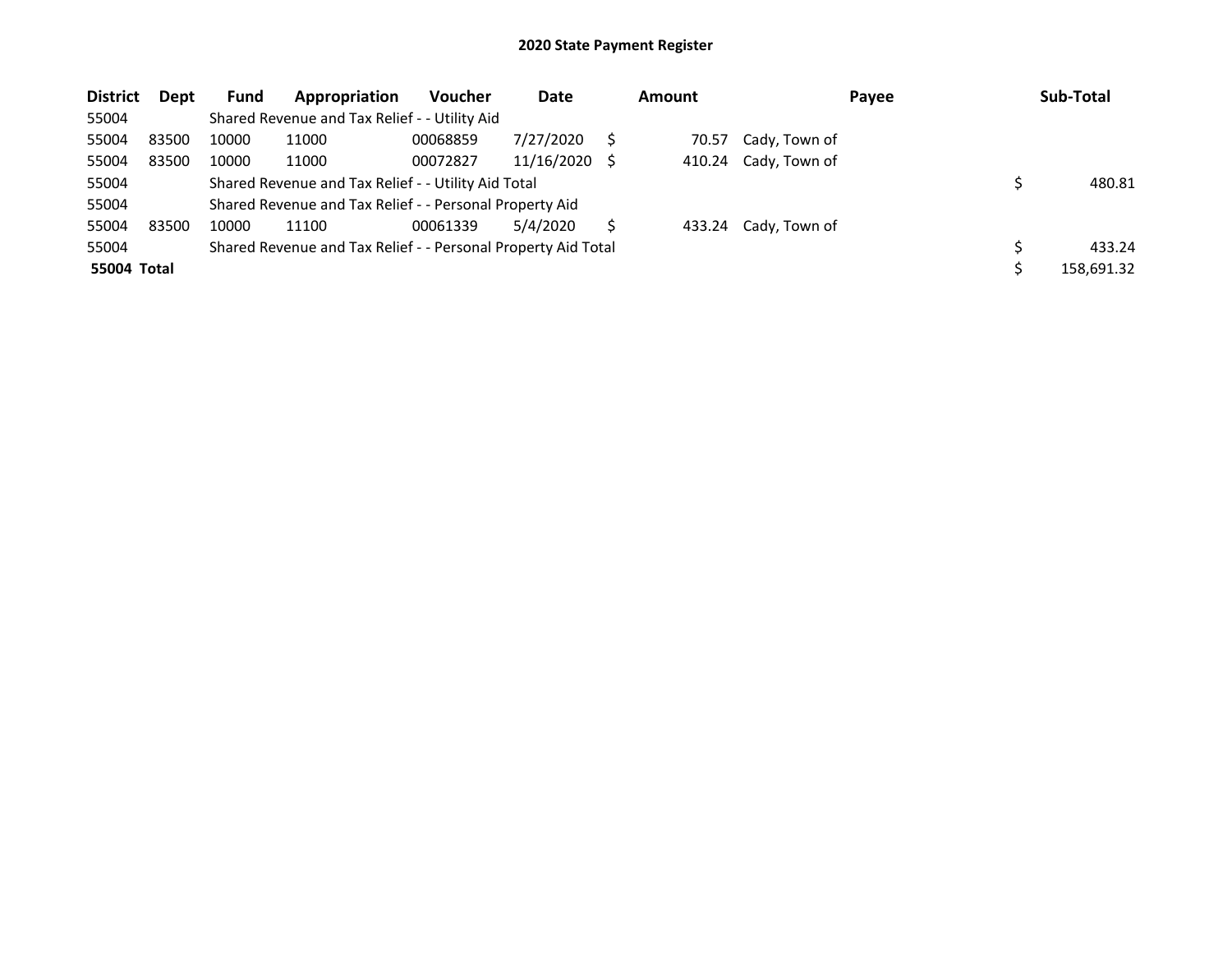| District | Dept  | Fund  | Appropriation                                                      | Voucher  | <b>Date</b>   |     | <b>Amount</b> | Payee                   | Sub-Total       |
|----------|-------|-------|--------------------------------------------------------------------|----------|---------------|-----|---------------|-------------------------|-----------------|
| 55006    |       |       | Dept of Safety & Prof Services - - Fire Dues Distribution          |          |               |     |               |                         |                 |
| 55006    | 16500 | 10000 | 22500                                                              | 00036921 | 7/20/2020     | \$  |               | 2,276.27 Town Of Cylon  |                 |
| 55006    |       |       | Dept of Safety & Prof Services - - Fire Dues Distribution Total    |          |               |     |               |                         | \$<br>2,276.27  |
| 55006    |       |       | Dept of Natural Resources - - Aids In Lieu Of Taxes - Gener        |          |               |     |               |                         |                 |
| 55006    | 37000 | 10000 | 50300                                                              | 00387098 | 2/3/2020      | \$  |               | 14,163.77 Town Of Cylon |                 |
| 55006    | 37000 | 10000 | 50300                                                              | 00404207 | 4/21/2020     | \$  | 1,678.56      | Town Of Cylon           |                 |
| 55006    |       |       | Dept of Natural Resources - - Aids In Lieu Of Taxes - Gener Total  |          |               |     |               |                         | \$<br>15,842.33 |
| 55006    |       |       | Dept of Natural Resources - - Resaids - Cnty Forst, Cl & Mfl       |          |               |     |               |                         |                 |
| 55006    | 37000 | 21200 | 57100                                                              | 00417691 | 6/18/2020     | \$  |               | 123.40 Town Of Cylon    |                 |
| 55006    |       |       | Dept of Natural Resources - - Resaids - Cnty Forst, Cl & Mfl Total |          |               |     |               |                         | \$<br>123.40    |
| 55006    |       |       | Dept of Natural Resources - - Aids In Lieu Of Taxes - Sum S        |          |               |     |               |                         |                 |
| 55006    | 37000 | 21200 | 57900                                                              | 00404206 | 4/21/2020     | \$  |               | 20.80 Town Of Cylon     |                 |
| 55006    |       |       | Dept of Natural Resources - - Aids In Lieu Of Taxes - Sum S Total  |          |               |     |               |                         | \$<br>20.80     |
| 55006    |       |       | Dept of Natural Resources - - Fin Asst For Responsible Units       |          |               |     |               |                         |                 |
| 55006    | 37000 | 27400 | 67000                                                              | 00413425 | 5/29/2020     | \$  |               | 3,075.57 Town Of Cylon  |                 |
| 55006    |       |       | Dept of Natural Resources - - Fin Asst For Responsible Units Total |          |               |     |               |                         | \$<br>3,075.57  |
| 55006    |       |       | WI Dept of Transportation - - Disastr Damag Aid Sf                 |          |               |     |               |                         |                 |
| 55006    | 39500 | 21100 | 17400                                                              | 00634678 | 12/29/2020 \$ |     |               | 7,655.98 Town Of Cylon  |                 |
| 55006    |       |       | WI Dept of Transportation - - Disastr Damag Aid Sf Total           |          |               |     |               |                         | \$<br>7,655.98  |
| 55006    |       |       | WI Dept of Transportation - - Trns Aids To Mnc.-Sf                 |          |               |     |               |                         |                 |
| 55006    | 39500 | 21100 | 19100                                                              | 00476868 | 1/6/2020      | \$  |               | 24,512.67 Town Of Cylon |                 |
| 55006    | 39500 | 21100 | 19100                                                              | 00506723 | 4/6/2020      | \$  |               | 24,512.67 Town Of Cylon |                 |
| 55006    | 39500 | 21100 | 19100                                                              | 00543715 | 7/6/2020      | \$  |               | 24,512.67 Town Of Cylon |                 |
| 55006    | 39500 | 21100 | 19100                                                              | 00586541 | 10/5/2020     | \$  |               | 24,512.67 Town Of Cylon |                 |
| 55006    |       |       | WI Dept of Transportation - - Trns Aids To Mnc.-Sf Total           |          |               |     |               |                         | \$<br>98,050.68 |
| 55006    |       |       | WI Dept of Transportation - - Loc Rd Imp Prg St Fd                 |          |               |     |               |                         |                 |
| 55006    | 39500 | 21100 | 27800                                                              | 00615849 | 11/16/2020 \$ |     |               | 19,558.80 Town Of Cylon |                 |
| 55006    |       |       | WI Dept of Transportation - - Loc Rd Imp Prg St Fd Total           |          |               |     |               |                         | \$<br>19,558.80 |
| 55006    |       |       | Shared Revenue and Tax Relief - - County And Municipal Aid         |          |               |     |               |                         |                 |
| 55006    | 83500 | 10000 | 10500                                                              | 00068860 | 7/27/2020     | \$  |               | 3,019.71 Town Of Cylon  |                 |
| 55006    | 83500 | 10000 | 10500                                                              | 00072828 | 11/16/2020    | \$. |               | 17,111.68 Town Of Cylon |                 |
| 55006    |       |       | Shared Revenue and Tax Relief - - County And Municipal Aid Total   |          |               |     |               |                         | \$<br>20,131.39 |
| 55006    |       |       | Shared Revenue and Tax Relief - - Exempt Computer Aid              |          |               |     |               |                         |                 |
| 55006    | 83500 | 10000 | 10900                                                              | 00065927 | 7/27/2020     | \$  | 64.43         | Town Of Cylon           |                 |
| 55006    |       |       | Shared Revenue and Tax Relief - - Exempt Computer Aid Total        |          |               |     |               |                         | \$<br>64.43     |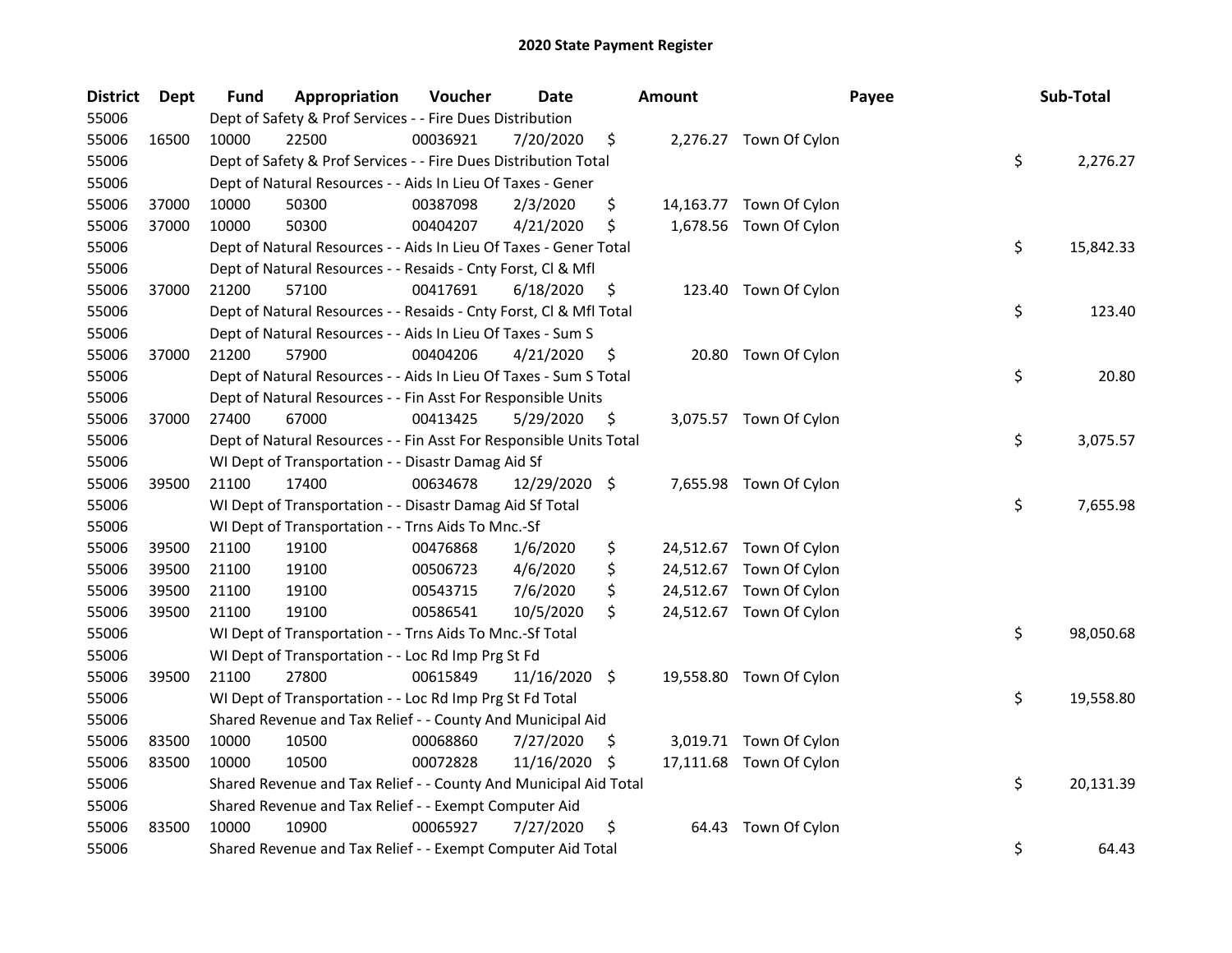| <b>District</b> | <b>Dept</b> | <b>Fund</b> | Appropriation                                                 | <b>Voucher</b> | Date       | <b>Amount</b> |               | Payee | Sub-Total  |
|-----------------|-------------|-------------|---------------------------------------------------------------|----------------|------------|---------------|---------------|-------|------------|
| 55006           |             |             | Shared Revenue and Tax Relief - - Utility Aid                 |                |            |               |               |       |            |
| 55006           | 83500       | 10000       | 11000                                                         | 00068860       | 7/27/2020  | 33.58         | Town Of Cylon |       |            |
| 55006           | 83500       | 10000       | 11000                                                         | 00072828       | 11/16/2020 | 195.18        | Town Of Cylon |       |            |
| 55006           |             |             | Shared Revenue and Tax Relief - - Utility Aid Total           |                |            |               |               |       | 228.76     |
| 55006           |             |             | Shared Revenue and Tax Relief - - Personal Property Aid       |                |            |               |               |       |            |
| 55006           | 83500       | 10000       | 11100                                                         | 00061340       | 5/4/2020   | 26.32         | Town Of Cylon |       |            |
| 55006           |             |             | Shared Revenue and Tax Relief - - Personal Property Aid Total |                |            |               |               |       | 26.32      |
| 55006 Total     |             |             |                                                               |                |            |               |               |       | 167,054.73 |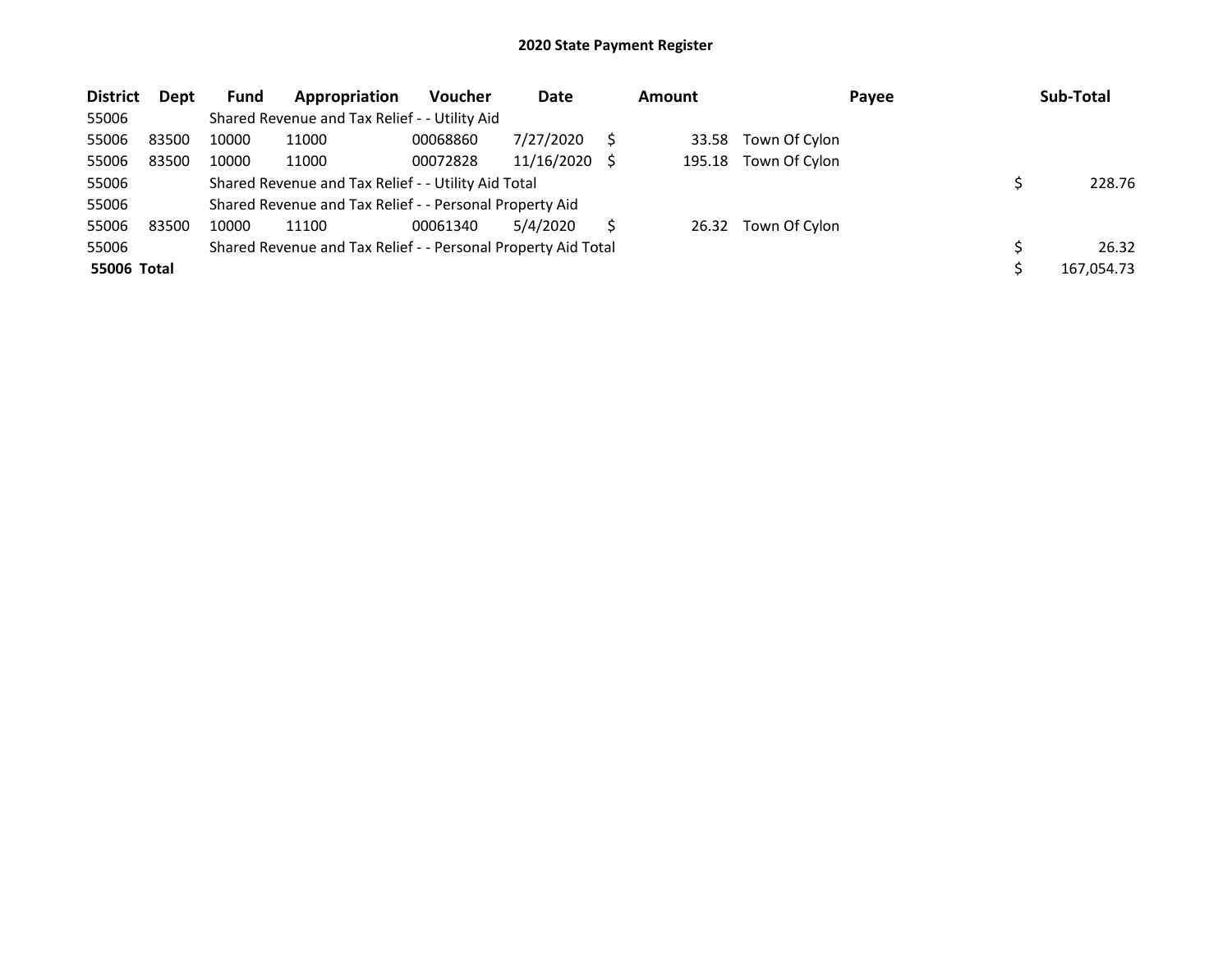| <b>District</b>    | Dept  | Fund  | Appropriation                                                      | Voucher  | <b>Date</b>   |     | <b>Amount</b> | Payee                       | Sub-Total        |
|--------------------|-------|-------|--------------------------------------------------------------------|----------|---------------|-----|---------------|-----------------------------|------------------|
| 55008              |       |       | Dept of Safety & Prof Services - - Fire Dues Distribution          |          |               |     |               |                             |                  |
| 55008              | 16500 | 10000 | 22500                                                              | 00036922 | 7/20/2020     | \$  |               | 5,207.77 Town Of Eau Galle  |                  |
| 55008              |       |       | Dept of Safety & Prof Services - - Fire Dues Distribution Total    |          |               |     |               |                             | \$<br>5,207.77   |
| 55008              |       |       | Dept of Natural Resources - - Resaids - Cnty Forst, Cl & Mfl       |          |               |     |               |                             |                  |
| 55008              | 37000 | 21200 | 57100                                                              | 00417692 | 6/18/2020     | \$  |               | 345.25 Town Of Eau Galle    |                  |
| 55008              |       |       | Dept of Natural Resources - - Resaids - Cnty Forst, Cl & Mfl Total |          |               |     |               |                             | \$<br>345.25     |
| 55008              |       |       | WI Dept of Transportation - - Trns Aids To Mnc.-Sf                 |          |               |     |               |                             |                  |
| 55008              | 39500 | 21100 | 19100                                                              | 00476869 | 1/6/2020      | \$  |               | 31,595.13 Town Of Eau Galle |                  |
| 55008              | 39500 | 21100 | 19100                                                              | 00506724 | 4/6/2020      | \$  |               | 31,595.13 Town Of Eau Galle |                  |
| 55008              | 39500 | 21100 | 19100                                                              | 00543716 | 7/6/2020      | \$  |               | 31,595.13 Town Of Eau Galle |                  |
| 55008              | 39500 | 21100 | 19100                                                              | 00586542 | 10/5/2020     | \$  |               | 31,595.13 Town Of Eau Galle |                  |
| 55008              |       |       | WI Dept of Transportation - - Trns Aids To Mnc.-Sf Total           |          |               |     |               |                             | \$<br>126,380.52 |
| 55008              |       |       | WI Dept of Transportation - - Loc Rd Imp Prg St Fd                 |          |               |     |               |                             |                  |
| 55008              | 39500 | 21100 | 27800                                                              | 00580329 | 9/9/2020      | \$  |               | 21,851.90 Town Of Eau Galle |                  |
| 55008              |       |       | WI Dept of Transportation - - Loc Rd Imp Prg St Fd Total           |          |               |     |               |                             | \$<br>21,851.90  |
| 55008              |       |       | Department of Administration - - Federal Aid                       |          |               |     |               |                             |                  |
| 55008              | 50500 | 10000 | 14200                                                              | 00130195 | 10/1/2020     | \$  |               | 8,477.03 Town Of Eau Galle  |                  |
| 55008              | 50500 | 10000 | 14200                                                              | 00135166 | 12/9/2020     | \$  |               | 4,888.01 Town Of Eau Galle  |                  |
| 55008              |       |       | Department of Administration - - Federal Aid Total                 |          |               |     |               |                             | \$<br>13,365.04  |
| 55008              |       |       | Shared Revenue and Tax Relief - - County And Municipal Aid         |          |               |     |               |                             |                  |
| 55008              | 83500 | 10000 | 10500                                                              | 00068861 | 7/27/2020     | \$. |               | 2,260.86 Town Of Eau Galle  |                  |
| 55008              | 83500 | 10000 | 10500                                                              | 00072829 | 11/16/2020    | \$  |               | 12,811.57 Town Of Eau Galle |                  |
| 55008              |       |       | Shared Revenue and Tax Relief - - County And Municipal Aid Total   |          |               |     |               |                             | \$<br>15,072.43  |
| 55008              |       |       | Shared Revenue and Tax Relief - - Exempt Computer Aid              |          |               |     |               |                             |                  |
| 55008              | 83500 | 10000 | 10900                                                              | 00065928 | 7/27/2020     | \$  | 1.03          | Town Of Eau Galle           |                  |
| 55008              |       |       | Shared Revenue and Tax Relief - - Exempt Computer Aid Total        |          |               |     |               |                             | \$<br>1.03       |
| 55008              |       |       | Shared Revenue and Tax Relief - - Utility Aid                      |          |               |     |               |                             |                  |
| 55008              | 83500 | 10000 | 11000                                                              | 00068861 | 7/27/2020     | \$  | 39.06         | Town Of Eau Galle           |                  |
| 55008              | 83500 | 10000 | 11000                                                              | 00072829 | 11/16/2020 \$ |     |               | 227.04 Town Of Eau Galle    |                  |
| 55008              |       |       | Shared Revenue and Tax Relief - - Utility Aid Total                |          |               |     |               |                             | \$<br>266.10     |
| 55008              |       |       | Shared Revenue and Tax Relief - - Personal Property Aid            |          |               |     |               |                             |                  |
| 55008              | 83500 | 10000 | 11100                                                              | 00061341 | 5/4/2020      | \$  |               | 612.81 Town Of Eau Galle    |                  |
| 55008              |       |       | Shared Revenue and Tax Relief - - Personal Property Aid Total      |          |               |     |               |                             | \$<br>612.81     |
| <b>55008 Total</b> |       |       |                                                                    |          |               |     |               |                             | \$<br>183,102.85 |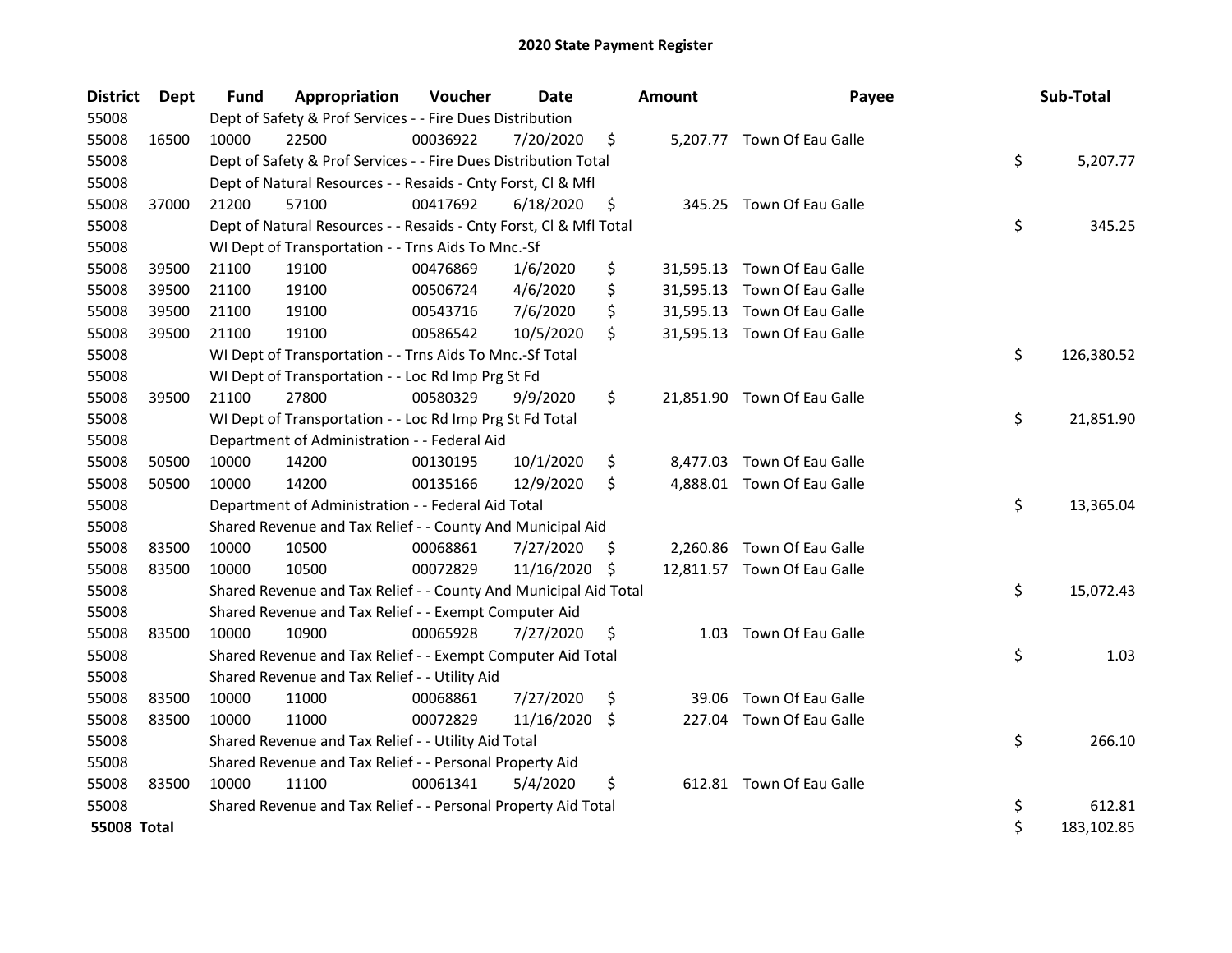| <b>District</b> | Dept  | Fund  | Appropriation                                                      | Voucher  | Date       |     | <b>Amount</b> | Payee                     | Sub-Total        |
|-----------------|-------|-------|--------------------------------------------------------------------|----------|------------|-----|---------------|---------------------------|------------------|
| 55010           |       |       | Dept of Safety & Prof Services - - Fire Dues Distribution          |          |            |     |               |                           |                  |
| 55010           | 16500 | 10000 | 22500                                                              | 00036923 | 7/20/2020  | \$  |               | 2,875.33 Town Of Emerald  |                  |
| 55010           |       |       | Dept of Safety & Prof Services - - Fire Dues Distribution Total    |          |            |     |               |                           | \$<br>2,875.33   |
| 55010           |       |       | Dept of Natural Resources - - Aids In Lieu Of Taxes - Gener        |          |            |     |               |                           |                  |
| 55010           | 37000 | 10000 | 50300                                                              | 00387067 | 2/3/2020   | \$  |               | 7,324.09 Town Of Emerald  |                  |
| 55010           |       |       | Dept of Natural Resources - - Aids In Lieu Of Taxes - Gener Total  |          |            |     |               |                           | \$<br>7,324.09   |
| 55010           |       |       | Dept of Natural Resources - - Resaids - Cnty Forst, Cl & Mfl       |          |            |     |               |                           |                  |
| 55010           | 37000 | 21200 | 57100                                                              | 00417693 | 6/18/2020  | \$  |               | 78.44 Town Of Emerald     |                  |
| 55010           |       |       | Dept of Natural Resources - - Resaids - Cnty Forst, Cl & Mfl Total |          |            |     |               |                           | \$<br>78.44      |
| 55010           |       |       | WI Dept of Transportation - - Trns Aids To Mnc.-Sf                 |          |            |     |               |                           |                  |
| 55010           | 39500 | 21100 | 19100                                                              | 00476870 | 1/6/2020   | \$  |               | 30,517.65 Town Of Emerald |                  |
| 55010           | 39500 | 21100 | 19100                                                              | 00506725 | 4/6/2020   | \$  |               | 30,517.65 Town Of Emerald |                  |
| 55010           | 39500 | 21100 | 19100                                                              | 00543717 | 7/6/2020   | \$  |               | 30,517.65 Town Of Emerald |                  |
| 55010           | 39500 | 21100 | 19100                                                              | 00586543 | 10/5/2020  | \$  |               | 30,517.65 Town Of Emerald |                  |
| 55010           |       |       | WI Dept of Transportation - - Trns Aids To Mnc.-Sf Total           |          |            |     |               |                           | \$<br>122,070.60 |
| 55010           |       |       | WI Dept of Transportation - - Loc Rd Imp Prg St Fd                 |          |            |     |               |                           |                  |
| 55010           | 39500 | 21100 | 27800                                                              | 00591178 | 9/28/2020  | \$  |               | 21,851.90 Town Of Emerald |                  |
| 55010           |       |       | WI Dept of Transportation - - Loc Rd Imp Prg St Fd Total           |          |            |     |               |                           | \$<br>21,851.90  |
| 55010           |       |       | Department of Administration - - Federal Aid                       |          |            |     |               |                           |                  |
| 55010           | 50500 | 10000 | 14200                                                              | 00132275 | 11/13/2020 | \$  |               | 2,321.41 Town Of Emerald  |                  |
| 55010           | 50500 | 10000 | 14200                                                              | 00135167 | 12/10/2020 | \$  |               | 2,484.66 Town Of Emerald  |                  |
| 55010           |       |       | Department of Administration - - Federal Aid Total                 |          |            |     |               |                           | \$<br>4,806.07   |
| 55010           |       |       | Elections Commission - - 2018 Hava Election Security               |          |            |     |               |                           |                  |
| 55010           | 51000 | 22000 | 18200                                                              | 00003749 | 7/6/2020   | \$  |               | 729.10 Town Of Emerald    |                  |
| 55010           |       |       | Elections Commission - - 2018 Hava Election Security Total         |          |            |     |               |                           | \$<br>729.10     |
| 55010           |       |       | Shared Revenue and Tax Relief - - County And Municipal Aid         |          |            |     |               |                           |                  |
| 55010           | 83500 | 10000 | 10500                                                              | 00068862 | 7/27/2020  | \$. |               | 4,255.70 Town Of Emerald  |                  |
| 55010           | 83500 | 10000 | 10500                                                              | 00072830 | 11/16/2020 | S   |               | 24,115.65 Town Of Emerald |                  |
| 55010           |       |       | Shared Revenue and Tax Relief - - County And Municipal Aid Total   |          |            |     |               |                           | \$<br>28,371.35  |
| 55010           |       |       | Shared Revenue and Tax Relief - - Exempt Computer Aid              |          |            |     |               |                           |                  |
| 55010           | 83500 | 10000 | 10900                                                              | 00065929 | 7/27/2020  | \$  |               | 6.24 Town Of Emerald      |                  |
| 55010           |       |       | Shared Revenue and Tax Relief - - Exempt Computer Aid Total        |          |            |     |               |                           | \$<br>6.24       |
| 55010           |       |       | Shared Revenue and Tax Relief - - Utility Aid                      |          |            |     |               |                           |                  |
| 55010           | 83500 | 10000 | 11000                                                              | 00068862 | 7/27/2020  | \$  |               | 57.95 Town Of Emerald     |                  |
| 55010           | 83500 | 10000 | 11000                                                              | 00072830 | 11/16/2020 | \$  |               | 336.83 Town Of Emerald    |                  |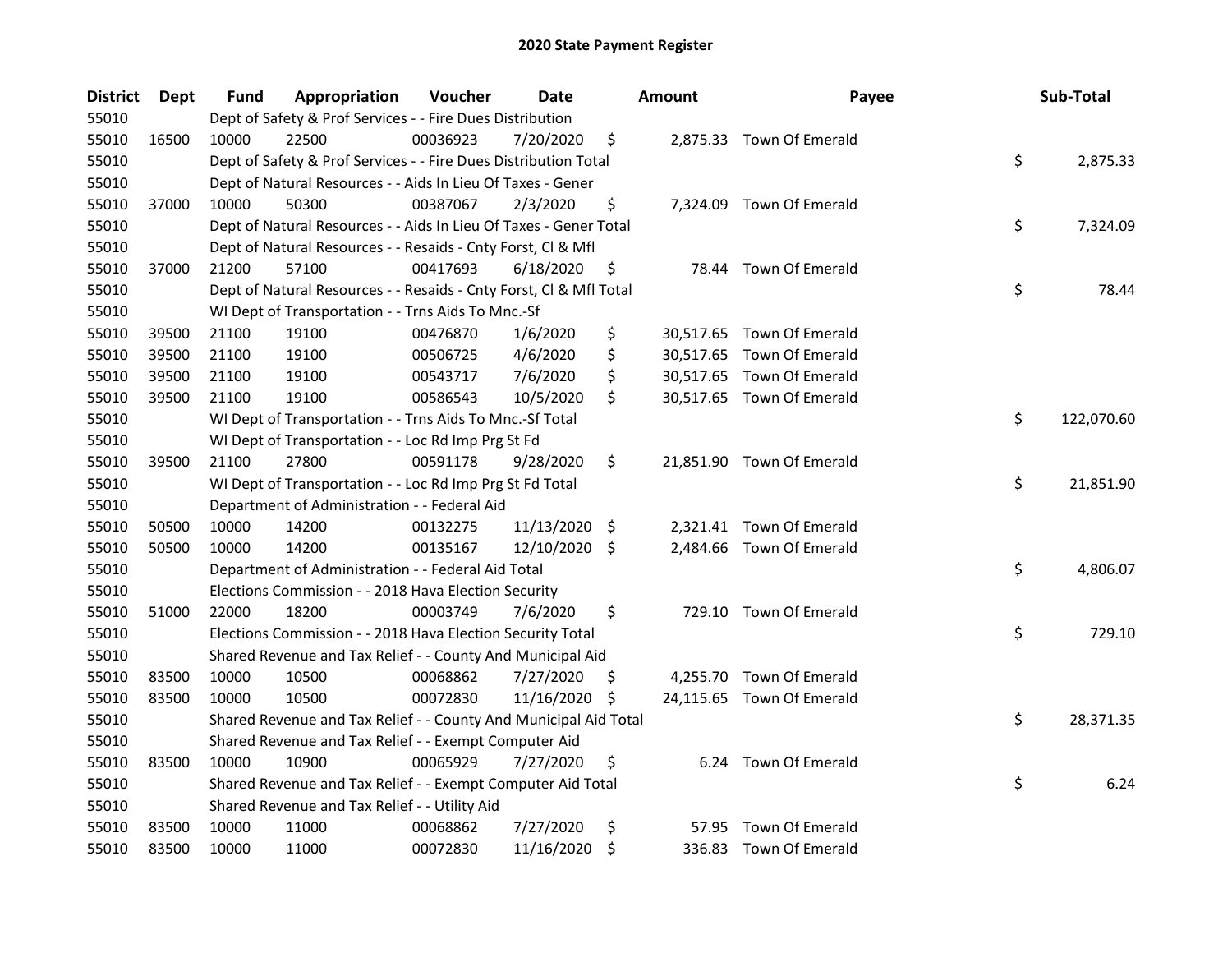| <b>District</b>    | <b>Dept</b> | Fund  | Appropriation                                                 | <b>Voucher</b> | Date     | Amount | Payee                 | Sub-Total  |
|--------------------|-------------|-------|---------------------------------------------------------------|----------------|----------|--------|-----------------------|------------|
| 55010              |             |       | Shared Revenue and Tax Relief - - Utility Aid Total           |                |          |        |                       | 394.78     |
| 55010              |             |       | Shared Revenue and Tax Relief - - Personal Property Aid       |                |          |        |                       |            |
| 55010              | 83500       | 10000 | 11100                                                         | 00061342       | 5/4/2020 |        | 89.12 Town Of Emerald |            |
| 55010              |             |       | Shared Revenue and Tax Relief - - Personal Property Aid Total |                |          |        |                       | 89.12      |
| <b>55010 Total</b> |             |       |                                                               |                |          |        |                       | 188,597.02 |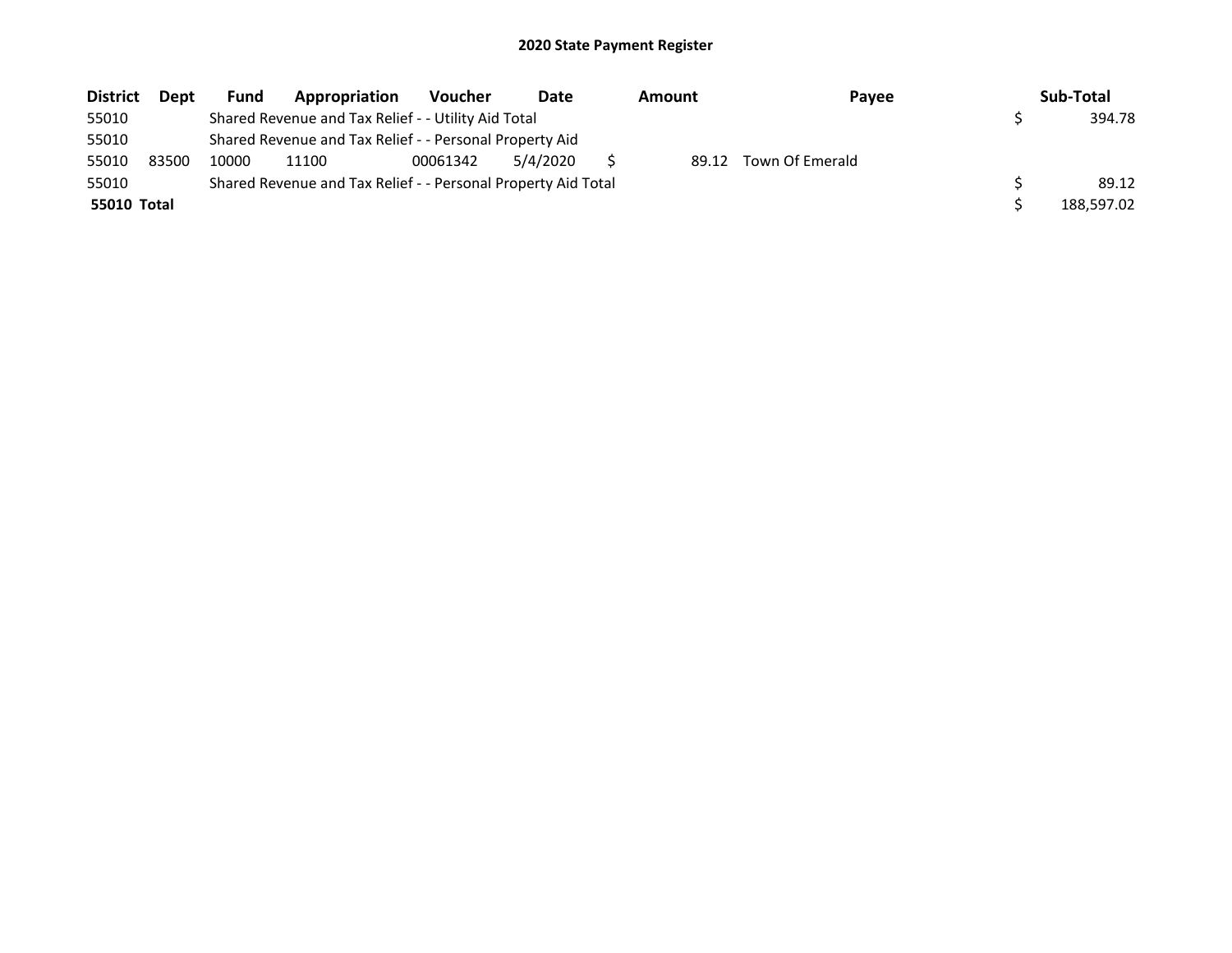| <b>District</b> | Dept  | Fund  | Appropriation                                                      | Voucher  | Date          |     | <b>Amount</b> | Payee                          | Sub-Total        |
|-----------------|-------|-------|--------------------------------------------------------------------|----------|---------------|-----|---------------|--------------------------------|------------------|
| 55012           |       |       | Dept of Safety & Prof Services - - Fire Dues Distribution          |          |               |     |               |                                |                  |
| 55012           | 16500 | 10000 | 22500                                                              | 00036924 | 7/20/2020     | \$  |               | 3,444.95 Town of Erin Prairie  |                  |
| 55012           |       |       | Dept of Safety & Prof Services - - Fire Dues Distribution Total    |          |               |     |               |                                | \$<br>3,444.95   |
| 55012           |       |       | Dept of Natural Resources - - Aids In Lieu Of Taxes - Gener        |          |               |     |               |                                |                  |
| 55012           | 37000 | 10000 | 50300                                                              | 00387125 | 2/3/2020      | \$  |               | 17,149.78 Town of Erin Prairie |                  |
| 55012           | 37000 | 10000 | 50300                                                              | 00404550 | 4/21/2020     | \$  | 129.50        | Town of Erin Prairie           |                  |
| 55012           |       |       | Dept of Natural Resources - - Aids In Lieu Of Taxes - Gener Total  |          |               |     |               |                                | \$<br>17,279.28  |
| 55012           |       |       | Dept of Natural Resources - - Resaids - Cnty Forst, Cl & Mfl       |          |               |     |               |                                |                  |
| 55012           | 37000 | 21200 | 57100                                                              | 00417694 | 6/18/2020     | \$  |               | 162.72 Town of Erin Prairie    |                  |
| 55012           |       |       | Dept of Natural Resources - - Resaids - Cnty Forst, Cl & Mfl Total |          |               |     |               |                                | \$<br>162.72     |
| 55012           |       |       | WI Dept of Transportation - - Disastr Damag Aid Sf                 |          |               |     |               |                                |                  |
| 55012           | 39500 | 21100 | 17400                                                              | 00628459 | 12/17/2020 \$ |     |               | 53,489.80 Town of Erin Prairie |                  |
| 55012           |       |       | WI Dept of Transportation - - Disastr Damag Aid Sf Total           |          |               |     |               |                                | \$<br>53,489.80  |
| 55012           |       |       | WI Dept of Transportation - - Trns Aids To Mnc.-Sf                 |          |               |     |               |                                |                  |
| 55012           | 39500 | 21100 | 19100                                                              | 00476871 | 1/6/2020      | \$  |               | 30,662.19 Town of Erin Prairie |                  |
| 55012           | 39500 | 21100 | 19100                                                              | 00506726 | 4/6/2020      | \$  |               | 30,662.19 Town of Erin Prairie |                  |
| 55012           | 39500 | 21100 | 19100                                                              | 00543718 | 7/6/2020      | \$  |               | 30,662.19 Town of Erin Prairie |                  |
| 55012           | 39500 | 21100 | 19100                                                              | 00586544 | 10/5/2020     | \$  |               | 30,662.19 Town of Erin Prairie |                  |
| 55012           |       |       | WI Dept of Transportation - - Trns Aids To Mnc.-Sf Total           |          |               |     |               |                                | \$<br>122,648.76 |
| 55012           |       |       | Department of Administration - - Federal Aid                       |          |               |     |               |                                |                  |
| 55012           | 50500 | 10000 | 14200                                                              | 00130196 | 10/2/2020     | \$  |               | 682.73 Town of Erin Prairie    |                  |
| 55012           | 50500 | 10000 | 14200                                                              | 00135168 | 12/10/2020    | \$. |               | 10,388.27 Town of Erin Prairie |                  |
| 55012           | 50500 | 10000 | 14200                                                              | 00136540 | 12/17/2020 \$ |     | 527.00        | Town of Erin Prairie           |                  |
| 55012           |       |       | Department of Administration - - Federal Aid Total                 |          |               |     |               |                                | \$<br>11,598.00  |
| 55012           |       |       | Elections Commission - - 2018 Hava Election Security               |          |               |     |               |                                |                  |
| 55012           | 51000 | 22000 | 18200                                                              | 00003809 | 7/9/2020      | \$  |               | 693.90 Town of Erin Prairie    |                  |
| 55012           |       |       | Elections Commission - - 2018 Hava Election Security Total         |          |               |     |               |                                | \$<br>693.90     |
| 55012           |       |       | Shared Revenue and Tax Relief - - County And Municipal Aid         |          |               |     |               |                                |                  |
| 55012           | 83500 | 10000 | 10500                                                              | 00068863 | 7/27/2020     | \$  |               | 1,379.34 Town of Erin Prairie  |                  |
| 55012           | 83500 | 10000 | 10500                                                              | 00072831 | 11/16/2020 \$ |     |               | 7,816.28 Town of Erin Prairie  |                  |
| 55012           |       |       | Shared Revenue and Tax Relief - - County And Municipal Aid Total   |          |               |     |               |                                | \$<br>9,195.62   |
| 55012           |       |       | Shared Revenue and Tax Relief - - Utility Aid                      |          |               |     |               |                                |                  |
| 55012           | 83500 | 10000 | 11000                                                              | 00068863 | 7/27/2020     | \$  |               | 29.42 Town of Erin Prairie     |                  |
| 55012           | 83500 | 10000 | 11000                                                              | 00072831 | 11/16/2020    | \$  | 166.47        | Town of Erin Prairie           |                  |
| 55012           |       |       | Shared Revenue and Tax Relief - - Utility Aid Total                |          |               |     |               |                                | \$<br>195.89     |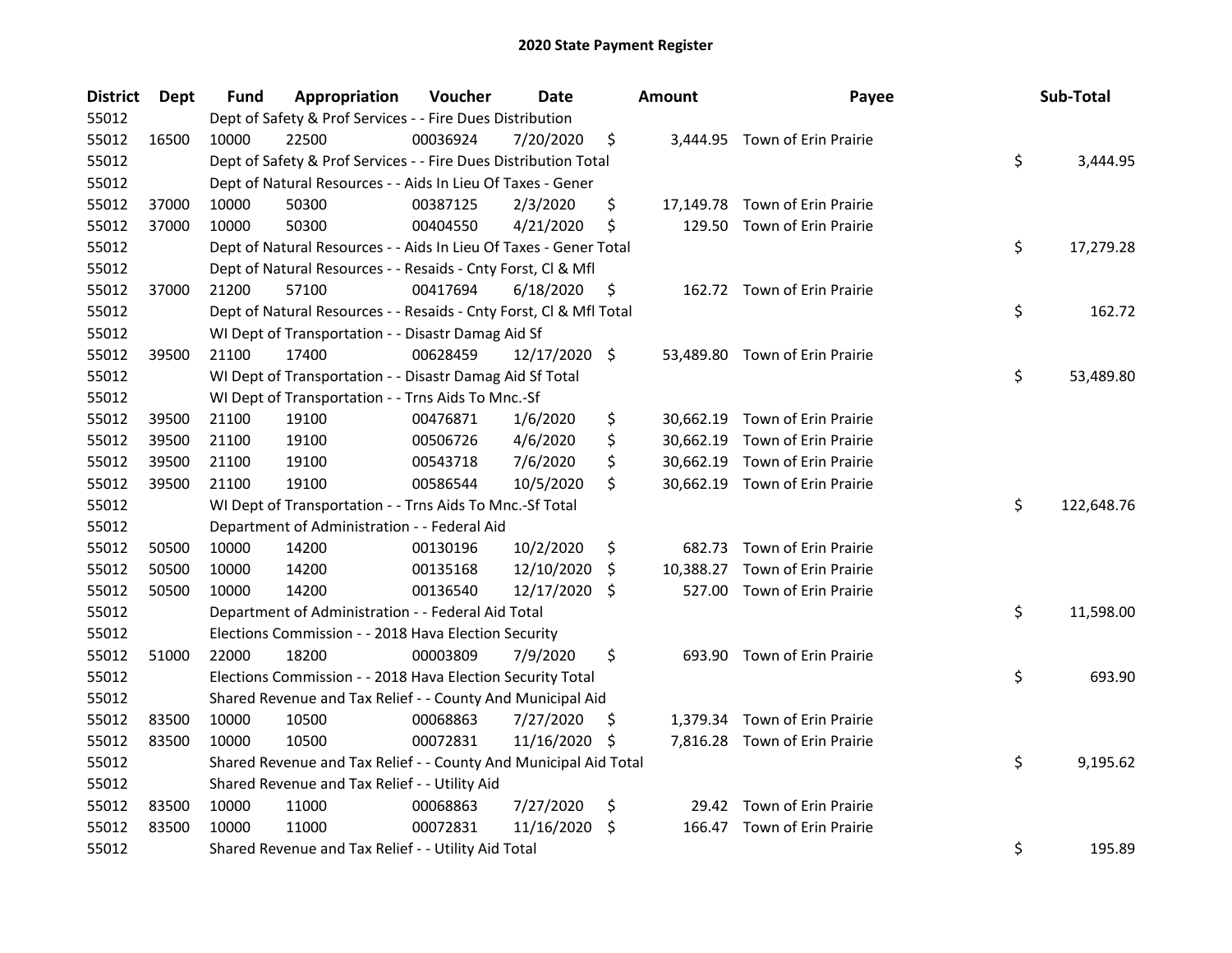| <b>District</b>    | <b>Dept</b> | <b>Fund</b> | Appropriation                                                 | <b>Voucher</b> | Date     | Amount | <b>Pavee</b>              | Sub-Total  |
|--------------------|-------------|-------------|---------------------------------------------------------------|----------------|----------|--------|---------------------------|------------|
| 55012              |             |             | Shared Revenue and Tax Relief - - Personal Property Aid       |                |          |        |                           |            |
| 55012              | 83500       | 10000       | 11100                                                         | 00061343       | 5/4/2020 |        | 3.26 Town of Erin Prairie |            |
| 55012              |             |             | Shared Revenue and Tax Relief - - Personal Property Aid Total |                |          |        |                           | 3.26       |
| <b>55012 Total</b> |             |             |                                                               |                |          |        |                           | 218.712.18 |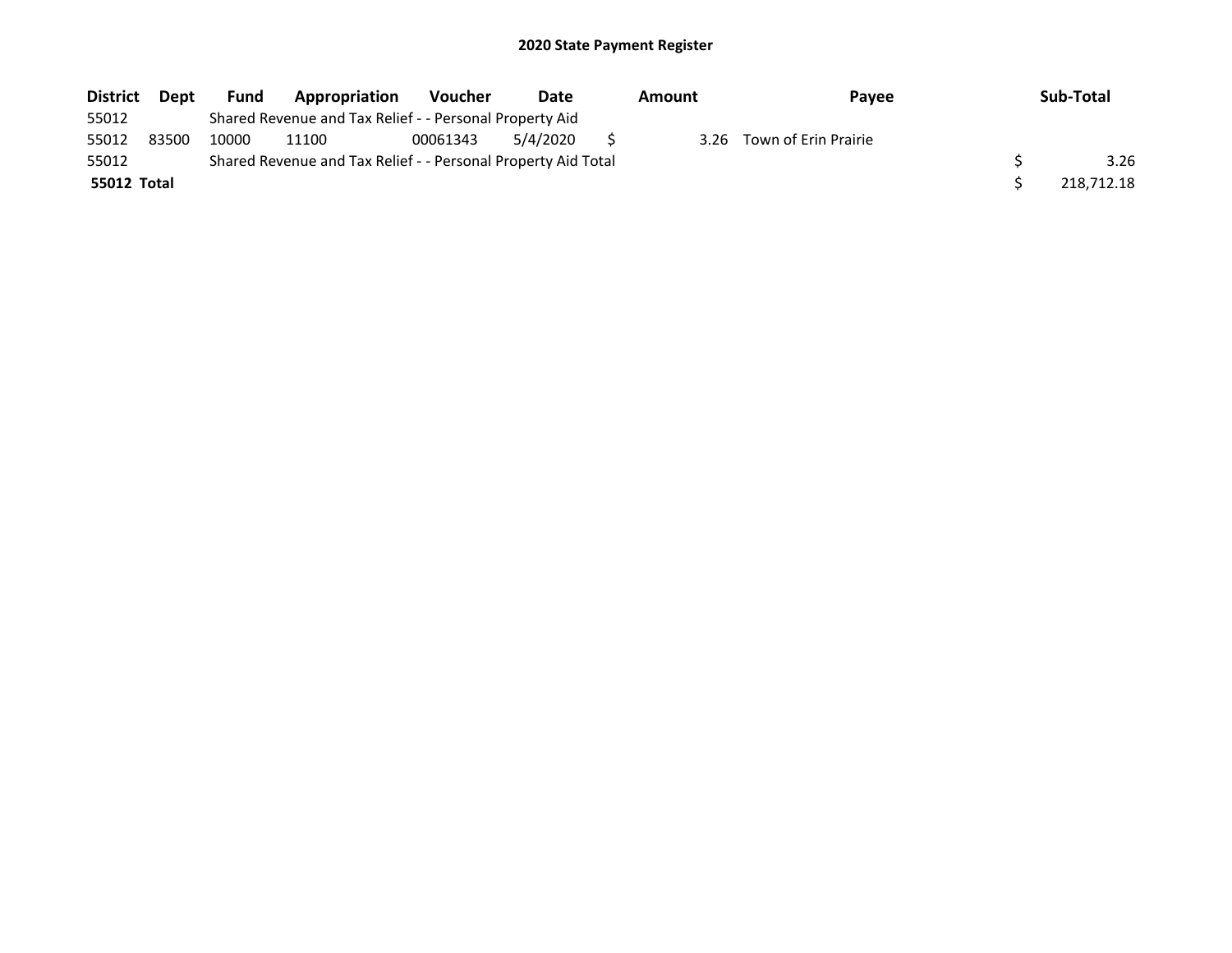| <b>District</b> | Dept  | Fund  | Appropriation                                                      | Voucher  | Date          |     | <b>Amount</b> | Payee                     | Sub-Total        |
|-----------------|-------|-------|--------------------------------------------------------------------|----------|---------------|-----|---------------|---------------------------|------------------|
| 55014           |       |       | Dept of Safety & Prof Services - - Fire Dues Distribution          |          |               |     |               |                           |                  |
| 55014           | 16500 | 10000 | 22500                                                              | 00036925 | 7/20/2020     | \$  | 1,950.29      | Forest, Town of           |                  |
| 55014           |       |       | Dept of Safety & Prof Services - - Fire Dues Distribution Total    |          |               |     |               |                           | \$<br>1,950.29   |
| 55014           |       |       | Dept of Natural Resources - - Resaids - Cnty Forst, Cl & Mfl       |          |               |     |               |                           |                  |
| 55014           | 37000 | 21200 | 57100                                                              | 00417695 | 6/18/2020     | \$  |               | 326.55 Forest, Town of    |                  |
| 55014           |       |       | Dept of Natural Resources - - Resaids - Cnty Forst, CI & Mfl Total |          |               |     |               |                           | \$<br>326.55     |
| 55014           |       |       | Dept of Natural Resources - - Fin Asst For Responsible Units       |          |               |     |               |                           |                  |
| 55014           | 37000 | 27400 | 67000                                                              | 00412802 | 5/29/2020     | \$  | 554.59        | Forest, Town of           |                  |
| 55014           |       |       | Dept of Natural Resources - - Fin Asst For Responsible Units Total |          |               |     |               |                           | \$<br>554.59     |
| 55014           |       |       | WI Dept of Transportation - - Disastr Damag Aid Sf                 |          |               |     |               |                           |                  |
| 55014           | 39500 | 21100 | 17400                                                              | 00630516 | 12/21/2020 \$ |     |               | 10,512.60 Forest, Town of |                  |
| 55014           |       |       | WI Dept of Transportation - - Disastr Damag Aid Sf Total           |          |               |     |               |                           | \$<br>10,512.60  |
| 55014           |       |       | WI Dept of Transportation - - Trns Aids To Mnc.-Sf                 |          |               |     |               |                           |                  |
| 55014           | 39500 | 21100 | 19100                                                              | 00476872 | 1/6/2020      | \$  | 30,386.25     | Forest, Town of           |                  |
| 55014           | 39500 | 21100 | 19100                                                              | 00506727 | 4/6/2020      | \$  | 30,386.25     | Forest, Town of           |                  |
| 55014           | 39500 | 21100 | 19100                                                              | 00543719 | 7/6/2020      | \$  | 30,386.25     | Forest, Town of           |                  |
| 55014           | 39500 | 21100 | 19100                                                              | 00586545 | 10/5/2020     | Ś.  | 30,386.25     | Forest, Town of           |                  |
| 55014           |       |       | WI Dept of Transportation - - Trns Aids To Mnc.-Sf Total           |          |               |     |               |                           | \$<br>121,545.00 |
| 55014           |       |       | Shared Revenue and Tax Relief - - County And Municipal Aid         |          |               |     |               |                           |                  |
| 55014           | 83500 | 10000 | 10500                                                              | 00068864 | 7/27/2020     | \$. | 4,622.50      | Forest, Town of           |                  |
| 55014           | 83500 | 10000 | 10500                                                              | 00072832 | 11/16/2020    | S.  |               | 26,194.16 Forest, Town of |                  |
| 55014           |       |       | Shared Revenue and Tax Relief - - County And Municipal Aid Total   |          |               |     |               |                           | \$<br>30,816.66  |
| 55014           |       |       | Shared Revenue and Tax Relief - - Exempt Computer Aid              |          |               |     |               |                           |                  |
| 55014           | 83500 | 10000 | 10900                                                              | 00065930 | 7/27/2020     | \$  |               | 33.26 Forest, Town of     |                  |
| 55014           |       |       | Shared Revenue and Tax Relief - - Exempt Computer Aid Total        |          |               |     |               |                           | \$<br>33.26      |
| 55014           |       |       | Shared Revenue and Tax Relief - - Personal Property Aid            |          |               |     |               |                           |                  |
| 55014           | 83500 | 10000 | 11100                                                              | 00061344 | 5/4/2020      | \$  |               | 1,283.24 Forest, Town of  |                  |
| 55014           |       |       | Shared Revenue and Tax Relief - - Personal Property Aid Total      |          |               |     |               |                           | \$<br>1,283.24   |
| 55014 Total     |       |       |                                                                    |          |               |     |               |                           | \$<br>167,022.19 |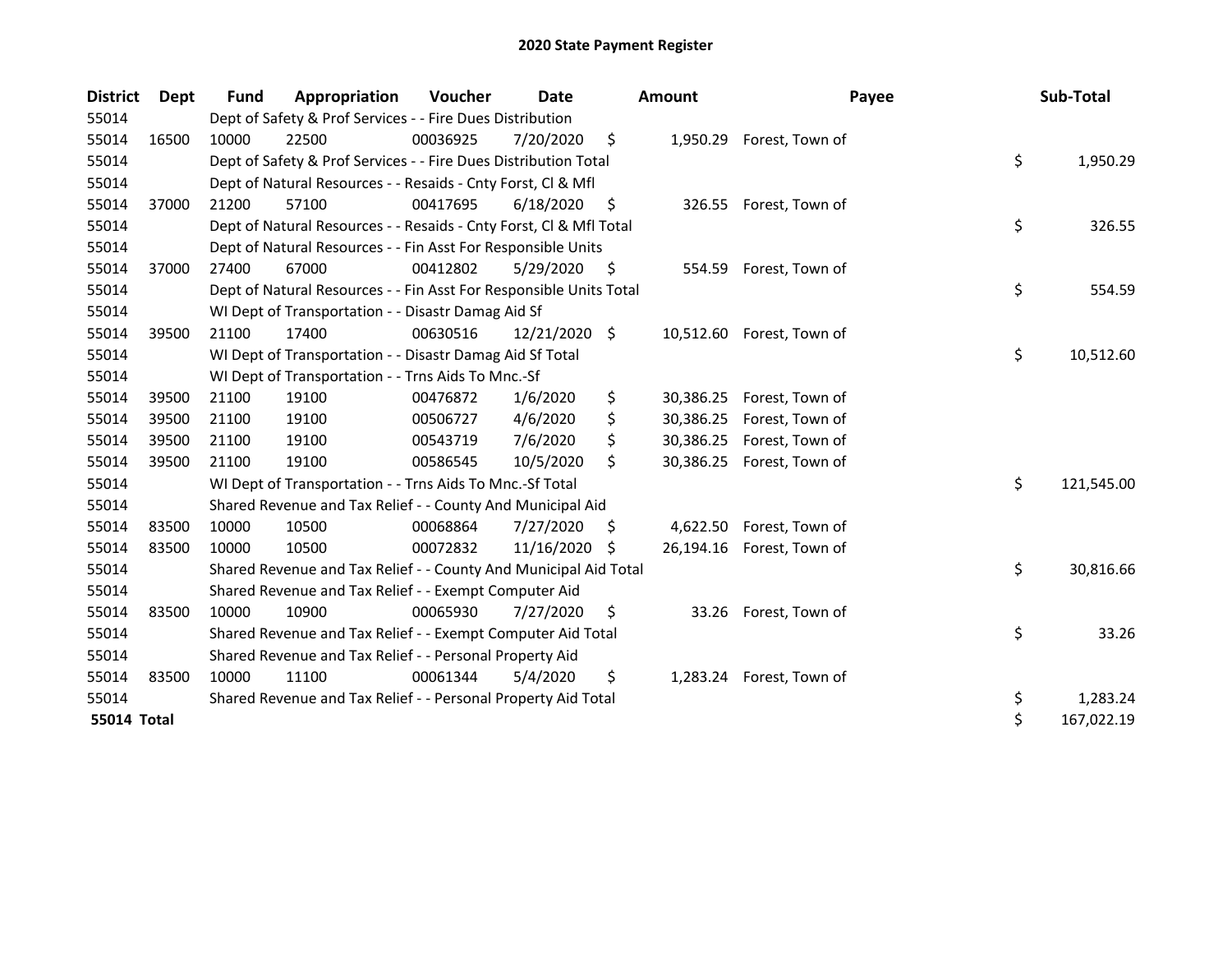| <b>District</b> | Dept  | <b>Fund</b> | Appropriation                                                         | Voucher  | Date          |     | Amount | Payee                      | Sub-Total        |
|-----------------|-------|-------------|-----------------------------------------------------------------------|----------|---------------|-----|--------|----------------------------|------------------|
| 55016           |       |             | Dept of Safety & Prof Services - - Fire Dues Distribution             |          |               |     |        |                            |                  |
| 55016           | 16500 | 10000       | 22500                                                                 | 00036926 | 7/20/2020     | \$  |        | 2,519.54 Town Of Glenwood  |                  |
| 55016           |       |             | Dept of Safety & Prof Services - - Fire Dues Distribution Total       |          |               |     |        |                            | \$<br>2,519.54   |
| 55016           |       |             | Dept of Natural Resources - - Resaids - Cnty Forst, Cl & Mfl          |          |               |     |        |                            |                  |
| 55016           | 37000 | 21200       | 57100                                                                 | 00417696 | 6/18/2020     | \$  |        | 208.36 Town Of Glenwood    |                  |
| 55016           |       |             | Dept of Natural Resources - - Resaids - Cnty Forst, Cl & Mfl Total    |          |               |     |        |                            | \$<br>208.36     |
| 55016           |       |             | WI Dept of Transportation - - Disastr Damag Aid Sf                    |          |               |     |        |                            |                  |
| 55016           | 39500 | 21100       | 17400                                                                 | 00633812 | 12/28/2020 \$ |     |        | 45,251.01 Town Of Glenwood |                  |
| 55016           |       |             | WI Dept of Transportation - - Disastr Damag Aid Sf Total              |          |               |     |        |                            | \$<br>45,251.01  |
| 55016           |       |             | WI Dept of Transportation - - Trns Aids To Mnc.-Sf                    |          |               |     |        |                            |                  |
| 55016           | 39500 | 21100       | 19100                                                                 | 00476873 | 1/6/2020      | \$  |        | 30,438.81 Town Of Glenwood |                  |
| 55016           | 39500 | 21100       | 19100                                                                 | 00506728 | 4/6/2020      | \$  |        | 30,438.81 Town Of Glenwood |                  |
| 55016           | 39500 | 21100       | 19100                                                                 | 00543720 | 7/6/2020      | \$  |        | 30,438.81 Town Of Glenwood |                  |
| 55016           | 39500 | 21100       | 19100                                                                 | 00586546 | 10/5/2020     | \$  |        | 30,438.81 Town Of Glenwood |                  |
| 55016           |       |             | WI Dept of Transportation - - Trns Aids To Mnc.-Sf Total              |          |               |     |        |                            | \$<br>121,755.24 |
| 55016           |       |             | WI Dept of Transportation - - Loc Rd Imp Prg St Fd                    |          |               |     |        |                            |                  |
| 55016           | 39500 | 21100       | 27800                                                                 | 00493631 | 2/18/2020     | \$  |        | 16,109.77 Town Of Glenwood |                  |
| 55016           |       |             | WI Dept of Transportation - - Loc Rd Imp Prg St Fd Total              |          |               |     |        |                            | \$<br>16,109.77  |
| 55016           |       |             | Department of Military Affairs - - Major Disaster Assist; Pif         |          |               |     |        |                            |                  |
| 55016           | 46500 | 27200       | 36500                                                                 | 00085407 | 11/13/2020 \$ |     |        | 18,608.28 Town Of Glenwood |                  |
| 55016           |       |             | Department of Military Affairs - - Major Disaster Assist; Pif Total   |          |               |     |        |                            | \$<br>18,608.28  |
| 55016           |       |             | Department of Administration - - Federal Aid                          |          |               |     |        |                            |                  |
| 55016           | 50500 | 10000       | 14200                                                                 | 00135169 | 12/10/2020 \$ |     |        | 2,281.69 Town Of Glenwood  |                  |
| 55016           |       |             | Department of Administration - - Federal Aid Total                    |          |               |     |        |                            | \$<br>2,281.69   |
| 55016           |       |             | Elections Commission - - 2018 Hava Election Security                  |          |               |     |        |                            |                  |
| 55016           | 51000 | 22000       | 18200                                                                 | 00003994 | 7/30/2020     | \$  |        | 677.40 Town Of Glenwood    |                  |
| 55016           |       |             | Elections Commission - - 2018 Hava Election Security Total            |          |               |     |        |                            | \$<br>677.40     |
| 55016           |       |             | Shared Revenue and Tax Relief - - Expenditure Restraint Program       |          |               |     |        |                            |                  |
| 55016           | 83500 | 10000       | 10100                                                                 | 00068865 | 7/27/2020     | \$, |        | 3,049.93 Town Of Glenwood  |                  |
| 55016           |       |             | Shared Revenue and Tax Relief - - Expenditure Restraint Program Total |          |               |     |        |                            | \$<br>3,049.93   |
| 55016           |       |             | Shared Revenue and Tax Relief - - County And Municipal Aid            |          |               |     |        |                            |                  |
| 55016           | 83500 | 10000       | 10500                                                                 | 00068865 | 7/27/2020     | \$  |        | 5,815.24 Town Of Glenwood  |                  |
| 55016           | 83500 | 10000       | 10500                                                                 | 00072833 | 11/16/2020    | \$. |        | 32,953.04 Town Of Glenwood |                  |
| 55016           |       |             | Shared Revenue and Tax Relief - - County And Municipal Aid Total      |          |               |     |        |                            | \$<br>38,768.28  |
| 55016           |       |             | Shared Revenue and Tax Relief - - Exempt Computer Aid                 |          |               |     |        |                            |                  |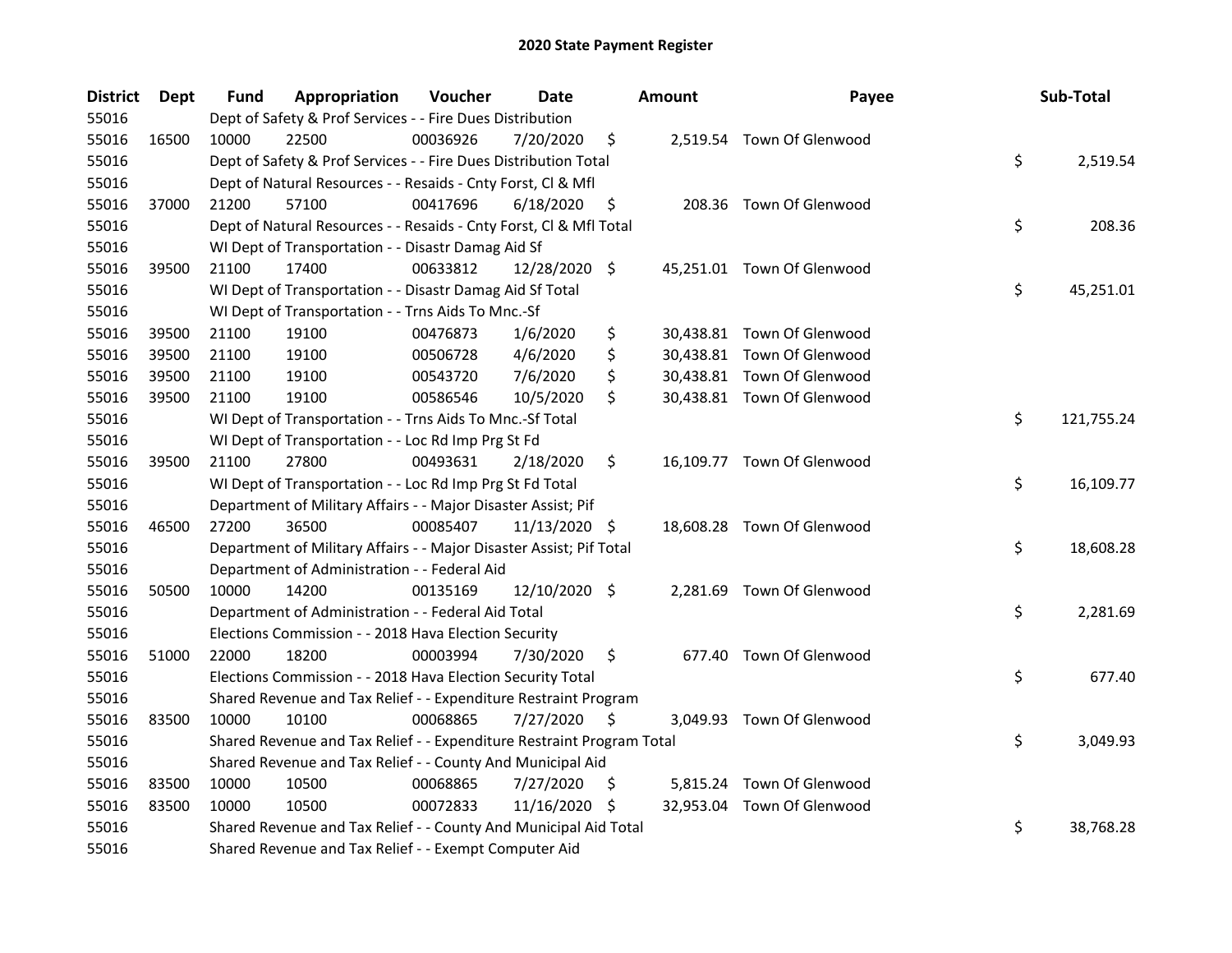| <b>District</b>    | Dept  | <b>Fund</b> | Appropriation                                                 | <b>Voucher</b> | Date       |    | <b>Amount</b> | Payee            | Sub-Total  |
|--------------------|-------|-------------|---------------------------------------------------------------|----------------|------------|----|---------------|------------------|------------|
| 55016              | 83500 | 10000       | 10900                                                         | 00065931       | 7/27/2020  | S  | 5.19          | Town Of Glenwood |            |
| 55016              |       |             | Shared Revenue and Tax Relief - - Exempt Computer Aid Total   |                |            |    |               |                  | 5.19       |
| 55016              |       |             | Shared Revenue and Tax Relief - - Utility Aid                 |                |            |    |               |                  |            |
| 55016              | 83500 | 10000       | 11000                                                         | 00068865       | 7/27/2020  | S  | 40.70         | Town Of Glenwood |            |
| 55016              | 83500 | 10000       | 11000                                                         | 00072833       | 11/16/2020 | -S | 236.60        | Town Of Glenwood |            |
| 55016              |       |             | Shared Revenue and Tax Relief - - Utility Aid Total           |                |            |    |               |                  | 277.30     |
| 55016              |       |             | Shared Revenue and Tax Relief - - Personal Property Aid       |                |            |    |               |                  |            |
| 55016              | 83500 | 10000       | 11100                                                         | 00061345       | 5/4/2020   | ς  | 138.91        | Town Of Glenwood |            |
| 55016              |       |             | Shared Revenue and Tax Relief - - Personal Property Aid Total |                |            |    |               |                  | 138.91     |
| <b>55016 Total</b> |       |             |                                                               |                |            |    |               |                  | 249,650.90 |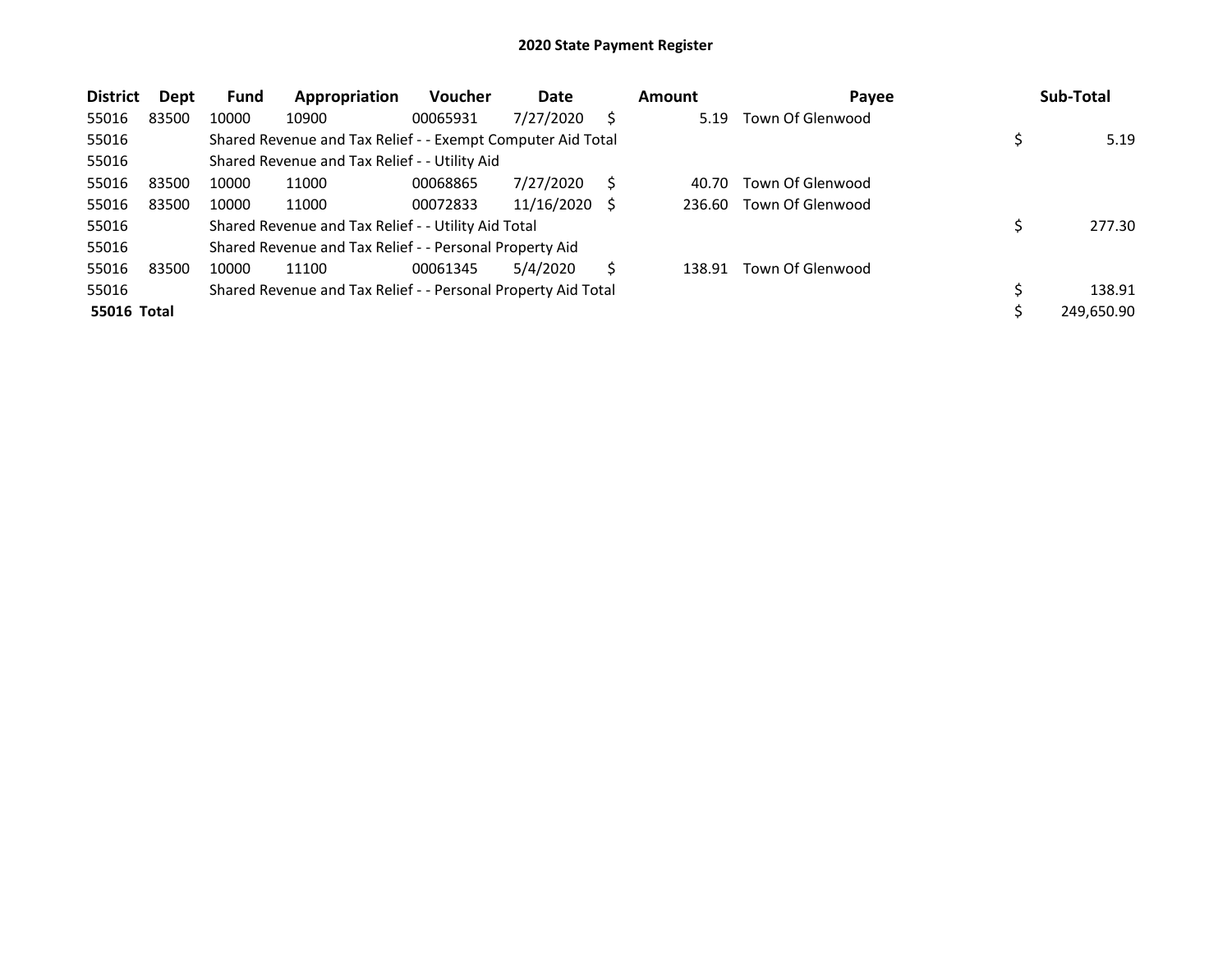| <b>District</b>    | Dept  | <b>Fund</b> | Appropriation                                                      | Voucher  | Date          |    | <b>Amount</b> | Payee                     | Sub-Total        |
|--------------------|-------|-------------|--------------------------------------------------------------------|----------|---------------|----|---------------|---------------------------|------------------|
| 55018              |       |             | Dept of Safety & Prof Services - - Fire Dues Distribution          |          |               |    |               |                           |                  |
| 55018              | 16500 | 10000       | 22500                                                              | 00036927 | 7/20/2020     | \$ |               | 10,566.37 Town Of Hammond |                  |
| 55018              |       |             | Dept of Safety & Prof Services - - Fire Dues Distribution Total    |          |               |    |               |                           | \$<br>10,566.37  |
| 55018              |       |             | Dept of Natural Resources - - Resaids - Cnty Forst, Cl & Mfl       |          |               |    |               |                           |                  |
| 55018              | 37000 | 21200       | 57100                                                              | 00417697 | 6/18/2020     | \$ |               | 35.94 Town Of Hammond     |                  |
| 55018              |       |             | Dept of Natural Resources - - Resaids - Cnty Forst, Cl & Mfl Total |          |               |    |               |                           | \$<br>35.94      |
| 55018              |       |             | WI Dept of Transportation - - Disastr Damag Aid Sf                 |          |               |    |               |                           |                  |
| 55018              | 39500 | 21100       | 17400                                                              | 00628463 | 12/17/2020    | \$ |               | 42,954.14 Town Of Hammond |                  |
| 55018              |       |             | WI Dept of Transportation - - Disastr Damag Aid Sf Total           |          |               |    |               |                           | \$<br>42,954.14  |
| 55018              |       |             | WI Dept of Transportation - - Trns Aids To Mnc.-Sf                 |          |               |    |               |                           |                  |
| 55018              | 39500 | 21100       | 19100                                                              | 00476874 | 1/6/2020      | \$ | 38,874.69     | <b>Town Of Hammond</b>    |                  |
| 55018              | 39500 | 21100       | 19100                                                              | 00506729 | 4/6/2020      | \$ |               | 38,874.69 Town Of Hammond |                  |
| 55018              | 39500 | 21100       | 19100                                                              | 00543721 | 7/6/2020      | \$ |               | 38,874.69 Town Of Hammond |                  |
| 55018              | 39500 | 21100       | 19100                                                              | 00586547 | 10/5/2020     | \$ |               | 38,874.69 Town Of Hammond |                  |
| 55018              |       |             | WI Dept of Transportation - - Trns Aids To Mnc.-Sf Total           |          |               |    |               |                           | \$<br>155,498.76 |
| 55018              |       |             | Department of Administration - - Federal Aid                       |          |               |    |               |                           |                  |
| 55018              | 50500 | 10000       | 14200                                                              | 00135170 | 12/10/2020 \$ |    |               | 32,570.58 Town Of Hammond |                  |
| 55018              |       |             | Department of Administration - - Federal Aid Total                 |          |               |    |               |                           | \$<br>32,570.58  |
| 55018              |       |             | Elections Commission - - 2018 Hava Election Security               |          |               |    |               |                           |                  |
| 55018              | 51000 | 22000       | 18200                                                              | 00004922 | 11/25/2020 \$ |    | 1,815.90      | Town Of Hammond           |                  |
| 55018              |       |             | Elections Commission - - 2018 Hava Election Security Total         |          |               |    |               |                           | \$<br>1,815.90   |
| 55018              |       |             | Shared Revenue and Tax Relief - - County And Municipal Aid         |          |               |    |               |                           |                  |
| 55018              | 83500 | 10000       | 10500                                                              | 00068866 | 7/27/2020     | S. |               | 1,597.79 Town Of Hammond  |                  |
| 55018              | 83500 | 10000       | 10500                                                              | 00072834 | 11/16/2020    | -S |               | 9,054.16 Town Of Hammond  |                  |
| 55018              |       |             | Shared Revenue and Tax Relief - - County And Municipal Aid Total   |          |               |    |               |                           | \$<br>10,651.95  |
| 55018              |       |             | Shared Revenue and Tax Relief - - Exempt Computer Aid              |          |               |    |               |                           |                  |
| 55018              | 83500 | 10000       | 10900                                                              | 00065932 | 7/27/2020     | \$ | 38.45         | Town Of Hammond           |                  |
| 55018              |       |             | Shared Revenue and Tax Relief - - Exempt Computer Aid Total        |          |               |    |               |                           | \$<br>38.45      |
| 55018              |       |             | Shared Revenue and Tax Relief - - Personal Property Aid            |          |               |    |               |                           |                  |
| 55018              | 83500 | 10000       | 11100                                                              | 00061346 | 5/4/2020      | \$ |               | 930.19 Town Of Hammond    |                  |
| 55018              |       |             | Shared Revenue and Tax Relief - - Personal Property Aid Total      |          |               |    |               |                           | \$<br>930.19     |
| <b>55018 Total</b> |       |             |                                                                    |          |               |    |               |                           | \$<br>255,062.28 |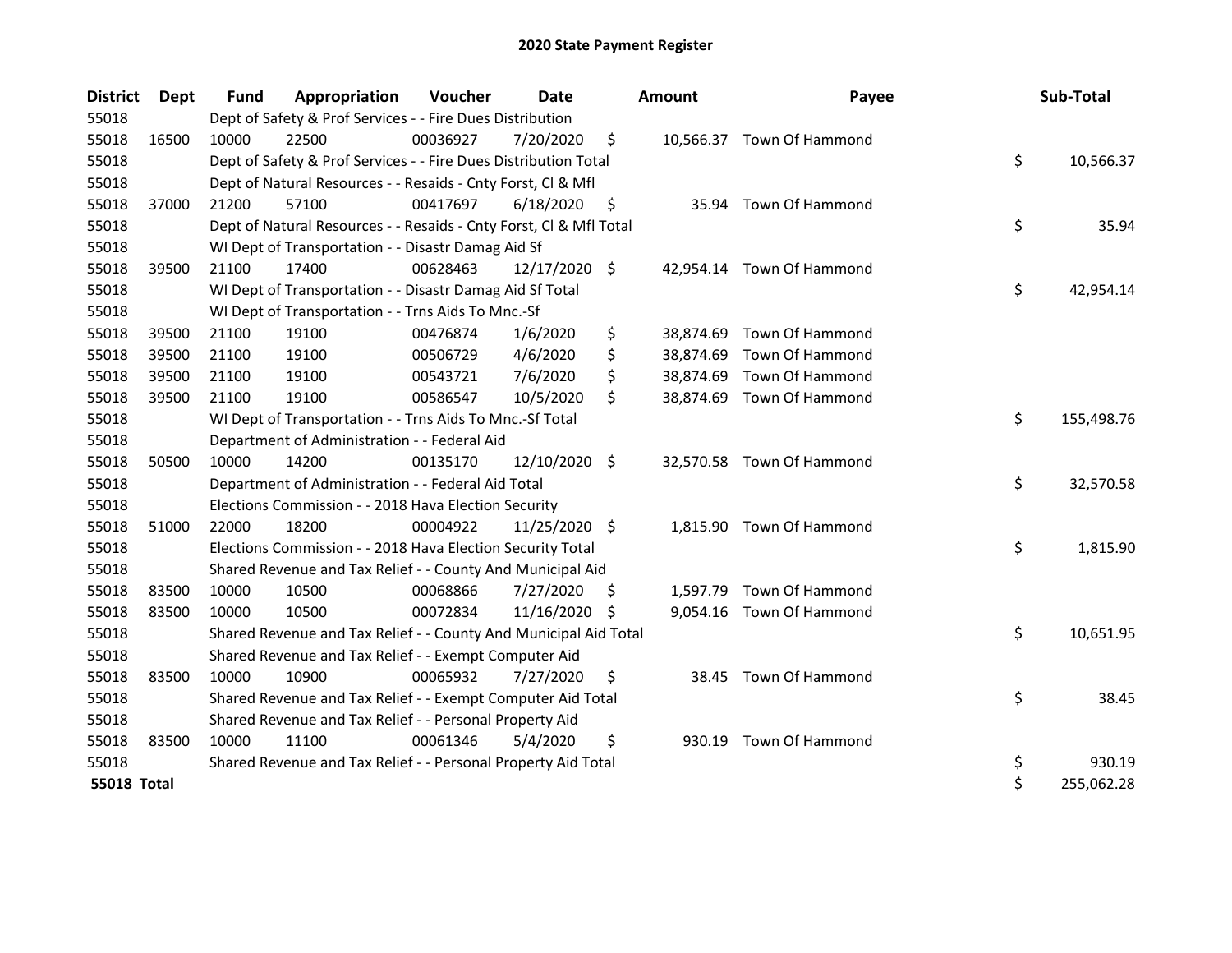| <b>District</b> | Dept  | Fund  | Appropriation                                                      | Voucher  | Date       |    | <b>Amount</b> | Payee                    | Sub-Total        |
|-----------------|-------|-------|--------------------------------------------------------------------|----------|------------|----|---------------|--------------------------|------------------|
| 55020           |       |       | Dept of Safety & Prof Services - - Fire Dues Distribution          |          |            |    |               |                          |                  |
| 55020           | 16500 | 10000 | 22500                                                              | 00036928 | 7/20/2020  | \$ |               | 47,747.70 Town Of Hudson |                  |
| 55020           |       |       | Dept of Safety & Prof Services - - Fire Dues Distribution Total    |          |            |    |               |                          | \$<br>47,747.70  |
| 55020           |       |       | Dept of Natural Resources - - Aids In Lieu Of Taxes - Gener        |          |            |    |               |                          |                  |
| 55020           | 37000 | 10000 | 50300                                                              | 00387230 | 2/3/2020   | \$ |               | 23,520.64 Town Of Hudson |                  |
| 55020           | 37000 | 10000 | 50300                                                              | 00405341 | 4/21/2020  | \$ |               | 1,138.01 Town Of Hudson  |                  |
| 55020           |       |       | Dept of Natural Resources - - Aids In Lieu Of Taxes - Gener Total  |          |            |    |               |                          | \$<br>24,658.65  |
| 55020           |       |       | Dept of Natural Resources - - Resaids - Cnty Forst, CI & Mfl       |          |            |    |               |                          |                  |
| 55020           | 37000 | 21200 | 57100                                                              | 00417698 | 6/18/2020  | \$ |               | 23.25 Town Of Hudson     |                  |
| 55020           |       |       | Dept of Natural Resources - - Resaids - Cnty Forst, Cl & Mfl Total |          |            |    |               |                          | \$<br>23.25      |
| 55020           |       |       | Dept of Natural Resources - - Aids In Lieu Of Taxes - Sum S        |          |            |    |               |                          |                  |
| 55020           | 37000 | 21200 | 57900                                                              | 00405340 | 4/21/2020  | \$ |               | 56.67 Town Of Hudson     |                  |
| 55020           |       |       | Dept of Natural Resources - - Aids In Lieu Of Taxes - Sum S Total  |          |            |    |               |                          | \$<br>56.67      |
| 55020           |       |       | WI Dept of Transportation - - Trns Aids To Mnc.-Sf                 |          |            |    |               |                          |                  |
| 55020           | 39500 | 21100 | 19100                                                              | 00476875 | 1/6/2020   | \$ |               | 65,187.54 Town Of Hudson |                  |
| 55020           | 39500 | 21100 | 19100                                                              | 00506730 | 4/6/2020   | \$ |               | 65,187.54 Town Of Hudson |                  |
| 55020           | 39500 | 21100 | 19100                                                              | 00543722 | 7/6/2020   | \$ |               | 65,187.54 Town Of Hudson |                  |
| 55020           | 39500 | 21100 | 19100                                                              | 00586548 | 10/5/2020  | \$ |               | 65,187.54 Town Of Hudson |                  |
| 55020           |       |       | WI Dept of Transportation - - Trns Aids To Mnc.-Sf Total           |          |            |    |               |                          | \$<br>260,750.16 |
| 55020           |       |       | WI Dept of Transportation - - Loc Rd Imp Prg St Fd                 |          |            |    |               |                          |                  |
| 55020           | 39500 | 21100 | 27800                                                              | 00624503 | 12/9/2020  | \$ |               | 11,766.41 Town Of Hudson |                  |
| 55020           |       |       | WI Dept of Transportation - - Loc Rd Imp Prg St Fd Total           |          |            |    |               |                          | \$<br>11,766.41  |
| 55020           |       |       | Department of Administration - - Federal Aid                       |          |            |    |               |                          |                  |
| 55020           | 50500 | 10000 | 14200                                                              | 00126748 | 8/12/2020  | \$ |               | 2,834.48 Town Of Hudson  |                  |
| 55020           | 50500 | 10000 | 14200                                                              | 00130197 | 10/2/2020  | \$ |               | 20,866.37 Town Of Hudson |                  |
| 55020           | 50500 | 10000 | 14200                                                              | 00135171 | 12/10/2020 | \$ |               | 4,643.94 Town Of Hudson  |                  |
| 55020           |       |       | Department of Administration - - Federal Aid Total                 |          |            |    |               |                          | \$<br>28,344.79  |
| 55020           |       |       | Elections Commission - - 2018 Hava Election Security               |          |            |    |               |                          |                  |
| 55020           | 51000 | 22000 | 18200                                                              | 00003596 | 6/30/2020  | \$ |               | 6,537.10 Town Of Hudson  |                  |
| 55020           |       |       | Elections Commission - - 2018 Hava Election Security Total         |          |            |    |               |                          | \$<br>6,537.10   |
| 55020           |       |       | Shared Revenue and Tax Relief - - County And Municipal Aid         |          |            |    |               |                          |                  |
| 55020           | 83500 | 10000 | 10500                                                              | 00068867 | 7/27/2020  | Ş. |               | 9,714.11 Town Of Hudson  |                  |
| 55020           | 83500 | 10000 | 10500                                                              | 00072835 | 11/16/2020 | \$ |               | 55,046.64 Town Of Hudson |                  |
| 55020           |       |       | Shared Revenue and Tax Relief - - County And Municipal Aid Total   |          |            |    |               |                          | \$<br>64,760.75  |
| 55020           |       |       | Shared Revenue and Tax Relief - - Exempt Computer Aid              |          |            |    |               |                          |                  |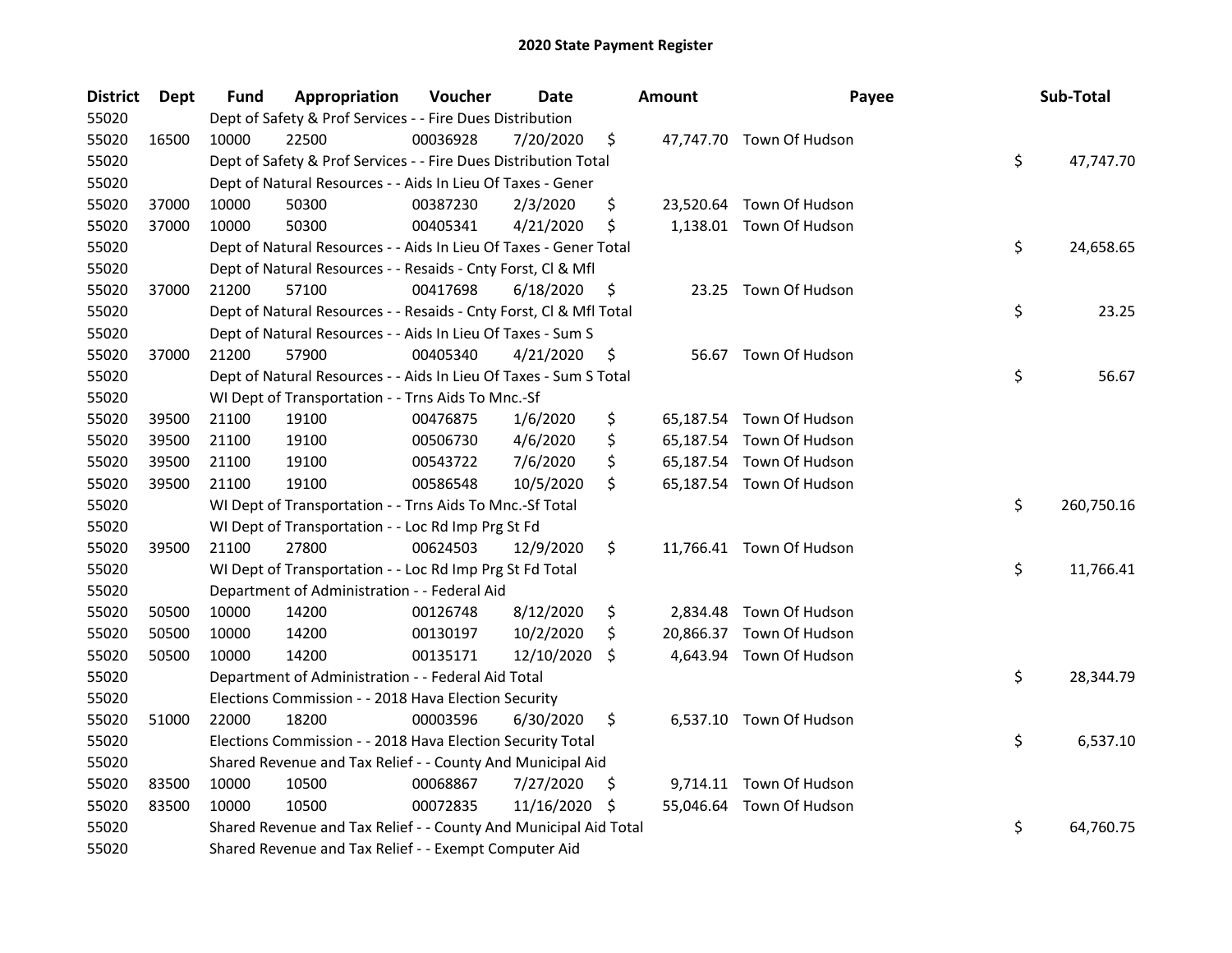| <b>District</b> | Dept  | Fund  | Appropriation                                                                 | <b>Voucher</b> | Date       |    | Amount   | Payee          | Sub-Total      |
|-----------------|-------|-------|-------------------------------------------------------------------------------|----------------|------------|----|----------|----------------|----------------|
| 55020           | 83500 | 10000 | 10900                                                                         | 00065933       | 7/27/2020  | Ś. | 297.22   | Town Of Hudson |                |
| 55020           |       |       | Shared Revenue and Tax Relief - - Exempt Computer Aid Total                   |                |            |    |          |                | \$<br>297.22   |
| 55020           |       |       | Shared Revenue and Tax Relief - - Utility Aid                                 |                |            |    |          |                |                |
| 55020           | 83500 | 10000 | 11000                                                                         | 00068867       | 7/27/2020  | S  | 679.95   | Town Of Hudson |                |
| 55020           | 83500 | 10000 | 11000                                                                         | 00072835       | 11/16/2020 | -S | 9,110.48 | Town Of Hudson |                |
| 55020           |       |       | Shared Revenue and Tax Relief - - Utility Aid Total                           |                |            |    |          |                | \$<br>9,790.43 |
| 55020           |       |       | Shared Revenue and Tax Relief - - Personal Property Aid                       |                |            |    |          |                |                |
| 55020           | 83500 | 10000 | 11100                                                                         | 00061347       | 5/4/2020   | S. | 3,512.62 | Town Of Hudson |                |
| 55020           |       |       | Shared Revenue and Tax Relief - - Personal Property Aid Total                 |                |            |    |          |                | \$<br>3,512.62 |
| 55020           |       |       | Shared Revenue and Tax Relief - - State Aid; Video Service Provider Fee       |                |            |    |          |                |                |
| 55020           | 83500 | 10000 | 11200                                                                         | 00064401       | 7/27/2020  | S. | 6.807.11 | Town Of Hudson |                |
| 55020           |       |       | Shared Revenue and Tax Relief - - State Aid; Video Service Provider Fee Total |                |            |    |          |                | \$<br>6,807.11 |
| 55020           |       |       | Shared Revenue and Tax Relief - - Payments For Municipal Svcs                 |                |            |    |          |                |                |
| 55020           | 83500 | 10000 | 50100                                                                         | 00054963       | 2/3/2020   | S  | 340.90   | Town Of Hudson |                |
| 55020           |       |       | Shared Revenue and Tax Relief - - Payments For Municipal Svcs Total           |                |            |    |          |                | \$<br>340.90   |
| 55020 Total     |       |       |                                                                               |                |            |    |          |                | 465,393.76     |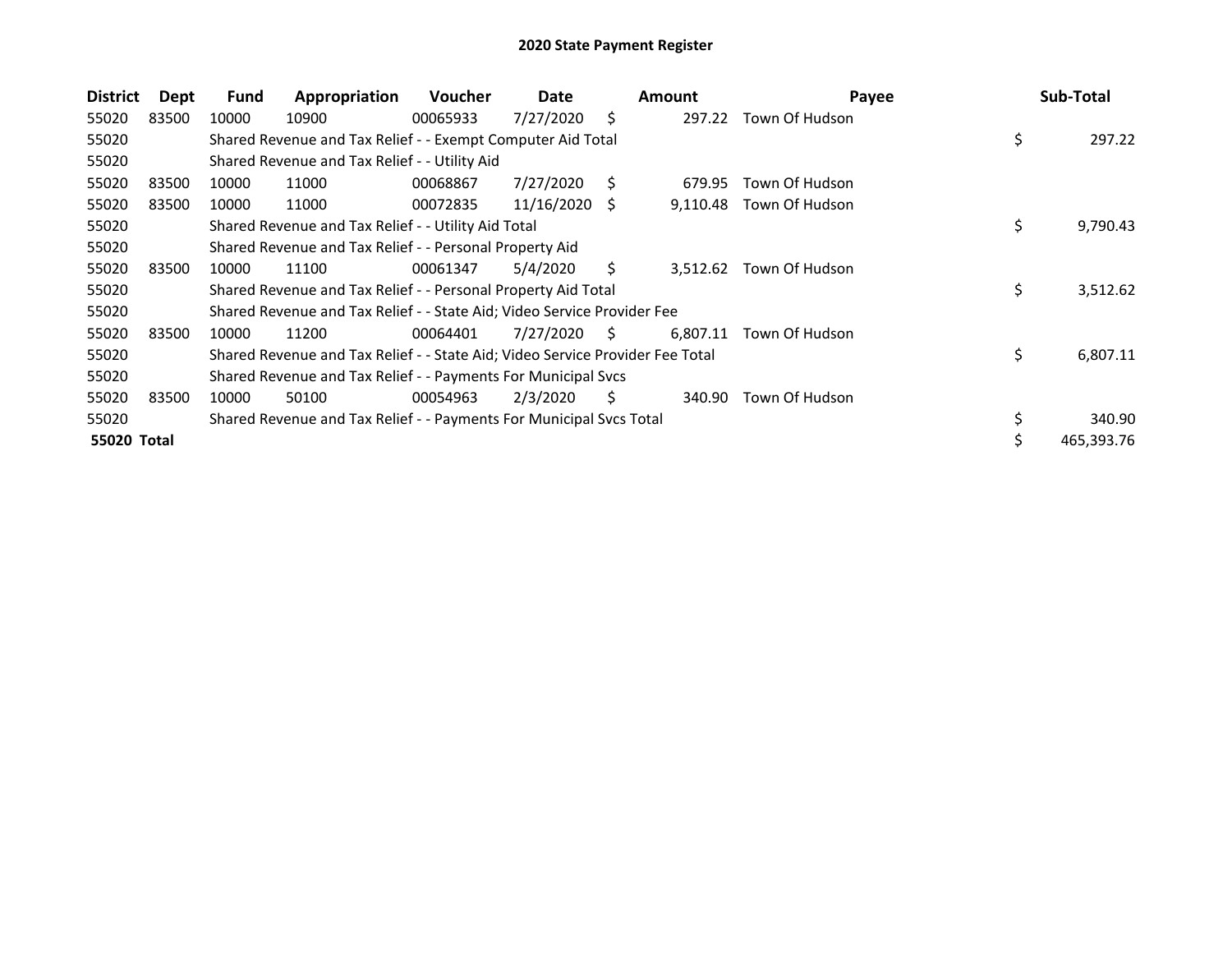| <b>District</b> | Dept  | Fund  | Appropriation                                                      | Voucher  | <b>Date</b> |     | <b>Amount</b> | Payee                          | Sub-Total        |
|-----------------|-------|-------|--------------------------------------------------------------------|----------|-------------|-----|---------------|--------------------------------|------------------|
| 55022           |       |       | Dept of Safety & Prof Services - - Fire Dues Distribution          |          |             |     |               |                                |                  |
| 55022           | 16500 | 10000 | 22500                                                              | 00036929 | 7/20/2020   | \$  |               | 9,473.45 Town Of Kinnickinnic  |                  |
| 55022           |       |       | Dept of Safety & Prof Services - - Fire Dues Distribution Total    |          |             |     |               |                                | \$<br>9,473.45   |
| 55022           |       |       | Dept of Natural Resources - - Aids In Lieu Of Taxes - Gener        |          |             |     |               |                                |                  |
| 55022           | 37000 | 10000 | 50300                                                              | 00387102 | 2/3/2020    | \$  |               | 39,031.94 Town Of Kinnickinnic |                  |
| 55022           | 37000 | 10000 | 50300                                                              | 00387103 | 2/3/2020    | \$  | 29.92         | Town Of Kinnickinnic           |                  |
| 55022           | 37000 | 10000 | 50300                                                              | 00404275 | 4/21/2020   | \$  | 180.30        | Town Of Kinnickinnic           |                  |
| 55022           |       |       | Dept of Natural Resources - - Aids In Lieu Of Taxes - Gener Total  |          |             |     |               |                                | \$<br>39,242.16  |
| 55022           |       |       | Dept of Natural Resources - - Resaids - Cnty Forst, Cl & Mfl       |          |             |     |               |                                |                  |
| 55022           | 37000 | 21200 | 57100                                                              | 00417699 | 6/18/2020   | \$  |               | 163.98 Town Of Kinnickinnic    |                  |
| 55022           |       |       | Dept of Natural Resources - - Resaids - Cnty Forst, Cl & Mfl Total |          |             |     |               |                                | \$<br>163.98     |
| 55022           |       |       | Dept of Natural Resources - - Aids In Lieu Of Taxes - Sum S        |          |             |     |               |                                |                  |
| 55022           | 37000 | 21200 | 57900                                                              | 00404274 | 4/21/2020   | \$  | 8.30          | Town Of Kinnickinnic           |                  |
| 55022           |       |       | Dept of Natural Resources - - Aids In Lieu Of Taxes - Sum S Total  |          |             |     |               |                                | \$<br>8.30       |
| 55022           |       |       | WI Dept of Transportation - - Trns Aids To Mnc.-Sf                 |          |             |     |               |                                |                  |
| 55022           | 39500 | 21100 | 19100                                                              | 00476876 | 1/6/2020    | \$  |               | 28,704.33 Town Of Kinnickinnic |                  |
| 55022           | 39500 | 21100 | 19100                                                              | 00506731 | 4/6/2020    | \$  |               | 28,704.33 Town Of Kinnickinnic |                  |
| 55022           | 39500 | 21100 | 19100                                                              | 00543723 | 7/6/2020    | \$  |               | 28,704.33 Town Of Kinnickinnic |                  |
| 55022           | 39500 | 21100 | 19100                                                              | 00586549 | 10/5/2020   | \$  |               | 28,704.33 Town Of Kinnickinnic |                  |
| 55022           |       |       | WI Dept of Transportation - - Trns Aids To Mnc.-Sf Total           |          |             |     |               |                                | \$<br>114,817.32 |
| 55022           |       |       | Elections Commission - - 2018 Hava Election Security               |          |             |     |               |                                |                  |
| 55022           | 51000 | 22000 | 18200                                                              | 00004505 | 9/9/2020    | \$  |               | 1,510.10 Town Of Kinnickinnic  |                  |
| 55022           |       |       | Elections Commission - - 2018 Hava Election Security Total         |          |             |     |               |                                | \$<br>1,510.10   |
| 55022           |       |       | Shared Revenue and Tax Relief - - County And Municipal Aid         |          |             |     |               |                                |                  |
| 55022           | 83500 | 10000 | 10500                                                              | 00068868 | 7/27/2020   | \$. |               | 2,490.64 Town Of Kinnickinnic  |                  |
| 55022           | 83500 | 10000 | 10500                                                              | 00072836 | 11/16/2020  | \$  |               | 14,113.62 Town Of Kinnickinnic |                  |
| 55022           |       |       | Shared Revenue and Tax Relief - - County And Municipal Aid Total   |          |             |     |               |                                | \$<br>16,604.26  |
| 55022           |       |       | Shared Revenue and Tax Relief - - Exempt Computer Aid              |          |             |     |               |                                |                  |
| 55022           | 83500 | 10000 | 10900                                                              | 00065934 | 7/27/2020   | \$  |               | 4.16 Town Of Kinnickinnic      |                  |
| 55022           |       |       | Shared Revenue and Tax Relief - - Exempt Computer Aid Total        |          |             |     |               |                                | \$<br>4.16       |
| 55022           |       |       | Shared Revenue and Tax Relief - - Utility Aid                      |          |             |     |               |                                |                  |
| 55022           | 83500 | 10000 | 11000                                                              | 00068868 | 7/27/2020   | \$  | 114.26        | Town Of Kinnickinnic           |                  |
| 55022           | 83500 | 10000 | 11000                                                              | 00072836 | 11/16/2020  | \$. |               | 787.81 Town Of Kinnickinnic    |                  |
| 55022           |       |       | Shared Revenue and Tax Relief - - Utility Aid Total                |          |             |     |               |                                | \$<br>902.07     |
| 55022           |       |       | Shared Revenue and Tax Relief - - Personal Property Aid            |          |             |     |               |                                |                  |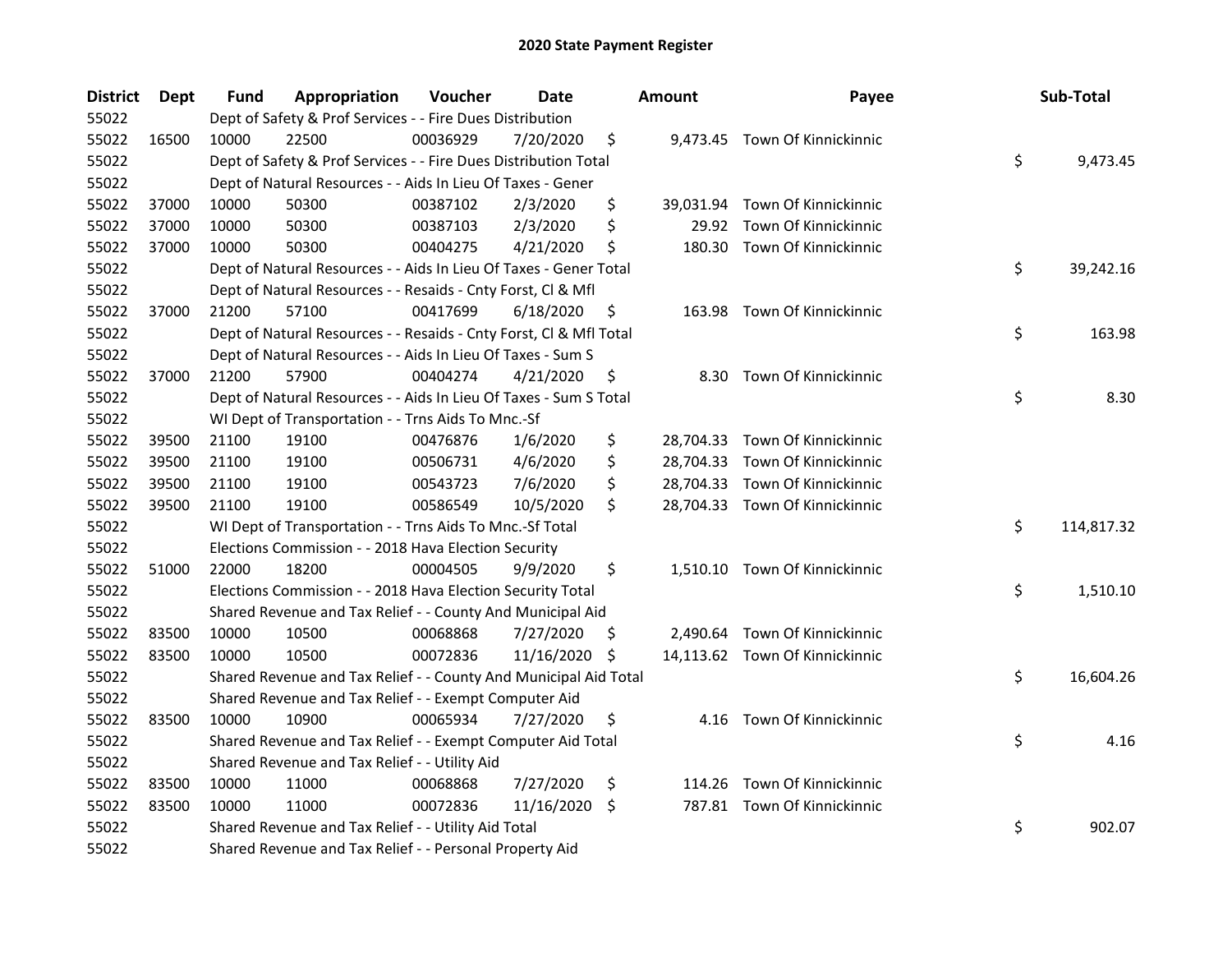| District Dept |       | Fund  | Appropriation                                                 | <b>Voucher</b> | Date        | Amount | <b>Pavee</b>                | Sub-Total  |
|---------------|-------|-------|---------------------------------------------------------------|----------------|-------------|--------|-----------------------------|------------|
| 55022         | 83500 | 10000 | 11100                                                         | 00061348       | 5/4/2020 \$ |        | 103.76 Town Of Kinnickinnic |            |
| 55022         |       |       | Shared Revenue and Tax Relief - - Personal Property Aid Total |                |             |        |                             | 103.76     |
| 55022 Total   |       |       |                                                               |                |             |        |                             | 182,829.56 |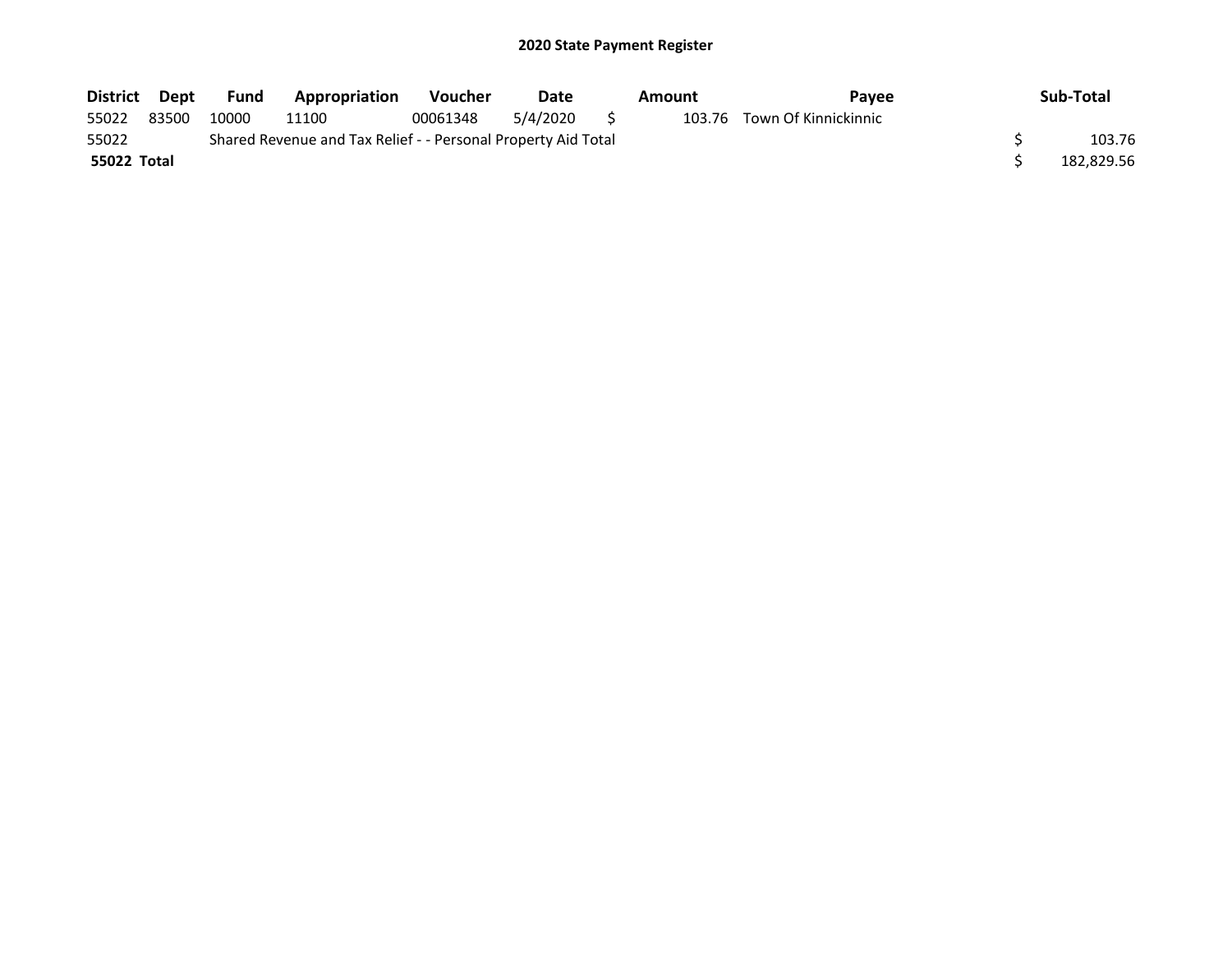| <b>District</b> | Dept  | <b>Fund</b> | Appropriation                                                      | Voucher  | <b>Date</b>   |     | <b>Amount</b> | Payee                             | Sub-Total       |
|-----------------|-------|-------------|--------------------------------------------------------------------|----------|---------------|-----|---------------|-----------------------------------|-----------------|
| 55024           |       |             | Dept of Safety & Prof Services - - Fire Dues Distribution          |          |               |     |               |                                   |                 |
| 55024           | 16500 | 10000       | 22500                                                              | 00036930 | 7/20/2020     | \$  |               | 2,485.49 Town Of Pleasant Valley  |                 |
| 55024           |       |             | Dept of Safety & Prof Services - - Fire Dues Distribution Total    |          |               |     |               |                                   | \$<br>2,485.49  |
| 55024           |       |             | Dept of Natural Resources - - Aids In Lieu Of Taxes - Gener        |          |               |     |               |                                   |                 |
| 55024           | 37000 | 10000       | 50300                                                              | 00387072 | 2/3/2020      | \$  |               | 2,261.89 Town Of Pleasant Valley  |                 |
| 55024           |       |             | Dept of Natural Resources - - Aids In Lieu Of Taxes - Gener Total  |          |               |     |               |                                   | \$<br>2,261.89  |
| 55024           |       |             | Dept of Natural Resources - - Resaids - Cnty Forst, Cl & Mfl       |          |               |     |               |                                   |                 |
| 55024           | 37000 | 21200       | 57100                                                              | 00417700 | 6/18/2020     | \$  | 28.20         | Town Of Pleasant Valley           |                 |
| 55024           |       |             | Dept of Natural Resources - - Resaids - Cnty Forst, Cl & Mfl Total |          |               |     |               |                                   | \$<br>28.20     |
| 55024           |       |             | WI Dept of Transportation - - Trns Aids To Mnc.-Sf                 |          |               |     |               |                                   |                 |
| 55024           | 39500 | 21100       | 19100                                                              | 00476877 | 1/6/2020      | \$  |               | 12,778.65 Town Of Pleasant Valley |                 |
| 55024           | 39500 | 21100       | 19100                                                              | 00506732 | 4/6/2020      | \$  |               | 12,778.65 Town Of Pleasant Valley |                 |
| 55024           | 39500 | 21100       | 19100                                                              | 00543724 | 7/6/2020      | \$  |               | 12,778.65 Town Of Pleasant Valley |                 |
| 55024           | 39500 | 21100       | 19100                                                              | 00586550 | 10/5/2020     | \$  |               | 12,778.65 Town Of Pleasant Valley |                 |
| 55024           |       |             | WI Dept of Transportation - - Trns Aids To Mnc.-Sf Total           |          |               |     |               |                                   | \$<br>51,114.60 |
| 55024           |       |             | WI Dept of Transportation - - Loc Rd Imp Prg St Fd                 |          |               |     |               |                                   |                 |
| 55024           | 39500 | 21100       | 27800                                                              | 00497727 | 3/2/2020      | \$  |               | 16,109.76 Town Of Pleasant Valley |                 |
| 55024           |       |             | WI Dept of Transportation - - Loc Rd Imp Prg St Fd Total           |          |               |     |               |                                   | \$<br>16,109.76 |
| 55024           |       |             | WI Dept of Transportation - - Hwy Mgmt & Opers Sf                  |          |               |     |               |                                   |                 |
| 55024           | 39500 | 21100       | 36500                                                              | 00480721 | 1/14/2020     | \$  |               | 500.00 Town Of Pleasant Valley    |                 |
| 55024           |       |             | WI Dept of Transportation - - Hwy Mgmt & Opers Sf Total            |          |               |     |               |                                   | \$<br>500.00    |
| 55024           |       |             | Department of Administration - - Federal Aid                       |          |               |     |               |                                   |                 |
| 55024           | 50500 | 10000       | 14200                                                              | 00135172 | 12/10/2020 \$ |     |               | 8,860.00 Town Of Pleasant Valley  |                 |
| 55024           |       |             | Department of Administration - - Federal Aid Total                 |          |               |     |               |                                   | \$<br>8,860.00  |
| 55024           |       |             | Shared Revenue and Tax Relief - - County And Municipal Aid         |          |               |     |               |                                   |                 |
| 55024           | 83500 | 10000       | 10500                                                              | 00068869 | 7/27/2020     | -S  | 1,950.97      | Town Of Pleasant Valley           |                 |
| 55024           | 83500 | 10000       | 10500                                                              | 00072837 | 11/16/2020    | -\$ |               | 11,055.48 Town Of Pleasant Valley |                 |
| 55024           |       |             | Shared Revenue and Tax Relief - - County And Municipal Aid Total   |          |               |     |               |                                   | \$<br>13,006.45 |
| 55024           |       |             | Shared Revenue and Tax Relief - - Exempt Computer Aid              |          |               |     |               |                                   |                 |
| 55024           | 83500 | 10000       | 10900                                                              | 00065935 | 7/27/2020     | \$. |               | 1.03 Town Of Pleasant Valley      |                 |
| 55024           |       |             | Shared Revenue and Tax Relief - - Exempt Computer Aid Total        |          |               |     |               |                                   | \$<br>1.03      |
| 55024 Total     |       |             |                                                                    |          |               |     |               |                                   | \$<br>94,367.42 |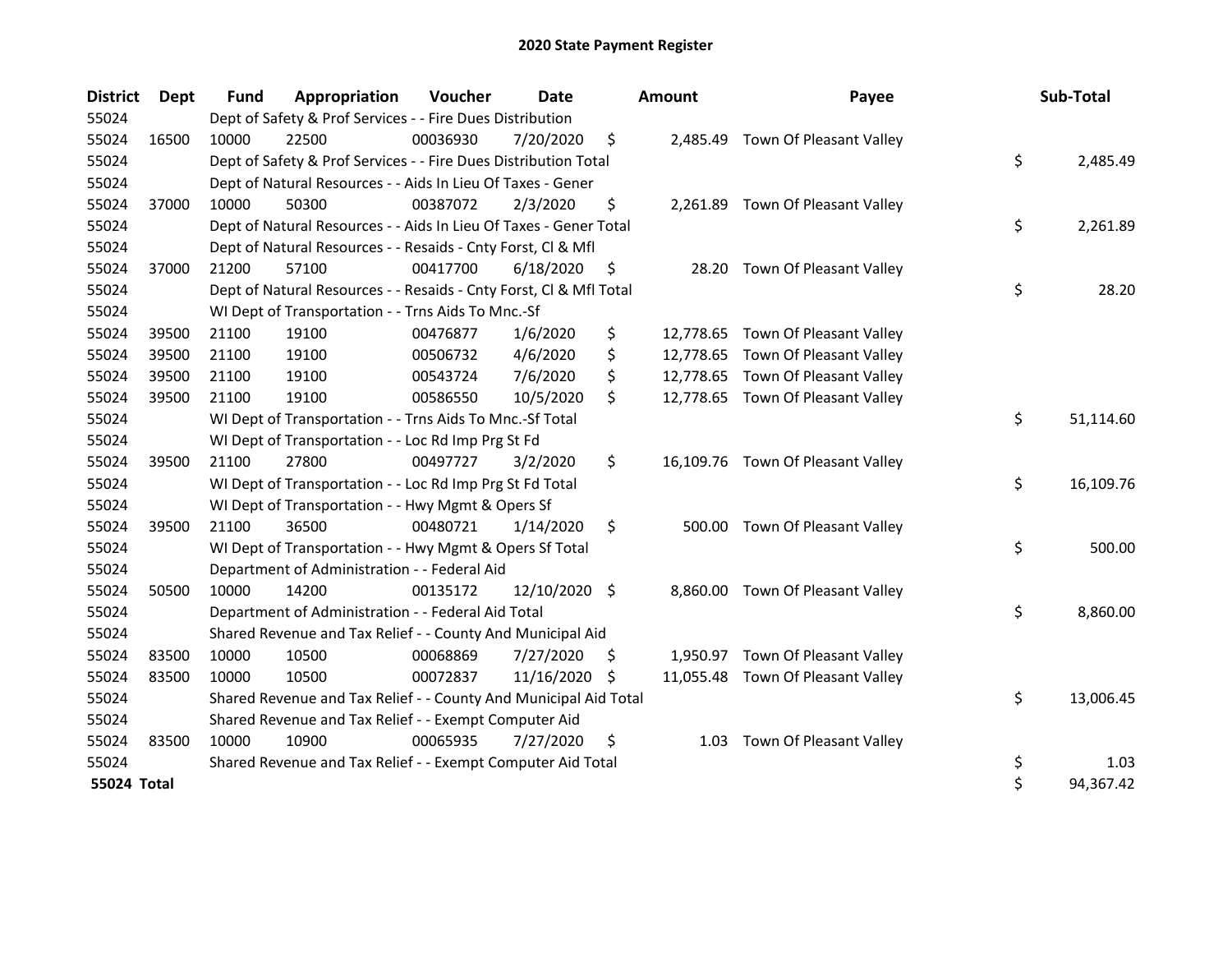| <b>District</b> | Dept  | Fund  | Appropriation                                                      | Voucher  | Date       |     | <b>Amount</b> | Payee             | Sub-Total        |
|-----------------|-------|-------|--------------------------------------------------------------------|----------|------------|-----|---------------|-------------------|------------------|
| 55026           |       |       | Dept of Safety & Prof Services - - Fire Dues Distribution          |          |            |     |               |                   |                  |
| 55026           | 16500 | 10000 | 22500                                                              | 00036931 | 7/20/2020  | \$  | 18,135.75     | Richmond, Town of |                  |
| 55026           |       |       | Dept of Safety & Prof Services - - Fire Dues Distribution Total    |          |            |     |               |                   | \$<br>18,135.75  |
| 55026           |       |       | Dept of Natural Resources - - Aids In Lieu Of Taxes - Gener        |          |            |     |               |                   |                  |
| 55026           | 37000 | 10000 | 50300                                                              | 00387220 | 2/3/2020   | \$  | 6,048.03      | Richmond, Town of |                  |
| 55026           | 37000 | 10000 | 50300                                                              | 00405173 | 4/21/2020  | \$  | 124.38        | Richmond, Town of |                  |
| 55026           |       |       | Dept of Natural Resources - - Aids In Lieu Of Taxes - Gener Total  |          |            |     |               |                   | \$<br>6,172.41   |
| 55026           |       |       | Dept of Natural Resources - - Resaids - Cnty Forst, Cl & Mfl       |          |            |     |               |                   |                  |
| 55026           | 37000 | 21200 | 57100                                                              | 00417701 | 6/18/2020  | \$  | 14.90         | Richmond, Town of |                  |
| 55026           |       |       | Dept of Natural Resources - - Resaids - Cnty Forst, Cl & Mfl Total |          |            |     |               |                   | \$<br>14.90      |
| 55026           |       |       | WI Dept of Transportation - - Trns Aids To Mnc.-Sf                 |          |            |     |               |                   |                  |
| 55026           | 39500 | 21100 | 19100                                                              | 00476878 | 1/6/2020   | \$  | 44,156.97     | Richmond, Town of |                  |
| 55026           | 39500 | 21100 | 19100                                                              | 00506733 | 4/6/2020   | \$  | 44,156.97     | Richmond, Town of |                  |
| 55026           | 39500 | 21100 | 19100                                                              | 00543725 | 7/6/2020   | \$  | 44,156.97     | Richmond, Town of |                  |
| 55026           | 39500 | 21100 | 19100                                                              | 00586551 | 10/5/2020  | \$  | 44,156.97     | Richmond, Town of |                  |
| 55026           |       |       | WI Dept of Transportation - - Trns Aids To Mnc.-Sf Total           |          |            |     |               |                   | \$<br>176,627.88 |
| 55026           |       |       | Department of Administration - - Federal Aid                       |          |            |     |               |                   |                  |
| 55026           | 50500 | 10000 | 14200                                                              | 00130198 | 10/2/2020  | \$  | 13,196.75     | Richmond, Town of |                  |
| 55026           | 50500 | 10000 | 14200                                                              | 00132276 | 11/13/2020 | \$  | 11,777.03     | Richmond, Town of |                  |
| 55026           | 50500 | 10000 | 14200                                                              | 00135173 | 12/10/2020 | \$  | 6,472.22      | Richmond, Town of |                  |
| 55026           | 50500 | 10000 | 14200                                                              | 00136541 | 12/17/2020 | \$  | 8.21          | Richmond, Town of |                  |
| 55026           |       |       | Department of Administration - - Federal Aid Total                 |          |            |     |               |                   | \$<br>31,454.21  |
| 55026           |       |       | Elections Commission - - 2018 Hava Election Security               |          |            |     |               |                   |                  |
| 55026           | 51000 | 22000 | 18200                                                              | 00003737 | 7/6/2020   | \$  | 2,616.70      | Richmond, Town of |                  |
| 55026           |       |       | Elections Commission - - 2018 Hava Election Security Total         |          |            |     |               |                   | \$<br>2,616.70   |
| 55026           |       |       | Shared Revenue and Tax Relief - - County And Municipal Aid         |          |            |     |               |                   |                  |
| 55026           | 83500 | 10000 | 10500                                                              | 00068870 | 7/27/2020  | \$, | 3,503.89      | Richmond, Town of |                  |
| 55026           | 83500 | 10000 | 10500                                                              | 00072838 | 11/16/2020 | \$  | 19,855.36     | Richmond, Town of |                  |
| 55026           |       |       | Shared Revenue and Tax Relief - - County And Municipal Aid Total   |          |            |     |               |                   | \$<br>23,359.25  |
| 55026           |       |       | Shared Revenue and Tax Relief - - Exempt Computer Aid              |          |            |     |               |                   |                  |
| 55026           | 83500 | 10000 | 10900                                                              | 00065936 | 7/27/2020  | \$  | 71.70         | Richmond, Town of |                  |
| 55026           |       |       | Shared Revenue and Tax Relief - - Exempt Computer Aid Total        |          |            |     |               |                   | \$<br>71.70      |
| 55026           |       |       | Shared Revenue and Tax Relief - - Utility Aid                      |          |            |     |               |                   |                  |
| 55026           | 83500 | 10000 | 11000                                                              | 00068870 | 7/27/2020  | \$  | 342.14        | Richmond, Town of |                  |
| 55026           | 83500 | 10000 | 11000                                                              | 00072838 | 11/16/2020 | \$  | 1,988.82      | Richmond, Town of |                  |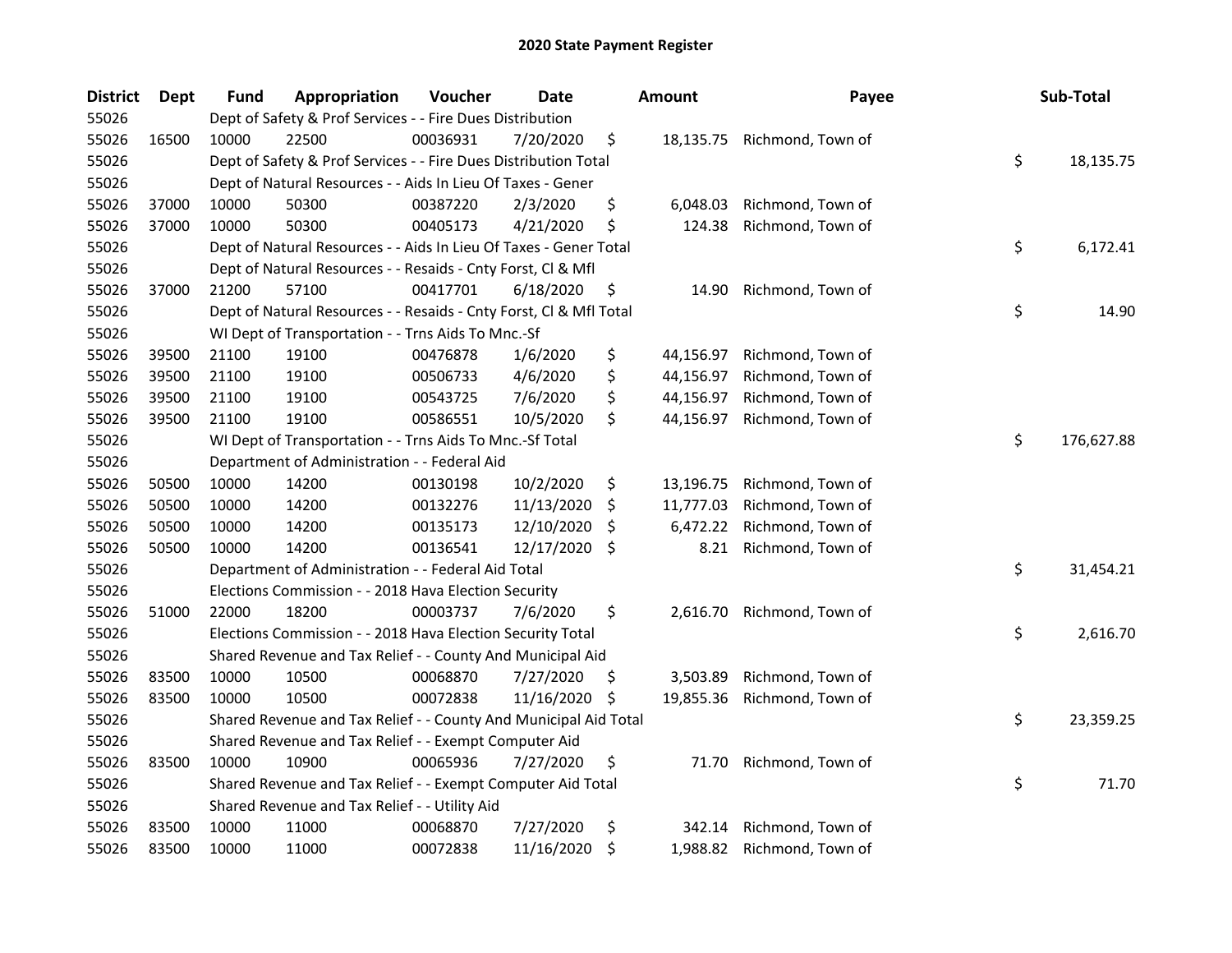| <b>District</b> | <b>Dept</b> | <b>Fund</b> | Appropriation                                                   | <b>Voucher</b> | Date      | <b>Amount</b> | Payee             | Sub-Total  |
|-----------------|-------------|-------------|-----------------------------------------------------------------|----------------|-----------|---------------|-------------------|------------|
| 55026           |             |             | Shared Revenue and Tax Relief - - Utility Aid Total             |                |           |               |                   | 2,330.96   |
| 55026           |             |             | Shared Revenue and Tax Relief - - Personal Property Aid         |                |           |               |                   |            |
| 55026           | 83500       | 10000       | 11100                                                           | 00061349       | 5/4/2020  | 554.42        | Richmond, Town of |            |
| 55026           |             |             | Shared Revenue and Tax Relief - - Personal Property Aid Total   |                |           |               |                   | 554.42     |
| 55026           |             |             | Shared Revenue and Tax Relief - - Lottery & Gaming Credit       |                |           |               |                   |            |
| 55026           | 83500       | 52100       | 36300                                                           | 00055502       | 3/23/2020 | 1.401.74      | Richmond. Town of |            |
| 55026           |             |             | Shared Revenue and Tax Relief - - Lottery & Gaming Credit Total |                |           |               |                   | 1.401.74   |
| 55026 Total     |             |             |                                                                 |                |           |               |                   | 262,739.92 |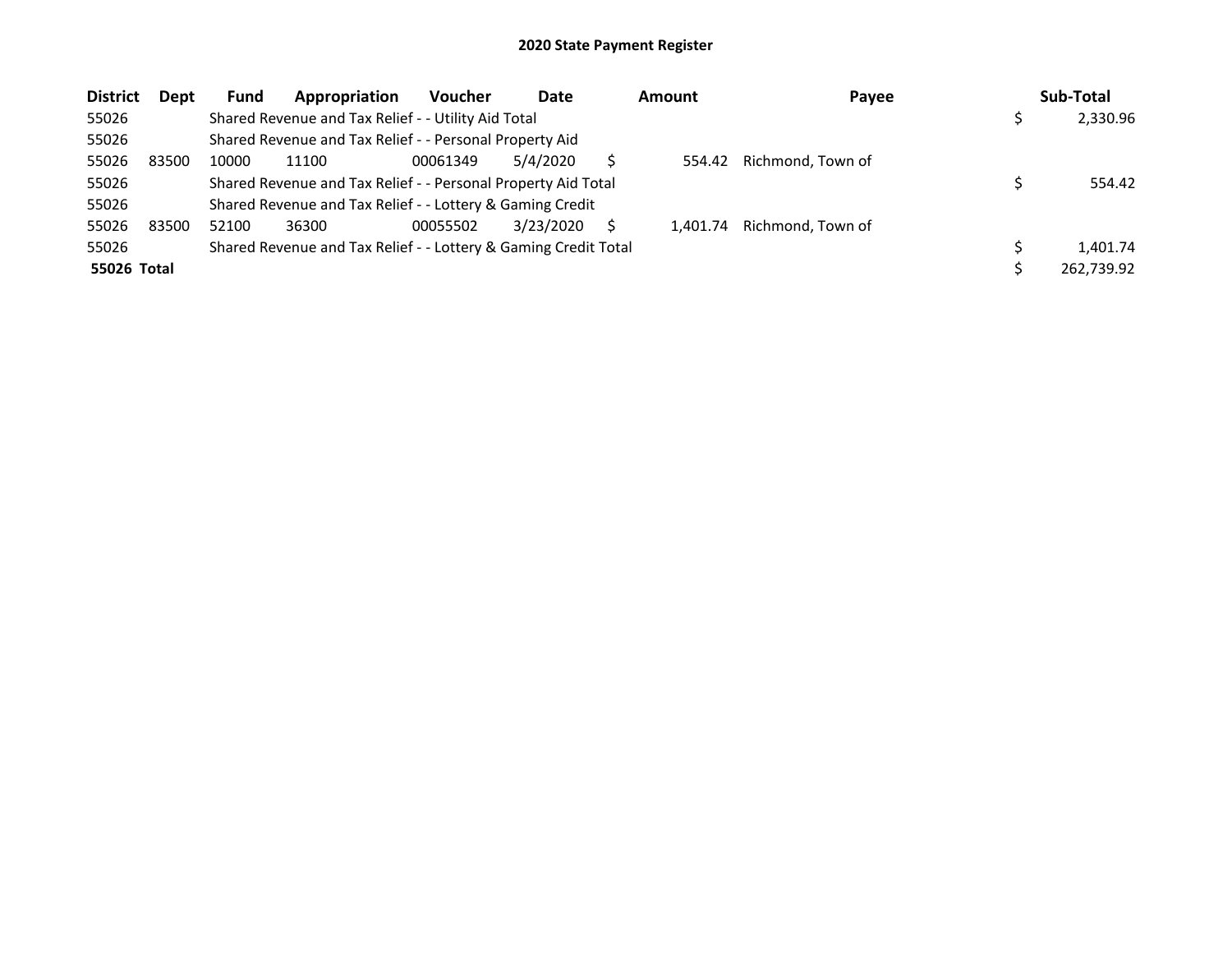| <b>District</b> | <b>Dept</b> | Fund  | Appropriation                                                      | Voucher  | <b>Date</b>   |     | <b>Amount</b> | Payee               | Sub-Total       |
|-----------------|-------------|-------|--------------------------------------------------------------------|----------|---------------|-----|---------------|---------------------|-----------------|
| 55028           |             |       | Dept of Safety & Prof Services - - Fire Dues Distribution          |          |               |     |               |                     |                 |
| 55028           | 16500       | 10000 | 22500                                                              | 00036932 | 7/20/2020     | \$  | 2,202.93      | Rush River, Town of |                 |
| 55028           |             |       | Dept of Safety & Prof Services - - Fire Dues Distribution Total    |          |               |     |               |                     | \$<br>2,202.93  |
| 55028           |             |       | Dept of Natural Resources - - Aids In Lieu Of Taxes - Gener        |          |               |     |               |                     |                 |
| 55028           | 37000       | 10000 | 50300                                                              | 00387107 | 2/3/2020      | \$  | 4,953.90      | Rush River, Town of |                 |
| 55028           |             |       | Dept of Natural Resources - - Aids In Lieu Of Taxes - Gener Total  |          |               |     |               |                     | \$<br>4,953.90  |
| 55028           |             |       | Dept of Natural Resources - - Resaids - Cnty Forst, Cl & Mfl       |          |               |     |               |                     |                 |
| 55028           | 37000       | 21200 | 57100                                                              | 00417702 | 6/18/2020     | \$  | 73.40         | Rush River, Town of |                 |
| 55028           |             |       | Dept of Natural Resources - - Resaids - Cnty Forst, Cl & Mfl Total |          |               |     |               |                     | \$<br>73.40     |
| 55028           |             |       | WI Dept of Transportation - - Trns Aids To Mnc.-Sf                 |          |               |     |               |                     |                 |
| 55028           | 39500       | 21100 | 19100                                                              | 00476879 | 1/6/2020      | \$  | 13,974.39     | Rush River, Town of |                 |
| 55028           | 39500       | 21100 | 19100                                                              | 00506734 | 4/6/2020      | \$  | 13,974.39     | Rush River, Town of |                 |
| 55028           | 39500       | 21100 | 19100                                                              | 00543726 | 7/6/2020      | \$  | 13,974.39     | Rush River, Town of |                 |
| 55028           | 39500       | 21100 | 19100                                                              | 00586552 | 10/5/2020     | \$  | 13,974.39     | Rush River, Town of |                 |
| 55028           |             |       | WI Dept of Transportation - - Trns Aids To Mnc.-Sf Total           |          |               |     |               |                     | \$<br>55,897.56 |
| 55028           |             |       | WI Dept of Transportation - - Loc Rd Imp Prg St Fd                 |          |               |     |               |                     |                 |
| 55028           | 39500       | 21100 | 27800                                                              | 00615856 | 11/16/2020 \$ |     | 7,845.84      | Rush River, Town of |                 |
| 55028           |             |       | WI Dept of Transportation - - Loc Rd Imp Prg St Fd Total           |          |               |     |               |                     | \$<br>7,845.84  |
| 55028           |             |       | WI Dept of Transportation - - Hwy Mgmt & Opers Sf                  |          |               |     |               |                     |                 |
| 55028           | 39500       | 21100 | 36500                                                              | 00544766 | 7/24/2020     | \$  | 500.00        | Rush River, Town of |                 |
| 55028           |             |       | WI Dept of Transportation - - Hwy Mgmt & Opers Sf Total            |          |               |     |               |                     | \$<br>500.00    |
| 55028           |             |       | Department of Administration - - Federal Aid                       |          |               |     |               |                     |                 |
| 55028           | 50500       | 10000 | 14200                                                              | 00130199 | 10/2/2020     | \$  | 3,674.19      | Rush River, Town of |                 |
| 55028           | 50500       | 10000 | 14200                                                              | 00132277 | 11/13/2020    | \$  | 4,108.19      | Rush River, Town of |                 |
| 55028           | 50500       | 10000 | 14200                                                              | 00135174 | 12/10/2020    | \$. | 952.05        | Rush River, Town of |                 |
| 55028           | 50500       | 10000 | 14200                                                              | 00136542 | 12/17/2020 \$ |     | 514.47        | Rush River, Town of |                 |
| 55028           |             |       | Department of Administration - - Federal Aid Total                 |          |               |     |               |                     | \$<br>9,248.90  |
| 55028           |             |       | Elections Commission - - 2018 Hava Election Security               |          |               |     |               |                     |                 |
| 55028           | 51000       | 22000 | 18200                                                              | 00003309 | 6/24/2020     | \$  | 547.60        | Rush River, Town of |                 |
| 55028           |             |       | Elections Commission - - 2018 Hava Election Security Total         |          |               |     |               |                     | \$<br>547.60    |
| 55028           |             |       | Shared Revenue and Tax Relief - - County And Municipal Aid         |          |               |     |               |                     |                 |
| 55028           | 83500       | 10000 | 10500                                                              | 00068871 | 7/27/2020     | \$. | 1,790.60      | Rush River, Town of |                 |
| 55028           | 83500       | 10000 | 10500                                                              | 00072839 | 11/16/2020    | S.  | 10,146.76     | Rush River, Town of |                 |
| 55028           |             |       | Shared Revenue and Tax Relief - - County And Municipal Aid Total   |          |               |     |               |                     | \$<br>11,937.36 |
| 55028           |             |       | Shared Revenue and Tax Relief - - Exempt Computer Aid              |          |               |     |               |                     |                 |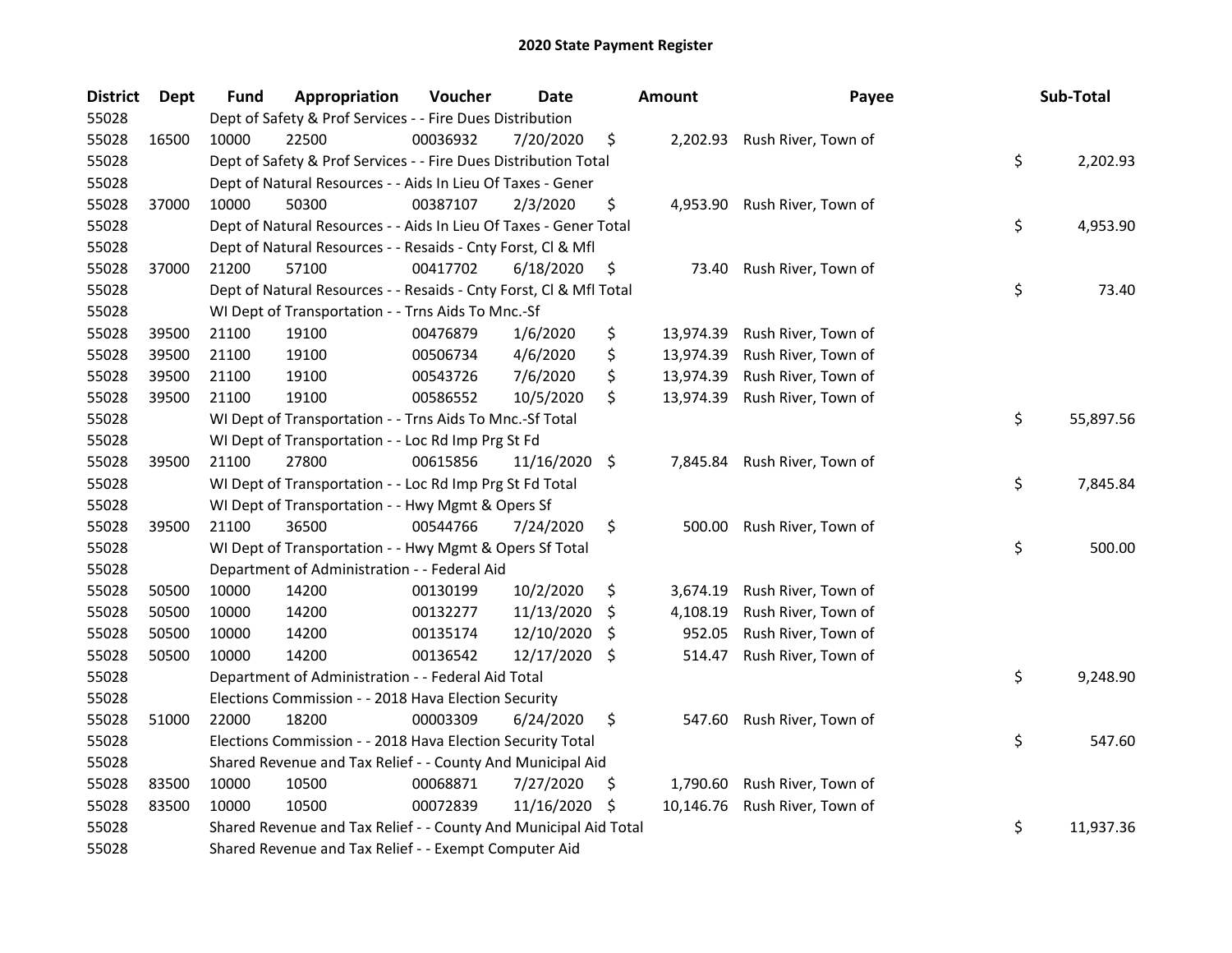| <b>District</b> | Dept  | <b>Fund</b> | Appropriation                                                 | Voucher  | Date      | Amount | Payee               | Sub-Total |
|-----------------|-------|-------------|---------------------------------------------------------------|----------|-----------|--------|---------------------|-----------|
| 55028           | 83500 | 10000       | 10900                                                         | 00065937 | 7/27/2020 | 3.11   | Rush River, Town of |           |
| 55028           |       |             | Shared Revenue and Tax Relief - - Exempt Computer Aid Total   |          |           |        |                     | 3.11      |
| 55028           |       |             | Shared Revenue and Tax Relief - - Personal Property Aid       |          |           |        |                     |           |
| 55028           | 83500 | 10000       | 11100                                                         | 00061350 | 5/4/2020  | 527.39 | Rush River, Town of |           |
| 55028           |       |             | Shared Revenue and Tax Relief - - Personal Property Aid Total |          |           |        |                     | 527.39    |
| 55028 Total     |       |             |                                                               |          |           |        |                     | 93,737.99 |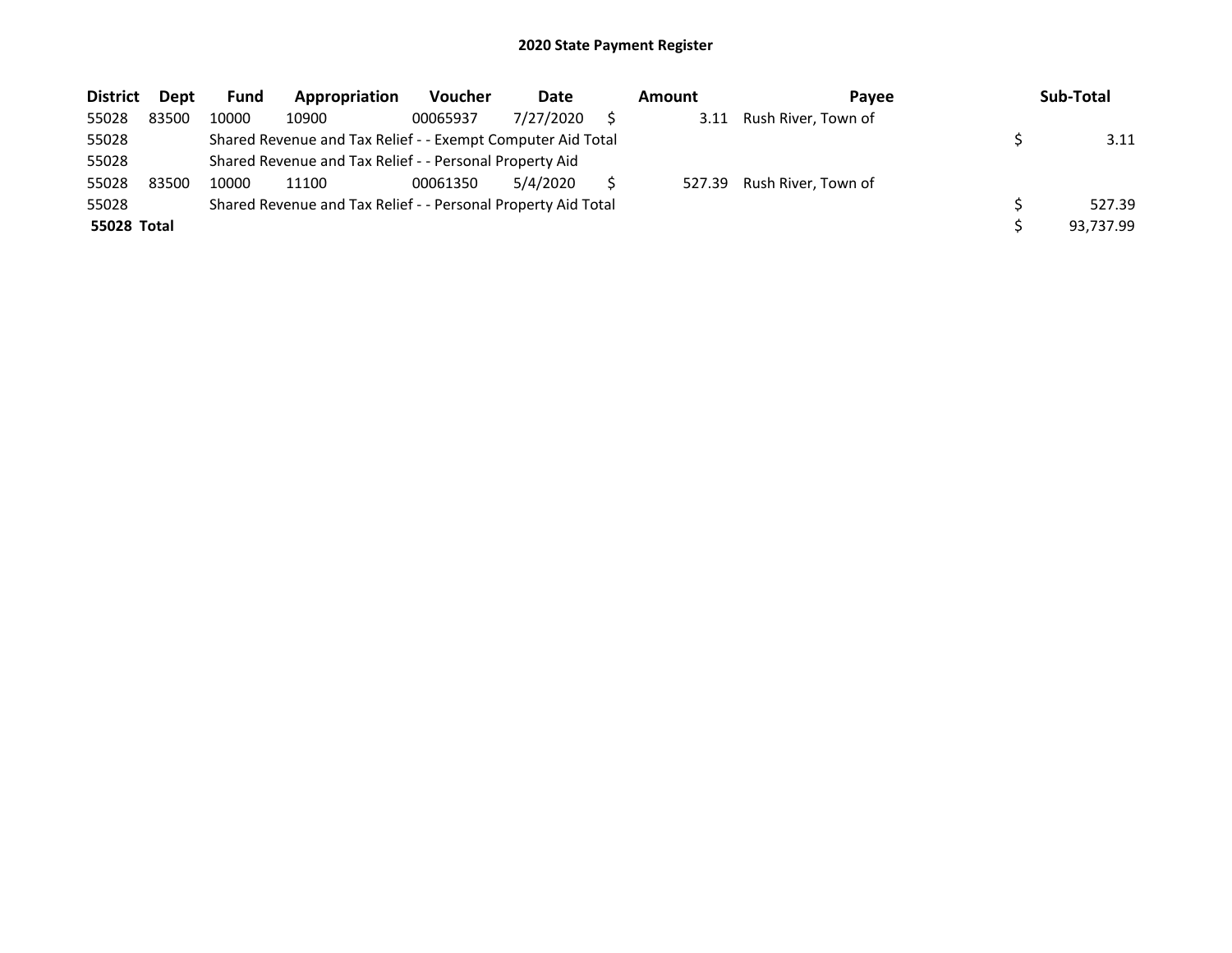| <b>District</b> | <b>Dept</b> | Fund  | Appropriation                                                      | Voucher  | Date       |    | <b>Amount</b> | Payee                          | Sub-Total        |
|-----------------|-------------|-------|--------------------------------------------------------------------|----------|------------|----|---------------|--------------------------------|------------------|
| 55030           |             |       | Dept of Safety & Prof Services - - Fire Dues Distribution          |          |            |    |               |                                |                  |
| 55030           | 16500       | 10000 | 22500                                                              | 00036933 | 7/17/2020  | \$ |               | 23,764.14 Town Of Saint Joseph |                  |
| 55030           |             |       | Dept of Safety & Prof Services - - Fire Dues Distribution Total    |          |            |    |               |                                | \$<br>23,764.14  |
| 55030           |             |       | Dept of Natural Resources - - Aids In Lieu Of Taxes - Gener        |          |            |    |               |                                |                  |
| 55030           | 37000       | 10000 | 50300                                                              | 00387088 | 1/31/2020  | \$ |               | 1,893.23 Town Of Saint Joseph  |                  |
| 55030           | 37000       | 10000 | 50300                                                              | 00387089 | 1/31/2020  | \$ | 13,294.64     | Town Of Saint Joseph           |                  |
| 55030           | 37000       | 10000 | 50300                                                              | 00404120 | 4/21/2020  | \$ | 1,464.00      | Town Of Saint Joseph           |                  |
| 55030           |             |       | Dept of Natural Resources - - Aids In Lieu Of Taxes - Gener Total  |          |            |    |               |                                | \$<br>16,651.87  |
| 55030           |             |       | Dept of Natural Resources - - Resaids - Cnty Forst, Cl & Mfl       |          |            |    |               |                                |                  |
| 55030           | 37000       | 21200 | 57100                                                              | 00417703 | 6/18/2020  | \$ |               | 73.57 Town Of Saint Joseph     |                  |
| 55030           |             |       | Dept of Natural Resources - - Resaids - Cnty Forst, Cl & Mfl Total |          |            |    |               |                                | \$<br>73.57      |
| 55030           |             |       | Dept of Natural Resources - - Aids In Lieu Of Taxes - Sum S        |          |            |    |               |                                |                  |
| 55030           | 37000       | 21200 | 57900                                                              | 00404121 | 4/21/2020  | \$ | 161.87        | Town Of Saint Joseph           |                  |
| 55030           |             |       | Dept of Natural Resources - - Aids In Lieu Of Taxes - Sum S Total  |          |            |    |               |                                | \$<br>161.87     |
| 55030           |             |       | WI Dept of Transportation - - Trns Aids To Mnc.-Sf                 |          |            |    |               |                                |                  |
| 55030           | 39500       | 21100 | 19100                                                              | 00476880 | 1/6/2020   | \$ |               | 46,620.72 Town Of Saint Joseph |                  |
| 55030           | 39500       | 21100 | 19100                                                              | 00506735 | 4/6/2020   | \$ |               | 46,620.72 Town Of Saint Joseph |                  |
| 55030           | 39500       | 21100 | 19100                                                              | 00543727 | 7/6/2020   | \$ |               | 46,620.72 Town Of Saint Joseph |                  |
| 55030           | 39500       | 21100 | 19100                                                              | 00586553 | 10/5/2020  | \$ |               | 46,620.72 Town Of Saint Joseph |                  |
| 55030           |             |       | WI Dept of Transportation - - Trns Aids To Mnc.-Sf Total           |          |            |    |               |                                | \$<br>186,482.88 |
| 55030           |             |       | Department of Administration - - Federal Aid                       |          |            |    |               |                                |                  |
| 55030           | 50500       | 10000 | 14200                                                              | 00130201 | 10/1/2020  | \$ |               | 17,286.94 Town Of Saint Joseph |                  |
| 55030           | 50500       | 10000 | 14200                                                              | 00132278 | 11/12/2020 | \$ | 5,180.76      | Town Of Saint Joseph           |                  |
| 55030           | 50500       | 10000 | 14200                                                              | 00135177 | 12/9/2020  | \$ | 41,863.30     | Town Of Saint Joseph           |                  |
| 55030           | 50500       | 10000 | 14200                                                              | 00136543 | 12/16/2020 | \$ | 6,827.59      | Town Of Saint Joseph           |                  |
| 55030           |             |       | Department of Administration - - Federal Aid Total                 |          |            |    |               |                                | \$<br>71,158.59  |
| 55030           |             |       | Elections Commission - - 2018 Hava Election Security               |          |            |    |               |                                |                  |
| 55030           | 51000       | 22000 | 18200                                                              | 00003584 | 6/29/2020  | \$ | 3,295.40      | Town Of Saint Joseph           |                  |
| 55030           |             |       | Elections Commission - - 2018 Hava Election Security Total         |          |            |    |               |                                | \$<br>3,295.40   |
| 55030           |             |       | Shared Revenue and Tax Relief - - County And Municipal Aid         |          |            |    |               |                                |                  |
| 55030           | 83500       | 10000 | 10500                                                              | 00068872 | 7/27/2020  | \$ |               | 5,761.41 Town Of Saint Joseph  |                  |
| 55030           | 83500       | 10000 | 10500                                                              | 00072840 | 11/16/2020 | S  |               | 32,648.01 Town Of Saint Joseph |                  |
| 55030           |             |       | Shared Revenue and Tax Relief - - County And Municipal Aid Total   |          |            |    |               |                                | \$<br>38,409.42  |
| 55030           |             |       | Shared Revenue and Tax Relief - - Exempt Computer Aid              |          |            |    |               |                                |                  |
| 55030           | 83500       | 10000 | 10900                                                              | 00065938 | 7/27/2020  | \$ | 186.03        | Town Of Saint Joseph           |                  |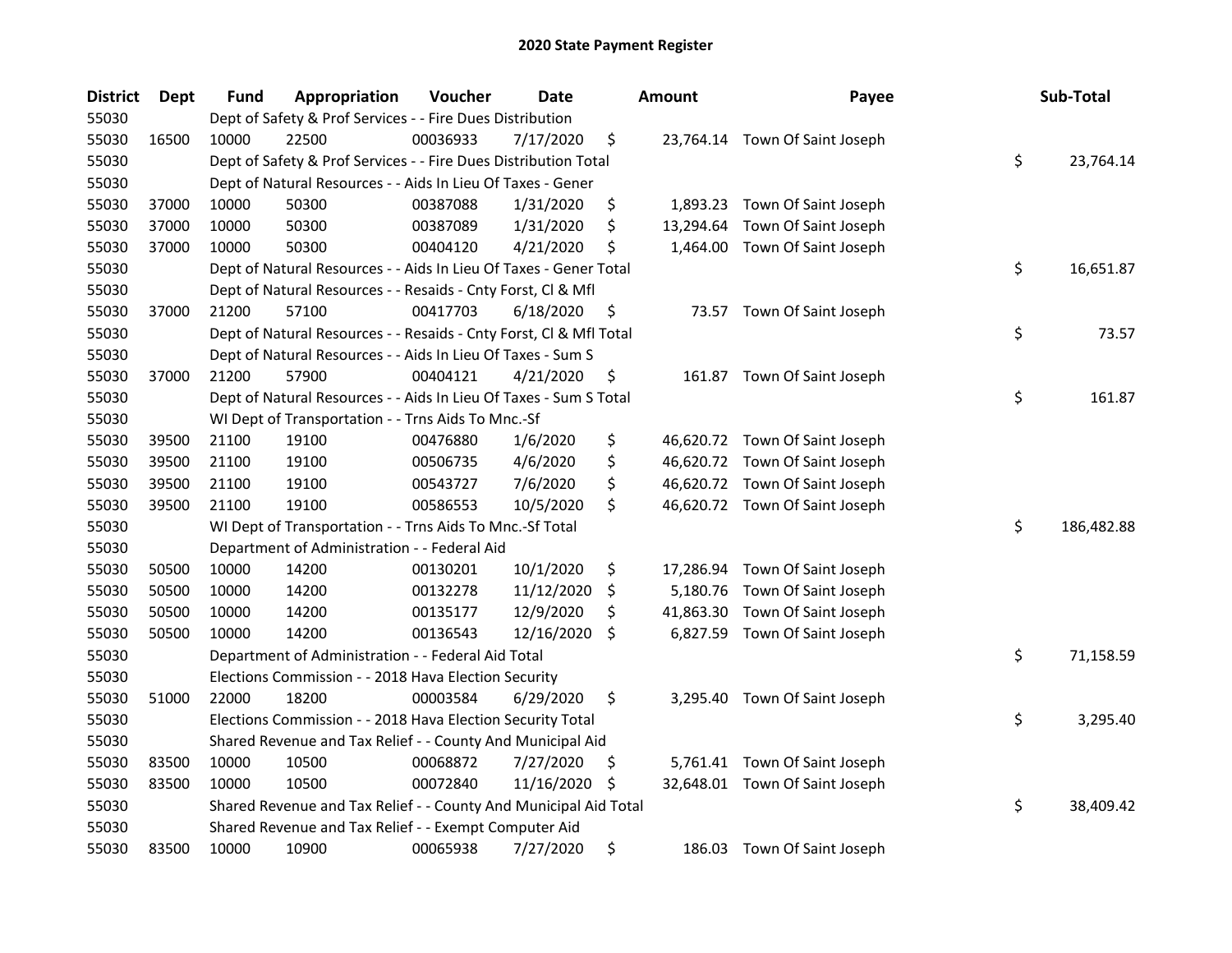| <b>District</b> | Dept  | <b>Fund</b> | Appropriation                                                   | <b>Voucher</b> | Date       |    | <b>Amount</b> | Payee                |     | Sub-Total  |
|-----------------|-------|-------------|-----------------------------------------------------------------|----------------|------------|----|---------------|----------------------|-----|------------|
| 55030           |       |             | Shared Revenue and Tax Relief - - Exempt Computer Aid Total     |                |            |    |               |                      | \$. | 186.03     |
| 55030           |       |             | Shared Revenue and Tax Relief - - Utility Aid                   |                |            |    |               |                      |     |            |
| 55030           | 83500 | 10000       | 11000                                                           | 00068872       | 7/27/2020  | S  | 17.03         | Town Of Saint Joseph |     |            |
| 55030           | 83500 | 10000       | 11000                                                           | 00072840       | 11/16/2020 | -S | 86.87         | Town Of Saint Joseph |     |            |
| 55030           |       |             | Shared Revenue and Tax Relief - - Utility Aid Total             |                |            |    |               |                      | \$  | 103.90     |
| 55030           |       |             | Shared Revenue and Tax Relief - - Personal Property Aid         |                |            |    |               |                      |     |            |
| 55030           | 83500 | 10000       | 11100                                                           | 00061351       | 5/4/2020   |    | 1.355.58      | Town Of Saint Joseph |     |            |
| 55030           |       |             | Shared Revenue and Tax Relief - - Personal Property Aid Total   |                |            |    |               |                      | \$  | 1,355.58   |
| 55030           |       |             | Shared Revenue and Tax Relief - - Lottery & Gaming Credit       |                |            |    |               |                      |     |            |
| 55030           | 83500 | 52100       | 36300                                                           | 00055503       | 3/23/2020  | S  | 4,660.84      | Town Of Saint Joseph |     |            |
| 55030           |       |             | Shared Revenue and Tax Relief - - Lottery & Gaming Credit Total |                |            |    |               |                      | \$  | 4,660.84   |
| 55030 Total     |       |             |                                                                 |                |            |    |               |                      |     | 346,304.09 |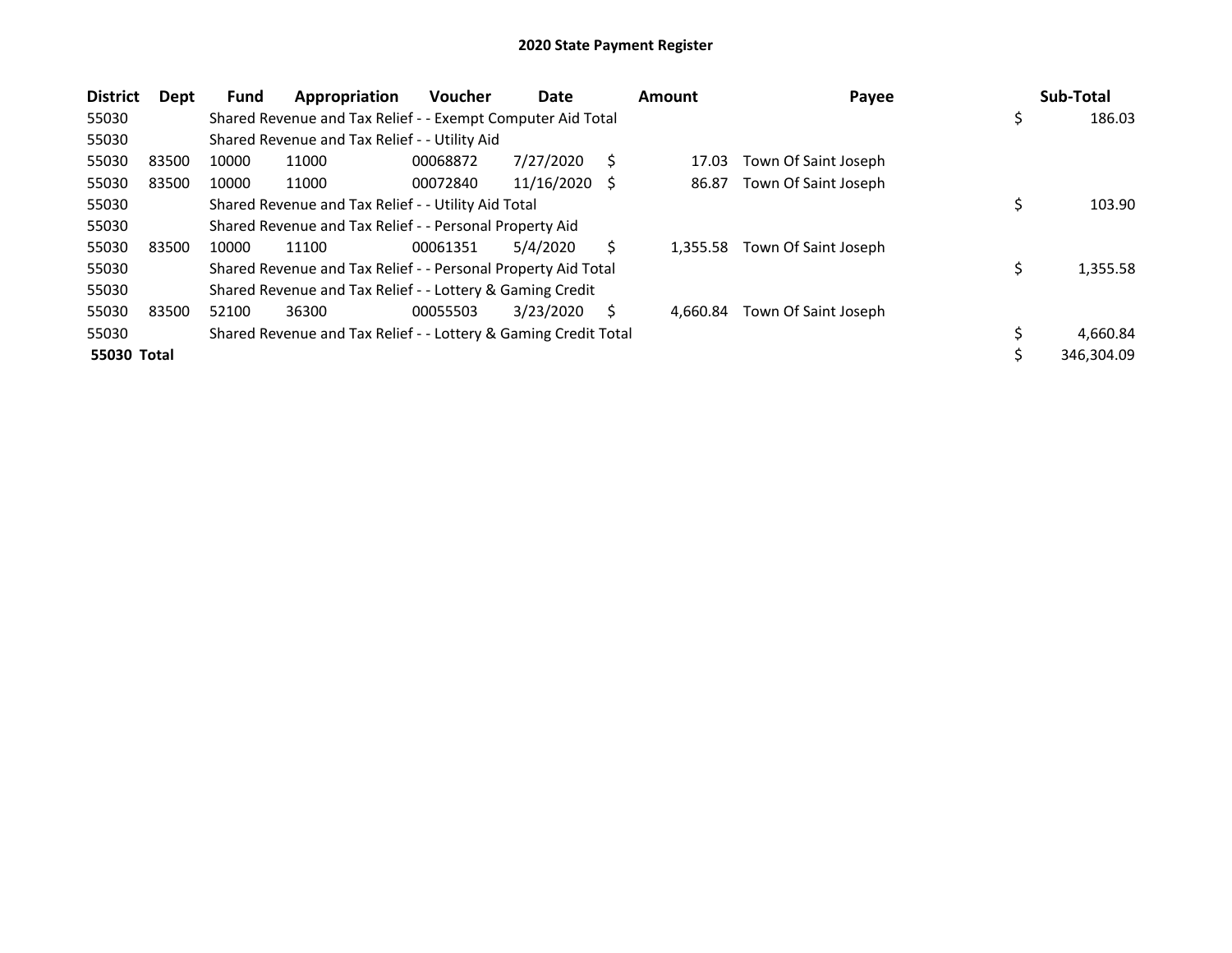| <b>District</b> | Dept  | Fund  | Appropriation                                                      | Voucher  | Date          |     | <b>Amount</b> | Payee                      | Sub-Total        |
|-----------------|-------|-------|--------------------------------------------------------------------|----------|---------------|-----|---------------|----------------------------|------------------|
| 55032           |       |       | Dept of Safety & Prof Services - - Fire Dues Distribution          |          |               |     |               |                            |                  |
| 55032           | 16500 | 10000 | 22500                                                              | 00036934 | 7/20/2020     | \$  |               | 21,019.37 Town Of Somerset |                  |
| 55032           |       |       | Dept of Safety & Prof Services - - Fire Dues Distribution Total    |          |               |     |               |                            | \$<br>21,019.37  |
| 55032           |       |       | Dept of Natural Resources - - Aids In Lieu Of Taxes - Gener        |          |               |     |               |                            |                  |
| 55032           | 37000 | 10000 | 50300                                                              | 00387226 | 2/3/2020      | \$  |               | 4,889.43 Town Of Somerset  |                  |
| 55032           | 37000 | 10000 | 50300                                                              | 00387227 | 2/3/2020      | \$  | 8,391.17      | Town Of Somerset           |                  |
| 55032           | 37000 | 10000 | 50300                                                              | 00405287 | 4/21/2020     | \$  | 207.65        | Town Of Somerset           |                  |
| 55032           | 37000 | 10000 | 50300                                                              | 00405289 | 4/21/2020     | \$  | 2.39          | Town Of Somerset           |                  |
| 55032           | 37000 | 10000 | 50300                                                              | 00405290 | 4/21/2020     | \$  | 789.69        | Town Of Somerset           |                  |
| 55032           |       |       | Dept of Natural Resources - - Aids In Lieu Of Taxes - Gener Total  |          |               |     |               |                            | \$<br>14,280.33  |
| 55032           |       |       | Dept of Natural Resources - - Resaids - Cnty Forst, Cl & Mfl       |          |               |     |               |                            |                  |
| 55032           | 37000 | 21200 | 57100                                                              | 00417704 | 6/18/2020     | \$  | 246.19        | Town Of Somerset           |                  |
| 55032           |       |       | Dept of Natural Resources - - Resaids - Cnty Forst, Cl & Mfl Total |          |               |     |               |                            | \$<br>246.19     |
| 55032           |       |       | Dept of Natural Resources - - Aids In Lieu Of Taxes - Sum S        |          |               |     |               |                            |                  |
| 55032           | 37000 | 21200 | 57900                                                              | 00405288 | 4/21/2020     | \$, |               | 473.34 Town Of Somerset    |                  |
| 55032           |       |       | Dept of Natural Resources - - Aids In Lieu Of Taxes - Sum S Total  |          |               |     |               |                            | \$<br>473.34     |
| 55032           |       |       | WI Dept of Transportation - - Trns Aids To Mnc.-Sf                 |          |               |     |               |                            |                  |
| 55032           | 39500 | 21100 | 19100                                                              | 00476881 | 1/6/2020      | \$  |               | 66,054.78 Town Of Somerset |                  |
| 55032           | 39500 | 21100 | 19100                                                              | 00506736 | 4/6/2020      | \$  |               | 66,054.78 Town Of Somerset |                  |
| 55032           | 39500 | 21100 | 19100                                                              | 00543728 | 7/6/2020      | \$  |               | 66,054.78 Town Of Somerset |                  |
| 55032           | 39500 | 21100 | 19100                                                              | 00586554 | 10/5/2020     | \$  |               | 66,054.78 Town Of Somerset |                  |
| 55032           |       |       | WI Dept of Transportation - - Trns Aids To Mnc.-Sf Total           |          |               |     |               |                            | \$<br>264,219.12 |
| 55032           |       |       | WI Dept of Transportation - - St Hwy Rehab, Sf                     |          |               |     |               |                            |                  |
| 55032           | 39500 | 21100 | 36300                                                              | 00550216 | 7/14/2020     | \$  |               | 1,375.10 Town Of Somerset  |                  |
| 55032           |       |       | WI Dept of Transportation - - St Hwy Rehab, Sf Total               |          |               |     |               |                            | \$<br>1,375.10   |
| 55032           |       |       | Department of Administration - - Federal Aid                       |          |               |     |               |                            |                  |
| 55032           | 50500 | 10000 | 14200                                                              | 00135175 | 12/10/2020 \$ |     |               | 53,228.99 Town Of Somerset |                  |
| 55032           |       |       | Department of Administration - - Federal Aid Total                 |          |               |     |               |                            | \$<br>53,228.99  |
| 55032           |       |       | Elections Commission - - 2018 Hava Election Security               |          |               |     |               |                            |                  |
| 55032           | 51000 | 22000 | 18200                                                              | 00003352 | 6/24/2020     | \$  |               | 3,189.80 Town Of Somerset  |                  |
| 55032           |       |       | Elections Commission - - 2018 Hava Election Security Total         |          |               |     |               |                            | \$<br>3,189.80   |
| 55032           |       |       | Shared Revenue and Tax Relief - - County And Municipal Aid         |          |               |     |               |                            |                  |
| 55032           | 83500 | 10000 | 10500                                                              | 00068873 | 7/27/2020     | \$. |               | 4,406.00 Town Of Somerset  |                  |
| 55032           | 83500 | 10000 | 10500                                                              | 00072841 | 11/16/2020    | S   |               | 24,967.34 Town Of Somerset |                  |
| 55032           |       |       | Shared Revenue and Tax Relief - - County And Municipal Aid Total   |          |               |     |               |                            | \$<br>29,373.34  |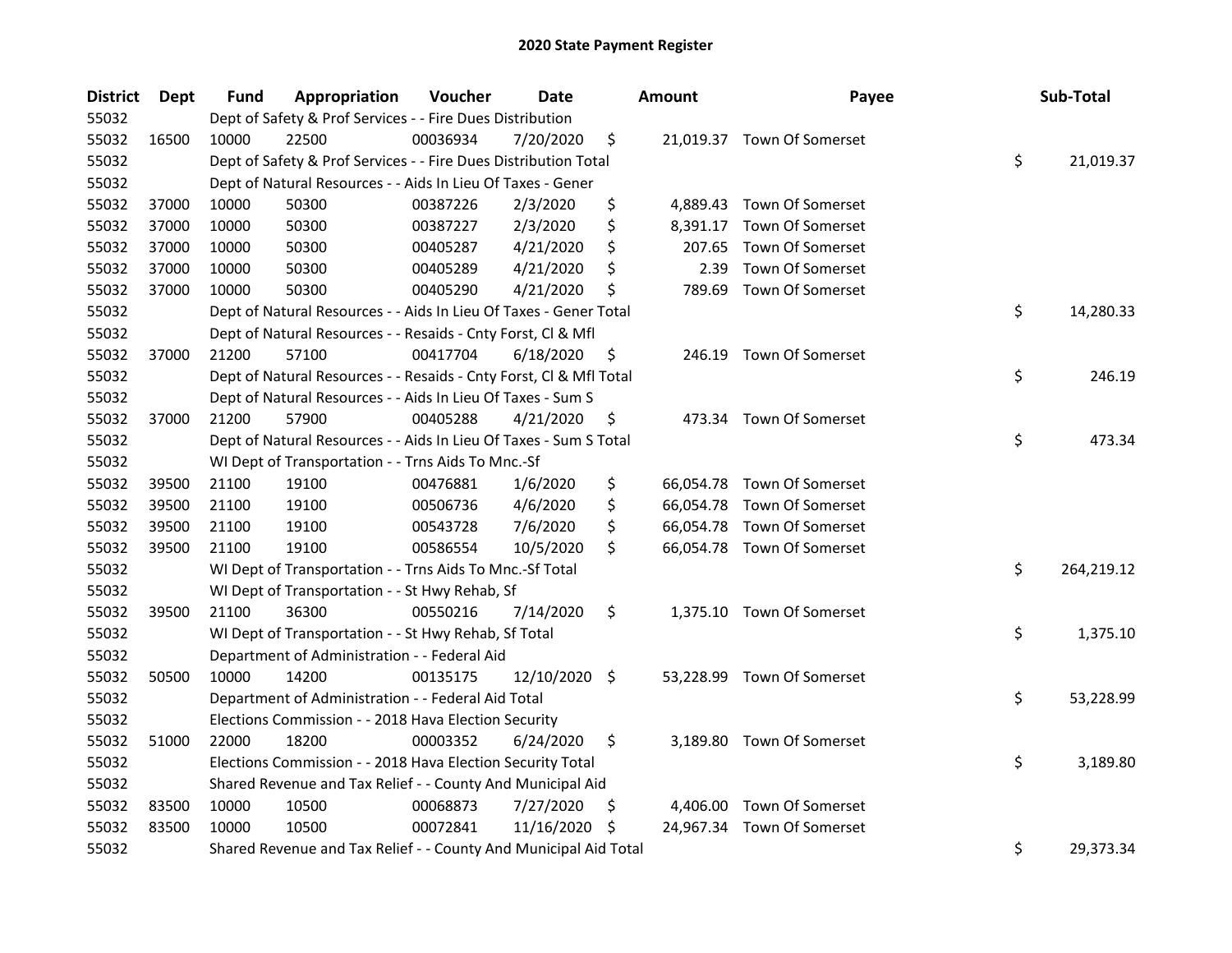| <b>District</b>    | Dept  | <b>Fund</b> | Appropriation                                                   | <b>Voucher</b> | Date       |    | <b>Amount</b> | Payee            | Sub-Total        |
|--------------------|-------|-------------|-----------------------------------------------------------------|----------------|------------|----|---------------|------------------|------------------|
| 55032              |       |             | Shared Revenue and Tax Relief - - Exempt Computer Aid           |                |            |    |               |                  |                  |
| 55032              | 83500 | 10000       | 10900                                                           | 00065939       | 7/27/2020  | S  | 1.537.06      | Town Of Somerset |                  |
| 55032              |       |             | Shared Revenue and Tax Relief - - Exempt Computer Aid Total     |                |            |    |               |                  | \$<br>1,537.06   |
| 55032              |       |             | Shared Revenue and Tax Relief - - Utility Aid                   |                |            |    |               |                  |                  |
| 55032              | 83500 | 10000       | 11000                                                           | 00068873       | 7/27/2020  | S. | 731.48        | Town Of Somerset |                  |
| 55032              | 83500 | 10000       | 11000                                                           | 00072841       | 11/16/2020 | -S | 4,329.85      | Town Of Somerset |                  |
| 55032              |       |             | Shared Revenue and Tax Relief - - Utility Aid Total             |                |            |    |               |                  | \$<br>5,061.33   |
| 55032              |       |             | Shared Revenue and Tax Relief - - Personal Property Aid         |                |            |    |               |                  |                  |
| 55032              | 83500 | 10000       | 11100                                                           | 00061352       | 5/4/2020   | Ś. | 3.397.79      | Town Of Somerset |                  |
| 55032              |       |             | Shared Revenue and Tax Relief - - Personal Property Aid Total   |                |            |    |               |                  | \$<br>3,397.79   |
| 55032              |       |             | Shared Revenue and Tax Relief - - Lottery & Gaming Credit       |                |            |    |               |                  |                  |
| 55032              | 83500 | 52100       | 36300                                                           | 00055504       | 3/23/2020  | S  | 2.807.24      | Town Of Somerset |                  |
| 55032              |       |             | Shared Revenue and Tax Relief - - Lottery & Gaming Credit Total |                |            |    |               |                  | \$<br>2,807.24   |
| <b>55032 Total</b> |       |             |                                                                 |                |            |    |               |                  | \$<br>400,209.00 |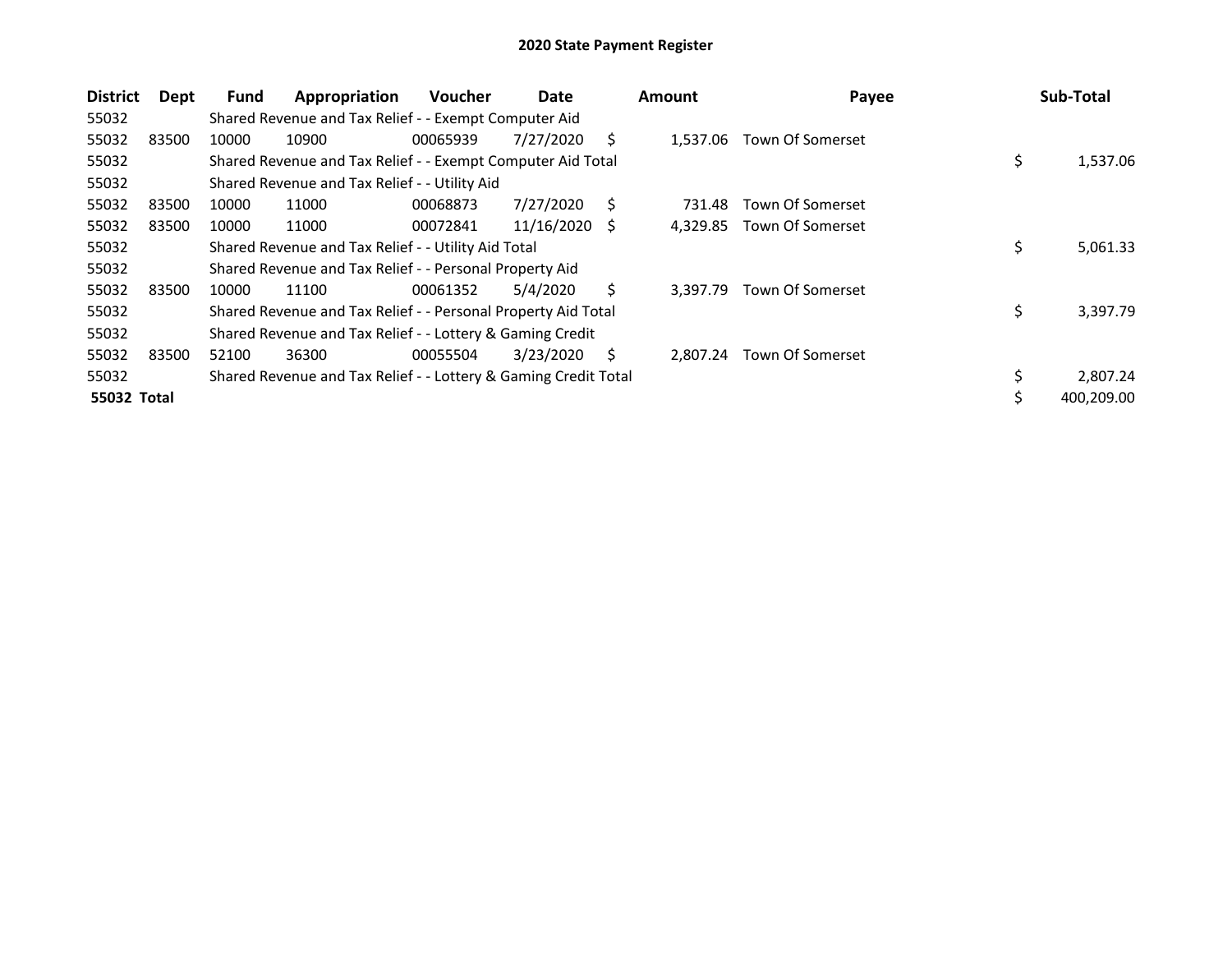| <b>District</b> | <b>Dept</b> | <b>Fund</b> | Appropriation                                                      | Voucher  | Date       |     | Amount    | Payee                         | Sub-Total        |
|-----------------|-------------|-------------|--------------------------------------------------------------------|----------|------------|-----|-----------|-------------------------------|------------------|
| 55034           |             |             | Dept of Safety & Prof Services - - Fire Dues Distribution          |          |            |     |           |                               |                  |
| 55034           | 16500       | 10000       | 22500                                                              | 00036935 | 7/20/2020  | \$  |           | 2,941.18 Town Of Springfield  |                  |
| 55034           |             |             | Dept of Safety & Prof Services - - Fire Dues Distribution Total    |          |            |     |           |                               | \$<br>2,941.18   |
| 55034           |             |             | Dept of Natural Resources - - Resaids - Cnty Forst, Cl & Mfl       |          |            |     |           |                               |                  |
| 55034           | 37000       | 21200       | 57100                                                              | 00417705 | 6/18/2020  | \$  | 140.04    | Town Of Springfield           |                  |
| 55034           |             |             | Dept of Natural Resources - - Resaids - Cnty Forst, Cl & Mfl Total |          |            |     |           |                               | \$<br>140.04     |
| 55034           |             |             | WI Dept of Transportation - - Trns Aids To Mnc.-Sf                 |          |            |     |           |                               |                  |
| 55034           | 39500       | 21100       | 19100                                                              | 00476882 | 1/6/2020   | \$  | 22,462.83 | Town Of Springfield           |                  |
| 55034           | 39500       | 21100       | 19100                                                              | 00506737 | 4/6/2020   | \$  | 22,462.83 | Town Of Springfield           |                  |
| 55034           | 39500       | 21100       | 19100                                                              | 00543729 | 7/6/2020   | \$  | 22,462.83 | Town Of Springfield           |                  |
| 55034           | 39500       | 21100       | 19100                                                              | 00586555 | 10/5/2020  | \$  |           | 22,462.83 Town Of Springfield |                  |
| 55034           |             |             | WI Dept of Transportation - - Trns Aids To Mnc.-Sf Total           |          |            |     |           |                               | \$<br>89,851.32  |
| 55034           |             |             | Department of Administration - - Federal Aid                       |          |            |     |           |                               |                  |
| 55034           | 50500       | 10000       | 14200                                                              | 00130200 | 10/2/2020  | \$  | 1,145.29  | Town Of Springfield           |                  |
| 55034           | 50500       | 10000       | 14200                                                              | 00135176 | 12/10/2020 | Ŝ.  | 4,566.14  | Town Of Springfield           |                  |
| 55034           |             |             | Department of Administration - - Federal Aid Total                 |          |            |     |           |                               | \$<br>5,711.43   |
| 55034           |             |             | Elections Commission - - 2018 Hava Election Security               |          |            |     |           |                               |                  |
| 55034           | 51000       | 22000       | 18200                                                              | 00003342 | 6/24/2020  | \$  | 821.50    | Town Of Springfield           |                  |
| 55034           |             |             | Elections Commission - - 2018 Hava Election Security Total         |          |            |     |           |                               | \$<br>821.50     |
| 55034           |             |             | Shared Revenue and Tax Relief - - County And Municipal Aid         |          |            |     |           |                               |                  |
| 55034           | 83500       | 10000       | 10500                                                              | 00068874 | 7/27/2020  | \$. |           | 6,459.24 Town Of Springfield  |                  |
| 55034           | 83500       | 10000       | 10500                                                              | 00072842 | 11/16/2020 | \$  | 36,602.38 | Town Of Springfield           |                  |
| 55034           |             |             | Shared Revenue and Tax Relief - - County And Municipal Aid Total   |          |            |     |           |                               | \$<br>43,061.62  |
| 55034           |             |             | Shared Revenue and Tax Relief - - Exempt Computer Aid              |          |            |     |           |                               |                  |
| 55034           | 83500       | 10000       | 10900                                                              | 00065940 | 7/27/2020  | \$  | 3.11      | Town Of Springfield           |                  |
| 55034           |             |             | Shared Revenue and Tax Relief - - Exempt Computer Aid Total        |          |            |     |           |                               | \$<br>3.11       |
| 55034           |             |             | Shared Revenue and Tax Relief - - Personal Property Aid            |          |            |     |           |                               |                  |
| 55034           | 83500       | 10000       | 11100                                                              | 00061353 | 5/4/2020   | \$  |           | 172.22 Town Of Springfield    |                  |
| 55034           |             |             | Shared Revenue and Tax Relief - - Personal Property Aid Total      |          |            |     |           |                               | \$<br>172.22     |
| 55034 Total     |             |             |                                                                    |          |            |     |           |                               | \$<br>142,702.42 |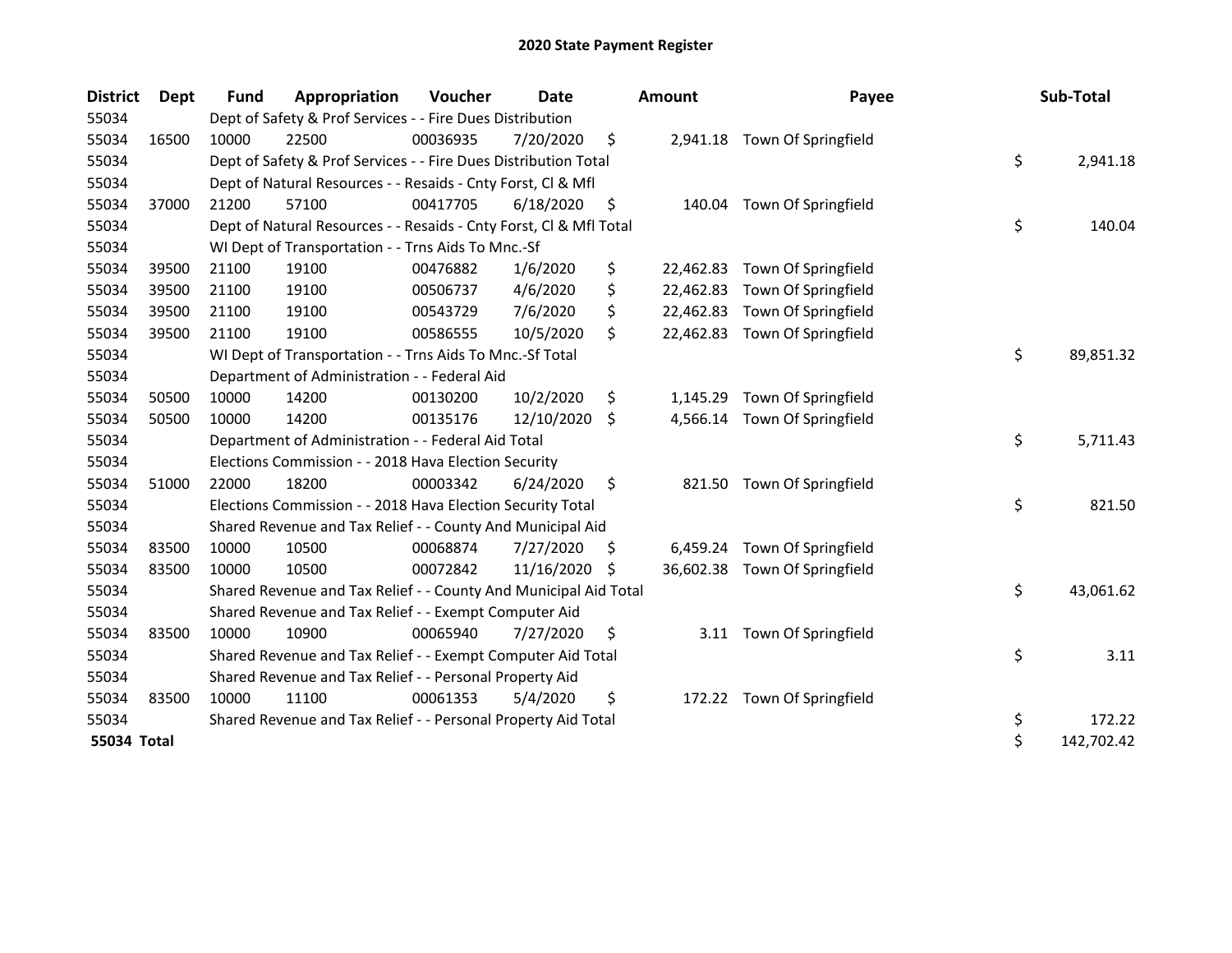| <b>District</b> | Dept  | Fund  | Appropriation                                                      | Voucher  | Date          |     | <b>Amount</b> | Payee                     | Sub-Total        |
|-----------------|-------|-------|--------------------------------------------------------------------|----------|---------------|-----|---------------|---------------------------|------------------|
| 55036           |       |       | Dept of Safety & Prof Services - - Fire Dues Distribution          |          |               |     |               |                           |                  |
| 55036           | 16500 | 10000 | 22500                                                              | 00036936 | 7/20/2020     | \$  |               | 3,627.06 Town Of Stanton  |                  |
| 55036           |       |       | Dept of Safety & Prof Services - - Fire Dues Distribution Total    |          |               |     |               |                           | \$<br>3,627.06   |
| 55036           |       |       | Dept of Natural Resources - - Aids In Lieu Of Taxes - Gener        |          |               |     |               |                           |                  |
| 55036           | 37000 | 10000 | 50300                                                              | 00387101 | 2/3/2020      | \$  |               | 10,625.33 Town Of Stanton |                  |
| 55036           | 37000 | 10000 | 50300                                                              | 00404259 | 4/21/2020     | \$  | 213.20        | Town Of Stanton           |                  |
| 55036           |       |       | Dept of Natural Resources - - Aids In Lieu Of Taxes - Gener Total  |          |               |     |               |                           | \$<br>10,838.53  |
| 55036           |       |       | Dept of Natural Resources - - Resaids - Cnty Forst, Cl & Mfl       |          |               |     |               |                           |                  |
| 55036           | 37000 | 21200 | 57100                                                              | 00417706 | 6/18/2020     | \$  |               | 116.35 Town Of Stanton    |                  |
| 55036           |       |       | Dept of Natural Resources - - Resaids - Cnty Forst, Cl & Mfl Total |          |               |     |               |                           | \$<br>116.35     |
| 55036           |       |       | WI Dept of Transportation - - Trns Aids To Mnc.-Sf                 |          |               |     |               |                           |                  |
| 55036           | 39500 | 21100 | 19100                                                              | 00476883 | 1/6/2020      | \$  |               | 27,988.20 Town Of Stanton |                  |
| 55036           | 39500 | 21100 | 19100                                                              | 00506738 | 4/6/2020      | \$  | 27,988.20     | Town Of Stanton           |                  |
| 55036           | 39500 | 21100 | 19100                                                              | 00543730 | 7/6/2020      | \$  | 27,988.20     | Town Of Stanton           |                  |
| 55036           | 39500 | 21100 | 19100                                                              | 00586556 | 10/5/2020     | \$  | 27,988.20     | Town Of Stanton           |                  |
| 55036           |       |       | WI Dept of Transportation - - Trns Aids To Mnc.-Sf Total           |          |               |     |               |                           | \$<br>111,952.80 |
| 55036           |       |       | Elections Commission - - 2018 Hava Election Security               |          |               |     |               |                           |                  |
| 55036           | 51000 | 22000 | 18200                                                              | 00003902 | 7/20/2020     | \$  |               | 812.70 Town Of Stanton    |                  |
| 55036           |       |       | Elections Commission - - 2018 Hava Election Security Total         |          |               |     |               |                           | \$<br>812.70     |
| 55036           |       |       | Shared Revenue and Tax Relief - - County And Municipal Aid         |          |               |     |               |                           |                  |
| 55036           | 83500 | 10000 | 10500                                                              | 00068875 | 7/27/2020     | \$. |               | 4,815.13 Town Of Stanton  |                  |
| 55036           | 83500 | 10000 | 10500                                                              | 00072843 | 11/16/2020 \$ |     |               | 27,285.75 Town Of Stanton |                  |
| 55036           |       |       | Shared Revenue and Tax Relief - - County And Municipal Aid Total   |          |               |     |               |                           | \$<br>32,100.88  |
| 55036           |       |       | Shared Revenue and Tax Relief - - Exempt Computer Aid              |          |               |     |               |                           |                  |
| 55036           | 83500 | 10000 | 10900                                                              | 00065941 | 7/27/2020     | \$  |               | 12.47 Town Of Stanton     |                  |
| 55036           |       |       | Shared Revenue and Tax Relief - - Exempt Computer Aid Total        |          |               |     |               |                           | \$<br>12.47      |
| 55036           |       |       | Shared Revenue and Tax Relief - - Utility Aid                      |          |               |     |               |                           |                  |
| 55036           | 83500 | 10000 | 11000                                                              | 00068875 | 7/27/2020     | \$  |               | 639.73 Town Of Stanton    |                  |
| 55036           | 83500 | 10000 | 11000                                                              | 00072843 | 11/16/2020    | \$  |               | 3,650.36 Town Of Stanton  |                  |
| 55036           |       |       | Shared Revenue and Tax Relief - - Utility Aid Total                |          |               |     |               |                           | \$<br>4,290.09   |
| 55036           |       |       | Shared Revenue and Tax Relief - - Personal Property Aid            |          |               |     |               |                           |                  |
| 55036           | 83500 | 10000 | 11100                                                              | 00061354 | 5/4/2020      | \$  |               | 215.39 Town Of Stanton    |                  |
| 55036           |       |       | Shared Revenue and Tax Relief - - Personal Property Aid Total      |          |               |     |               |                           | \$<br>215.39     |
| 55036           |       |       | Shared Revenue and Tax Relief - - Lottery & Gaming Credit          |          |               |     |               |                           |                  |
| 55036           | 83500 | 52100 | 36300                                                              | 00055505 | 3/23/2020     | \$  |               | 1,477.08 Town Of Stanton  |                  |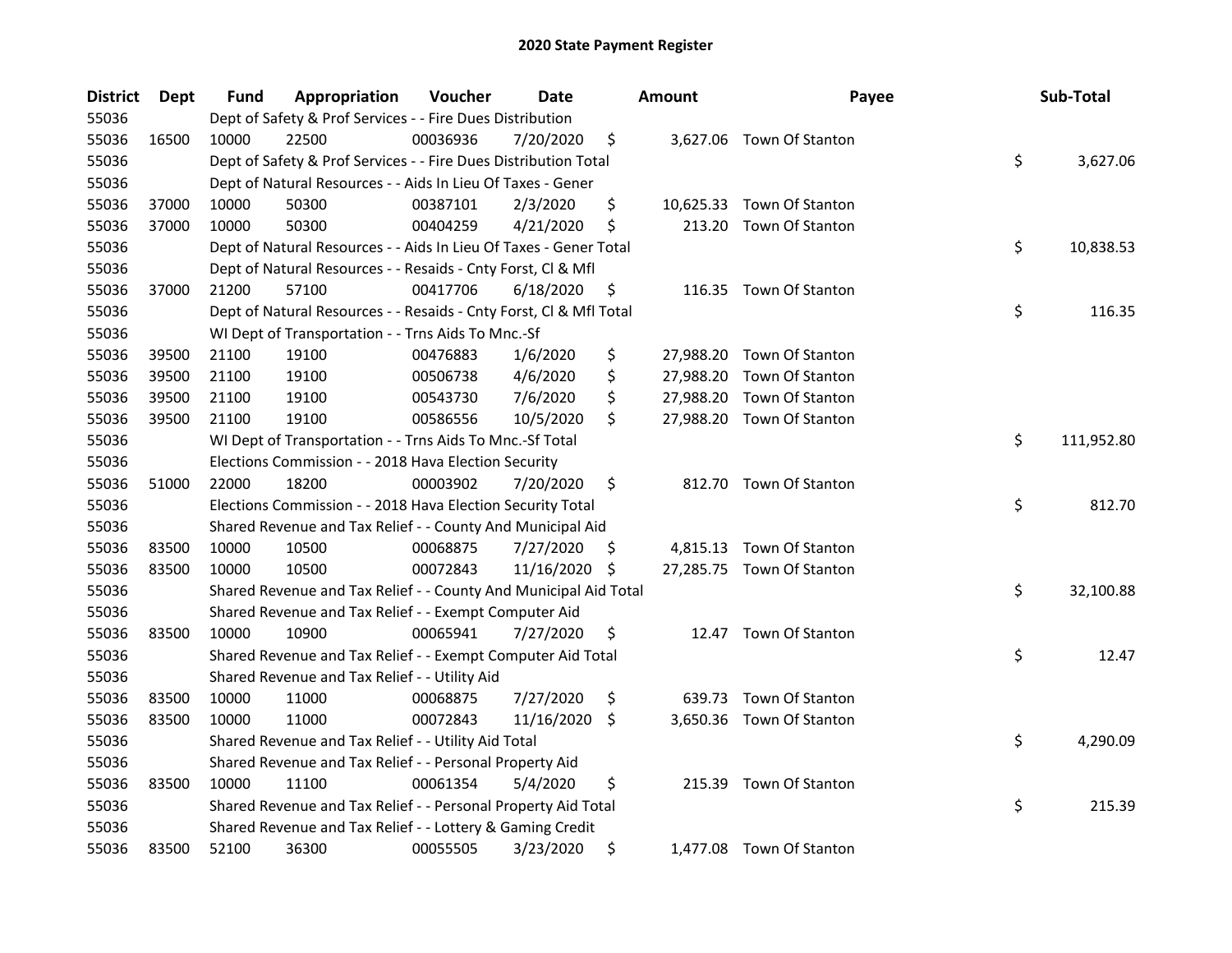| District Dept | Fund | <b>Appropriation</b>                                            | <b>Voucher</b> | Date | Amount | Payee | Sub-Total  |
|---------------|------|-----------------------------------------------------------------|----------------|------|--------|-------|------------|
| 55036         |      | Shared Revenue and Tax Relief - - Lottery & Gaming Credit Total |                |      |        |       | 1.477.08   |
| 55036 Total   |      |                                                                 |                |      |        |       | 165,443.35 |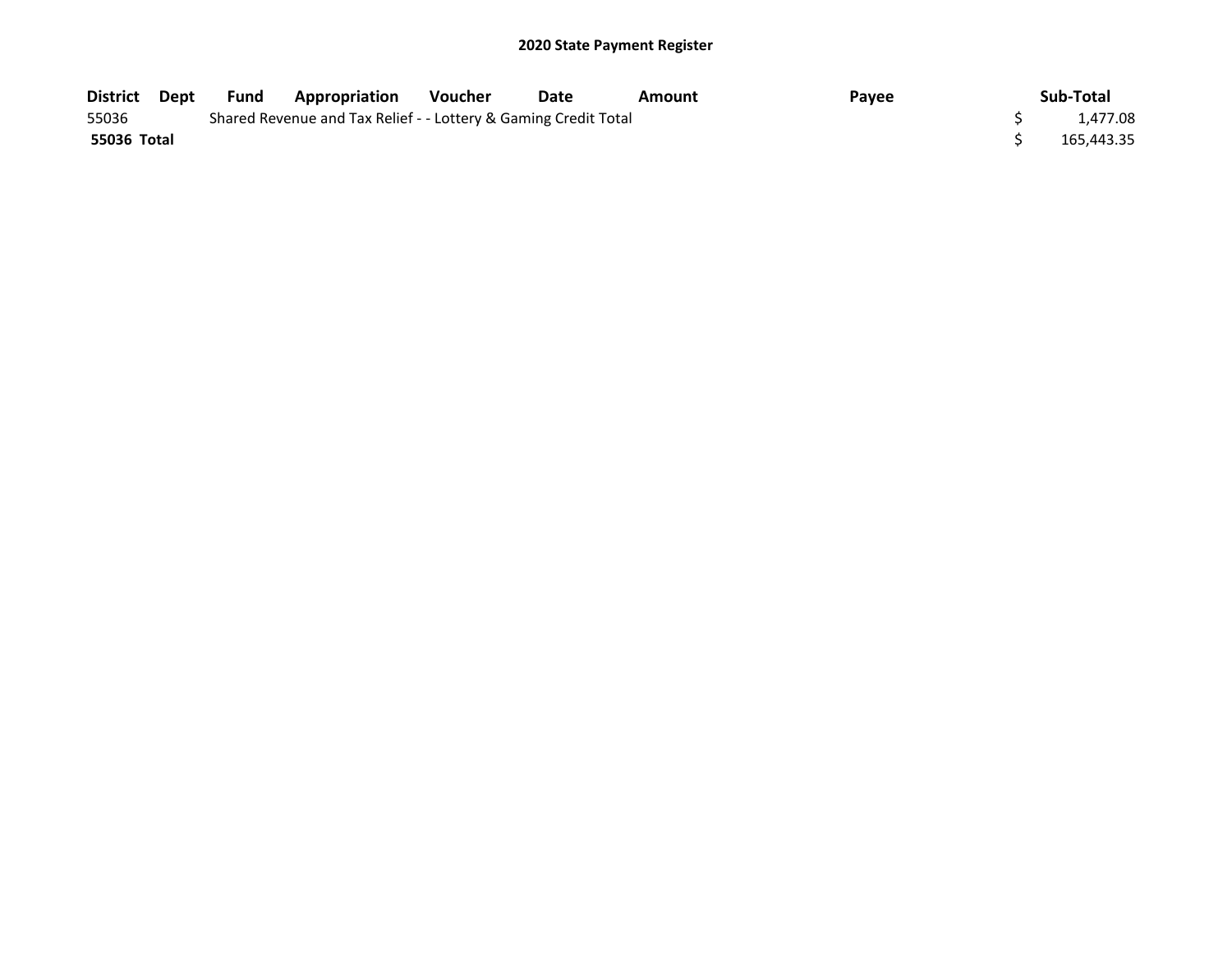| <b>District</b> | <b>Dept</b> | Fund  | Appropriation                                                      | Voucher  | Date          |     | <b>Amount</b> | Payee                          | Sub-Total        |
|-----------------|-------------|-------|--------------------------------------------------------------------|----------|---------------|-----|---------------|--------------------------------|------------------|
| 55038           |             |       | Dept of Safety & Prof Services - - Fire Dues Distribution          |          |               |     |               |                                |                  |
| 55038           | 16500       | 10000 | 22500                                                              | 00036937 | 7/20/2020     | \$  |               | 14,237.96 Town Of Star Prairie |                  |
| 55038           |             |       | Dept of Safety & Prof Services - - Fire Dues Distribution Total    |          |               |     |               |                                | \$<br>14,237.96  |
| 55038           |             |       | Dept of Natural Resources - - Resaids - Cnty Forst, Cl & Mfl       |          |               |     |               |                                |                  |
| 55038           | 37000       | 21200 | 57100                                                              | 00417707 | 6/18/2020     | \$  |               | 166.74 Town Of Star Prairie    |                  |
| 55038           |             |       | Dept of Natural Resources - - Resaids - Cnty Forst, Cl & Mfl Total |          |               |     |               |                                | \$<br>166.74     |
| 55038           |             |       | WI Dept of Transportation - - Trns Aids To Mnc.-Sf                 |          |               |     |               |                                |                  |
| 55038           | 39500       | 21100 | 19100                                                              | 00476884 | 1/6/2020      | \$  |               | 40,458.06 Town Of Star Prairie |                  |
| 55038           | 39500       | 21100 | 19100                                                              | 00506739 | 4/6/2020      | \$  |               | 40,458.06 Town Of Star Prairie |                  |
| 55038           | 39500       | 21100 | 19100                                                              | 00543731 | 7/6/2020      | \$  |               | 40,458.06 Town Of Star Prairie |                  |
| 55038           | 39500       | 21100 | 19100                                                              | 00586557 | 10/5/2020     | \$  |               | 40,458.06 Town Of Star Prairie |                  |
| 55038           |             |       | WI Dept of Transportation - - Trns Aids To Mnc.-Sf Total           |          |               |     |               |                                | \$<br>161,832.24 |
| 55038           |             |       | Department of Administration - - Federal Aid                       |          |               |     |               |                                |                  |
| 55038           | 50500       | 10000 | 14200                                                              | 00135178 | 12/10/2020    | -\$ |               | 31,593.74 Town Of Star Prairie |                  |
| 55038           | 50500       | 10000 | 14200                                                              | 00136544 | 12/17/2020    | \$  | 6.218.49      | Town Of Star Prairie           |                  |
| 55038           |             |       | Department of Administration - - Federal Aid Total                 |          |               |     |               |                                | \$<br>37,812.23  |
| 55038           |             |       | Elections Commission - - 2018 Hava Election Security               |          |               |     |               |                                |                  |
| 55038           | 51000       | 22000 | 18200                                                              | 00004668 | 9/18/2020     | \$  | 2,541.90      | Town Of Star Prairie           |                  |
| 55038           |             |       | Elections Commission - - 2018 Hava Election Security Total         |          |               |     |               |                                | \$<br>2,541.90   |
| 55038           |             |       | Shared Revenue and Tax Relief - - County And Municipal Aid         |          |               |     |               |                                |                  |
| 55038           | 83500       | 10000 | 10500                                                              | 00068876 | 7/27/2020     | \$. |               | 4,274.43 Town Of Star Prairie  |                  |
| 55038           | 83500       | 10000 | 10500                                                              | 00072844 | 11/16/2020 \$ |     |               | 24,221.80 Town Of Star Prairie |                  |
| 55038           |             |       | Shared Revenue and Tax Relief - - County And Municipal Aid Total   |          |               |     |               |                                | \$<br>28,496.23  |
| 55038           |             |       | Shared Revenue and Tax Relief - - Exempt Computer Aid              |          |               |     |               |                                |                  |
| 55038           | 83500       | 10000 | 10900                                                              | 00065942 | 7/27/2020     | \$  |               | 41.57 Town Of Star Prairie     |                  |
| 55038           |             |       | Shared Revenue and Tax Relief - - Exempt Computer Aid Total        |          |               |     |               |                                | \$<br>41.57      |
| 55038           |             |       | Shared Revenue and Tax Relief - - Utility Aid                      |          |               |     |               |                                |                  |
| 55038           | 83500       | 10000 | 11000                                                              | 00068876 | 7/27/2020     | \$  |               | 841.18 Town Of Star Prairie    |                  |
| 55038           | 83500       | 10000 | 11000                                                              | 00072844 | 11/16/2020    | \$. |               | 5,422.29 Town Of Star Prairie  |                  |
| 55038           |             |       | Shared Revenue and Tax Relief - - Utility Aid Total                |          |               |     |               |                                | \$<br>6,263.47   |
| 55038           |             |       | Shared Revenue and Tax Relief - - Personal Property Aid            |          |               |     |               |                                |                  |
| 55038           | 83500       | 10000 | 11100                                                              | 00061355 | 5/4/2020      | \$  |               | 1,078.47 Town Of Star Prairie  |                  |
| 55038           |             |       | Shared Revenue and Tax Relief - - Personal Property Aid Total      |          |               |     |               |                                | \$<br>1,078.47   |
| 55038           |             |       | Shared Revenue and Tax Relief - - Lottery & Gaming Credit          |          |               |     |               |                                |                  |
| 55038           | 83500       | 52100 | 36300                                                              | 00055506 | 3/23/2020     | \$  |               | 12,643.93 Town Of Star Prairie |                  |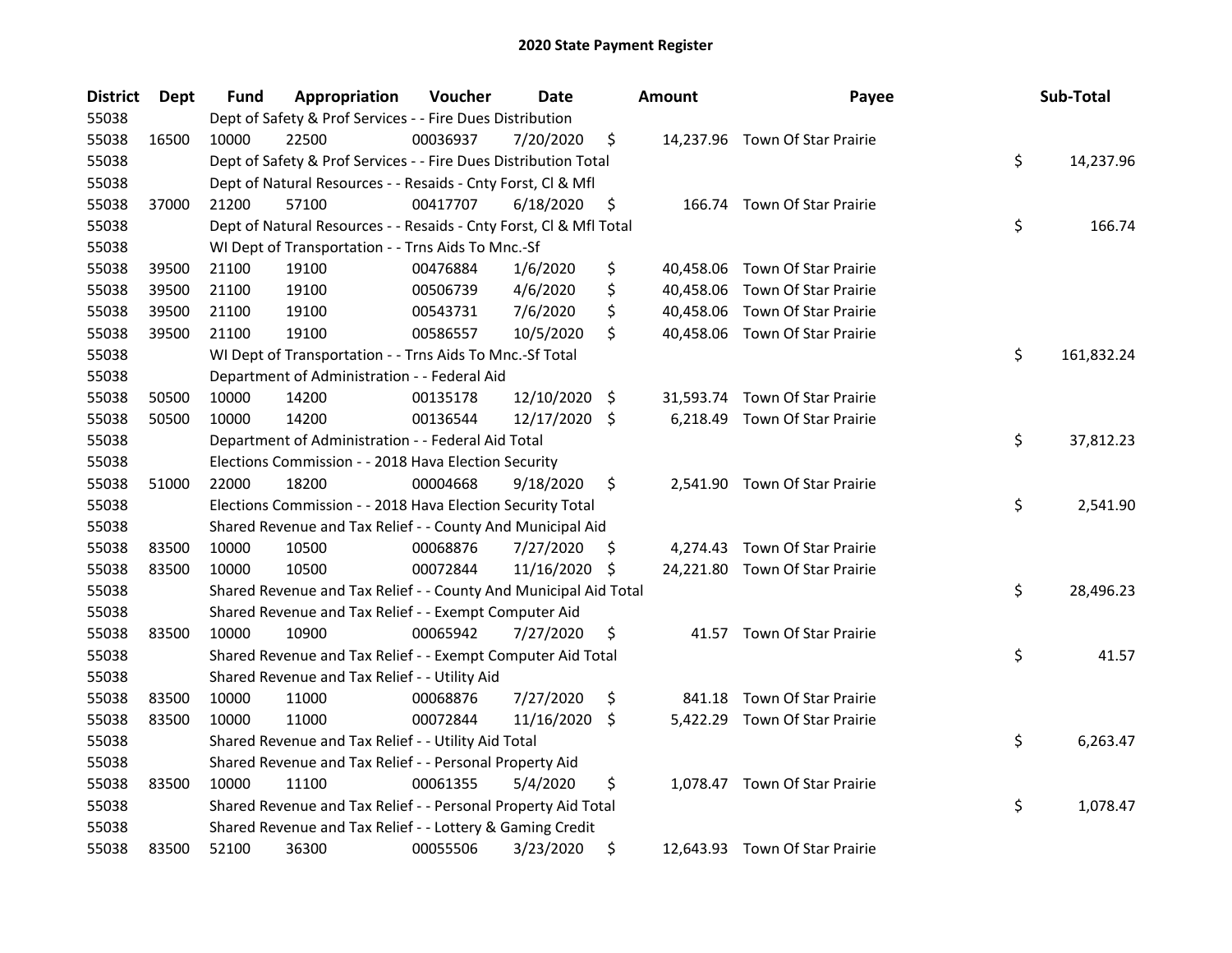| District Dept | Fund | <b>Appropriation</b>                                            | <b>Voucher</b> | Date | Amount | Payee | Sub-Total  |
|---------------|------|-----------------------------------------------------------------|----------------|------|--------|-------|------------|
| 55038         |      | Shared Revenue and Tax Relief - - Lottery & Gaming Credit Total |                |      |        |       | 12,643.93  |
| 55038 Total   |      |                                                                 |                |      |        |       | 265.114.74 |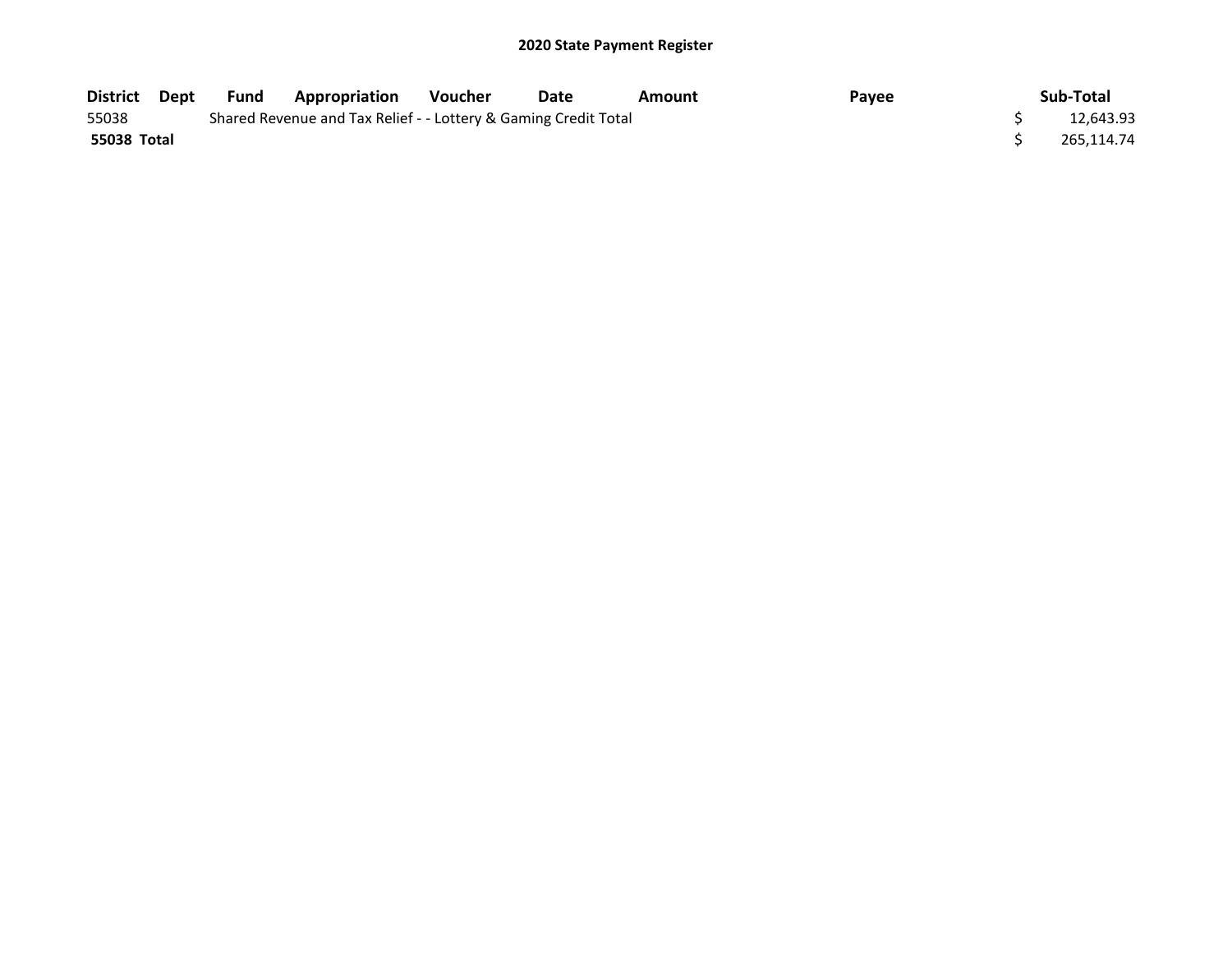| District | <b>Dept</b> | Fund  | Appropriation                                                      | Voucher  | Date          |     | <b>Amount</b> |                        | Payee | Sub-Total        |
|----------|-------------|-------|--------------------------------------------------------------------|----------|---------------|-----|---------------|------------------------|-------|------------------|
| 55040    |             |       | Dept of Safety & Prof Services - - Fire Dues Distribution          |          |               |     |               |                        |       |                  |
| 55040    | 16500       | 10000 | 22500                                                              | 00036938 | 7/20/2020     | \$  |               | 35,290.91 Town Of Troy |       |                  |
| 55040    |             |       | Dept of Safety & Prof Services - - Fire Dues Distribution Total    |          |               |     |               |                        |       | \$<br>35,290.91  |
| 55040    |             |       | Dept of Natural Resources - - Aids In Lieu Of Taxes - Gener        |          |               |     |               |                        |       |                  |
| 55040    | 37000       | 10000 | 50300                                                              | 00405035 | 4/21/2020     | \$  |               | 2.80 Town Of Troy      |       |                  |
| 55040    |             |       | Dept of Natural Resources - - Aids In Lieu Of Taxes - Gener Total  |          |               |     |               |                        |       | \$<br>2.80       |
| 55040    |             |       | Dept of Natural Resources - - GPO - Federal Funds                  |          |               |     |               |                        |       |                  |
| 55040    | 37000       | 10000 | 94100                                                              | 00444309 | 10/27/2020 \$ |     |               | 29,037.18 Town Of Troy |       |                  |
| 55040    |             |       | Dept of Natural Resources - - GPO - Federal Funds Total            |          |               |     |               |                        |       | \$<br>29,037.18  |
| 55040    |             |       | Dept of Natural Resources - - Resaids - Cnty Forst, Cl & Mfl       |          |               |     |               |                        |       |                  |
| 55040    | 37000       | 21200 | 57100                                                              | 00417708 | 6/18/2020     | \$  |               | 123.46 Town Of Troy    |       |                  |
| 55040    |             |       | Dept of Natural Resources - - Resaids - Cnty Forst, Cl & Mfl Total |          |               |     |               |                        |       | \$<br>123.46     |
| 55040    |             |       | Dept of Natural Resources - - Aids In Lieu Of Taxes - Sum S        |          |               |     |               |                        |       |                  |
| 55040    | 37000       | 21200 | 57900                                                              | 00405036 | 4/21/2020     | \$. |               | 0.28 Town Of Troy      |       |                  |
| 55040    |             |       | Dept of Natural Resources - - Aids In Lieu Of Taxes - Sum S Total  |          |               |     |               |                        |       | \$<br>0.28       |
| 55040    |             |       | Dept of Natural Resources - - Land Acquisition                     |          |               |     |               |                        |       |                  |
| 55040    | 37000       | 36300 | <b>TA100</b>                                                       | 00431776 | 8/25/2020     | \$  |               | 72,072.50 Town Of Troy |       |                  |
| 55040    |             |       | Dept of Natural Resources - - Land Acquisition Total               |          |               |     |               |                        |       | \$<br>72,072.50  |
| 55040    |             |       | WI Dept of Transportation - - Trns Aids To Mnc.-Sf                 |          |               |     |               |                        |       |                  |
| 55040    | 39500       | 21100 | 19100                                                              | 00476885 | 1/6/2020      | \$  |               | 58,768.65 Town Of Troy |       |                  |
| 55040    | 39500       | 21100 | 19100                                                              | 00506740 | 4/6/2020      | \$  |               | 58,768.65 Town Of Troy |       |                  |
| 55040    | 39500       | 21100 | 19100                                                              | 00543732 | 7/6/2020      | \$  |               | 58,768.65 Town Of Troy |       |                  |
| 55040    | 39500       | 21100 | 19100                                                              | 00586558 | 10/5/2020     | \$  |               | 58,768.65 Town Of Troy |       |                  |
| 55040    |             |       | WI Dept of Transportation - - Trns Aids To Mnc.-Sf Total           |          |               |     |               |                        |       | \$<br>235,074.60 |
| 55040    |             |       | Department of Administration - - Federal Aid                       |          |               |     |               |                        |       |                  |
| 55040    | 50500       | 10000 | 14200                                                              | 00130202 | 10/1/2020     | \$  |               | 510.91 Town Of Troy    |       |                  |
| 55040    | 50500       | 10000 | 14200                                                              | 00135179 | 12/9/2020     | \$  |               | 1,747.51 Town Of Troy  |       |                  |
| 55040    |             |       | Department of Administration - - Federal Aid Total                 |          |               |     |               |                        |       | \$<br>2,258.42   |
| 55040    |             |       | Elections Commission - - 2018 Hava Election Security               |          |               |     |               |                        |       |                  |
| 55040    | 51000       | 22000 | 18200                                                              | 00004829 | 11/3/2020     | \$  |               | 4,290.90 Town Of Troy  |       |                  |
| 55040    |             |       | Elections Commission - - 2018 Hava Election Security Total         |          |               |     |               |                        |       | \$<br>4,290.90   |
| 55040    |             |       | Shared Revenue and Tax Relief - - County And Municipal Aid         |          |               |     |               |                        |       |                  |
| 55040    | 83500       | 10000 | 10500                                                              | 00068877 | 7/27/2020     | \$. |               | 6,203.89 Town Of Troy  |       |                  |
| 55040    | 83500       | 10000 | 10500                                                              | 00072845 | 11/16/2020    | \$. |               | 35,155.36 Town Of Troy |       |                  |
| 55040    |             |       | Shared Revenue and Tax Relief - - County And Municipal Aid Total   |          |               |     |               |                        |       | \$<br>41,359.25  |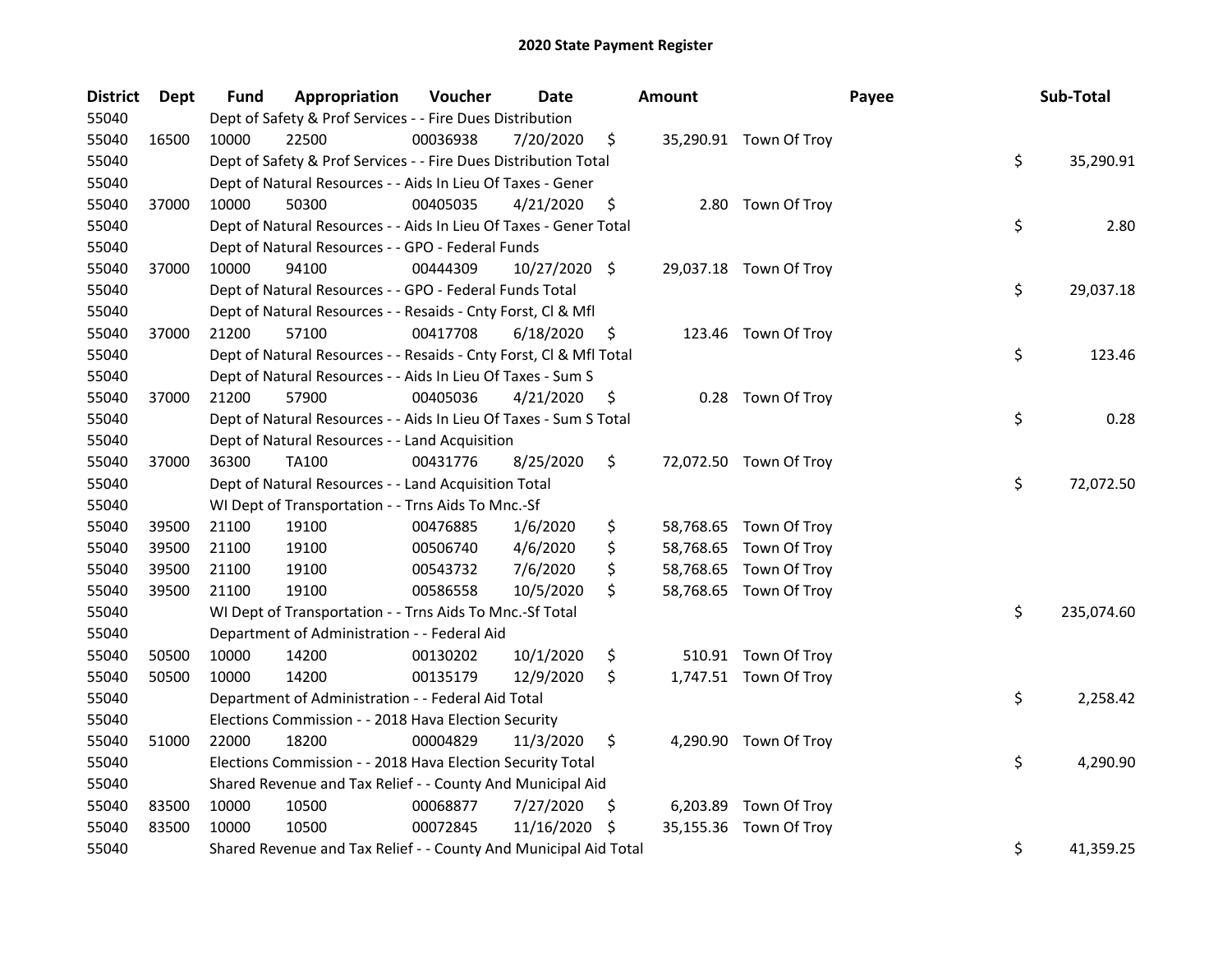| <b>District</b>    | Dept  | Fund  | Appropriation                                                   | <b>Voucher</b> | Date            |    | <b>Amount</b> |              | Payee | Sub-Total        |
|--------------------|-------|-------|-----------------------------------------------------------------|----------------|-----------------|----|---------------|--------------|-------|------------------|
| 55040              |       |       | Shared Revenue and Tax Relief - - Exempt Computer Aid           |                |                 |    |               |              |       |                  |
| 55040              | 83500 | 10000 | 10900                                                           | 00065943       | 7/27/2020       | S  | 59.24         | Town Of Troy |       |                  |
| 55040              |       |       | Shared Revenue and Tax Relief - - Exempt Computer Aid Total     |                |                 |    |               |              |       | \$<br>59.24      |
| 55040              |       |       | Shared Revenue and Tax Relief - - Utility Aid                   |                |                 |    |               |              |       |                  |
| 55040              | 83500 | 10000 | 11000                                                           | 00068877       | 7/27/2020       | S. | 319.60        | Town Of Troy |       |                  |
| 55040              | 83500 | 10000 | 11000                                                           | 00072845       | $11/16/2020$ \$ |    | 1,857.27      | Town Of Troy |       |                  |
| 55040              |       |       | Shared Revenue and Tax Relief - - Utility Aid Total             |                |                 |    |               |              |       | \$<br>2,176.87   |
| 55040              |       |       | Shared Revenue and Tax Relief - - Personal Property Aid         |                |                 |    |               |              |       |                  |
| 55040              | 83500 | 10000 | 11100                                                           | 00061356       | 5/4/2020        | S  | 1,979.97      | Town Of Troy |       |                  |
| 55040              |       |       | Shared Revenue and Tax Relief - - Personal Property Aid Total   |                |                 |    |               |              |       | \$<br>1,979.97   |
| 55040              |       |       | Shared Revenue and Tax Relief - - Lottery & Gaming Credit       |                |                 |    |               |              |       |                  |
| 55040              | 83500 | 52100 | 36300                                                           | 00055507       | 3/23/2020       | S  | 4,733.64      | Town Of Troy |       |                  |
| 55040              |       |       | Shared Revenue and Tax Relief - - Lottery & Gaming Credit Total |                |                 |    |               |              |       | 4,733.64         |
| <b>55040 Total</b> |       |       |                                                                 |                |                 |    |               |              |       | \$<br>428,460.02 |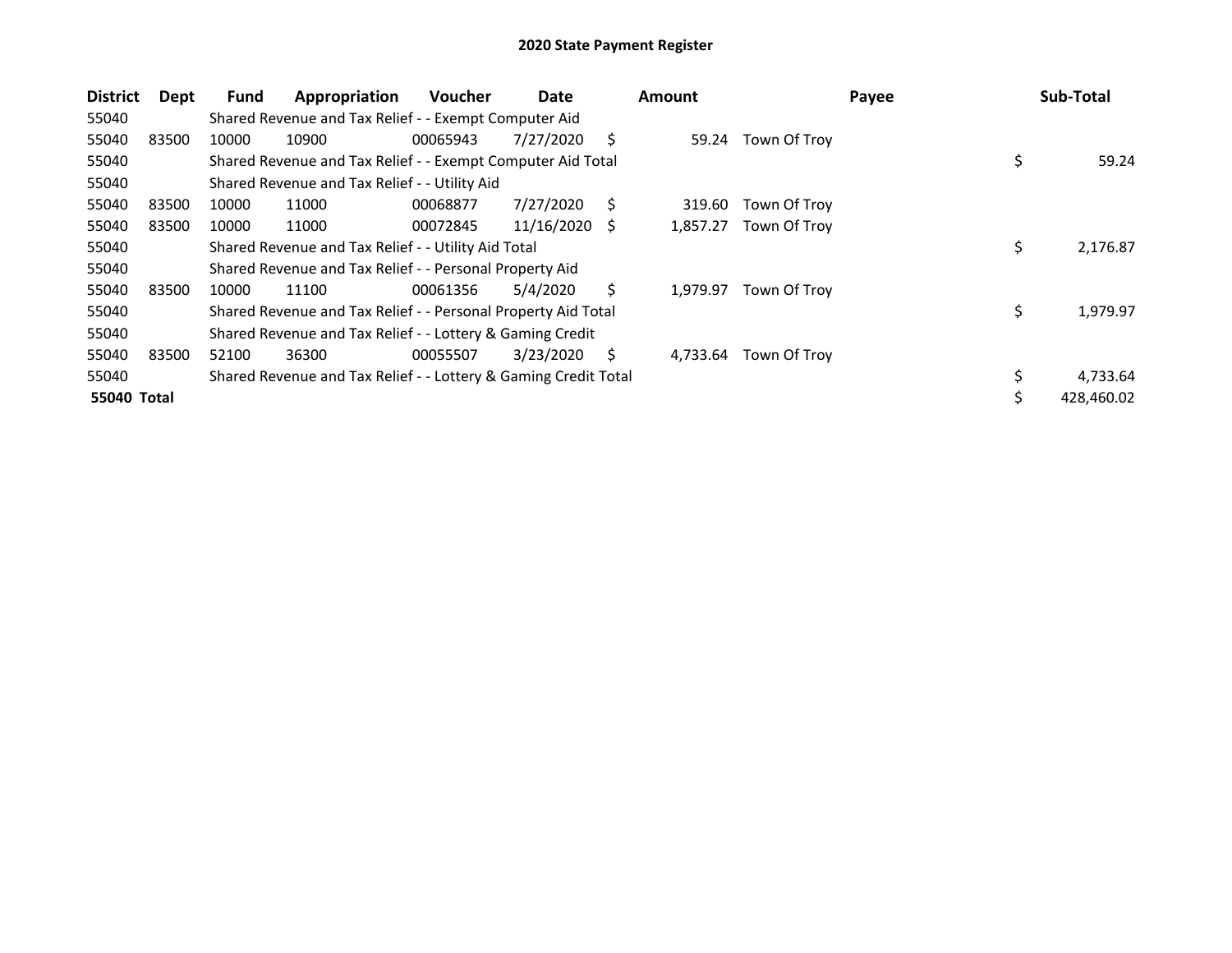| <b>District</b> | Dept  | Fund  | Appropriation                                                      | Voucher  | Date          | <b>Amount</b>   | Payee                     | Sub-Total        |
|-----------------|-------|-------|--------------------------------------------------------------------|----------|---------------|-----------------|---------------------------|------------------|
| 55042           |       |       | Dept of Safety & Prof Services - - Fire Dues Distribution          |          |               |                 |                           |                  |
| 55042           | 16500 | 10000 | 22500                                                              | 00036939 | 7/20/2020     | \$              | 7,765.44 Warren, Town of  |                  |
| 55042           |       |       | Dept of Safety & Prof Services - - Fire Dues Distribution Total    |          |               |                 |                           | \$<br>7,765.44   |
| 55042           |       |       | Dept of Natural Resources - - Aids In Lieu Of Taxes - Gener        |          |               |                 |                           |                  |
| 55042           | 37000 | 10000 | 50300                                                              | 00387123 | 2/3/2020      | \$              | 19,831.45 Warren, Town of |                  |
| 55042           | 37000 | 10000 | 50300                                                              | 00387124 | 2/3/2020      | \$<br>64,077.94 | Warren, Town of           |                  |
| 55042           | 37000 | 10000 | 50300                                                              | 00404542 | 4/21/2020     | \$<br>21.26     | Warren, Town of           |                  |
| 55042           | 37000 | 10000 | 50300                                                              | 00404543 | 4/21/2020     | \$              | 233.45 Warren, Town of    |                  |
| 55042           |       |       | Dept of Natural Resources - - Aids In Lieu Of Taxes - Gener Total  |          |               |                 |                           | \$<br>84,164.10  |
| 55042           |       |       | Dept of Natural Resources - - Resaids - Cnty Forst, Cl & Mfl       |          |               |                 |                           |                  |
| 55042           | 37000 | 21200 | 57100                                                              | 00417709 | 6/18/2020     | \$              | 47.30 Warren, Town of     |                  |
| 55042           |       |       | Dept of Natural Resources - - Resaids - Cnty Forst, Cl & Mfl Total |          |               |                 |                           | \$<br>47.30      |
| 55042           |       |       | Dept of Natural Resources - - Aids In Lieu Of Taxes - Sum S        |          |               |                 |                           |                  |
| 55042           | 37000 | 21200 | 57900                                                              | 00404544 | 4/21/2020     | \$              | 3.18 Warren, Town of      |                  |
| 55042           |       |       | Dept of Natural Resources - - Aids In Lieu Of Taxes - Sum S Total  |          |               |                 |                           | \$<br>3.18       |
| 55042           |       |       | Dept of Natural Resources - - Ea - Lake Protection                 |          |               |                 |                           |                  |
| 55042           | 37000 | 21200 | 66300                                                              | 00411108 | 5/22/2020     | \$              | 6,737.52 Warren, Town of  |                  |
| 55042           |       |       | Dept of Natural Resources - - Ea - Lake Protection Total           |          |               |                 |                           | \$<br>6,737.52   |
| 55042           |       |       | Dept of Natural Resources - - Fin Asst For Responsible Units       |          |               |                 |                           |                  |
| 55042           | 37000 | 27400 | 67000                                                              | 00412534 | 5/29/2020     | \$              | 6,220.23 Warren, Town of  |                  |
| 55042           |       |       | Dept of Natural Resources - - Fin Asst For Responsible Units Total |          |               |                 |                           | \$<br>6,220.23   |
| 55042           |       |       | WI Dept of Transportation - - Disastr Damag Aid Sf                 |          |               |                 |                           |                  |
| 55042           | 39500 | 21100 | 17400                                                              | 00627829 | 12/15/2020 \$ |                 | 1,270.28 Warren, Town of  |                  |
| 55042           |       |       | WI Dept of Transportation - - Disastr Damag Aid Sf Total           |          |               |                 |                           | \$<br>1,270.28   |
| 55042           |       |       | WI Dept of Transportation - - Trns Aids To Mnc.-Sf                 |          |               |                 |                           |                  |
| 55042           | 39500 | 21100 | 19100                                                              | 00476886 | 1/6/2020      | \$              | 31,660.83 Warren, Town of |                  |
| 55042           | 39500 | 21100 | 19100                                                              | 00506741 | 4/6/2020      | \$<br>31,660.83 | Warren, Town of           |                  |
| 55042           | 39500 | 21100 | 19100                                                              | 00543733 | 7/6/2020      | \$<br>31,660.83 | Warren, Town of           |                  |
| 55042           | 39500 | 21100 | 19100                                                              | 00586559 | 10/5/2020     | \$              | 31,660.83 Warren, Town of |                  |
| 55042           |       |       | WI Dept of Transportation - - Trns Aids To Mnc.-Sf Total           |          |               |                 |                           | \$<br>126,643.32 |
| 55042           |       |       | Elections Commission - - 2018 Hava Election Security               |          |               |                 |                           |                  |
| 55042           | 51000 | 22000 | 18200                                                              | 00004604 | 9/18/2020     | \$              | 1,406.70 Warren, Town of  |                  |
| 55042           |       |       | Elections Commission - - 2018 Hava Election Security Total         |          |               |                 |                           | \$<br>1,406.70   |
| 55042           |       |       | Shared Revenue and Tax Relief - - County And Municipal Aid         |          |               |                 |                           |                  |
| 55042           | 83500 | 10000 | 10500                                                              | 00068878 | 7/27/2020     | \$              | 2,073.35 Warren, Town of  |                  |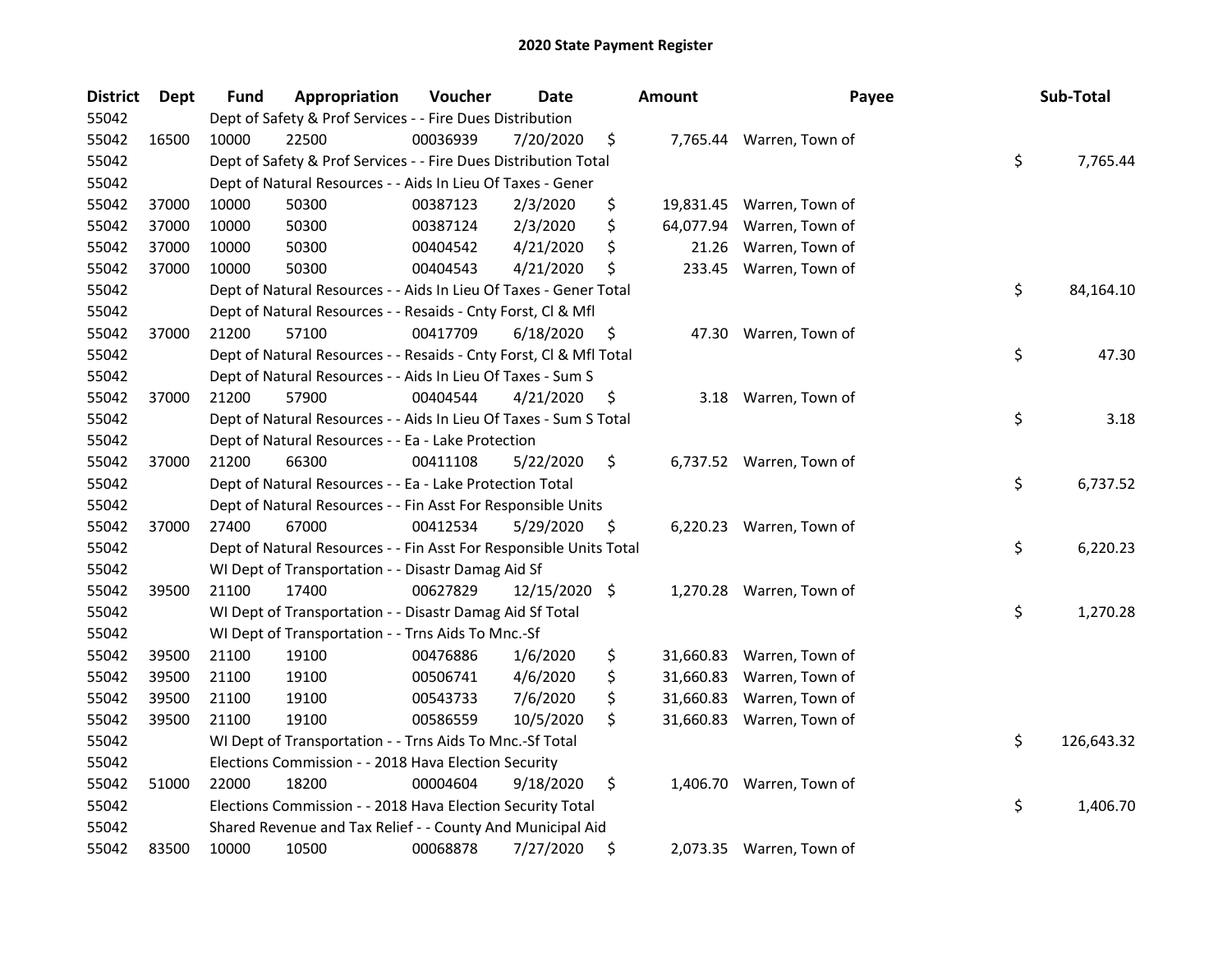| <b>District</b>    | <b>Dept</b> | Fund  | Appropriation                                                    | <b>Voucher</b> | Date            |   | <b>Amount</b> | Payee           | Sub-Total        |
|--------------------|-------------|-------|------------------------------------------------------------------|----------------|-----------------|---|---------------|-----------------|------------------|
| 55042              | 83500       | 10000 | 10500                                                            | 00072846       | $11/16/2020$ \$ |   | 11,748.98     | Warren, Town of |                  |
| 55042              |             |       | Shared Revenue and Tax Relief - - County And Municipal Aid Total |                |                 |   |               |                 | \$<br>13,822.33  |
| 55042              |             |       | Shared Revenue and Tax Relief - - Exempt Computer Aid            |                |                 |   |               |                 |                  |
| 55042              | 83500       | 10000 | 10900                                                            | 00065944       | 7/27/2020       | S | 85.22         | Warren, Town of |                  |
| 55042              |             |       | Shared Revenue and Tax Relief - - Exempt Computer Aid Total      |                |                 |   |               |                 | \$<br>85.22      |
| 55042              |             |       | Shared Revenue and Tax Relief - - Utility Aid                    |                |                 |   |               |                 |                  |
| 55042              | 83500       | 10000 | 11000                                                            | 00068878       | 7/27/2020       | S | 132.44        | Warren, Town of |                  |
| 55042              | 83500       | 10000 | 11000                                                            | 00072846       | 11/16/2020      | S | 879.75        | Warren, Town of |                  |
| 55042              |             |       | Shared Revenue and Tax Relief - - Utility Aid Total              |                |                 |   |               |                 | \$<br>1,012.19   |
| 55042              |             |       | Shared Revenue and Tax Relief - - Personal Property Aid          |                |                 |   |               |                 |                  |
| 55042              | 83500       | 10000 | 11100                                                            | 00061357       | 5/4/2020        | Ś | 872.39        | Warren, Town of |                  |
| 55042              |             |       | Shared Revenue and Tax Relief - - Personal Property Aid Total    |                |                 |   |               |                 | \$<br>872.39     |
| <b>55042 Total</b> |             |       |                                                                  |                |                 |   |               |                 | \$<br>250,050.20 |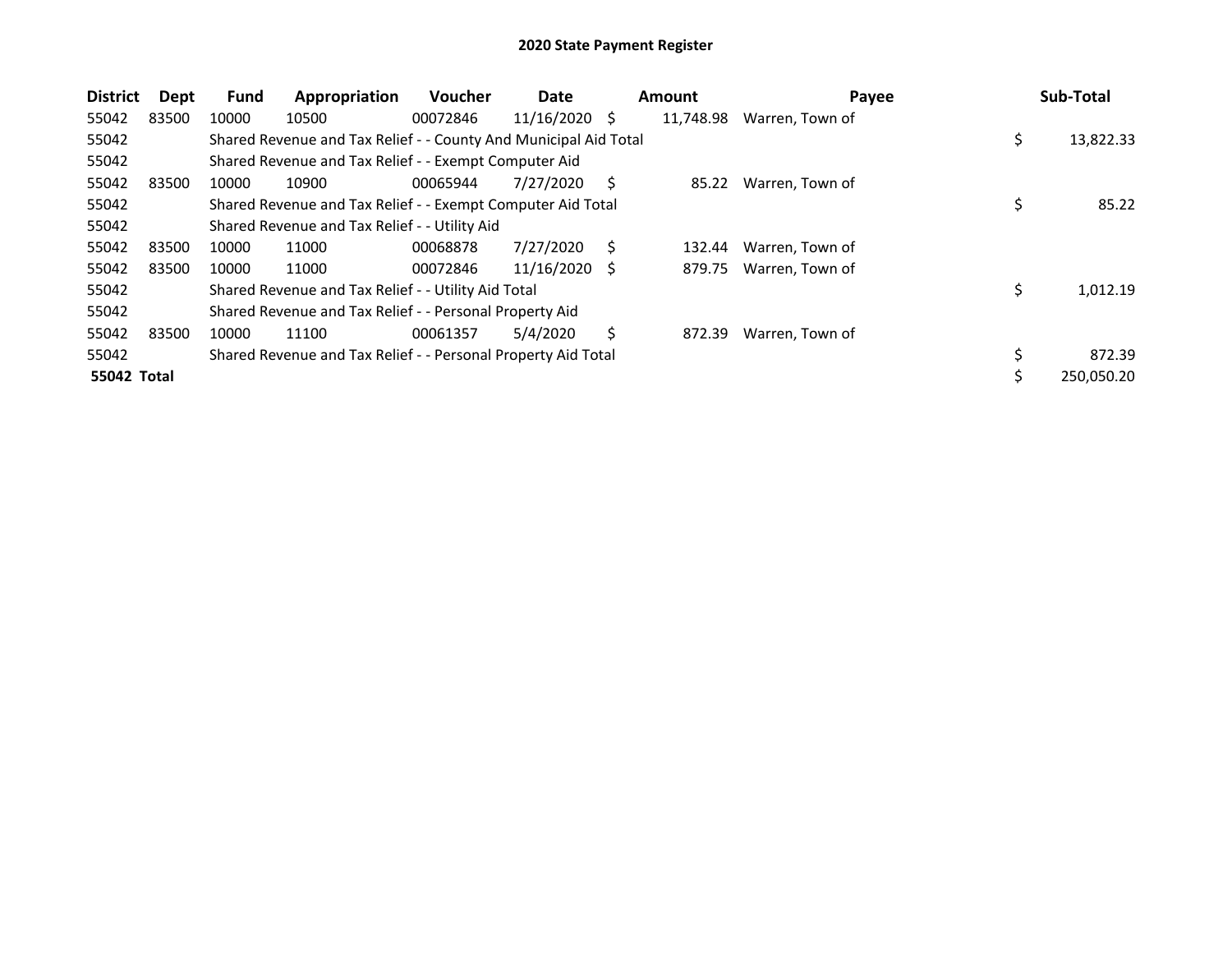| District | Dept  | Fund  | Appropriation                                                                   | Voucher  | <b>Date</b>             |     | <b>Amount</b> | Payee                        | Sub-Total        |
|----------|-------|-------|---------------------------------------------------------------------------------|----------|-------------------------|-----|---------------|------------------------------|------------------|
| 55106    |       |       | Dept of Safety & Prof Services - - Fire Dues Distribution                       |          |                         |     |               |                              |                  |
| 55106    | 16500 | 10000 | 22500                                                                           | 00036940 | 7/20/2020               | \$  |               | 14,142.91 Village Of Baldwin |                  |
| 55106    |       |       | Dept of Safety & Prof Services - - Fire Dues Distribution Total                 |          |                         |     |               |                              | \$<br>14,142.91  |
| 55106    |       |       | WI Dept of Transportation - - Hwy Sfty Loc Aid Ffd                              |          |                         |     |               |                              |                  |
| 55106    | 39500 | 21100 | 18500                                                                           | 00555732 | 7/27/2020               | \$  |               | 4,000.00 Village Of Baldwin  |                  |
| 55106    |       |       | WI Dept of Transportation - - Hwy Sfty Loc Aid Ffd Total                        |          |                         |     |               |                              | \$<br>4,000.00   |
| 55106    |       |       | WI Dept of Transportation - - Trns Aids To Mnc.-Sf                              |          |                         |     |               |                              |                  |
| 55106    | 39500 | 21100 | 19100                                                                           | 00476887 | 1/6/2020                | \$  |               | 65,232.13 Village Of Baldwin |                  |
| 55106    | 39500 | 21100 | 19100                                                                           | 00506742 | 4/6/2020                | \$  |               | 65,232.13 Village Of Baldwin |                  |
| 55106    | 39500 | 21100 | 19100                                                                           | 00543734 | 7/6/2020                | \$  |               | 65,232.13 Village Of Baldwin |                  |
| 55106    | 39500 | 21100 | 19100                                                                           | 00586560 | 10/5/2020               | \$  |               | 65,232.13 Village Of Baldwin |                  |
| 55106    |       |       | WI Dept of Transportation - - Trns Aids To Mnc.-Sf Total                        |          |                         |     |               |                              | \$<br>260,928.52 |
| 55106    |       |       | WI Dept of Transportation - - Trns Facl Econ Astsf                              |          |                         |     |               |                              |                  |
| 55106    | 39500 | 21100 | 26000                                                                           | 00550688 | 7/10/2020               | \$  |               | 97,267.96 Village Of Baldwin |                  |
| 55106    |       |       | WI Dept of Transportation - - Trns Facl Econ Astsf Total                        |          |                         |     |               |                              | \$<br>97,267.96  |
| 55106    |       |       | WI Dept of Transportation - - Loc Rd Imp Prg St Fd                              |          |                         |     |               |                              |                  |
| 55106    | 39500 | 21100 | 27800                                                                           | 00480759 | 1/14/2020               | \$  |               | 17,760.00 Village Of Baldwin |                  |
| 55106    |       |       | WI Dept of Transportation - - Loc Rd Imp Prg St Fd Total                        |          |                         |     |               |                              | \$<br>17,760.00  |
| 55106    |       |       | Department of Health Services - - Emergency Medical Services, Ai                |          |                         |     |               |                              |                  |
| 55106    | 43500 | 10000 | 11900                                                                           | 00378977 | 9/15/2020               | \$  |               | 6,019.04 Village Of Baldwin  |                  |
| 55106    |       |       | Department of Health Services - - Emergency Medical Services, Ai Total          |          |                         |     |               |                              | \$<br>6,019.04   |
| 55106    |       |       | Department of Health Services - - Prepaid Medical Transport Reimbursement       |          |                         |     |               |                              |                  |
| 55106    | 43500 | 10000 | 16300                                                                           |          | AMBULANCE 11/16/2020 \$ |     |               | 23,468.07 Village Of Baldwin |                  |
| 55106    |       |       | Department of Health Services - - Prepaid Medical Transport Reimbursement Total |          |                         |     |               |                              | \$<br>23,468.07  |
| 55106    |       |       | Department of Justice - - Law Enforcement Train, Local                          |          |                         |     |               |                              |                  |
| 55106    | 45500 | 10000 | 23100                                                                           | 00090833 | 11/25/2020 \$           |     |               | 1,120.00 Village Of Baldwin  |                  |
| 55106    |       |       | Department of Justice - - Law Enforcement Train, Local Total                    |          |                         |     |               |                              | \$<br>1,120.00   |
| 55106    |       |       | Department of Administration - - Federal Aid                                    |          |                         |     |               |                              |                  |
| 55106    | 50500 | 10000 | 14200                                                                           | 00130203 | 10/2/2020               | \$  |               | 23,840.21 Village Of Baldwin |                  |
| 55106    | 50500 | 10000 | 14200                                                                           | 00135180 | 12/10/2020              | \$. |               | 46,843.72 Village Of Baldwin |                  |
| 55106    | 50500 | 10000 | 14200                                                                           | 00136545 | 12/17/2020              | \$. |               | 6,898.37 Village Of Baldwin  |                  |
| 55106    |       |       | Department of Administration - - Federal Aid Total                              |          |                         |     |               |                              | \$<br>77,582.30  |
| 55106    |       |       | Elections Commission - - 2018 Hava Election Security                            |          |                         |     |               |                              |                  |
| 55106    | 51000 | 22000 | 18200                                                                           | 00003966 | 7/28/2020               | \$  |               | 2,603.50 Village Of Baldwin  |                  |
| 55106    |       |       | Elections Commission - - 2018 Hava Election Security Total                      |          |                         |     |               |                              | \$<br>2,603.50   |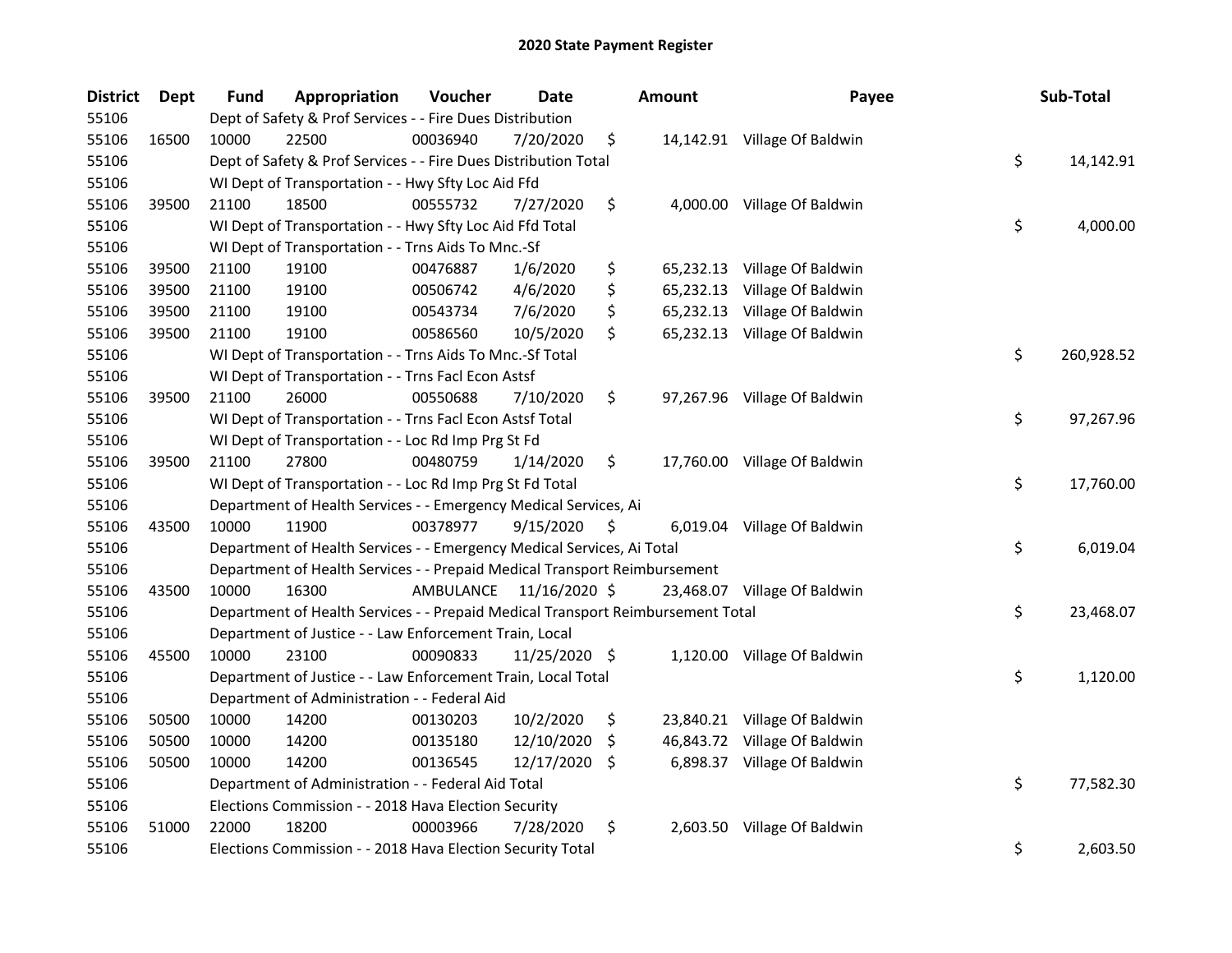| <b>District</b>    | Dept  | <b>Fund</b> | Appropriation                                                                 | <b>Voucher</b> | Date       |    | <b>Amount</b> | Payee              | Sub-Total        |
|--------------------|-------|-------------|-------------------------------------------------------------------------------|----------------|------------|----|---------------|--------------------|------------------|
| 55106              |       |             | Shared Revenue and Tax Relief - - County And Municipal Aid                    |                |            |    |               |                    |                  |
| 55106              | 83500 | 10000       | 10500                                                                         | 00068879       | 7/27/2020  | Ŝ. | 35.997.47     | Village Of Baldwin |                  |
| 55106              | 83500 | 10000       | 10500                                                                         | 00072847       | 11/16/2020 | S. | 180,517.56    | Village Of Baldwin |                  |
| 55106              |       |             | Shared Revenue and Tax Relief - - County And Municipal Aid Total              |                |            |    |               |                    | \$<br>216,515.03 |
| 55106              |       |             | Shared Revenue and Tax Relief - - Exempt Computer Aid                         |                |            |    |               |                    |                  |
| 55106              | 83500 | 10000       | 10900                                                                         | 00065945       | 7/27/2020  | \$ | 5,789.69      | Village Of Baldwin |                  |
| 55106              | 83500 | 10000       | 10900                                                                         | 00067180       | 7/27/2020  | S  | 6,409.82      | Village Of Baldwin |                  |
| 55106              |       |             | Shared Revenue and Tax Relief - - Exempt Computer Aid Total                   |                |            |    |               |                    | \$<br>12,199.51  |
| 55106              |       |             | Shared Revenue and Tax Relief - - Utility Aid                                 |                |            |    |               |                    |                  |
| 55106              | 83500 | 10000       | 11000                                                                         | 00068879       | 7/27/2020  | S  | 86.07         | Village Of Baldwin |                  |
| 55106              | 83500 | 10000       | 11000                                                                         | 00072847       | 11/16/2020 | -S | 488.92        | Village Of Baldwin |                  |
| 55106              |       |             | Shared Revenue and Tax Relief - - Utility Aid Total                           |                |            |    |               |                    | \$<br>574.99     |
| 55106              |       |             | Shared Revenue and Tax Relief - - Personal Property Aid                       |                |            |    |               |                    |                  |
| 55106              | 83500 | 10000       | 11100                                                                         | 00061358       | 5/4/2020   | \$ | 13,417.74     | Village Of Baldwin |                  |
| 55106              | 83500 | 10000       | 11100                                                                         | 00062623       | 5/4/2020   | \$ | 3,354.58      | Village Of Baldwin |                  |
| 55106              |       |             | Shared Revenue and Tax Relief - - Personal Property Aid Total                 |                |            |    |               |                    | \$<br>16,772.32  |
| 55106              |       |             | Shared Revenue and Tax Relief - - State Aid; Video Service Provider Fee       |                |            |    |               |                    |                  |
| 55106              | 83500 | 10000       | 11200                                                                         | 00064402       | 7/27/2020  | S. | 4,523.37      | Village Of Baldwin |                  |
| 55106              |       |             | Shared Revenue and Tax Relief - - State Aid; Video Service Provider Fee Total |                |            |    |               |                    | \$<br>4,523.37   |
| 55106              |       |             | Shared Revenue and Tax Relief - - Lottery & Gaming Credit                     |                |            |    |               |                    |                  |
| 55106              | 83500 | 52100       | 36300                                                                         | 00055508       | 3/23/2020  | \$ | 6,702.14      | Village Of Baldwin |                  |
| 55106              |       |             | Shared Revenue and Tax Relief - - Lottery & Gaming Credit Total               |                |            |    |               |                    | \$<br>6,702.14   |
| <b>55106 Total</b> |       |             |                                                                               |                |            |    |               |                    | \$<br>762,179.66 |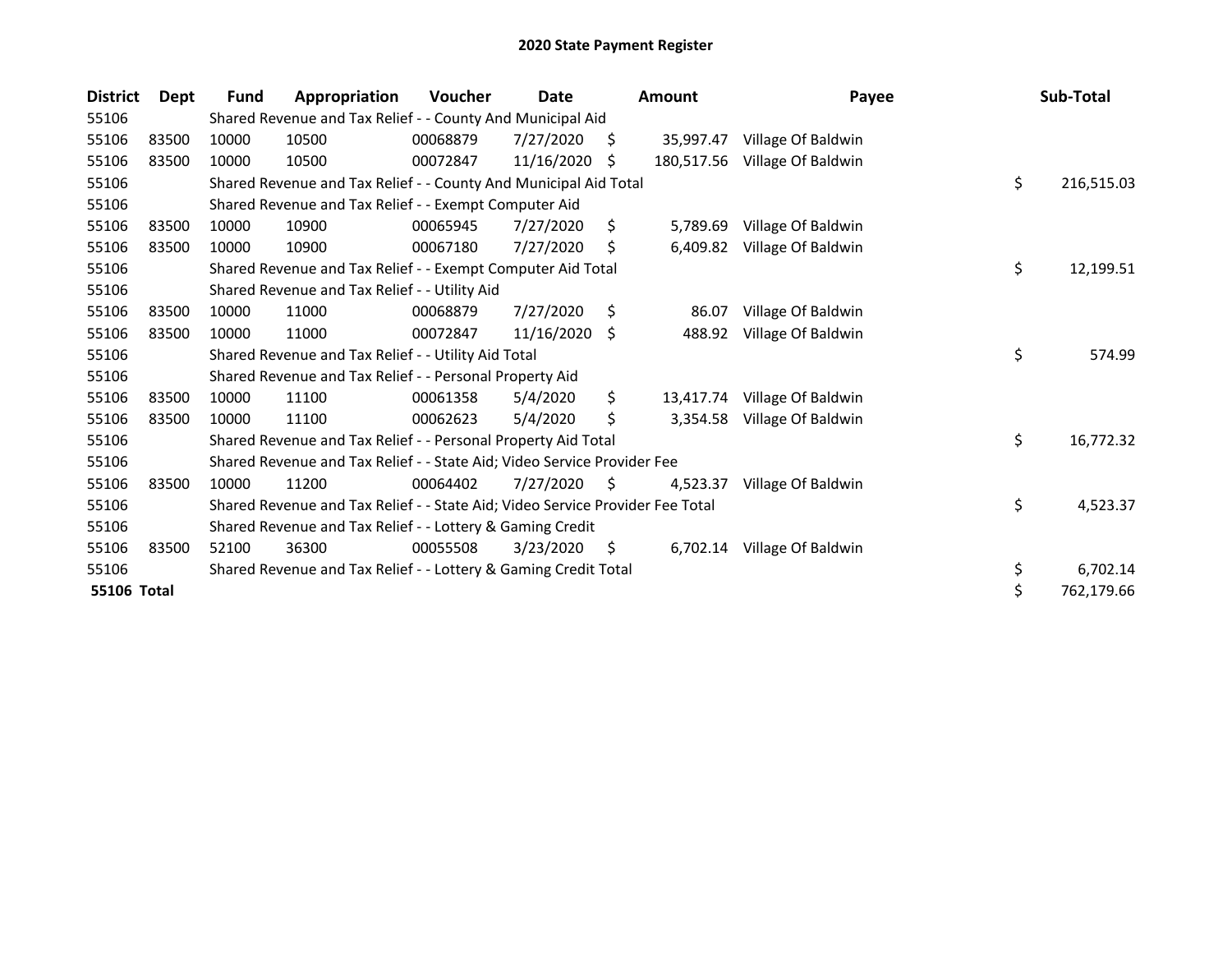| <b>District</b> | <b>Dept</b> | <b>Fund</b> | Appropriation                                                    | Voucher  | Date       |     | <b>Amount</b> | Payee                          | Sub-Total       |
|-----------------|-------------|-------------|------------------------------------------------------------------|----------|------------|-----|---------------|--------------------------------|-----------------|
| 55116           |             |             | Dept of Safety & Prof Services - - Fire Dues Distribution        |          |            |     |               |                                |                 |
| 55116           | 16500       | 10000       | 22500                                                            | 00036941 | 7/20/2020  | \$  |               | 671.33 Village Of Deer Park    |                 |
| 55116           |             |             | Dept of Safety & Prof Services - - Fire Dues Distribution Total  |          |            |     |               |                                | \$<br>671.33    |
| 55116           |             |             | WI Dept of Transportation - - Trns Aids To Mnc.-Sf               |          |            |     |               |                                |                 |
| 55116           | 39500       | 21100       | 19100                                                            | 00476888 | 1/6/2020   | \$  | 1,990.71      | Village Of Deer Park           |                 |
| 55116           | 39500       | 21100       | 19100                                                            | 00506743 | 4/6/2020   | \$  | 1,990.71      | Village Of Deer Park           |                 |
| 55116           | 39500       | 21100       | 19100                                                            | 00543735 | 7/6/2020   | \$  | 1,990.71      | Village Of Deer Park           |                 |
| 55116           | 39500       | 21100       | 19100                                                            | 00586561 | 10/5/2020  | \$  | 1,990.71      | Village Of Deer Park           |                 |
| 55116           |             |             | WI Dept of Transportation - - Trns Aids To Mnc.-Sf Total         |          |            |     |               |                                | \$<br>7,962.84  |
| 55116           |             |             | Department of Administration - - Federal Aid                     |          |            |     |               |                                |                 |
| 55116           | 50500       | 10000       | 14200                                                            | 00130204 | 10/2/2020  | \$  |               | 791.53 Village Of Deer Park    |                 |
| 55116           |             |             | Department of Administration - - Federal Aid Total               |          |            |     |               |                                | \$<br>791.53    |
| 55116           |             |             | Elections Commission - - 2018 Hava Election Security             |          |            |     |               |                                |                 |
| 55116           | 51000       | 22000       | 18200                                                            | 00003487 | 6/30/2020  | \$  | 339.70        | Village Of Deer Park           |                 |
| 55116           |             |             | Elections Commission - - 2018 Hava Election Security Total       |          |            |     |               |                                | \$<br>339.70    |
| 55116           |             |             | Shared Revenue and Tax Relief - - County And Municipal Aid       |          |            |     |               |                                |                 |
| 55116           | 83500       | 10000       | 10500                                                            | 00068880 | 7/27/2020  | \$, | 6,575.96      | Village Of Deer Park           |                 |
| 55116           | 83500       | 10000       | 10500                                                            | 00072848 | 11/16/2020 | S   |               | 37,263.78 Village Of Deer Park |                 |
| 55116           |             |             | Shared Revenue and Tax Relief - - County And Municipal Aid Total |          |            |     |               |                                | \$<br>43,839.74 |
| 55116           |             |             | Shared Revenue and Tax Relief - - Exempt Computer Aid            |          |            |     |               |                                |                 |
| 55116           | 83500       | 10000       | 10900                                                            | 00065946 | 7/27/2020  | \$. | 4.16          | Village Of Deer Park           |                 |
| 55116           |             |             | Shared Revenue and Tax Relief - - Exempt Computer Aid Total      |          |            |     |               |                                | \$<br>4.16      |
| 55116           |             |             | Shared Revenue and Tax Relief - - Personal Property Aid          |          |            |     |               |                                |                 |
| 55116           | 83500       | 10000       | 11100                                                            | 00061359 | 5/4/2020   | \$  |               | 158.76 Village Of Deer Park    |                 |
| 55116           |             |             | Shared Revenue and Tax Relief - - Personal Property Aid Total    |          |            |     |               |                                | \$<br>158.76    |
| 55116 Total     |             |             |                                                                  |          |            |     |               |                                | \$<br>53,768.06 |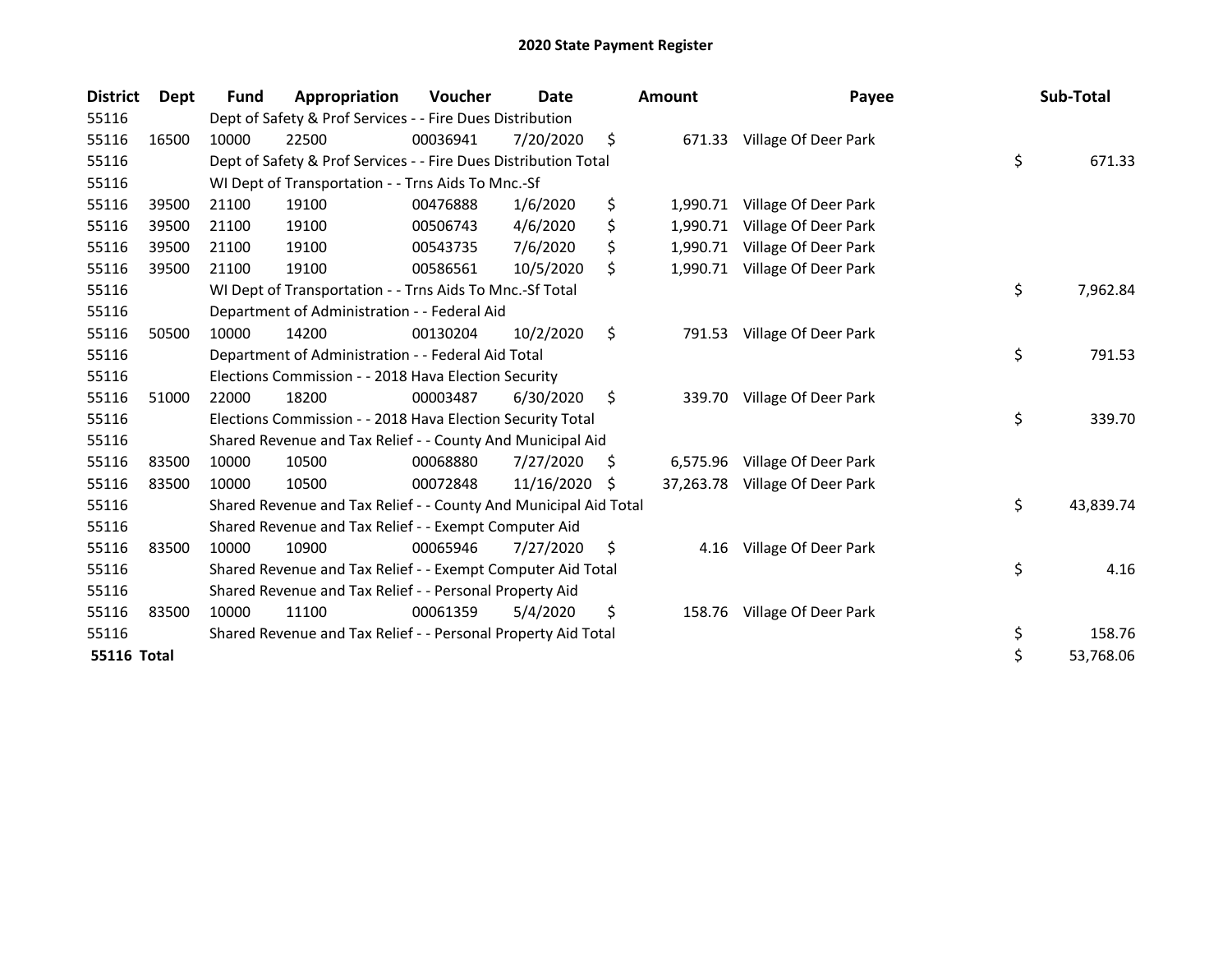| <b>District</b> | Dept  | <b>Fund</b> | Appropriation                                                         | Voucher  | Date          |     | <b>Amount</b> | Payee                         | Sub-Total        |
|-----------------|-------|-------------|-----------------------------------------------------------------------|----------|---------------|-----|---------------|-------------------------------|------------------|
| 55136           |       |             | Dept of Safety & Prof Services - - Fire Dues Distribution             |          |               |     |               |                               |                  |
| 55136           | 16500 | 10000       | 22500                                                                 | 00036942 | 7/20/2020     | \$  |               | 6,174.56 Hammond, Village of  |                  |
| 55136           |       |             | Dept of Safety & Prof Services - - Fire Dues Distribution Total       |          |               |     |               |                               | \$<br>6,174.56   |
| 55136           |       |             | WI Dept of Transportation - - Disastr Damag Aid Sf                    |          |               |     |               |                               |                  |
| 55136           | 39500 | 21100       | 17400                                                                 | 00608994 | 10/30/2020 \$ |     |               | 14,886.16 Hammond, Village of |                  |
| 55136           |       |             | WI Dept of Transportation - - Disastr Damag Aid Sf Total              |          |               |     |               |                               | \$<br>14,886.16  |
| 55136           |       |             | WI Dept of Transportation - - Hwy Sfty Loc Aid Ffd                    |          |               |     |               |                               |                  |
| 55136           | 39500 | 21100       | 18500                                                                 | 00482187 | 1/16/2020     | \$  |               | 3,868.97 Hammond, Village of  |                  |
| 55136           |       |             | WI Dept of Transportation - - Hwy Sfty Loc Aid Ffd Total              |          |               |     |               |                               | \$<br>3,868.97   |
| 55136           |       |             | WI Dept of Transportation - - Trns Aids To Mnc.-Sf                    |          |               |     |               |                               |                  |
| 55136           | 39500 | 21100       | 19100                                                                 | 00476889 | 1/6/2020      | \$  | 31,829.68     | Hammond, Village of           |                  |
| 55136           | 39500 | 21100       | 19100                                                                 | 00506744 | 4/6/2020      | \$  | 31,829.68     | Hammond, Village of           |                  |
| 55136           | 39500 | 21100       | 19100                                                                 | 00543736 | 7/6/2020      | \$  | 31,829.68     | Hammond, Village of           |                  |
| 55136           | 39500 | 21100       | 19100                                                                 | 00586562 | 10/5/2020     | \$  | 31,829.70     | Hammond, Village of           |                  |
| 55136           |       |             | WI Dept of Transportation - - Trns Aids To Mnc.-Sf Total              |          |               |     |               |                               | \$<br>127,318.74 |
| 55136           |       |             | Department of Justice - - Law Enforcement Train, Local                |          |               |     |               |                               |                  |
| 55136           | 45500 | 10000       | 23100                                                                 | 00091459 | 12/4/2020     | \$  | 480.00        | Hammond, Village of           |                  |
| 55136           |       |             | Department of Justice - - Law Enforcement Train, Local Total          |          |               |     |               |                               | \$<br>480.00     |
| 55136           |       |             | Department of Administration - - Federal Aid                          |          |               |     |               |                               |                  |
| 55136           | 50500 | 10000       | 14200                                                                 | 00126749 | 8/12/2020     | \$  | 20,184.00     | Hammond, Village of           |                  |
| 55136           | 50500 | 10000       | 14200                                                                 | 00130205 | 10/2/2020     | \$  | 8,370.73      | Hammond, Village of           |                  |
| 55136           | 50500 | 10000       | 14200                                                                 | 00132279 | 11/13/2020    | \$. | 1,879.27      | Hammond, Village of           |                  |
| 55136           | 50500 | 10000       | 14200                                                                 | 00135181 | 12/10/2020 \$ |     | 4,232.99      | Hammond, Village of           |                  |
| 55136           |       |             | Department of Administration - - Federal Aid Total                    |          |               |     |               |                               | \$<br>34,666.99  |
| 55136           |       |             | Elections Commission - - 2018 Hava Election Security                  |          |               |     |               |                               |                  |
| 55136           | 51000 | 22000       | 18200                                                                 | 00003308 | 6/24/2020     | \$  | 1,285.70      | Hammond, Village of           |                  |
| 55136           |       |             | Elections Commission - - 2018 Hava Election Security Total            |          |               |     |               |                               | \$<br>1,285.70   |
| 55136           |       |             | Shared Revenue and Tax Relief - - Expenditure Restraint Program       |          |               |     |               |                               |                  |
| 55136           | 83500 | 10000       | 10100                                                                 | 00068881 | 7/27/2020     | \$, | 16,852.98     | Hammond, Village of           |                  |
| 55136           |       |             | Shared Revenue and Tax Relief - - Expenditure Restraint Program Total |          |               |     |               |                               | \$<br>16,852.98  |
| 55136           |       |             | Shared Revenue and Tax Relief - - County And Municipal Aid            |          |               |     |               |                               |                  |
| 55136           | 83500 | 10000       | 10500                                                                 | 00068881 | 7/27/2020     | \$  | 32,957.87     | Hammond, Village of           |                  |
| 55136           | 83500 | 10000       | 10500                                                                 | 00072849 | 11/16/2020    | -\$ | 186,761.25    | Hammond, Village of           |                  |
| 55136           |       |             | Shared Revenue and Tax Relief - - County And Municipal Aid Total      |          |               |     |               |                               | \$<br>219,719.12 |
| 55136           |       |             | Shared Revenue and Tax Relief - - Exempt Computer Aid                 |          |               |     |               |                               |                  |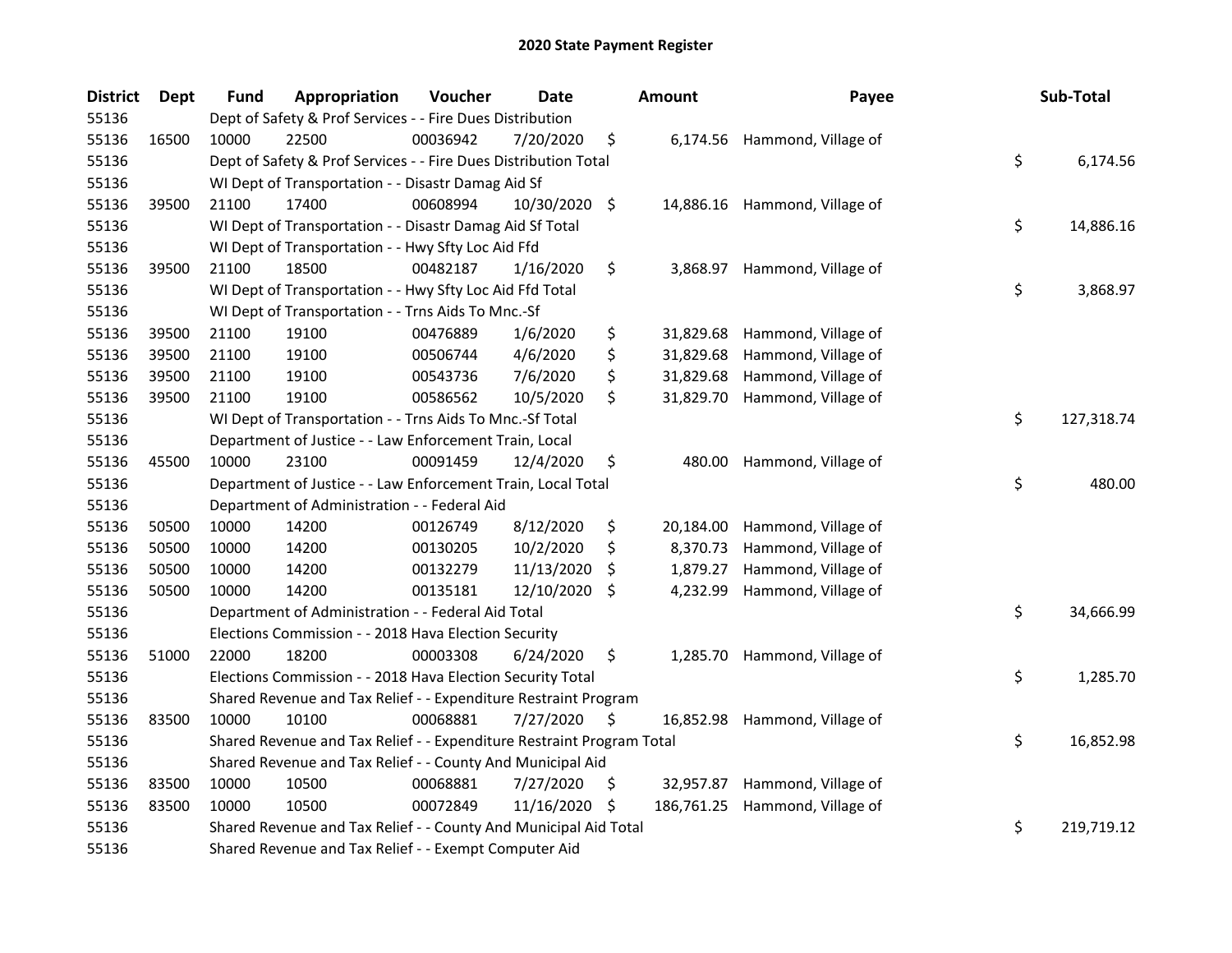| <b>District</b> | Dept  | Fund  | Appropriation                                                                 | Voucher  | Date            |     | <b>Amount</b> | Payee                         | Sub-Total       |
|-----------------|-------|-------|-------------------------------------------------------------------------------|----------|-----------------|-----|---------------|-------------------------------|-----------------|
| 55136           | 83500 | 10000 | 10900                                                                         | 00065947 | 7/27/2020       | \$  | 1,041.33      | Hammond, Village of           |                 |
| 55136           | 83500 | 10000 | 10900                                                                         | 00067181 | 7/27/2020       | S   | 109.78        | Hammond, Village of           |                 |
| 55136           |       |       | Shared Revenue and Tax Relief - - Exempt Computer Aid Total                   |          |                 |     |               |                               | \$<br>1,151.11  |
| 55136           |       |       | Shared Revenue and Tax Relief - - Utility Aid                                 |          |                 |     |               |                               |                 |
| 55136           | 83500 | 10000 | 11000                                                                         | 00068881 | 7/27/2020       | S.  | 1,755.77      | Hammond, Village of           |                 |
| 55136           | 83500 | 10000 | 11000                                                                         | 00072849 | $11/16/2020$ \$ |     |               | 10,809.14 Hammond, Village of |                 |
| 55136           |       |       | Shared Revenue and Tax Relief - - Utility Aid Total                           |          |                 |     |               |                               | \$<br>12,564.91 |
| 55136           |       |       | Shared Revenue and Tax Relief - - Personal Property Aid                       |          |                 |     |               |                               |                 |
| 55136           | 83500 | 10000 | 11100                                                                         | 00061360 | 5/4/2020        | Ŝ.  | 11,769.03     | Hammond, Village of           |                 |
| 55136           | 83500 | 10000 | 11100                                                                         | 00062624 | 5/4/2020        | \$  | 1,256.75      | Hammond, Village of           |                 |
| 55136           |       |       | Shared Revenue and Tax Relief - - Personal Property Aid Total                 |          |                 |     |               |                               | \$<br>13,025.78 |
| 55136           |       |       | Shared Revenue and Tax Relief - - State Aid; Video Service Provider Fee       |          |                 |     |               |                               |                 |
| 55136           | 83500 | 10000 | 11200                                                                         | 00064403 | 7/27/2020       | -\$ | 1,226.49      | Hammond, Village of           |                 |
| 55136           |       |       | Shared Revenue and Tax Relief - - State Aid; Video Service Provider Fee Total |          |                 |     |               |                               | \$<br>1,226.49  |
| 55136           |       |       | Shared Revenue and Tax Relief - - Lottery & Gaming Credit                     |          |                 |     |               |                               |                 |
| 55136           | 83500 | 52100 | 36300                                                                         | 00055509 | 3/23/2020       | \$. | 7,442.64      | Hammond, Village of           |                 |
| 55136           |       |       | Shared Revenue and Tax Relief - - Lottery & Gaming Credit Total               |          |                 |     |               |                               | \$<br>7,442.64  |
| 55136 Total     |       |       |                                                                               |          |                 |     |               |                               | 460,664.15      |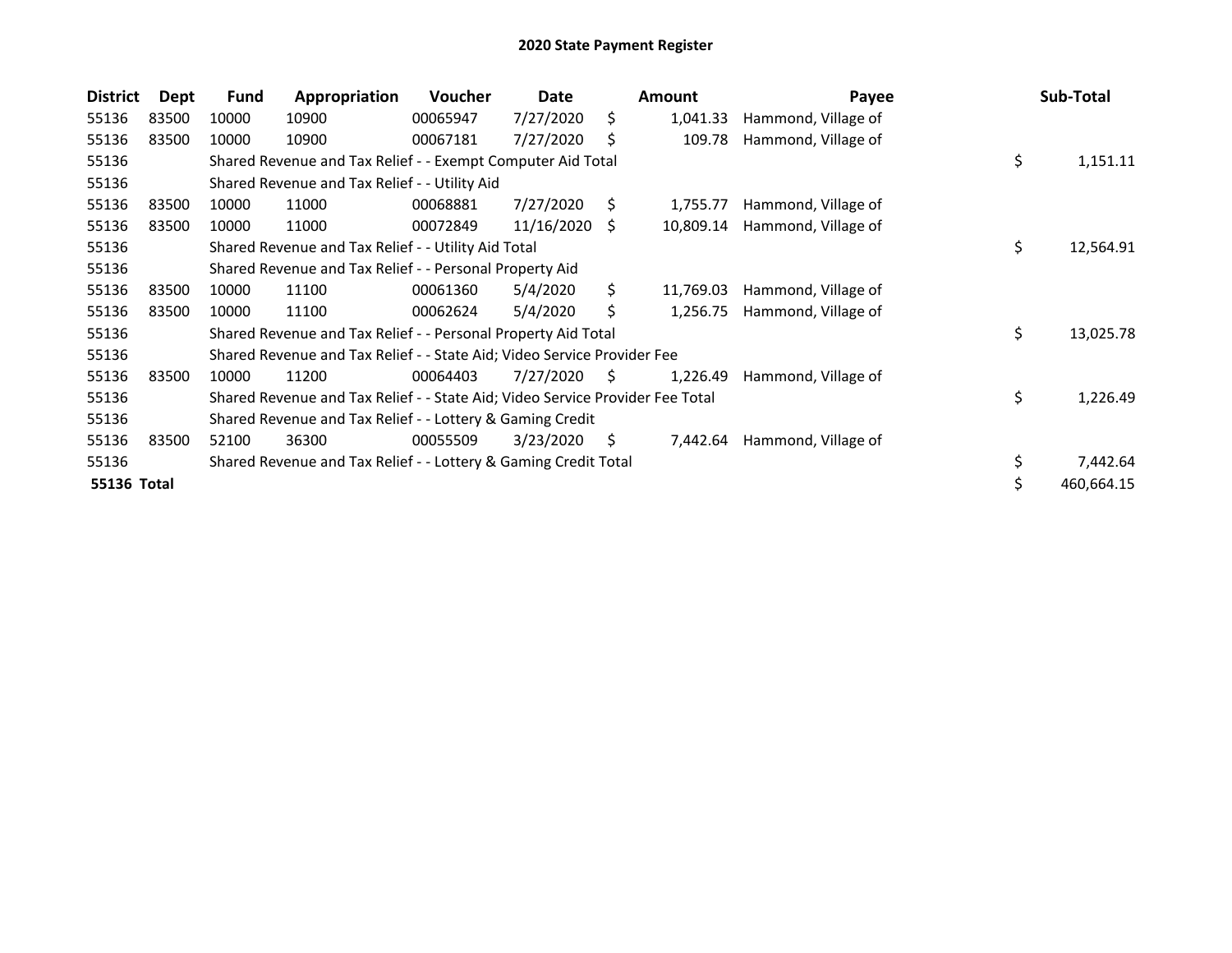| <b>District</b> | <b>Dept</b> | Fund  | Appropriation                                                    | Voucher  | Date       |     | <b>Amount</b> | Payee                              | Sub-Total        |
|-----------------|-------------|-------|------------------------------------------------------------------|----------|------------|-----|---------------|------------------------------------|------------------|
| 55161           |             |       | Dept of Safety & Prof Services - - Fire Dues Distribution        |          |            |     |               |                                    |                  |
| 55161           | 16500       | 10000 | 22500                                                            | 00036943 | 7/20/2020  | \$  |               | 17,252.24 North Hudson, Village of |                  |
| 55161           |             |       | Dept of Safety & Prof Services - - Fire Dues Distribution Total  |          |            |     |               |                                    | \$<br>17,252.24  |
| 55161           |             |       | WI Dept of Transportation - - Hwy Sfty Loc Aid Ffd               |          |            |     |               |                                    |                  |
| 55161           | 39500       | 21100 | 18500                                                            | 00604666 | 10/23/2020 | \$  | 4,000.00      | North Hudson, Village of           |                  |
| 55161           |             |       | WI Dept of Transportation - - Hwy Sfty Loc Aid Ffd Total         |          |            |     |               |                                    | \$<br>4,000.00   |
| 55161           |             |       | WI Dept of Transportation - - Trns Aids To Mnc.-Sf               |          |            |     |               |                                    |                  |
| 55161           | 39500       | 21100 | 19100                                                            | 00476890 | 1/6/2020   | \$  | 30,174.72     | North Hudson, Village of           |                  |
| 55161           | 39500       | 21100 | 19100                                                            | 00506745 | 4/6/2020   | \$  | 30,174.72     | North Hudson, Village of           |                  |
| 55161           | 39500       | 21100 | 19100                                                            | 00543737 | 7/6/2020   | \$  | 30,174.72     | North Hudson, Village of           |                  |
| 55161           | 39500       | 21100 | 19100                                                            | 00586563 | 10/5/2020  | \$  | 30,174.74     | North Hudson, Village of           |                  |
| 55161           |             |       | WI Dept of Transportation - - Trns Aids To Mnc.-Sf Total         |          |            |     |               |                                    | \$<br>120,698.90 |
| 55161           |             |       | Department of Justice - - Law Enforcement Train, Local           |          |            |     |               |                                    |                  |
| 55161           | 45500       | 10000 | 23100                                                            | 00091796 | 12/9/2020  | \$  | 640.00        | North Hudson, Village of           |                  |
| 55161           |             |       | Department of Justice - - Law Enforcement Train, Local Total     |          |            |     |               |                                    | \$<br>640.00     |
| 55161           |             |       | Department of Administration - - Federal Aid                     |          |            |     |               |                                    |                  |
| 55161           | 50500       | 10000 | 14200                                                            | 00130206 | 10/2/2020  | \$  | 8,966.77      | North Hudson, Village of           |                  |
| 55161           | 50500       | 10000 | 14200                                                            | 00135182 | 12/10/2020 | \$  | 44,415.11     | North Hudson, Village of           |                  |
| 55161           |             |       | Department of Administration - - Federal Aid Total               |          |            |     |               |                                    | \$<br>53,381.88  |
| 55161           |             |       | Elections Commission - - 2018 Hava Election Security             |          |            |     |               |                                    |                  |
| 55161           | 51000       | 22000 | 18200                                                            | 00003343 | 6/24/2020  | \$  | 2,940.10      | North Hudson, Village of           |                  |
| 55161           |             |       | Elections Commission - - 2018 Hava Election Security Total       |          |            |     |               |                                    | \$<br>2,940.10   |
| 55161           |             |       | Shared Revenue and Tax Relief - - County And Municipal Aid       |          |            |     |               |                                    |                  |
| 55161           | 83500       | 10000 | 10500                                                            | 00068882 | 7/27/2020  | \$, | 11,312.86     | North Hudson, Village of           |                  |
| 55161           | 83500       | 10000 | 10500                                                            | 00072850 | 11/16/2020 | \$  | 64,106.21     | North Hudson, Village of           |                  |
| 55161           |             |       | Shared Revenue and Tax Relief - - County And Municipal Aid Total |          |            |     |               |                                    | \$<br>75,419.07  |
| 55161           |             |       | Shared Revenue and Tax Relief - - Exempt Computer Aid            |          |            |     |               |                                    |                  |
| 55161           | 83500       | 10000 | 10900                                                            | 00065948 | 7/27/2020  | \$  | 325.29        | North Hudson, Village of           |                  |
| 55161           |             |       | Shared Revenue and Tax Relief - - Exempt Computer Aid Total      |          |            |     |               |                                    | \$<br>325.29     |
| 55161           |             |       | Shared Revenue and Tax Relief - - Utility Aid                    |          |            |     |               |                                    |                  |
| 55161           | 83500       | 10000 | 11000                                                            | 00068882 | 7/27/2020  | \$  | 199.38        | North Hudson, Village of           |                  |
| 55161           | 83500       | 10000 | 11000                                                            | 00072850 | 11/16/2020 | \$  | 1,823.57      | North Hudson, Village of           |                  |
| 55161           |             |       | Shared Revenue and Tax Relief - - Utility Aid Total              |          |            |     |               |                                    | \$<br>2,022.95   |
| 55161           |             |       | Shared Revenue and Tax Relief - - Personal Property Aid          |          |            |     |               |                                    |                  |
| 55161           | 83500       | 10000 | 11100                                                            | 00061361 | 5/4/2020   | \$  |               | 5,503.38 North Hudson, Village of  |                  |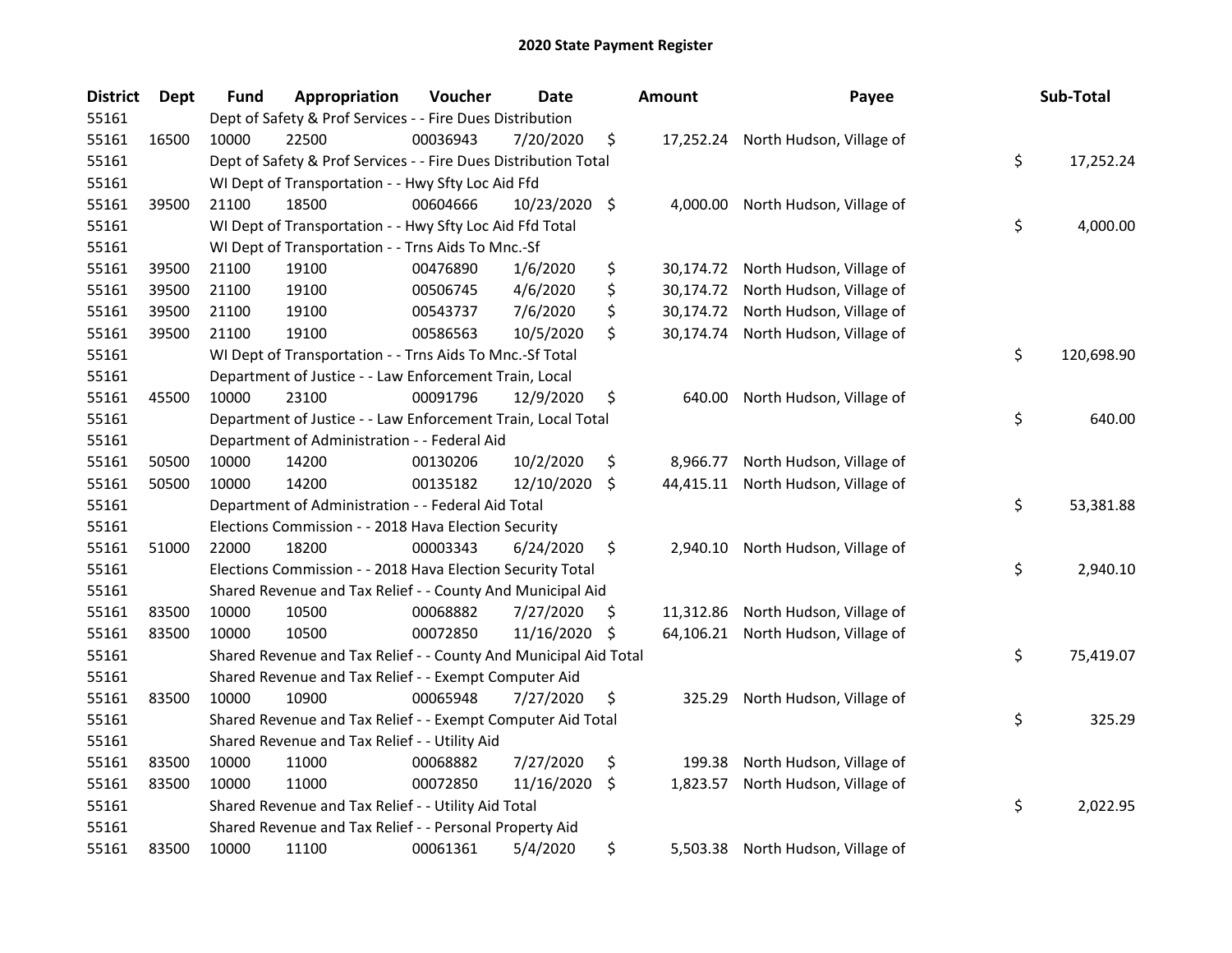| <b>District</b> | Dept  | <b>Fund</b> | Appropriation                                                                 | <b>Voucher</b> | Date      | Amount         | Payee                    | Sub-Total  |
|-----------------|-------|-------------|-------------------------------------------------------------------------------|----------------|-----------|----------------|--------------------------|------------|
| 55161           |       |             | Shared Revenue and Tax Relief - - Personal Property Aid Total                 |                |           |                |                          | 5,503.38   |
| 55161           |       |             | Shared Revenue and Tax Relief - - State Aid; Video Service Provider Fee       |                |           |                |                          |            |
| 55161           | 83500 | 10000       | 11200                                                                         | 00064404       | 7/27/2020 | 4.661.47<br>S. | North Hudson, Village of |            |
| 55161           |       |             | Shared Revenue and Tax Relief - - State Aid; Video Service Provider Fee Total |                |           |                |                          | 4,661.47   |
| 55161           |       |             | Shared Revenue and Tax Relief - - Lottery & Gaming Credit                     |                |           |                |                          |            |
| 55161           | 83500 | 52100       | 36300                                                                         | 00055510       | 3/23/2020 | 322.32         | North Hudson, Village of |            |
| 55161           |       |             | Shared Revenue and Tax Relief - - Lottery & Gaming Credit Total               |                |           |                |                          | 322.32     |
| 55161 Total     |       |             |                                                                               |                |           |                |                          | 287,167.60 |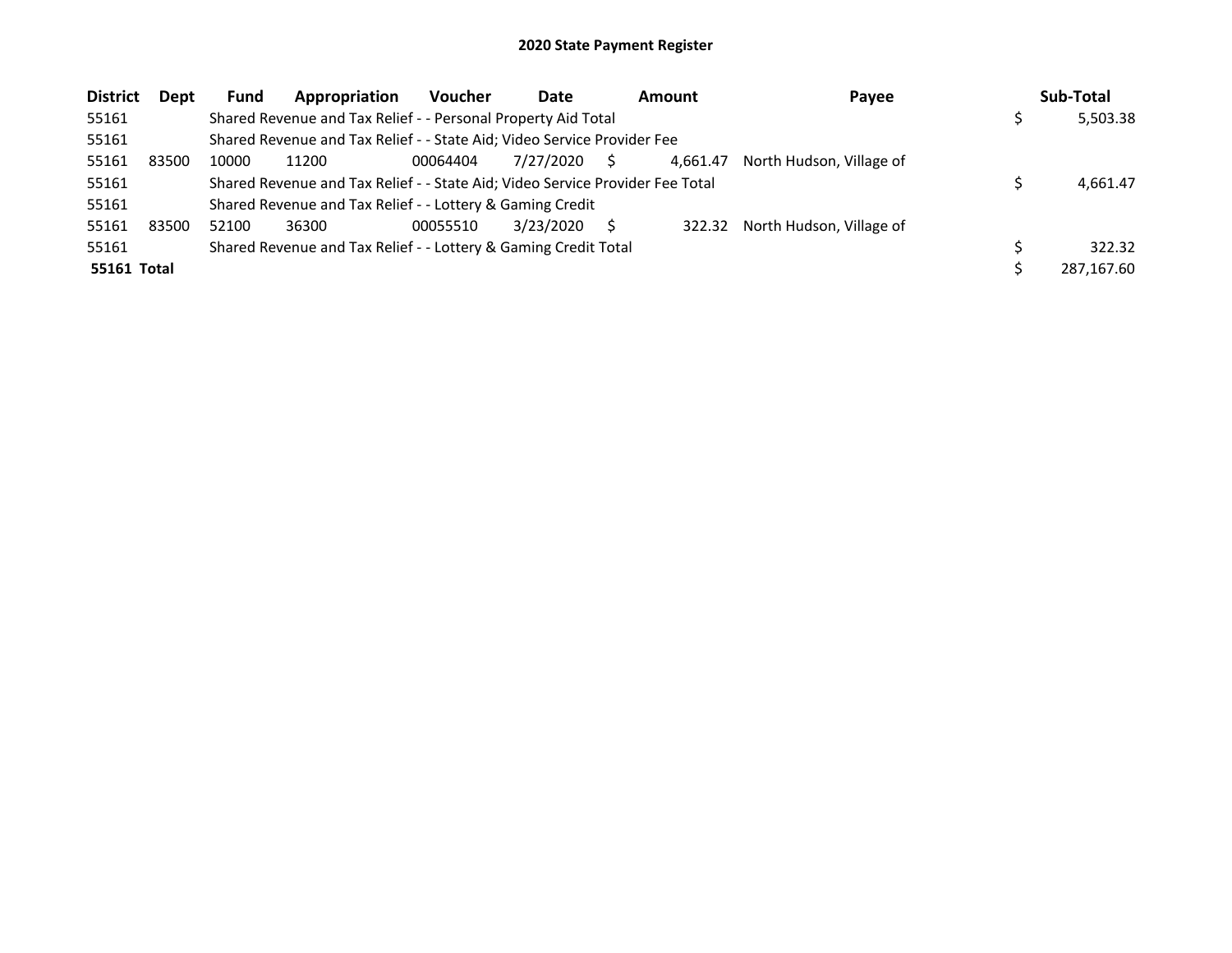| <b>District</b> | Dept  | <b>Fund</b> | <b>Appropriation</b>                                                  | Voucher  | Date          |     | <b>Amount</b> | Payee                         | Sub-Total        |
|-----------------|-------|-------------|-----------------------------------------------------------------------|----------|---------------|-----|---------------|-------------------------------|------------------|
| 55176           |       |             | Dept of Safety & Prof Services - - Fire Dues Distribution             |          |               |     |               |                               |                  |
| 55176           | 16500 | 10000       | 22500                                                                 | 00036944 | 7/20/2020     | \$  |               | 6,715.65 Village Of Roberts   |                  |
| 55176           |       |             | Dept of Safety & Prof Services - - Fire Dues Distribution Total       |          |               |     |               |                               | \$<br>6,715.65   |
| 55176           |       |             | Dept of Natural Resources - - Fin Asst For Responsible Units          |          |               |     |               |                               |                  |
| 55176           | 37000 | 27400       | 67000                                                                 | 00413090 | 5/29/2020     | \$  |               | 5,669.83 Village Of Roberts   |                  |
| 55176           |       |             | Dept of Natural Resources - - Fin Asst For Responsible Units Total    |          |               |     |               |                               | \$<br>5,669.83   |
| 55176           |       |             | WI Dept of Transportation - - Trns Aids To Mnc.-Sf                    |          |               |     |               |                               |                  |
| 55176           | 39500 | 21100       | 19100                                                                 | 00476891 | 1/6/2020      | \$  |               | 21,937.66 Village Of Roberts  |                  |
| 55176           | 39500 | 21100       | 19100                                                                 | 00506746 | 4/6/2020      | \$  |               | 21,937.66 Village Of Roberts  |                  |
| 55176           | 39500 | 21100       | 19100                                                                 | 00543738 | 7/6/2020      | \$  |               | 21,937.66 Village Of Roberts  |                  |
| 55176           | 39500 | 21100       | 19100                                                                 | 00586564 | 10/5/2020     | \$  |               | 21,937.68 Village Of Roberts  |                  |
| 55176           |       |             | WI Dept of Transportation - - Trns Aids To Mnc.-Sf Total              |          |               |     |               |                               | \$<br>87,750.66  |
| 55176           |       |             | Department of Justice - - Law Enforcement Train, Local                |          |               |     |               |                               |                  |
| 55176           | 45500 | 10000       | 23100                                                                 | 00091651 | 12/8/2020     | \$  |               | 640.00 Village Of Roberts     |                  |
| 55176           |       |             | Department of Justice - - Law Enforcement Train, Local Total          |          |               |     |               |                               | \$<br>640.00     |
| 55176           |       |             | Department of Administration - - Federal Aid                          |          |               |     |               |                               |                  |
| 55176           | 50500 | 10000       | 14200                                                                 | 00135183 | 12/10/2020 \$ |     |               | 20,837.81 Village Of Roberts  |                  |
| 55176           |       |             | Department of Administration - - Federal Aid Total                    |          |               |     |               |                               | \$<br>20,837.81  |
| 55176           |       |             | Shared Revenue and Tax Relief - - Expenditure Restraint Program       |          |               |     |               |                               |                  |
| 55176           | 83500 | 10000       | 10100                                                                 | 00068883 | 7/27/2020     | \$  |               | 27,800.20 Village Of Roberts  |                  |
| 55176           |       |             | Shared Revenue and Tax Relief - - Expenditure Restraint Program Total |          |               |     |               |                               | \$<br>27,800.20  |
| 55176           |       |             | Shared Revenue and Tax Relief - - County And Municipal Aid            |          |               |     |               |                               |                  |
| 55176           | 83500 | 10000       | 10500                                                                 | 00068883 | 7/27/2020     | \$. |               | 38,764.78 Village Of Roberts  |                  |
| 55176           | 83500 | 10000       | 10500                                                                 | 00072851 | 11/16/2020    | \$  |               | 219,667.06 Village Of Roberts |                  |
| 55176           |       |             | Shared Revenue and Tax Relief - - County And Municipal Aid Total      |          |               |     |               |                               | \$<br>258,431.84 |
| 55176           |       |             | Shared Revenue and Tax Relief - - Exempt Computer Aid                 |          |               |     |               |                               |                  |
| 55176           | 83500 | 10000       | 10900                                                                 | 00065949 | 7/27/2020     | \$  | 1,286.60      | Village Of Roberts            |                  |
| 55176           | 83500 | 10000       | 10900                                                                 | 00067182 | 7/27/2020     | \$  | 660.09        | Village Of Roberts            |                  |
| 55176           |       |             | Shared Revenue and Tax Relief - - Exempt Computer Aid Total           |          |               |     |               |                               | \$<br>1,946.69   |
| 55176           |       |             | Shared Revenue and Tax Relief - - Utility Aid                         |          |               |     |               |                               |                  |
| 55176           | 83500 | 10000       | 11000                                                                 | 00068883 | 7/27/2020     | \$  | 3,946.09      | Village Of Roberts            |                  |
| 55176           | 83500 | 10000       | 11000                                                                 | 00072851 | 11/16/2020    | \$  |               | 22,805.35 Village Of Roberts  |                  |
| 55176           |       |             | Shared Revenue and Tax Relief - - Utility Aid Total                   |          |               |     |               |                               | \$<br>26,751.44  |
| 55176           |       |             | Shared Revenue and Tax Relief - - Personal Property Aid               |          |               |     |               |                               |                  |
| 55176           | 83500 | 10000       | 11100                                                                 | 00061362 | 5/4/2020      | \$  |               | 8,053.77 Village Of Roberts   |                  |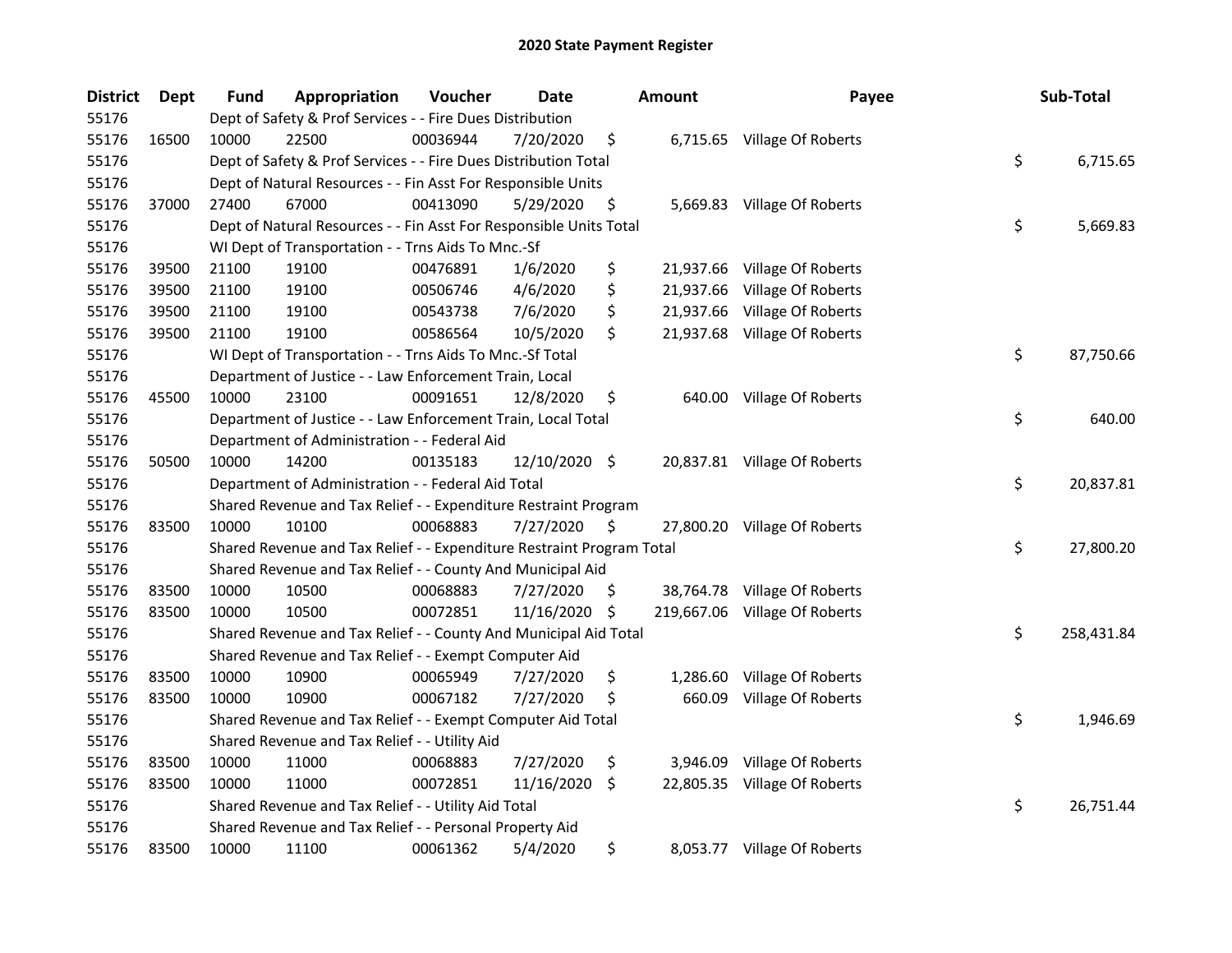| <b>District</b>    | Dept  | <b>Fund</b> | Appropriation                                                                 | Voucher  | Date      | <b>Amount</b> | Payee              | Sub-Total  |
|--------------------|-------|-------------|-------------------------------------------------------------------------------|----------|-----------|---------------|--------------------|------------|
| 55176              | 83500 | 10000       | 11100                                                                         | 00062625 | 5/4/2020  | 3,928.42      | Village Of Roberts |            |
| 55176              |       |             | Shared Revenue and Tax Relief - - Personal Property Aid Total                 |          |           |               |                    | 11,982.19  |
| 55176              |       |             | Shared Revenue and Tax Relief - - State Aid; Video Service Provider Fee       |          |           |               |                    |            |
| 55176              | 83500 | 10000       | 11200                                                                         | 00064405 | 7/27/2020 | 1,031.07      | Village Of Roberts |            |
| 55176              |       |             | Shared Revenue and Tax Relief - - State Aid; Video Service Provider Fee Total |          |           |               |                    | 1,031.07   |
| 55176              |       |             | Shared Revenue and Tax Relief - - Lottery & Gaming Credit                     |          |           |               |                    |            |
| 55176              | 83500 | 52100       | 36300                                                                         | 00055511 | 3/23/2020 | 6.447.04      | Village Of Roberts |            |
| 55176              |       |             | Shared Revenue and Tax Relief - - Lottery & Gaming Credit Total               |          |           |               |                    | 6,447.04   |
| <b>55176 Total</b> |       |             |                                                                               |          |           |               |                    | 456.004.42 |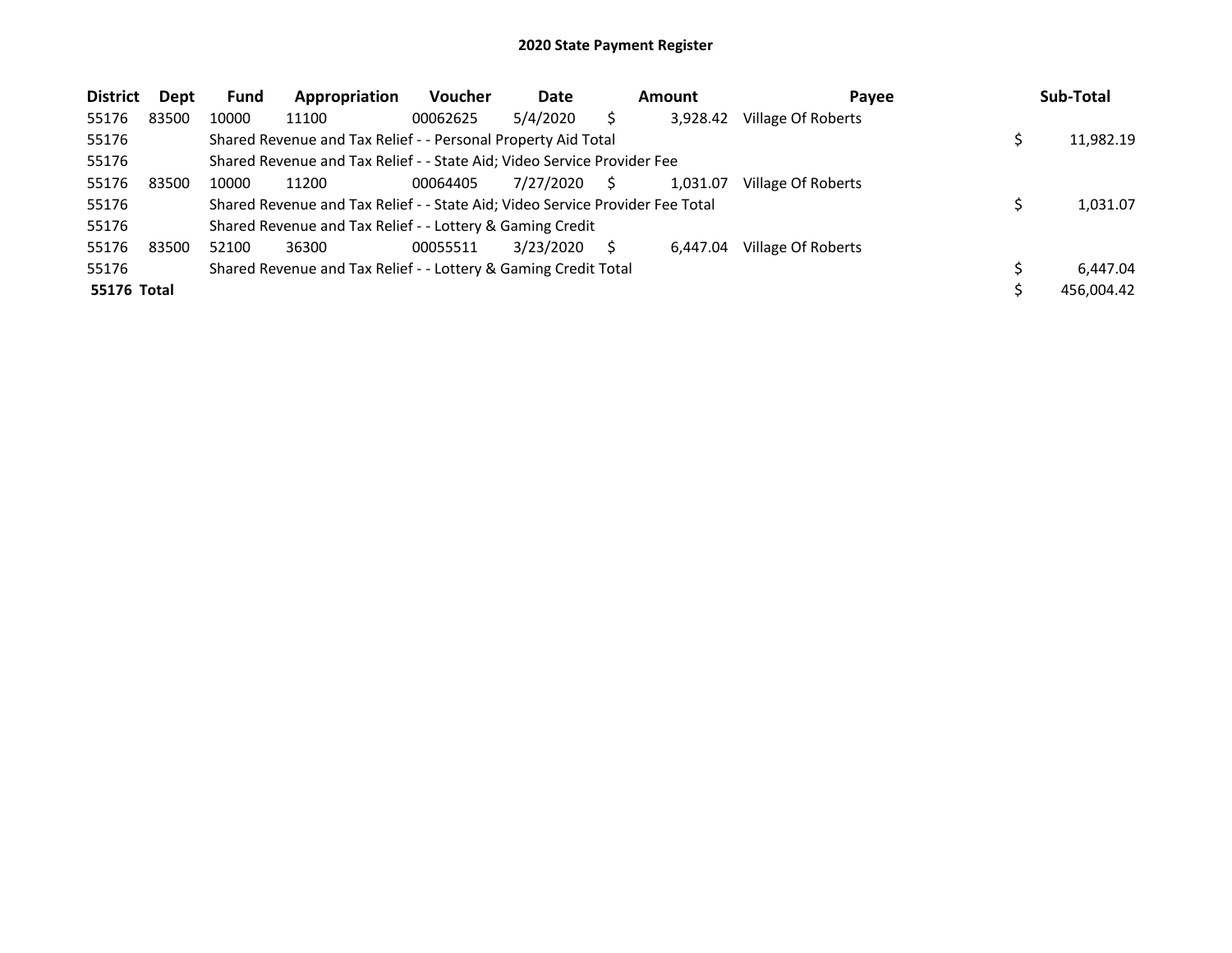| <b>District</b> | <b>Dept</b> | Fund  | Appropriation                                                        | Voucher  | Date          |     | <b>Amount</b> | Payee                          | Sub-Total        |
|-----------------|-------------|-------|----------------------------------------------------------------------|----------|---------------|-----|---------------|--------------------------------|------------------|
| 55181           |             |       | Dept of Safety & Prof Services - - Fire Dues Distribution            |          |               |     |               |                                |                  |
| 55181           | 16500       | 10000 | 22500                                                                | 00036945 | 7/20/2020     | \$  |               | 10,639.12 Village of Somerset  |                  |
| 55181           |             |       | Dept of Safety & Prof Services - - Fire Dues Distribution Total      |          |               |     |               |                                | \$<br>10,639.12  |
| 55181           |             |       | Dept of Natural Resources - - Resaids - Cnty Forst, Cl & Mfl         |          |               |     |               |                                |                  |
| 55181           | 37000       | 21200 | 57100                                                                | 00417710 | 6/18/2020     | \$  | 4.40          | Village of Somerset            |                  |
| 55181           |             |       | Dept of Natural Resources - - Resaids - Cnty Forst, Cl & Mfl Total   |          |               |     |               |                                | \$<br>4.40       |
| 55181           |             |       | WI Dept of Transportation - - Hwy Sfty Loc Aid Ffd                   |          |               |     |               |                                |                  |
| 55181           | 39500       | 21100 | 18500                                                                | 00563774 | 8/11/2020     | \$  |               | 4,000.00 Village of Somerset   |                  |
| 55181           |             |       | WI Dept of Transportation - - Hwy Sfty Loc Aid Ffd Total             |          |               |     |               |                                | \$<br>4,000.00   |
| 55181           |             |       | WI Dept of Transportation - - Trns Aids To Mnc.-Sf                   |          |               |     |               |                                |                  |
| 55181           | 39500       | 21100 | 19100                                                                | 00476892 | 1/6/2020      | \$  |               | 42,068.36 Village of Somerset  |                  |
| 55181           | 39500       | 21100 | 19100                                                                | 00506747 | 4/6/2020      | \$  |               | 42,068.36 Village of Somerset  |                  |
| 55181           | 39500       | 21100 | 19100                                                                | 00543739 | 7/6/2020      | \$  |               | 42,068.36 Village of Somerset  |                  |
| 55181           | 39500       | 21100 | 19100                                                                | 00586565 | 10/5/2020     | \$  |               | 42,068.36 Village of Somerset  |                  |
| 55181           |             |       | WI Dept of Transportation - - Trns Aids To Mnc.-Sf Total             |          |               |     |               |                                | \$<br>168,273.44 |
| 55181           |             |       | Department of Justice - - Law Enforcement Train, Local               |          |               |     |               |                                |                  |
| 55181           | 45500       | 10000 | 23100                                                                | 00091679 | 12/8/2020     | \$  | 800.00        | Village of Somerset            |                  |
| 55181           |             |       | Department of Justice - - Law Enforcement Train, Local Total         |          |               |     |               |                                | \$<br>800.00     |
| 55181           |             |       | Department of Administration - - Federal Aid                         |          |               |     |               |                                |                  |
| 55181           | 50500       | 10000 | 14200                                                                | 00130207 | 10/2/2020     | \$  |               | 10,816.96 Village of Somerset  |                  |
| 55181           | 50500       | 10000 | 14200                                                                | 00135184 | 12/10/2020 \$ |     |               | 16,897.04 Village of Somerset  |                  |
| 55181           |             |       | Department of Administration - - Federal Aid Total                   |          |               |     |               |                                | \$<br>27,714.00  |
| 55181           |             |       | Department of Administration - - Federal Aid, Local Assistance       |          |               |     |               |                                |                  |
| 55181           | 50500       | 10000 | 74300                                                                | 00120611 | 4/13/2020     | \$  |               | 294,689.88 Village of Somerset |                  |
| 55181           |             |       | Department of Administration - - Federal Aid, Local Assistance Total |          |               |     |               |                                | \$<br>294,689.88 |
| 55181           |             |       | Elections Commission - - 2018 Hava Election Security                 |          |               |     |               |                                |                  |
| 55181           | 51000       | 22000 | 18200                                                                | 00003770 | 7/9/2020      | \$  |               | 1,775.20 Village of Somerset   |                  |
| 55181           |             |       | Elections Commission - - 2018 Hava Election Security Total           |          |               |     |               |                                | \$<br>1,775.20   |
| 55181           |             |       | Shared Revenue and Tax Relief - - County And Municipal Aid           |          |               |     |               |                                |                  |
| 55181           | 83500       | 10000 | 10500                                                                | 00068884 | 7/27/2020     | \$. | 30,614.80     | Village of Somerset            |                  |
| 55181           | 83500       | 10000 | 10500                                                                | 00072852 | 11/16/2020    | \$. |               | 173,483.89 Village of Somerset |                  |
| 55181           |             |       | Shared Revenue and Tax Relief - - County And Municipal Aid Total     |          |               |     |               |                                | \$<br>204,098.69 |
| 55181           |             |       | Shared Revenue and Tax Relief - - Exempt Computer Aid                |          |               |     |               |                                |                  |
| 55181           | 83500       | 10000 | 10900                                                                | 00065950 | 7/27/2020     | \$  |               | 3,143.75 Village of Somerset   |                  |
| 55181           | 83500       | 10000 | 10900                                                                | 00067183 | 7/27/2020     | \$  |               | 3,704.88 Village of Somerset   |                  |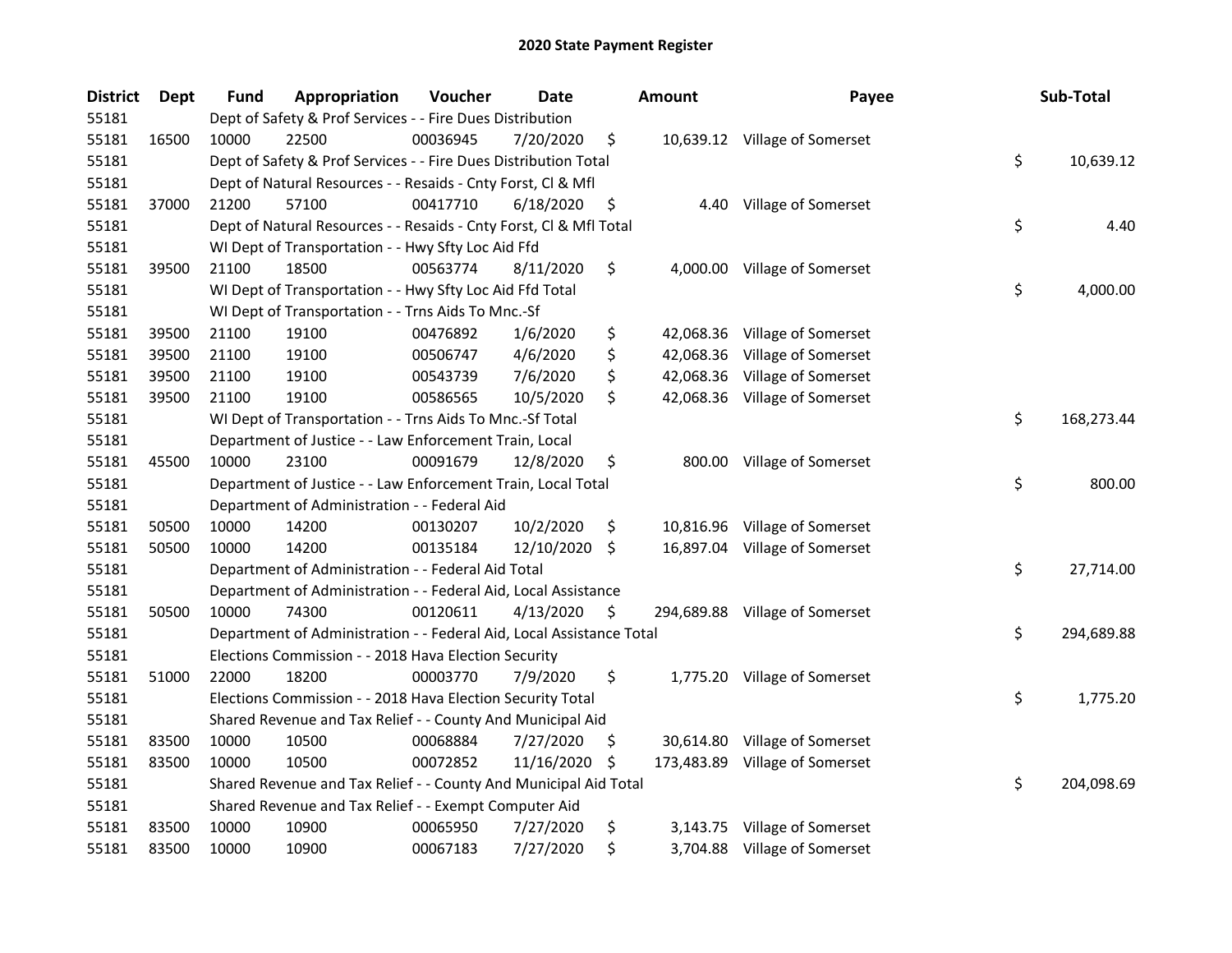| <b>District</b>    | Dept  | <b>Fund</b> | Appropriation                                                                 | <b>Voucher</b> | Date       |     | <b>Amount</b> | Payee               | Sub-Total        |
|--------------------|-------|-------------|-------------------------------------------------------------------------------|----------------|------------|-----|---------------|---------------------|------------------|
| 55181              |       |             | Shared Revenue and Tax Relief - - Exempt Computer Aid Total                   |                |            |     |               |                     | \$<br>6,848.63   |
| 55181              |       |             | Shared Revenue and Tax Relief - - Utility Aid                                 |                |            |     |               |                     |                  |
| 55181              | 83500 | 10000       | 11000                                                                         | 00068884       | 7/27/2020  | S   | 21.82         | Village of Somerset |                  |
| 55181              | 83500 | 10000       | 11000                                                                         | 00072852       | 11/16/2020 | - S | 208.74        | Village of Somerset |                  |
| 55181              |       |             | Shared Revenue and Tax Relief - - Utility Aid Total                           |                |            |     |               |                     | \$<br>230.56     |
| 55181              |       |             | Shared Revenue and Tax Relief - - Personal Property Aid                       |                |            |     |               |                     |                  |
| 55181              | 83500 | 10000       | 11100                                                                         | 00061363       | 5/4/2020   | Ś.  | 4.802.35      | Village of Somerset |                  |
| 55181              | 83500 | 10000       | 11100                                                                         | 00062626       | 5/4/2020   | Ś   | 11,853.17     | Village of Somerset |                  |
| 55181              |       |             | Shared Revenue and Tax Relief - - Personal Property Aid Total                 |                |            |     |               |                     | \$<br>16,655.52  |
| 55181              |       |             | Shared Revenue and Tax Relief - - State Aid; Video Service Provider Fee       |                |            |     |               |                     |                  |
| 55181              | 83500 | 10000       | 11200                                                                         | 00064406       | 7/27/2020  | S   | 672.95        | Village of Somerset |                  |
| 55181              |       |             | Shared Revenue and Tax Relief - - State Aid; Video Service Provider Fee Total |                |            |     |               |                     | \$<br>672.95     |
| <b>55181 Total</b> |       |             |                                                                               |                |            |     |               |                     | \$<br>736,402.39 |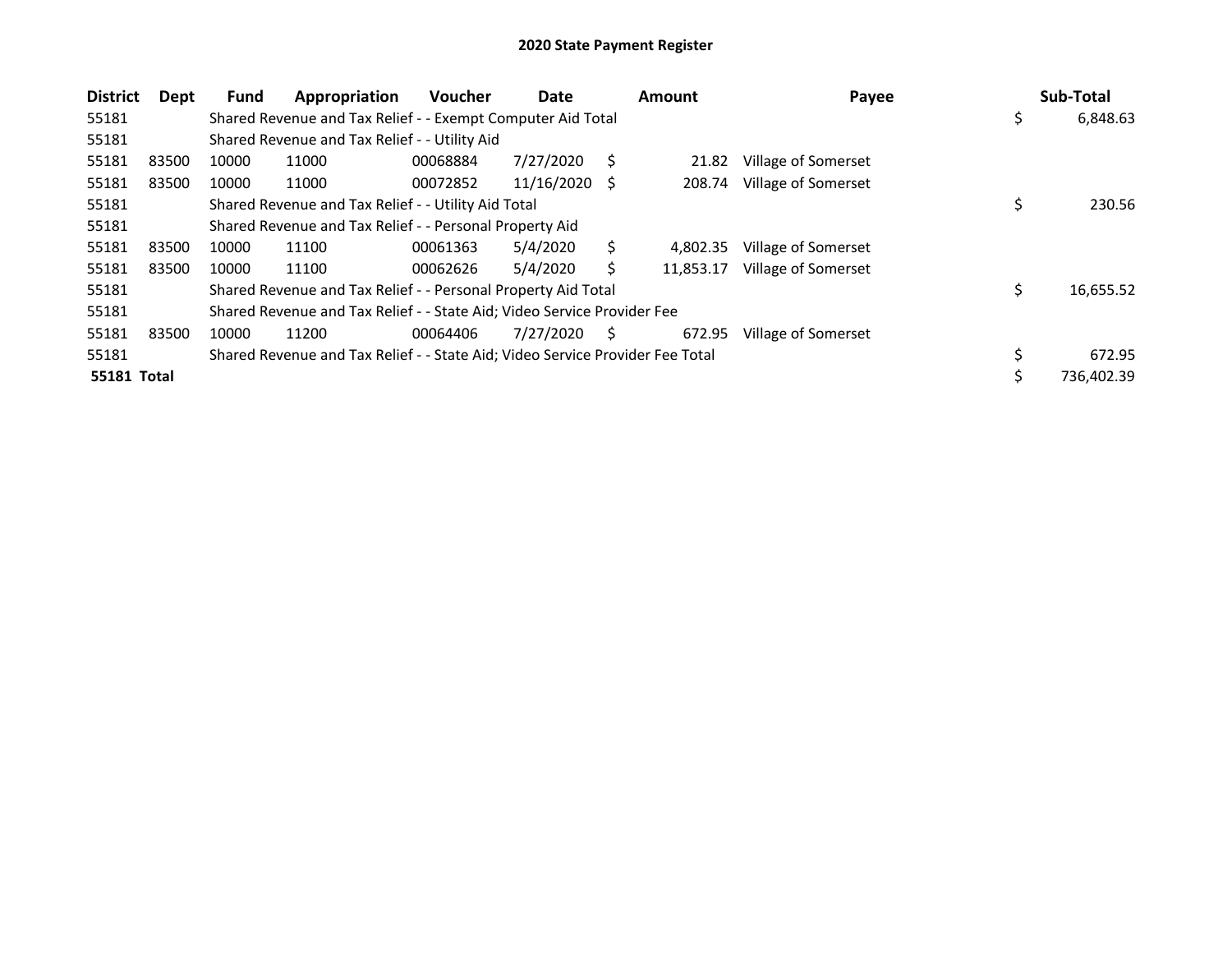| <b>District</b>    | <b>Dept</b> | Fund  | Appropriation                                                         | Voucher  | <b>Date</b>   |     | <b>Amount</b> | Payee                             | Sub-Total       |
|--------------------|-------------|-------|-----------------------------------------------------------------------|----------|---------------|-----|---------------|-----------------------------------|-----------------|
| 55182              |             |       | Dept of Safety & Prof Services - - Fire Dues Distribution             |          |               |     |               |                                   |                 |
| 55182              | 16500       | 10000 | 22500                                                                 | 00036946 | 7/20/2020     | \$. |               | 1,882.87 Village Of Star Prairie  |                 |
| 55182              |             |       | Dept of Safety & Prof Services - - Fire Dues Distribution Total       |          |               |     |               |                                   | \$<br>1,882.87  |
| 55182              |             |       | Dept of Natural Resources - - Resaids - Cnty Forst, CI & Mfl          |          |               |     |               |                                   |                 |
| 55182              | 37000       | 21200 | 57100                                                                 | 00417711 | 6/18/2020     | \$  |               | 14.58 Village Of Star Prairie     |                 |
| 55182              |             |       | Dept of Natural Resources - - Resaids - Cnty Forst, Cl & Mfl Total    |          |               |     |               |                                   | \$<br>14.58     |
| 55182              |             |       | WI Dept of Transportation - - Trns Aids To Mnc.-Sf                    |          |               |     |               |                                   |                 |
| 55182              | 39500       | 21100 | 19100                                                                 | 00476893 | 1/6/2020      | \$  | 6,976.04      | Village Of Star Prairie           |                 |
| 55182              | 39500       | 21100 | 19100                                                                 | 00506748 | 4/6/2020      | \$  | 6,976.04      | Village Of Star Prairie           |                 |
| 55182              | 39500       | 21100 | 19100                                                                 | 00543740 | 7/6/2020      | \$  | 6,976.04      | Village Of Star Prairie           |                 |
| 55182              | 39500       | 21100 | 19100                                                                 | 00586566 | 10/5/2020     | \$  |               | 6,976.06 Village Of Star Prairie  |                 |
| 55182              |             |       | WI Dept of Transportation - - Trns Aids To Mnc.-Sf Total              |          |               |     |               |                                   | \$<br>27,904.18 |
| 55182              |             |       | Department of Administration - - Federal Aid                          |          |               |     |               |                                   |                 |
| 55182              | 50500       | 10000 | 14200                                                                 | 00135185 | 12/10/2020    | -\$ | 9,007.00      | Village Of Star Prairie           |                 |
| 55182              | 50500       | 10000 | 14200                                                                 | 00136546 | 12/17/2020 \$ |     | 955.93        | Village Of Star Prairie           |                 |
| 55182              |             |       | Department of Administration - - Federal Aid Total                    |          |               |     |               |                                   | \$<br>9,962.93  |
| 55182              |             |       | Shared Revenue and Tax Relief - - Expenditure Restraint Program       |          |               |     |               |                                   |                 |
| 55182              | 83500       | 10000 | 10100                                                                 | 00068885 | 7/27/2020     | \$. |               | 1,832.56 Village Of Star Prairie  |                 |
| 55182              |             |       | Shared Revenue and Tax Relief - - Expenditure Restraint Program Total |          |               |     |               |                                   | \$<br>1,832.56  |
| 55182              |             |       | Shared Revenue and Tax Relief - - County And Municipal Aid            |          |               |     |               |                                   |                 |
| 55182              | 83500       | 10000 | 10500                                                                 | 00068885 | 7/27/2020     | \$. | 8,346.56      | Village Of Star Prairie           |                 |
| 55182              | 83500       | 10000 | 10500                                                                 | 00072853 | 11/16/2020    | S.  |               | 47,297.14 Village Of Star Prairie |                 |
| 55182              |             |       | Shared Revenue and Tax Relief - - County And Municipal Aid Total      |          |               |     |               |                                   | \$<br>55,643.70 |
| 55182              |             |       | Shared Revenue and Tax Relief - - Exempt Computer Aid                 |          |               |     |               |                                   |                 |
| 55182              | 83500       | 10000 | 10900                                                                 | 00065951 | 7/27/2020     | \$  |               | 51.97 Village Of Star Prairie     |                 |
| 55182              |             |       | Shared Revenue and Tax Relief - - Exempt Computer Aid Total           |          |               |     |               |                                   | \$<br>51.97     |
| 55182              |             |       | Shared Revenue and Tax Relief - - Utility Aid                         |          |               |     |               |                                   |                 |
| 55182              | 83500       | 10000 | 11000                                                                 | 00068885 | 7/27/2020     | \$  | 20.11         | Village Of Star Prairie           |                 |
| 55182              | 83500       | 10000 | 11000                                                                 | 00072853 | 11/16/2020    | \$. | 115.25        | Village Of Star Prairie           |                 |
| 55182              |             |       | Shared Revenue and Tax Relief - - Utility Aid Total                   |          |               |     |               |                                   | \$<br>135.36    |
| 55182              |             |       | Shared Revenue and Tax Relief - - Personal Property Aid               |          |               |     |               |                                   |                 |
| 55182              | 83500       | 10000 | 11100                                                                 | 00061364 | 5/4/2020      | \$  | 347.19        | Village Of Star Prairie           |                 |
| 55182              |             |       | Shared Revenue and Tax Relief - - Personal Property Aid Total         |          |               |     |               |                                   | \$<br>347.19    |
| <b>55182 Total</b> |             |       |                                                                       |          |               |     |               |                                   | \$<br>97,775.34 |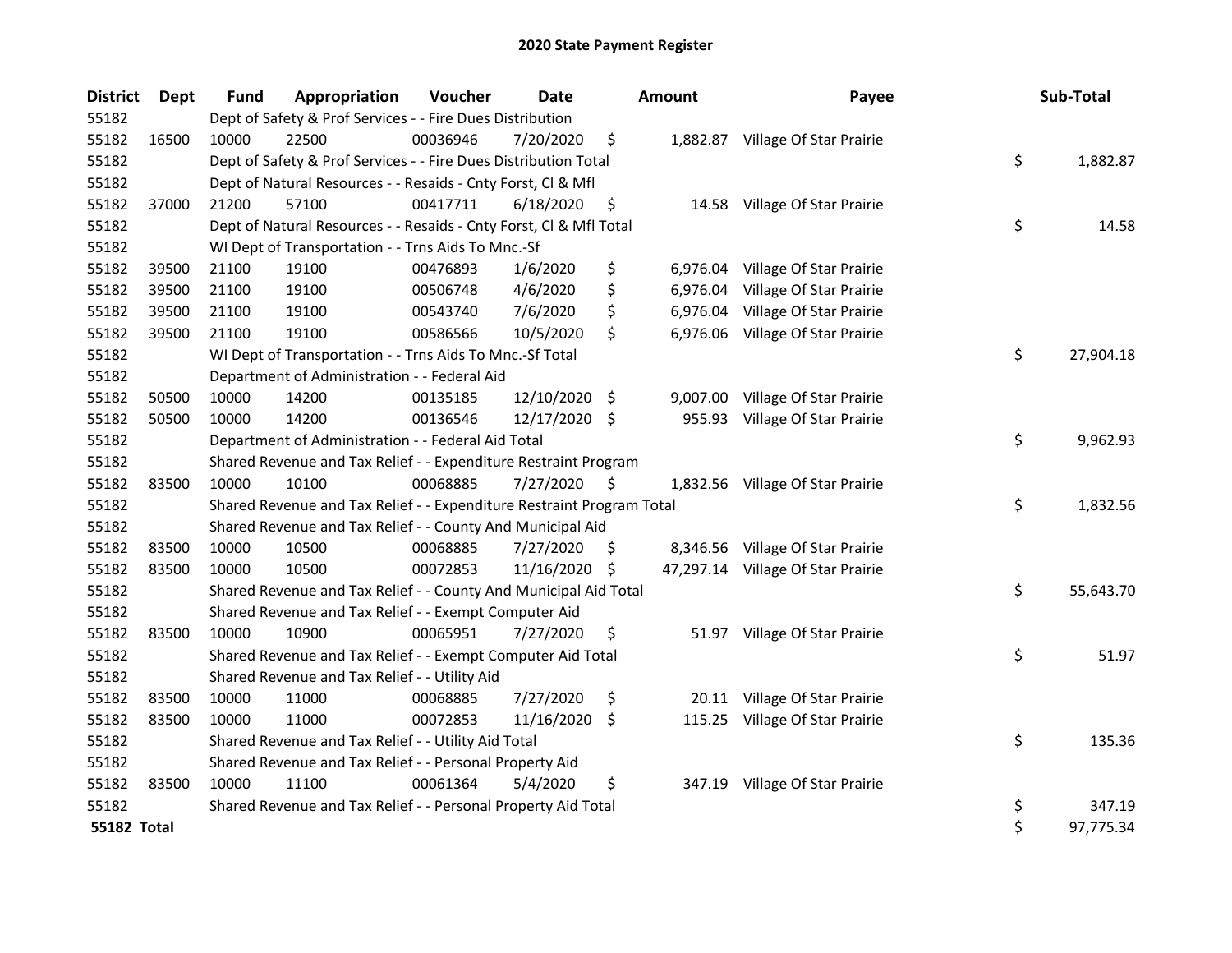| <b>District</b>    | <b>Dept</b> | Fund  | Appropriation                                                      | Voucher  | Date       |    | <b>Amount</b> | Payee                    | Sub-Total       |
|--------------------|-------------|-------|--------------------------------------------------------------------|----------|------------|----|---------------|--------------------------|-----------------|
| 55191              |             |       | Dept of Safety & Prof Services - - Fire Dues Distribution          |          |            |    |               |                          |                 |
| 55191              | 16500       | 10000 | 22500                                                              | 00036947 | 7/20/2020  | \$ |               | 507.50 Village Of Wilson |                 |
| 55191              |             |       | Dept of Safety & Prof Services - - Fire Dues Distribution Total    |          |            |    |               |                          | \$<br>507.50    |
| 55191              |             |       | Dept of Natural Resources - - Resaids - Cnty Forst, Cl & Mfl       |          |            |    |               |                          |                 |
| 55191              | 37000       | 21200 | 57100                                                              | 00417712 | 6/18/2020  | \$ | 2.80          | Village Of Wilson        |                 |
| 55191              |             |       | Dept of Natural Resources - - Resaids - Cnty Forst, Cl & Mfl Total |          |            |    |               |                          | \$<br>2.80      |
| 55191              |             |       | Dept of Natural Resources - - Fin Asst For Responsible Units       |          |            |    |               |                          |                 |
| 55191              | 37000       | 27400 | 67000                                                              | 00413012 | 5/29/2020  | \$ |               | 970.54 Village Of Wilson |                 |
| 55191              |             |       | Dept of Natural Resources - - Fin Asst For Responsible Units Total |          |            |    |               |                          | \$<br>970.54    |
| 55191              |             |       | WI Dept of Transportation - - Trns Aids To Mnc.-Sf                 |          |            |    |               |                          |                 |
| 55191              | 39500       | 21100 | 19100                                                              | 00476894 | 1/6/2020   | \$ | 2,890.80      | Village Of Wilson        |                 |
| 55191              | 39500       | 21100 | 19100                                                              | 00506749 | 4/6/2020   | \$ | 2,890.80      | Village Of Wilson        |                 |
| 55191              | 39500       | 21100 | 19100                                                              | 00543741 | 7/6/2020   |    | 2,890.80      | Village Of Wilson        |                 |
| 55191              | 39500       | 21100 | 19100                                                              | 00586567 | 10/5/2020  | \$ | 2,890.80      | Village Of Wilson        |                 |
| 55191              |             |       | WI Dept of Transportation - - Trns Aids To Mnc.-Sf Total           |          |            |    |               |                          | \$<br>11,563.20 |
| 55191              |             |       | Shared Revenue and Tax Relief - - County And Municipal Aid         |          |            |    |               |                          |                 |
| 55191              | 83500       | 10000 | 10500                                                              | 00068886 | 7/27/2020  | \$ | 9,765.99      | Village Of Wilson        |                 |
| 55191              | 83500       | 10000 | 10500                                                              | 00072854 | 11/16/2020 | S  | 55,340.59     | Village Of Wilson        |                 |
| 55191              |             |       | Shared Revenue and Tax Relief - - County And Municipal Aid Total   |          |            |    |               |                          | \$<br>65,106.58 |
| 55191              |             |       | Shared Revenue and Tax Relief - - Exempt Computer Aid              |          |            |    |               |                          |                 |
| 55191              | 83500       | 10000 | 10900                                                              | 00065952 | 7/27/2020  | \$ | 1.03          | Village Of Wilson        |                 |
| 55191              |             |       | Shared Revenue and Tax Relief - - Exempt Computer Aid Total        |          |            |    |               |                          | \$<br>1.03      |
| 55191              |             |       | Shared Revenue and Tax Relief - - Personal Property Aid            |          |            |    |               |                          |                 |
| 55191              | 83500       | 10000 | 11100                                                              | 00061365 | 5/4/2020   | \$ | 44.89         | Village Of Wilson        |                 |
| 55191              |             |       | Shared Revenue and Tax Relief - - Personal Property Aid Total      |          |            |    |               |                          | \$<br>44.89     |
| <b>55191 Total</b> |             |       |                                                                    |          |            |    |               |                          | \$<br>78,196.54 |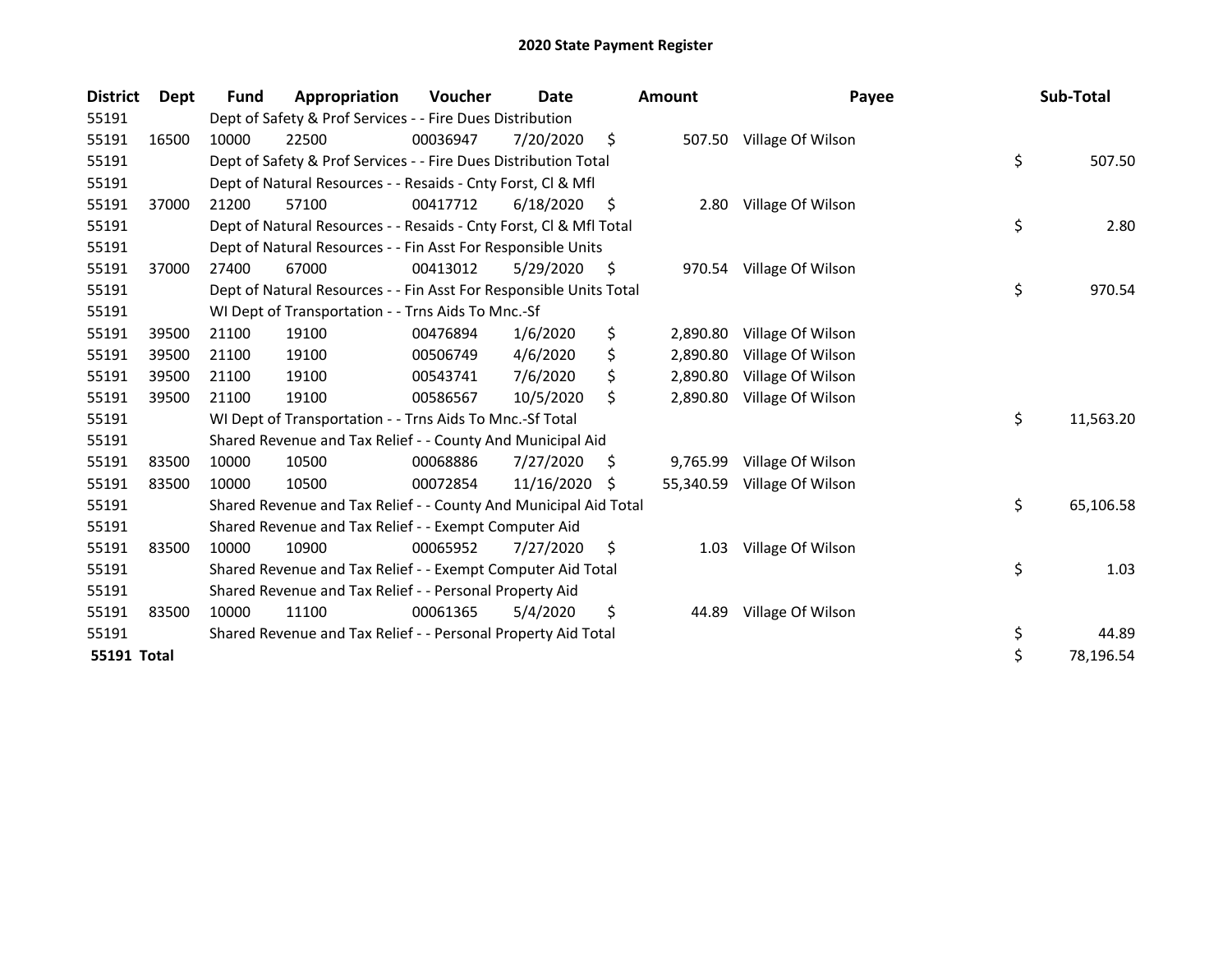| <b>District</b> | <b>Dept</b> | Fund  | Appropriation                                                         | Voucher  | Date          |     | <b>Amount</b> | Payee                           | Sub-Total        |
|-----------------|-------------|-------|-----------------------------------------------------------------------|----------|---------------|-----|---------------|---------------------------------|------------------|
| 55192           |             |       | Dept of Safety & Prof Services - - Fire Dues Distribution             |          |               |     |               |                                 |                  |
| 55192           | 16500       | 10000 | 22500                                                                 | 00036948 | 7/20/2020     | \$  |               | 3,991.91 Village Of Woodville   |                  |
| 55192           |             |       | Dept of Safety & Prof Services - - Fire Dues Distribution Total       |          |               |     |               |                                 | \$<br>3,991.91   |
| 55192           |             |       | WI Dept of Transportation - - Trns Aids To Mnc.-Sf                    |          |               |     |               |                                 |                  |
| 55192           | 39500       | 21100 | 19100                                                                 | 00476895 | 1/6/2020      | \$  |               | 30,970.14 Village Of Woodville  |                  |
| 55192           | 39500       | 21100 | 19100                                                                 | 00506750 | 4/6/2020      | \$  |               | 30,970.14 Village Of Woodville  |                  |
| 55192           | 39500       | 21100 | 19100                                                                 | 00543742 | 7/6/2020      | \$  |               | 30,970.14 Village Of Woodville  |                  |
| 55192           | 39500       | 21100 | 19100                                                                 | 00586568 | 10/5/2020     | \$  |               | 30,970.14 Village Of Woodville  |                  |
| 55192           |             |       | WI Dept of Transportation - - Trns Aids To Mnc.-Sf Total              |          |               |     |               |                                 | \$<br>123,880.56 |
| 55192           |             |       | Department of Justice - - Law Enforcement Train, Local                |          |               |     |               |                                 |                  |
| 55192           | 45500       | 10000 | 23100                                                                 | 00092095 | 12/11/2020 \$ |     | 640.00        | Village Of Woodville            |                  |
| 55192           |             |       | Department of Justice - - Law Enforcement Train, Local Total          |          |               |     |               |                                 | \$<br>640.00     |
| 55192           |             |       | Department of Administration - - Federal Aid                          |          |               |     |               |                                 |                  |
| 55192           | 50500       | 10000 | 14200                                                                 | 00126750 | 8/12/2020     | \$  | 10,031.53     | Village Of Woodville            |                  |
| 55192           | 50500       | 10000 | 14200                                                                 | 00130208 | 10/2/2020     | \$  | 7,595.10      | Village Of Woodville            |                  |
| 55192           | 50500       | 10000 | 14200                                                                 | 00132280 | 11/13/2020    | S   | 704.18        | Village Of Woodville            |                  |
| 55192           | 50500       | 10000 | 14200                                                                 | 00135186 | 12/10/2020    | \$. | 13,544.76     | Village Of Woodville            |                  |
| 55192           | 50500       | 10000 | 14200                                                                 | 00136547 | 12/17/2020    | \$  |               | 2,286.18 Village Of Woodville   |                  |
| 55192           |             |       | Department of Administration - - Federal Aid Total                    |          |               |     |               |                                 | \$<br>34,161.75  |
| 55192           |             |       | Department of Administration - - Federal Aid, Local Assistance        |          |               |     |               |                                 |                  |
| 55192           | 50500       | 10000 | 74300                                                                 | 00120337 | 4/2/2020      | \$  |               | 10,359.70 Village Of Woodville  |                  |
| 55192           |             |       | Department of Administration - - Federal Aid, Local Assistance Total  |          |               |     |               |                                 | \$<br>10,359.70  |
| 55192           |             |       | Elections Commission - - 2018 Hava Election Security                  |          |               |     |               |                                 |                  |
| 55192           | 51000       | 22000 | 18200                                                                 | 00004699 | 9/22/2020     | \$  | 888.60        | Village Of Woodville            |                  |
| 55192           |             |       | Elections Commission - - 2018 Hava Election Security Total            |          |               |     |               |                                 | \$<br>888.60     |
| 55192           |             |       | Shared Revenue and Tax Relief - - Expenditure Restraint Program       |          |               |     |               |                                 |                  |
| 55192           | 83500       | 10000 | 10100                                                                 | 00068887 | 7/27/2020     | \$  |               | 19,091.06 Village Of Woodville  |                  |
| 55192           |             |       | Shared Revenue and Tax Relief - - Expenditure Restraint Program Total |          |               |     |               |                                 | \$<br>19,091.06  |
| 55192           |             |       | Shared Revenue and Tax Relief - - County And Municipal Aid            |          |               |     |               |                                 |                  |
| 55192           | 83500       | 10000 | 10500                                                                 | 00068887 | 7/27/2020     | \$  |               | 43,100.41 Village Of Woodville  |                  |
| 55192           | 83500       | 10000 | 10500                                                                 | 00072855 | 11/16/2020    | \$  |               | 244,235.68 Village Of Woodville |                  |
| 55192           |             |       | Shared Revenue and Tax Relief - - County And Municipal Aid Total      |          |               |     |               |                                 | \$<br>287,336.09 |
| 55192           |             |       | Shared Revenue and Tax Relief - - Exempt Computer Aid                 |          |               |     |               |                                 |                  |
| 55192           | 83500       | 10000 | 10900                                                                 | 00065953 | 7/27/2020     | \$  |               | 2,894.33 Village Of Woodville   |                  |
| 55192           | 83500       | 10000 | 10900                                                                 | 00067184 | 7/27/2020     | \$  |               | 3,096.30 Village Of Woodville   |                  |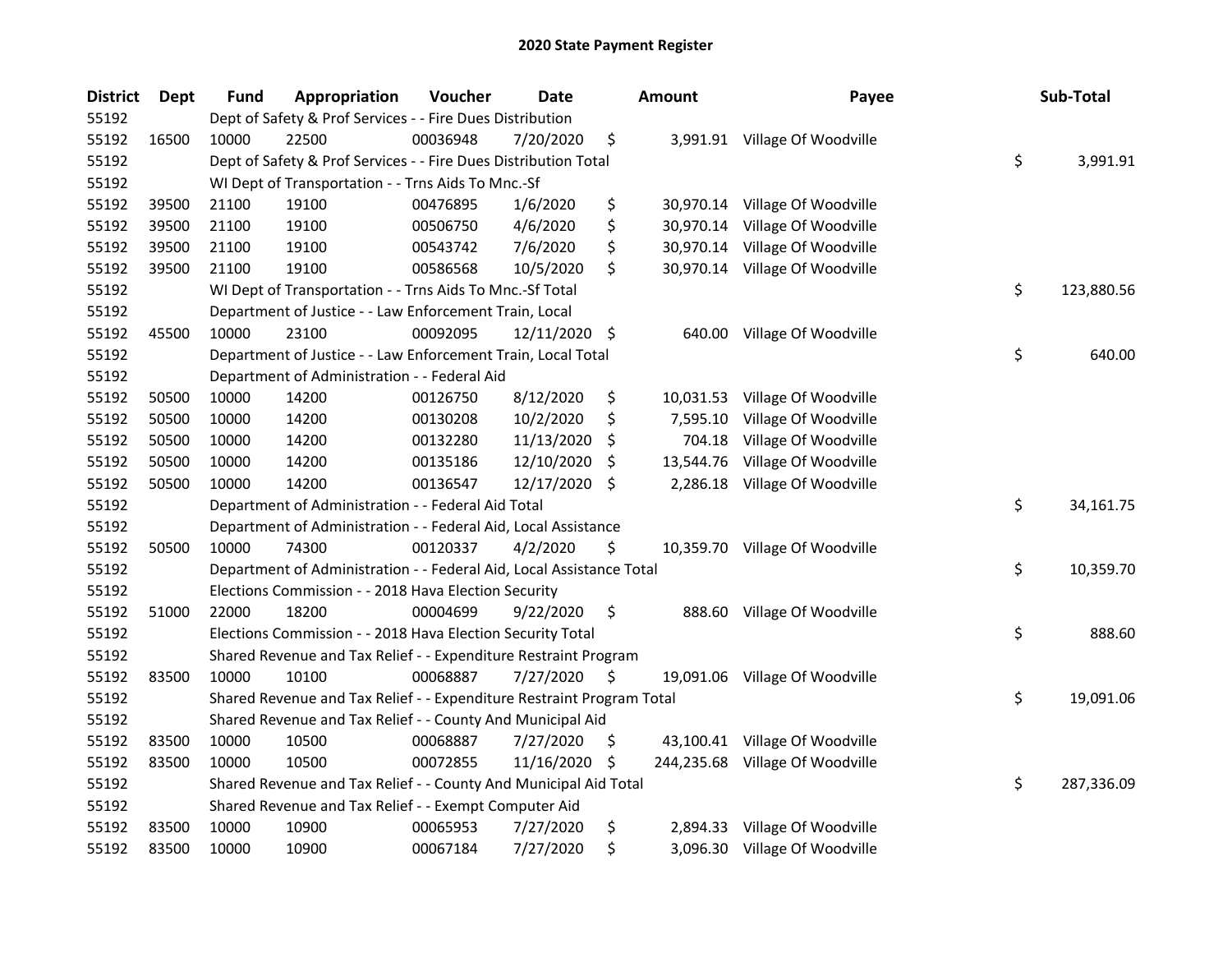| <b>District</b> | Dept  | Fund  | Appropriation                                                                 | <b>Voucher</b> | Date            |    | <b>Amount</b> | Payee                | Sub-Total       |
|-----------------|-------|-------|-------------------------------------------------------------------------------|----------------|-----------------|----|---------------|----------------------|-----------------|
| 55192           |       |       | Shared Revenue and Tax Relief - - Exempt Computer Aid Total                   |                |                 |    |               |                      | \$<br>5,990.63  |
| 55192           |       |       | Shared Revenue and Tax Relief - - Utility Aid                                 |                |                 |    |               |                      |                 |
| 55192           | 83500 | 10000 | 11000                                                                         | 00068887       | 7/27/2020       | Ś. | 5,565.07      | Village Of Woodville |                 |
| 55192           | 83500 | 10000 | 11000                                                                         | 00072855       | $11/16/2020$ \$ |    | 31,760.05     | Village Of Woodville |                 |
| 55192           |       |       | Shared Revenue and Tax Relief - - Utility Aid Total                           |                |                 |    |               |                      | \$<br>37,325.12 |
| 55192           |       |       | Shared Revenue and Tax Relief - - Personal Property Aid                       |                |                 |    |               |                      |                 |
| 55192           | 83500 | 10000 | 11100                                                                         | 00061366       | 5/4/2020        | Ŝ. | 2,695.07      | Village Of Woodville |                 |
| 55192           | 83500 | 10000 | 11100                                                                         | 00062627       | 5/4/2020        |    | 346.78        | Village Of Woodville |                 |
| 55192           |       |       | Shared Revenue and Tax Relief - - Personal Property Aid Total                 |                |                 |    |               |                      | \$<br>3,041.85  |
| 55192           |       |       | Shared Revenue and Tax Relief - - State Aid; Video Service Provider Fee       |                |                 |    |               |                      |                 |
| 55192           | 83500 | 10000 | 11200                                                                         | 00064407       | 7/27/2020       | S. | 1,473.43      | Village Of Woodville |                 |
| 55192           |       |       | Shared Revenue and Tax Relief - - State Aid; Video Service Provider Fee Total |                |                 |    |               |                      | \$<br>1,473.43  |
| 55192           |       |       | Shared Revenue and Tax Relief - - Lottery & Gaming Credit                     |                |                 |    |               |                      |                 |
| 55192           | 83500 | 52100 | 36300                                                                         | 00055512       | 3/23/2020       | S  | 4,955.40      | Village Of Woodville |                 |
| 55192           |       |       | Shared Revenue and Tax Relief - - Lottery & Gaming Credit Total               |                |                 |    |               |                      | 4,955.40        |
| 55192 Total     |       |       |                                                                               |                |                 |    |               |                      | 533,136.10      |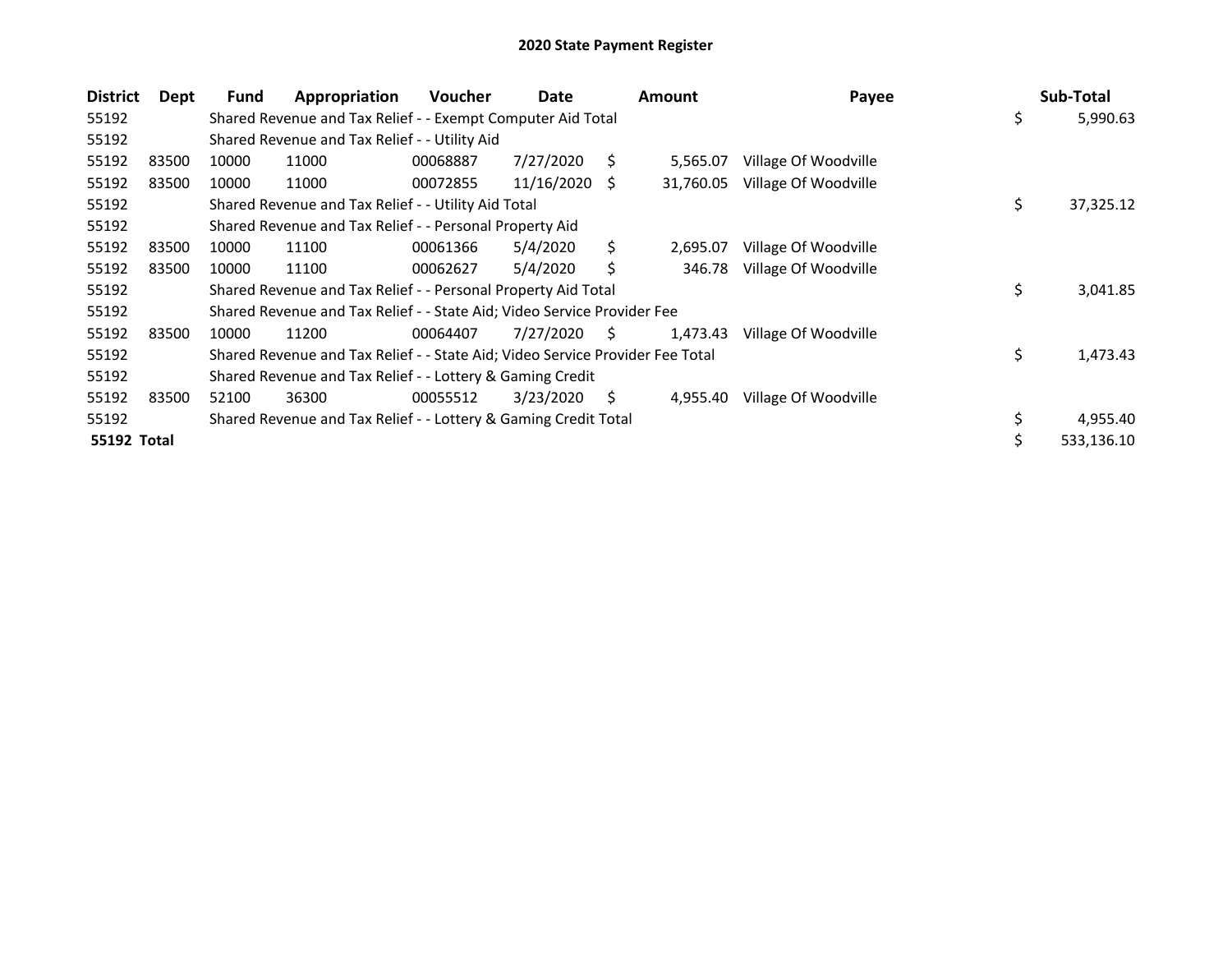| <b>District</b><br><b>Dept</b> | Fund  | Appropriation | Voucher  | <b>Date</b> |                                                                                                                                                                                                                                                                                                                                                                                                                                                                                                                                 |                                                                                                                                                                                                                                                                                                                                                              | Payee                                                                                                                                                                                                                                                                                                                                                                                                                                                     |                                                                                                                                                                                                                            | Sub-Total  |
|--------------------------------|-------|---------------|----------|-------------|---------------------------------------------------------------------------------------------------------------------------------------------------------------------------------------------------------------------------------------------------------------------------------------------------------------------------------------------------------------------------------------------------------------------------------------------------------------------------------------------------------------------------------|--------------------------------------------------------------------------------------------------------------------------------------------------------------------------------------------------------------------------------------------------------------------------------------------------------------------------------------------------------------|-----------------------------------------------------------------------------------------------------------------------------------------------------------------------------------------------------------------------------------------------------------------------------------------------------------------------------------------------------------------------------------------------------------------------------------------------------------|----------------------------------------------------------------------------------------------------------------------------------------------------------------------------------------------------------------------------|------------|
|                                |       |               |          |             |                                                                                                                                                                                                                                                                                                                                                                                                                                                                                                                                 |                                                                                                                                                                                                                                                                                                                                                              |                                                                                                                                                                                                                                                                                                                                                                                                                                                           |                                                                                                                                                                                                                            |            |
| 16500                          | 10000 | 22500         | 00036949 | 7/20/2020   | \$                                                                                                                                                                                                                                                                                                                                                                                                                                                                                                                              |                                                                                                                                                                                                                                                                                                                                                              |                                                                                                                                                                                                                                                                                                                                                                                                                                                           |                                                                                                                                                                                                                            |            |
|                                |       |               |          |             |                                                                                                                                                                                                                                                                                                                                                                                                                                                                                                                                 |                                                                                                                                                                                                                                                                                                                                                              |                                                                                                                                                                                                                                                                                                                                                                                                                                                           | \$                                                                                                                                                                                                                         | 3,127.80   |
|                                |       |               |          |             |                                                                                                                                                                                                                                                                                                                                                                                                                                                                                                                                 |                                                                                                                                                                                                                                                                                                                                                              |                                                                                                                                                                                                                                                                                                                                                                                                                                                           |                                                                                                                                                                                                                            |            |
| 37000                          | 21200 | 58300         | 00403265 | 4/21/2020   | \$                                                                                                                                                                                                                                                                                                                                                                                                                                                                                                                              |                                                                                                                                                                                                                                                                                                                                                              |                                                                                                                                                                                                                                                                                                                                                                                                                                                           |                                                                                                                                                                                                                            |            |
|                                |       |               |          |             |                                                                                                                                                                                                                                                                                                                                                                                                                                                                                                                                 |                                                                                                                                                                                                                                                                                                                                                              |                                                                                                                                                                                                                                                                                                                                                                                                                                                           | \$                                                                                                                                                                                                                         | 2,278.26   |
|                                |       |               |          |             |                                                                                                                                                                                                                                                                                                                                                                                                                                                                                                                                 |                                                                                                                                                                                                                                                                                                                                                              |                                                                                                                                                                                                                                                                                                                                                                                                                                                           |                                                                                                                                                                                                                            |            |
| 37000                          | 27400 | 67000         | 00413266 | 5/29/2020   | \$                                                                                                                                                                                                                                                                                                                                                                                                                                                                                                                              |                                                                                                                                                                                                                                                                                                                                                              |                                                                                                                                                                                                                                                                                                                                                                                                                                                           |                                                                                                                                                                                                                            |            |
|                                |       |               |          |             |                                                                                                                                                                                                                                                                                                                                                                                                                                                                                                                                 |                                                                                                                                                                                                                                                                                                                                                              |                                                                                                                                                                                                                                                                                                                                                                                                                                                           | \$                                                                                                                                                                                                                         | 9,513.99   |
|                                |       |               |          |             |                                                                                                                                                                                                                                                                                                                                                                                                                                                                                                                                 |                                                                                                                                                                                                                                                                                                                                                              |                                                                                                                                                                                                                                                                                                                                                                                                                                                           |                                                                                                                                                                                                                            |            |
| 39500                          | 21100 | 19100         | 00476896 | 1/6/2020    | \$                                                                                                                                                                                                                                                                                                                                                                                                                                                                                                                              | 16,151.49                                                                                                                                                                                                                                                                                                                                                    | City Of Glenwood City                                                                                                                                                                                                                                                                                                                                                                                                                                     |                                                                                                                                                                                                                            |            |
| 39500                          | 21100 | 19100         | 00506751 | 4/6/2020    | \$                                                                                                                                                                                                                                                                                                                                                                                                                                                                                                                              | 16,151.49                                                                                                                                                                                                                                                                                                                                                    | City Of Glenwood City                                                                                                                                                                                                                                                                                                                                                                                                                                     |                                                                                                                                                                                                                            |            |
| 39500                          | 21100 | 19100         | 00543743 | 7/6/2020    | \$                                                                                                                                                                                                                                                                                                                                                                                                                                                                                                                              | 16,151.49                                                                                                                                                                                                                                                                                                                                                    | City Of Glenwood City                                                                                                                                                                                                                                                                                                                                                                                                                                     |                                                                                                                                                                                                                            |            |
| 39500                          | 21100 | 19100         | 00586569 | 10/5/2020   | \$                                                                                                                                                                                                                                                                                                                                                                                                                                                                                                                              | 16,151.50                                                                                                                                                                                                                                                                                                                                                    | City Of Glenwood City                                                                                                                                                                                                                                                                                                                                                                                                                                     |                                                                                                                                                                                                                            |            |
|                                |       |               |          |             |                                                                                                                                                                                                                                                                                                                                                                                                                                                                                                                                 |                                                                                                                                                                                                                                                                                                                                                              |                                                                                                                                                                                                                                                                                                                                                                                                                                                           | \$                                                                                                                                                                                                                         | 64,605.97  |
|                                |       |               |          |             |                                                                                                                                                                                                                                                                                                                                                                                                                                                                                                                                 |                                                                                                                                                                                                                                                                                                                                                              |                                                                                                                                                                                                                                                                                                                                                                                                                                                           |                                                                                                                                                                                                                            |            |
| 43500                          | 10000 | 11900         | 00379037 | 9/15/2020   | \$                                                                                                                                                                                                                                                                                                                                                                                                                                                                                                                              | 5,500.14                                                                                                                                                                                                                                                                                                                                                     | City Of Glenwood City                                                                                                                                                                                                                                                                                                                                                                                                                                     |                                                                                                                                                                                                                            |            |
|                                |       |               |          |             |                                                                                                                                                                                                                                                                                                                                                                                                                                                                                                                                 |                                                                                                                                                                                                                                                                                                                                                              |                                                                                                                                                                                                                                                                                                                                                                                                                                                           | \$                                                                                                                                                                                                                         | 5,500.14   |
|                                |       |               |          |             |                                                                                                                                                                                                                                                                                                                                                                                                                                                                                                                                 |                                                                                                                                                                                                                                                                                                                                                              |                                                                                                                                                                                                                                                                                                                                                                                                                                                           |                                                                                                                                                                                                                            |            |
| 43500                          | 10000 | 16300         |          |             |                                                                                                                                                                                                                                                                                                                                                                                                                                                                                                                                 |                                                                                                                                                                                                                                                                                                                                                              | City Of Glenwood City                                                                                                                                                                                                                                                                                                                                                                                                                                     |                                                                                                                                                                                                                            |            |
|                                |       |               |          |             |                                                                                                                                                                                                                                                                                                                                                                                                                                                                                                                                 |                                                                                                                                                                                                                                                                                                                                                              |                                                                                                                                                                                                                                                                                                                                                                                                                                                           | \$                                                                                                                                                                                                                         | 3,500.76   |
|                                |       |               |          |             |                                                                                                                                                                                                                                                                                                                                                                                                                                                                                                                                 |                                                                                                                                                                                                                                                                                                                                                              |                                                                                                                                                                                                                                                                                                                                                                                                                                                           |                                                                                                                                                                                                                            |            |
| 45500                          | 10000 | 23100         | 00091444 | 12/4/2020   | \$                                                                                                                                                                                                                                                                                                                                                                                                                                                                                                                              | 640.00                                                                                                                                                                                                                                                                                                                                                       |                                                                                                                                                                                                                                                                                                                                                                                                                                                           |                                                                                                                                                                                                                            |            |
|                                |       |               |          |             |                                                                                                                                                                                                                                                                                                                                                                                                                                                                                                                                 |                                                                                                                                                                                                                                                                                                                                                              |                                                                                                                                                                                                                                                                                                                                                                                                                                                           | \$                                                                                                                                                                                                                         | 640.00     |
|                                |       |               |          |             |                                                                                                                                                                                                                                                                                                                                                                                                                                                                                                                                 |                                                                                                                                                                                                                                                                                                                                                              |                                                                                                                                                                                                                                                                                                                                                                                                                                                           |                                                                                                                                                                                                                            |            |
| 50500                          | 10000 | 74300         | 00117201 | 2/12/2020   | \$.                                                                                                                                                                                                                                                                                                                                                                                                                                                                                                                             | 454,540.07                                                                                                                                                                                                                                                                                                                                                   | City Of Glenwood City                                                                                                                                                                                                                                                                                                                                                                                                                                     |                                                                                                                                                                                                                            |            |
| 50500                          | 10000 | 74300         | 00127561 | 8/28/2020   | \$                                                                                                                                                                                                                                                                                                                                                                                                                                                                                                                              | 20,459.93                                                                                                                                                                                                                                                                                                                                                    | City Of Glenwood City                                                                                                                                                                                                                                                                                                                                                                                                                                     |                                                                                                                                                                                                                            |            |
|                                |       |               |          |             |                                                                                                                                                                                                                                                                                                                                                                                                                                                                                                                                 |                                                                                                                                                                                                                                                                                                                                                              |                                                                                                                                                                                                                                                                                                                                                                                                                                                           | \$                                                                                                                                                                                                                         | 475,000.00 |
|                                |       |               |          |             |                                                                                                                                                                                                                                                                                                                                                                                                                                                                                                                                 |                                                                                                                                                                                                                                                                                                                                                              |                                                                                                                                                                                                                                                                                                                                                                                                                                                           |                                                                                                                                                                                                                            |            |
| 51000                          | 22000 | 18200         | 00004478 | 9/9/2020    | \$                                                                                                                                                                                                                                                                                                                                                                                                                                                                                                                              | 891.90                                                                                                                                                                                                                                                                                                                                                       | City Of Glenwood City                                                                                                                                                                                                                                                                                                                                                                                                                                     |                                                                                                                                                                                                                            |            |
|                                |       |               |          |             |                                                                                                                                                                                                                                                                                                                                                                                                                                                                                                                                 |                                                                                                                                                                                                                                                                                                                                                              |                                                                                                                                                                                                                                                                                                                                                                                                                                                           | \$                                                                                                                                                                                                                         | 891.90     |
|                                |       |               |          |             |                                                                                                                                                                                                                                                                                                                                                                                                                                                                                                                                 |                                                                                                                                                                                                                                                                                                                                                              |                                                                                                                                                                                                                                                                                                                                                                                                                                                           |                                                                                                                                                                                                                            |            |
| 55000                          | 10000 | 10300         | 00270608 | 12/9/2020   | \$                                                                                                                                                                                                                                                                                                                                                                                                                                                                                                                              | 125.00                                                                                                                                                                                                                                                                                                                                                       | City Of Glenwood City                                                                                                                                                                                                                                                                                                                                                                                                                                     |                                                                                                                                                                                                                            |            |
|                                |       |               |          |             |                                                                                                                                                                                                                                                                                                                                                                                                                                                                                                                                 |                                                                                                                                                                                                                                                                                                                                                              |                                                                                                                                                                                                                                                                                                                                                                                                                                                           | \$                                                                                                                                                                                                                         | 125.00     |
|                                |       |               |          |             |                                                                                                                                                                                                                                                                                                                                                                                                                                                                                                                                 |                                                                                                                                                                                                                                                                                                                                                              |                                                                                                                                                                                                                                                                                                                                                                                                                                                           |                                                                                                                                                                                                                            |            |
|                                |       |               |          |             | Dept of Safety & Prof Services - - Fire Dues Distribution<br>Dept of Natural Resources - - Rec & Resource Aids, Fed<br>WI Dept of Transportation - - Trns Aids To Mnc.-Sf<br>WI Dept of Transportation - - Trns Aids To Mnc.-Sf Total<br>Department of Justice - - Law Enforcement Train, Local<br>Elections Commission - - 2018 Hava Election Security<br>Elections Commission - - 2018 Hava Election Security Total<br>Public Defender Board - - Trial Representation<br>Public Defender Board - - Trial Representation Total | Dept of Safety & Prof Services - - Fire Dues Distribution Total<br>Dept of Natural Resources - - Rec & Resource Aids, Fed Total<br>Dept of Natural Resources - - Fin Asst For Responsible Units<br>AMBULANCE 11/16/2020 \$<br>Department of Justice - - Law Enforcement Train, Local Total<br>Department of Administration - - Federal Aid, Local Assistance | <b>Amount</b><br>Dept of Natural Resources - - Fin Asst For Responsible Units Total<br>Department of Health Services - - Emergency Medical Services, Ai<br>Department of Health Services - - Emergency Medical Services, Ai Total<br>Department of Health Services - - Prepaid Medical Transport Reimbursement<br>Department of Administration - - Federal Aid, Local Assistance Total<br>Shared Revenue and Tax Relief - - Expenditure Restraint Program | 3,127.80 City Of Glenwood City<br>2,278.26 City Of Glenwood City<br>9,513.99 City Of Glenwood City<br>3,500.76<br>Department of Health Services - - Prepaid Medical Transport Reimbursement Total<br>City Of Glenwood City |            |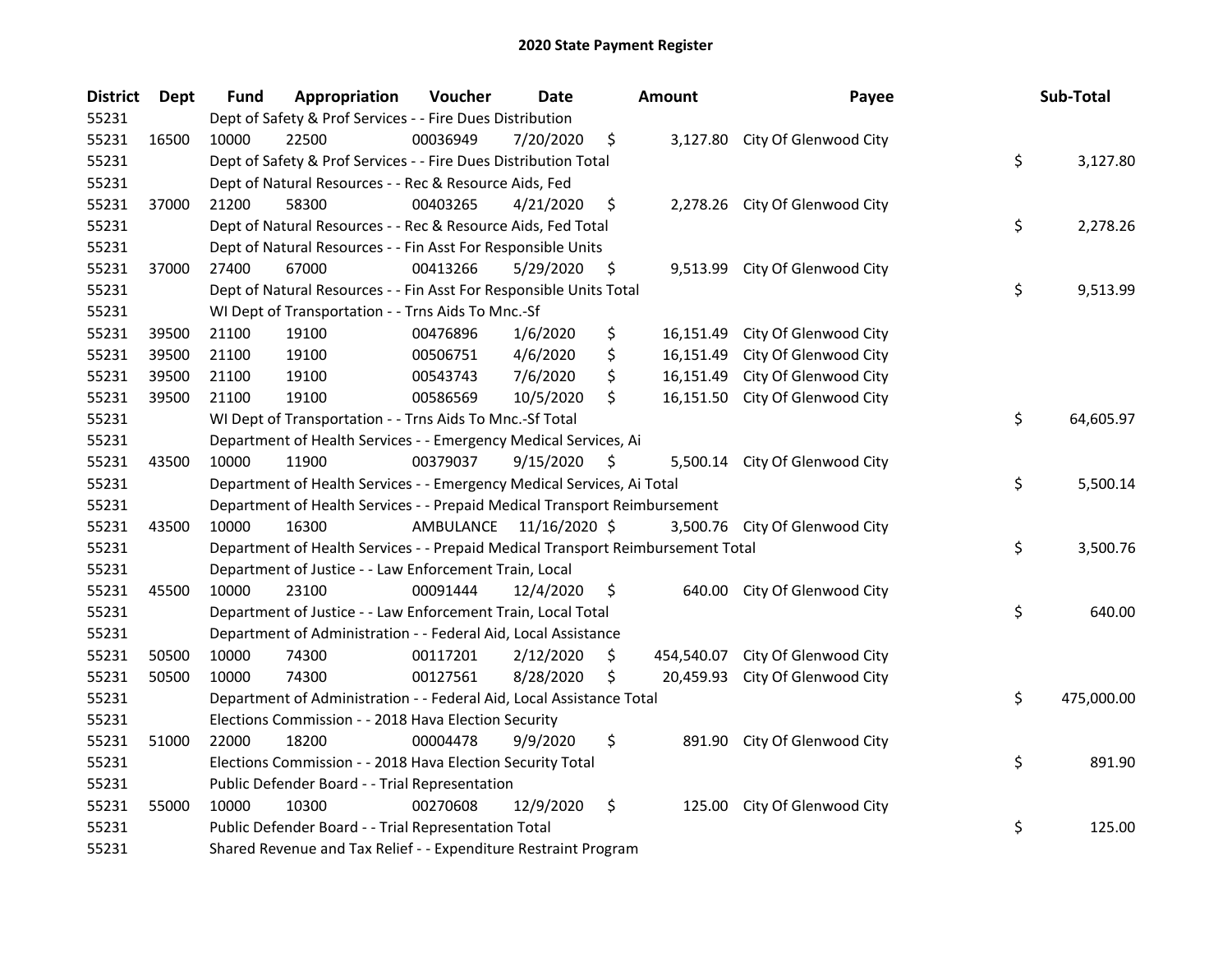| <b>District</b> | Dept  | <b>Fund</b> | Appropriation                                                                 | Voucher  | Date       |     | <b>Amount</b> | Payee                 | Sub-Total        |
|-----------------|-------|-------------|-------------------------------------------------------------------------------|----------|------------|-----|---------------|-----------------------|------------------|
| 55231           | 83500 | 10000       | 10100                                                                         | 00068888 | 7/27/2020  | \$. | 12,008.09     | City Of Glenwood City |                  |
| 55231           |       |             | Shared Revenue and Tax Relief - - Expenditure Restraint Program Total         |          |            |     |               |                       | \$<br>12,008.09  |
| 55231           |       |             | Shared Revenue and Tax Relief - - County And Municipal Aid                    |          |            |     |               |                       |                  |
| 55231           | 83500 | 10000       | 10500                                                                         | 00068888 | 7/27/2020  | S   | 38,658.59     | City Of Glenwood City |                  |
| 55231           | 83500 | 10000       | 10500                                                                         | 00072856 | 11/16/2020 | -S  | 215,564.59    | City Of Glenwood City |                  |
| 55231           |       |             | Shared Revenue and Tax Relief - - County And Municipal Aid Total              |          |            |     |               |                       | \$<br>254,223.18 |
| 55231           |       |             | Shared Revenue and Tax Relief - - Exempt Computer Aid                         |          |            |     |               |                       |                  |
| 55231           | 83500 | 10000       | 10900                                                                         | 00065954 | 7/27/2020  | \$. | 591.33        | City Of Glenwood City |                  |
| 55231           |       |             | Shared Revenue and Tax Relief - - Exempt Computer Aid Total                   |          |            |     |               |                       | \$<br>591.33     |
| 55231           |       |             | Shared Revenue and Tax Relief - - Utility Aid                                 |          |            |     |               |                       |                  |
| 55231           | 83500 | 10000       | 11000                                                                         | 00068888 | 7/27/2020  | \$  | 1.61          | City Of Glenwood City |                  |
| 55231           |       |             | Shared Revenue and Tax Relief - - Utility Aid Total                           |          |            |     |               |                       | \$<br>1.61       |
| 55231           |       |             | Shared Revenue and Tax Relief - - Personal Property Aid                       |          |            |     |               |                       |                  |
| 55231           | 83500 | 10000       | 11100                                                                         | 00061367 | 5/4/2020   | \$  | 958.28        | City Of Glenwood City |                  |
| 55231           |       |             | Shared Revenue and Tax Relief - - Personal Property Aid Total                 |          |            |     |               |                       | \$<br>958.28     |
| 55231           |       |             | Shared Revenue and Tax Relief - - State Aid; Video Service Provider Fee       |          |            |     |               |                       |                  |
| 55231           | 83500 | 10000       | 11200                                                                         | 00064408 | 7/27/2020  | S   | 803.32        | City Of Glenwood City |                  |
| 55231           |       |             | Shared Revenue and Tax Relief - - State Aid; Video Service Provider Fee Total |          |            |     |               |                       | \$<br>803.32     |
| 55231           |       |             | Shared Revenue and Tax Relief - - Lottery & Gaming Credit                     |          |            |     |               |                       |                  |
| 55231           | 83500 | 52100       | 36300                                                                         | 00055513 | 3/23/2020  | \$. | 3,074.24      | City Of Glenwood City |                  |
| 55231           |       |             | Shared Revenue and Tax Relief - - Lottery & Gaming Credit Total               |          |            |     |               |                       | \$<br>3,074.24   |
| 55231 Total     |       |             |                                                                               |          |            |     |               |                       | \$<br>836,843.87 |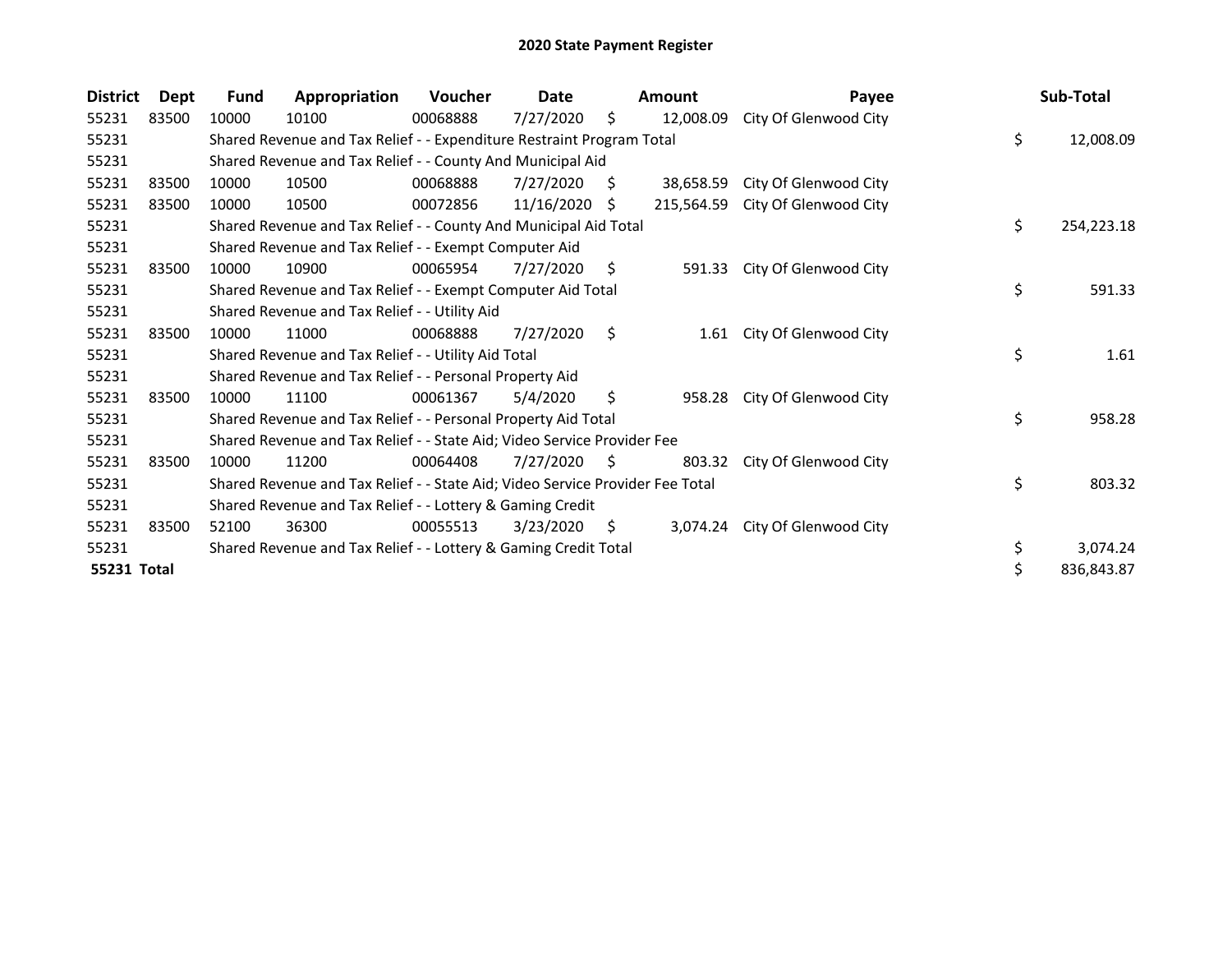| <b>Dept</b> | <b>Fund</b>     | Appropriation | Voucher   | <b>Date</b> |                                                                                                                                                                                                                                                                                                                                                                                                                                                                                                                                                                                                                                                                                                                                                                                                                           | <b>Amount</b>                                                                                                                                                                                                    | Payee                                                                     |                                                                                                                                                                                              | Sub-Total  |
|-------------|-----------------|---------------|-----------|-------------|---------------------------------------------------------------------------------------------------------------------------------------------------------------------------------------------------------------------------------------------------------------------------------------------------------------------------------------------------------------------------------------------------------------------------------------------------------------------------------------------------------------------------------------------------------------------------------------------------------------------------------------------------------------------------------------------------------------------------------------------------------------------------------------------------------------------------|------------------------------------------------------------------------------------------------------------------------------------------------------------------------------------------------------------------|---------------------------------------------------------------------------|----------------------------------------------------------------------------------------------------------------------------------------------------------------------------------------------|------------|
|             |                 |               |           |             |                                                                                                                                                                                                                                                                                                                                                                                                                                                                                                                                                                                                                                                                                                                                                                                                                           |                                                                                                                                                                                                                  |                                                                           |                                                                                                                                                                                              |            |
| 16500       | 10000           | 22500         | 00036950  | 7/17/2020   | \$                                                                                                                                                                                                                                                                                                                                                                                                                                                                                                                                                                                                                                                                                                                                                                                                                        |                                                                                                                                                                                                                  | City Of Hudson                                                            |                                                                                                                                                                                              |            |
|             |                 |               |           |             |                                                                                                                                                                                                                                                                                                                                                                                                                                                                                                                                                                                                                                                                                                                                                                                                                           |                                                                                                                                                                                                                  |                                                                           | \$                                                                                                                                                                                           | 83,849.14  |
|             |                 |               |           |             |                                                                                                                                                                                                                                                                                                                                                                                                                                                                                                                                                                                                                                                                                                                                                                                                                           |                                                                                                                                                                                                                  |                                                                           |                                                                                                                                                                                              |            |
| 37000       | 10000           | 94100         | 00420942  | 7/3/2020    | \$                                                                                                                                                                                                                                                                                                                                                                                                                                                                                                                                                                                                                                                                                                                                                                                                                        |                                                                                                                                                                                                                  |                                                                           |                                                                                                                                                                                              |            |
|             |                 |               |           |             |                                                                                                                                                                                                                                                                                                                                                                                                                                                                                                                                                                                                                                                                                                                                                                                                                           |                                                                                                                                                                                                                  |                                                                           | \$                                                                                                                                                                                           | 45,000.00  |
|             |                 |               |           |             |                                                                                                                                                                                                                                                                                                                                                                                                                                                                                                                                                                                                                                                                                                                                                                                                                           |                                                                                                                                                                                                                  |                                                                           |                                                                                                                                                                                              |            |
| 37000       | 21200           | 58300         | 00414447  | 6/9/2020    | \$                                                                                                                                                                                                                                                                                                                                                                                                                                                                                                                                                                                                                                                                                                                                                                                                                        |                                                                                                                                                                                                                  |                                                                           |                                                                                                                                                                                              |            |
|             |                 |               |           |             |                                                                                                                                                                                                                                                                                                                                                                                                                                                                                                                                                                                                                                                                                                                                                                                                                           |                                                                                                                                                                                                                  |                                                                           | \$                                                                                                                                                                                           | 1,072.70   |
|             |                 |               |           |             |                                                                                                                                                                                                                                                                                                                                                                                                                                                                                                                                                                                                                                                                                                                                                                                                                           |                                                                                                                                                                                                                  |                                                                           |                                                                                                                                                                                              |            |
| 37000       | 36300           | <b>TA100</b>  | 00420588  | 7/1/2020    | \$                                                                                                                                                                                                                                                                                                                                                                                                                                                                                                                                                                                                                                                                                                                                                                                                                        |                                                                                                                                                                                                                  |                                                                           |                                                                                                                                                                                              |            |
|             |                 |               |           |             |                                                                                                                                                                                                                                                                                                                                                                                                                                                                                                                                                                                                                                                                                                                                                                                                                           |                                                                                                                                                                                                                  |                                                                           | \$                                                                                                                                                                                           | 138,150.00 |
|             |                 |               |           |             |                                                                                                                                                                                                                                                                                                                                                                                                                                                                                                                                                                                                                                                                                                                                                                                                                           |                                                                                                                                                                                                                  |                                                                           |                                                                                                                                                                                              |            |
| 39500       | 21100           | 16200         | 00477435  | 1/6/2020    | \$                                                                                                                                                                                                                                                                                                                                                                                                                                                                                                                                                                                                                                                                                                                                                                                                                        | 4,532.51                                                                                                                                                                                                         | City Of Hudson                                                            |                                                                                                                                                                                              |            |
| 39500       | 21100           | 16200         | 00507290  | 4/6/2020    | \$                                                                                                                                                                                                                                                                                                                                                                                                                                                                                                                                                                                                                                                                                                                                                                                                                        | 4,532.51                                                                                                                                                                                                         | City Of Hudson                                                            |                                                                                                                                                                                              |            |
| 39500       | 21100           | 16200         | 00544282  | 7/6/2020    | \$                                                                                                                                                                                                                                                                                                                                                                                                                                                                                                                                                                                                                                                                                                                                                                                                                        | 4,532.51                                                                                                                                                                                                         | City Of Hudson                                                            |                                                                                                                                                                                              |            |
| 39500       | 21100           | 16200         | 00587108  | 10/5/2020   | \$                                                                                                                                                                                                                                                                                                                                                                                                                                                                                                                                                                                                                                                                                                                                                                                                                        |                                                                                                                                                                                                                  | City Of Hudson                                                            |                                                                                                                                                                                              |            |
|             |                 |               |           |             |                                                                                                                                                                                                                                                                                                                                                                                                                                                                                                                                                                                                                                                                                                                                                                                                                           |                                                                                                                                                                                                                  |                                                                           | \$                                                                                                                                                                                           | 18,130.05  |
|             |                 |               |           |             |                                                                                                                                                                                                                                                                                                                                                                                                                                                                                                                                                                                                                                                                                                                                                                                                                           |                                                                                                                                                                                                                  |                                                                           |                                                                                                                                                                                              |            |
| 39500       | 21100           | 18500         | 00486860  | 1/30/2020   | \$                                                                                                                                                                                                                                                                                                                                                                                                                                                                                                                                                                                                                                                                                                                                                                                                                        | 1,000.00                                                                                                                                                                                                         | City Of Hudson                                                            |                                                                                                                                                                                              |            |
|             |                 |               |           |             |                                                                                                                                                                                                                                                                                                                                                                                                                                                                                                                                                                                                                                                                                                                                                                                                                           |                                                                                                                                                                                                                  |                                                                           | \$                                                                                                                                                                                           | 1,000.00   |
|             |                 |               |           |             |                                                                                                                                                                                                                                                                                                                                                                                                                                                                                                                                                                                                                                                                                                                                                                                                                           |                                                                                                                                                                                                                  |                                                                           |                                                                                                                                                                                              |            |
| 39500       | 21100           | 19100         | 00476897  | 1/6/2020    | \$                                                                                                                                                                                                                                                                                                                                                                                                                                                                                                                                                                                                                                                                                                                                                                                                                        | 205,322.54                                                                                                                                                                                                       | City Of Hudson                                                            |                                                                                                                                                                                              |            |
| 39500       | 21100           | 19100         | 00506752  | 4/6/2020    | \$                                                                                                                                                                                                                                                                                                                                                                                                                                                                                                                                                                                                                                                                                                                                                                                                                        | 205,322.54                                                                                                                                                                                                       | City Of Hudson                                                            |                                                                                                                                                                                              |            |
| 39500       | 21100           | 19100         | 00543744  | 7/6/2020    | \$                                                                                                                                                                                                                                                                                                                                                                                                                                                                                                                                                                                                                                                                                                                                                                                                                        | 205,322.54                                                                                                                                                                                                       | City Of Hudson                                                            |                                                                                                                                                                                              |            |
| 39500       | 21100           | 19100         | 00586570  | 10/5/2020   | \$                                                                                                                                                                                                                                                                                                                                                                                                                                                                                                                                                                                                                                                                                                                                                                                                                        | 205,322.54                                                                                                                                                                                                       | City Of Hudson                                                            |                                                                                                                                                                                              |            |
|             |                 |               |           |             |                                                                                                                                                                                                                                                                                                                                                                                                                                                                                                                                                                                                                                                                                                                                                                                                                           |                                                                                                                                                                                                                  |                                                                           | \$                                                                                                                                                                                           | 821,290.16 |
|             |                 |               |           |             |                                                                                                                                                                                                                                                                                                                                                                                                                                                                                                                                                                                                                                                                                                                                                                                                                           |                                                                                                                                                                                                                  |                                                                           |                                                                                                                                                                                              |            |
| 43500       | 10000           | 16300         | AMBULANCE |             |                                                                                                                                                                                                                                                                                                                                                                                                                                                                                                                                                                                                                                                                                                                                                                                                                           | 10,502.29                                                                                                                                                                                                        | City Of Hudson                                                            |                                                                                                                                                                                              |            |
|             |                 |               |           |             |                                                                                                                                                                                                                                                                                                                                                                                                                                                                                                                                                                                                                                                                                                                                                                                                                           |                                                                                                                                                                                                                  |                                                                           | \$                                                                                                                                                                                           | 10,502.29  |
|             |                 |               |           |             |                                                                                                                                                                                                                                                                                                                                                                                                                                                                                                                                                                                                                                                                                                                                                                                                                           |                                                                                                                                                                                                                  |                                                                           |                                                                                                                                                                                              |            |
| 45500       | 10000           | 23100         | 00079047  | 2/26/2020   | \$                                                                                                                                                                                                                                                                                                                                                                                                                                                                                                                                                                                                                                                                                                                                                                                                                        | 5,945.25                                                                                                                                                                                                         | City Of Hudson                                                            |                                                                                                                                                                                              |            |
| 45500       | 10000           | 23100         | 00091234  | 12/1/2020   | \$                                                                                                                                                                                                                                                                                                                                                                                                                                                                                                                                                                                                                                                                                                                                                                                                                        | 3,520.00                                                                                                                                                                                                         | City Of Hudson                                                            |                                                                                                                                                                                              |            |
|             |                 |               |           |             |                                                                                                                                                                                                                                                                                                                                                                                                                                                                                                                                                                                                                                                                                                                                                                                                                           |                                                                                                                                                                                                                  |                                                                           | \$                                                                                                                                                                                           | 9,465.25   |
|             |                 |               |           |             |                                                                                                                                                                                                                                                                                                                                                                                                                                                                                                                                                                                                                                                                                                                                                                                                                           |                                                                                                                                                                                                                  |                                                                           |                                                                                                                                                                                              |            |
|             | <b>District</b> |               |           |             | Dept of Safety & Prof Services - - Fire Dues Distribution<br>Dept of Natural Resources - - GPO - Federal Funds<br>Dept of Natural Resources - - GPO - Federal Funds Total<br>Dept of Natural Resources - - Rec & Resource Aids, Fed<br>Dept of Natural Resources - - Land Acquisition<br>Dept of Natural Resources - - Land Acquisition Total<br>WI Dept of Transportation - - Conn Hwy Aids St Fds<br>WI Dept of Transportation - - Conn Hwy Aids St Fds Total<br>WI Dept of Transportation - - Hwy Sfty Loc Aid Ffd<br>WI Dept of Transportation - - Hwy Sfty Loc Aid Ffd Total<br>WI Dept of Transportation - - Trns Aids To Mnc.-Sf<br>WI Dept of Transportation - - Trns Aids To Mnc.-Sf Total<br>Department of Justice - - Law Enforcement Train, Local<br>Department of Justice - - Internet Crimes Against Childr | Dept of Safety & Prof Services - - Fire Dues Distribution Total<br>Dept of Natural Resources - - Rec & Resource Aids, Fed Total<br>11/16/2020 \$<br>Department of Justice - - Law Enforcement Train, Local Total | Department of Health Services - - Prepaid Medical Transport Reimbursement | 83,849.14<br>45,000.00 City Of Hudson<br>1,072.70 City Of Hudson<br>138,150.00 City Of Hudson<br>4,532.52<br>Department of Health Services - - Prepaid Medical Transport Reimbursement Total |            |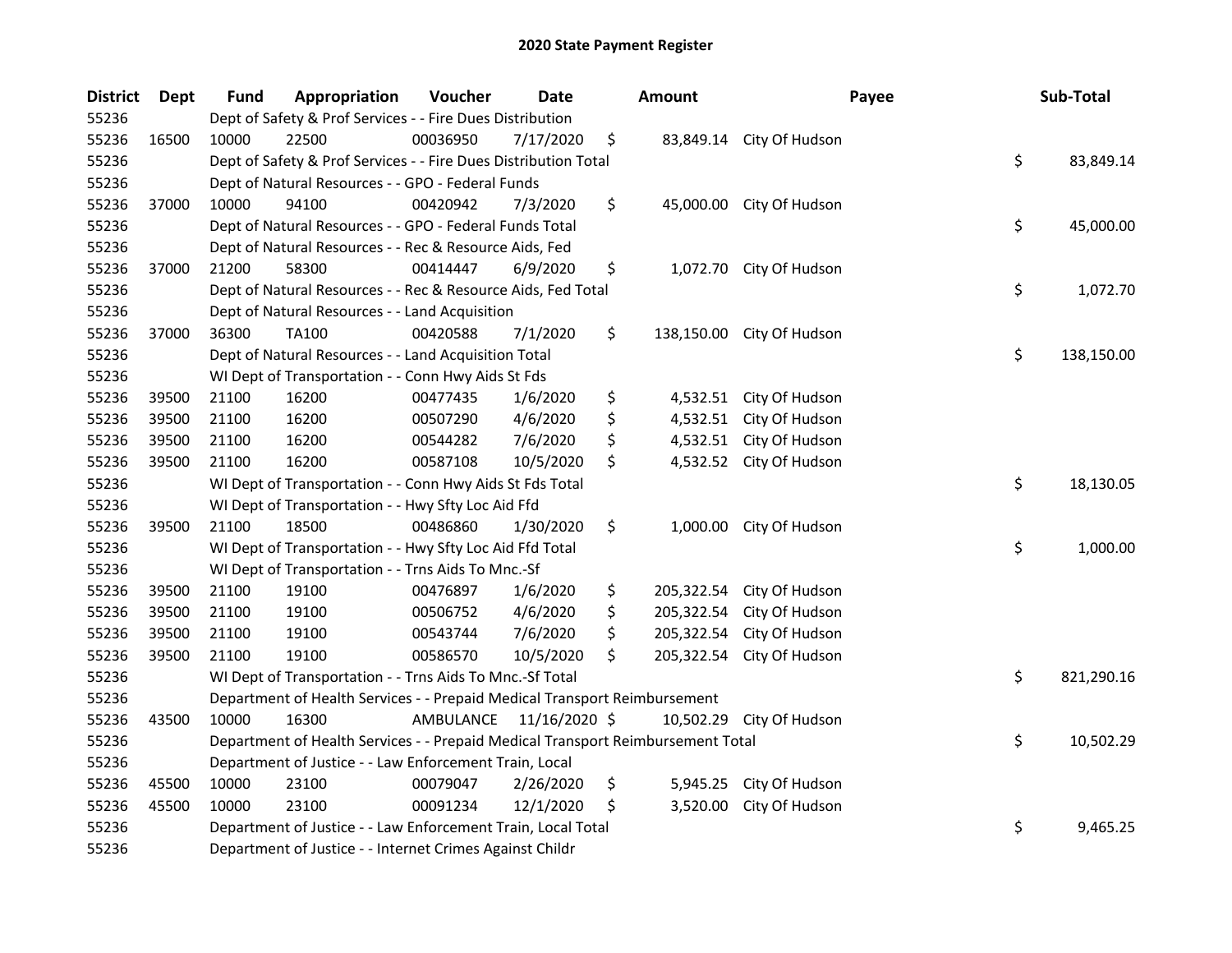| <b>District</b> | <b>Dept</b> | <b>Fund</b> | Appropriation                                                                 | Voucher  | Date          |      | <b>Amount</b> |                          | Payee | Sub-Total          |
|-----------------|-------------|-------------|-------------------------------------------------------------------------------|----------|---------------|------|---------------|--------------------------|-------|--------------------|
| 55236           | 45500       | 10000       | 28400                                                                         | 00088151 | 9/28/2020     | \$   | 179.46        | City Of Hudson           |       |                    |
| 55236           | 45500       | 10000       | 28400                                                                         | 00092425 | 12/28/2020 \$ |      | 247.68        | City Of Hudson           |       |                    |
| 55236           |             |             | Department of Justice - - Internet Crimes Against Childr Total                |          |               |      |               |                          |       | \$<br>427.14       |
| 55236           |             |             | Department of Justice - - Federal Aid, State Operations                       |          |               |      |               |                          |       |                    |
| 55236           | 45500       | 10000       | 54300                                                                         | 00079192 | 1/31/2020     | \$   | 49.98         | City Of Hudson           |       |                    |
| 55236           |             |             | Department of Justice - - Federal Aid, State Operations Total                 |          |               |      |               |                          |       | \$<br>49.98        |
| 55236           |             |             | Department of Administration - - Federal Aid                                  |          |               |      |               |                          |       |                    |
| 55236           | 50500       | 10000       | 14200                                                                         | 00126745 | 8/11/2020     | \$   | 229,134.00    | City Of Hudson           |       |                    |
| 55236           | 50500       | 10000       | 14200                                                                         | 00136537 | 12/16/2020    | \$   | 24,318.47     | City Of Hudson           |       |                    |
| 55236           |             |             | Department of Administration - - Federal Aid Total                            |          |               |      |               |                          |       | \$<br>253,452.47   |
| 55236           |             |             | Elections Commission - - 2018 Hava Election Security                          |          |               |      |               |                          |       |                    |
| 55236           | 51000       | 22000       | 18200                                                                         | 00003536 | 6/29/2020     | \$   | 9,885.50      | City Of Hudson           |       |                    |
| 55236           |             |             | Elections Commission - - 2018 Hava Election Security Total                    |          |               |      |               |                          |       | \$<br>9,885.50     |
| 55236           |             |             | Shared Revenue and Tax Relief - - County And Municipal Aid                    |          |               |      |               |                          |       |                    |
| 55236           | 83500       | 10000       | 10500                                                                         | 00068889 | 7/27/2020     | \$.  | 24,140.62     | City Of Hudson           |       |                    |
| 55236           | 83500       | 10000       | 10500                                                                         | 00072857 | 11/16/2020    | -\$  | 126,294.58    | City Of Hudson           |       |                    |
| 55236           |             |             | Shared Revenue and Tax Relief - - County And Municipal Aid Total              |          |               |      |               |                          |       | \$<br>150,435.20   |
| 55236           |             |             | Shared Revenue and Tax Relief - - Exempt Computer Aid                         |          |               |      |               |                          |       |                    |
| 55236           | 83500       | 10000       | 10900                                                                         | 00065955 | 7/27/2020     | S.   |               | 30,502.16 City Of Hudson |       |                    |
| 55236           |             |             | Shared Revenue and Tax Relief - - Exempt Computer Aid Total                   |          |               |      |               |                          |       | \$<br>30,502.16    |
| 55236           |             |             | Shared Revenue and Tax Relief - - Utility Aid                                 |          |               |      |               |                          |       |                    |
| 55236           | 83500       | 10000       | 11000                                                                         | 00068889 | 7/27/2020     | \$   | 7,797.89      | City Of Hudson           |       |                    |
| 55236           | 83500       | 10000       | 11000                                                                         | 00072857 | 11/16/2020 \$ |      | 46,284.81     | City Of Hudson           |       |                    |
| 55236           |             |             | Shared Revenue and Tax Relief - - Utility Aid Total                           |          |               |      |               |                          |       | \$<br>54,082.70    |
| 55236           |             |             | Shared Revenue and Tax Relief - - Personal Property Aid                       |          |               |      |               |                          |       |                    |
| 55236           | 83500       | 10000       | 11100                                                                         | 00061368 | 5/4/2020      | \$   |               | 79,859.58 City Of Hudson |       |                    |
| 55236           |             |             | Shared Revenue and Tax Relief - - Personal Property Aid Total                 |          |               |      |               |                          |       | \$<br>79,859.58    |
| 55236           |             |             | Shared Revenue and Tax Relief - - State Aid; Video Service Provider Fee       |          |               |      |               |                          |       |                    |
| 55236           | 83500       | 10000       | 11200                                                                         | 00064409 | 7/27/2020     | - \$ | 18,968.13     | City Of Hudson           |       |                    |
| 55236           |             |             | Shared Revenue and Tax Relief - - State Aid; Video Service Provider Fee Total |          |               |      |               |                          |       | \$<br>18,968.13    |
| 55236 Total     |             |             |                                                                               |          |               |      |               |                          |       | \$<br>1,726,122.45 |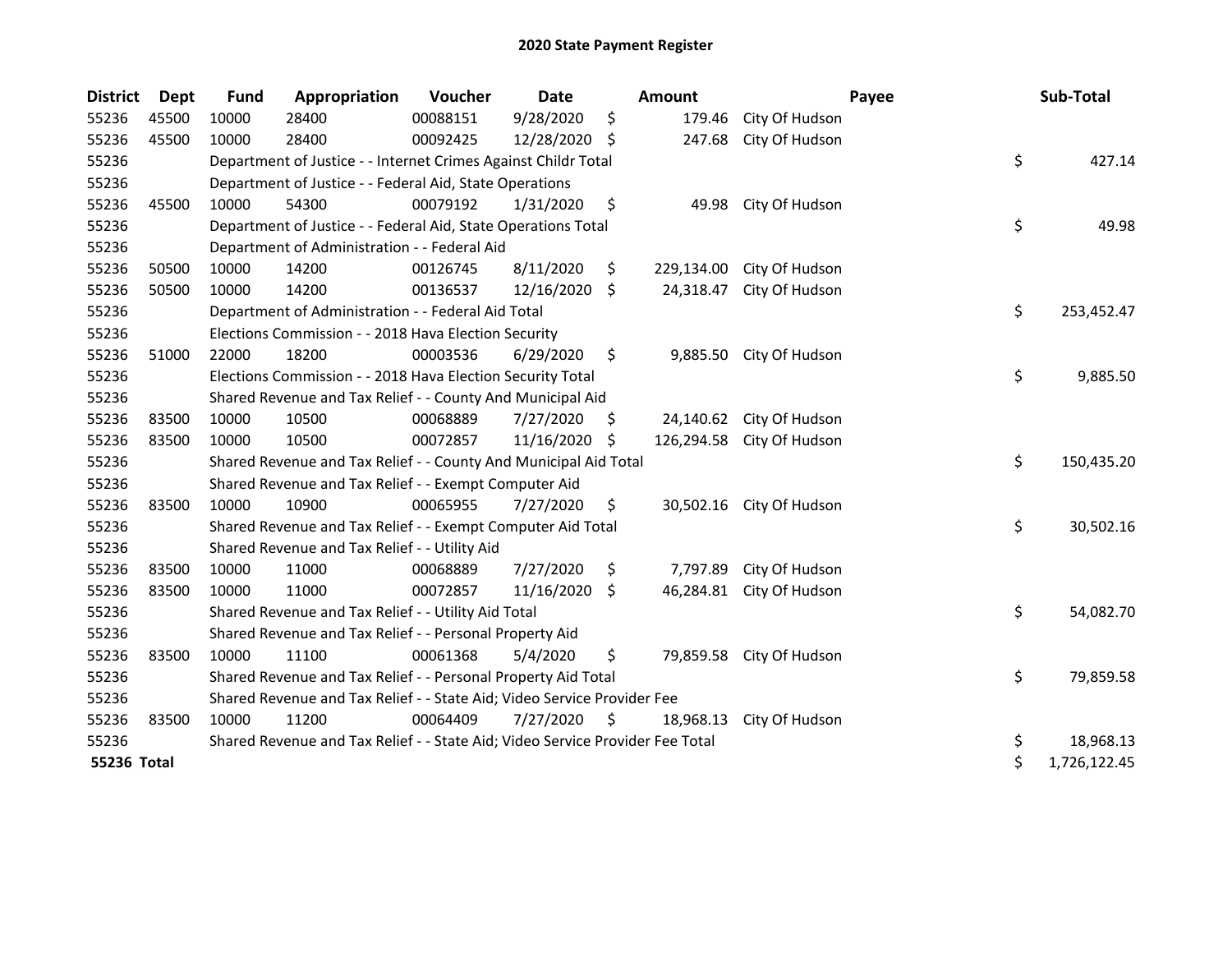## 2020 State Payment Register

| <b>District</b> | <b>Dept</b> | <b>Fund</b> | Appropriation                                                     | Voucher  | <b>Date</b> | <b>Amount</b>    | Payee                          | Sub-Total       |
|-----------------|-------------|-------------|-------------------------------------------------------------------|----------|-------------|------------------|--------------------------------|-----------------|
| 55261           |             |             | Dept of Ag, Trade & Cons Protc - - Retail Petroleum               |          |             |                  |                                |                 |
| 55261           | 11500       | 27200       | 16100                                                             | 00055532 | 1/16/2020   | \$<br>184.00     | City Of New Richmond           |                 |
| 55261           | 11500       | 27200       | 16100                                                             | 00059512 | 6/26/2020   | \$<br>92.00      | City Of New Richmond           |                 |
| 55261           | 11500       | 27200       | 16100                                                             | 00060116 | 7/14/2020   | \$<br>75.90      | City Of New Richmond           |                 |
| 55261           | 11500       | 27200       | 16100                                                             | 00060953 | 8/17/2020   | \$<br>475.00     | City Of New Richmond           |                 |
| 55261           | 11500       | 27200       | 16100                                                             | 00062527 | 10/13/2020  | \$<br>92.00      | City Of New Richmond           |                 |
| 55261           |             |             | Dept of Ag, Trade & Cons Protc - - Retail Petroleum Total         |          |             |                  |                                | \$<br>918.90    |
| 55261           |             |             | Dept of Safety & Prof Services - - Fire Dues Distribution         |          |             |                  |                                |                 |
| 55261           | 16500       | 10000       | 22500                                                             | 00036951 | 7/17/2020   | \$               | 37,168.23 City Of New Richmond |                 |
| 55261           |             |             | Dept of Safety & Prof Services - - Fire Dues Distribution Total   |          |             |                  |                                | \$<br>37,168.23 |
| 55261           |             |             | Dept of Natural Resources - - Resaids - Fire Suppress Grant       |          |             |                  |                                |                 |
| 55261           | 37000       | 21200       | 54500                                                             | 00391913 | 3/3/2020    | \$<br>6,389.34   | City Of New Richmond           |                 |
| 55261           | 37000       | 21200       | 54500                                                             | 00408365 | 5/13/2020   | \$<br>2,073.91   | City Of New Richmond           |                 |
| 55261           |             |             | Dept of Natural Resources - - Resaids - Fire Suppress Grant Total |          |             |                  |                                | \$<br>8,463.25  |
| 55261           |             |             | Dept of Natural Resources - - Ea - River Protect, Cons Fund       |          |             |                  |                                |                 |
| 55261           | 37000       | 21200       | 67500                                                             | 00430205 | 8/19/2020   | \$<br>697.26     | City Of New Richmond           |                 |
| 55261           |             |             | Dept of Natural Resources - - Ea - River Protect, Cons Fund Total |          |             |                  |                                | \$<br>697.26    |
| 55261           |             |             | WI Dept of Transportation - - Conn Hwy Aids St Fds                |          |             |                  |                                |                 |
| 55261           | 39500       | 21100       | 16200                                                             | 00477436 | 1/6/2020    | \$<br>12,481.92  | City Of New Richmond           |                 |
| 55261           | 39500       | 21100       | 16200                                                             | 00507291 | 4/6/2020    | \$<br>12,481.92  | City Of New Richmond           |                 |
| 55261           | 39500       | 21100       | 16200                                                             | 00544283 | 7/6/2020    | \$<br>12,481.92  | City Of New Richmond           |                 |
| 55261           | 39500       | 21100       | 16200                                                             | 00587109 | 10/5/2020   | \$               | 12,481.92 City Of New Richmond |                 |
| 55261           |             |             | WI Dept of Transportation - - Conn Hwy Aids St Fds Total          |          |             |                  |                                | \$<br>49,927.68 |
| 55261           |             |             | WI Dept of Transportation - - Tc, Trns Oper Aid Sf                |          |             |                  |                                |                 |
| 55261           | 39500       | 21100       | 17700                                                             | 00525250 | 5/12/2020   | \$<br>10,789.00  | City Of New Richmond           |                 |
| 55261           | 39500       | 21100       | 17700                                                             | 00574276 | 8/27/2020   | \$<br>32,366.00  | City Of New Richmond           |                 |
| 55261           |             |             | WI Dept of Transportation - - Tc, Trns Oper Aid Sf Total          |          |             |                  |                                | \$<br>43,155.00 |
| 55261           |             |             | WI Dept of Transportation - - Trnst/Trns-Rel Aid F                |          |             |                  |                                |                 |
| 55261           | 39500       | 21100       | 18200                                                             | 00499463 | 3/4/2020    | \$<br>12,733.80  | City Of New Richmond           |                 |
| 55261           | 39500       | 21100       | 18200                                                             | 00533050 | 6/2/2020    | \$<br>32,600.94  | City Of New Richmond           |                 |
| 55261           | 39500       | 21100       | 18200                                                             | 00578310 | 9/4/2020    | \$<br>40,843.70  | City Of New Richmond           |                 |
| 55261           |             |             | WI Dept of Transportation - - Trnst/Trns-Rel Aid F Total          |          |             |                  |                                | \$<br>86,178.44 |
| 55261           |             |             | WI Dept of Transportation - - Trns Aids To Mnc.-Sf                |          |             |                  |                                |                 |
| 55261           | 39500       | 21100       | 19100                                                             | 00476898 | 1/6/2020    | \$<br>148,747.26 | City Of New Richmond           |                 |
| 55261           | 39500       | 21100       | 19100                                                             | 00506753 | 4/6/2020    | \$<br>148,747.26 | City Of New Richmond           |                 |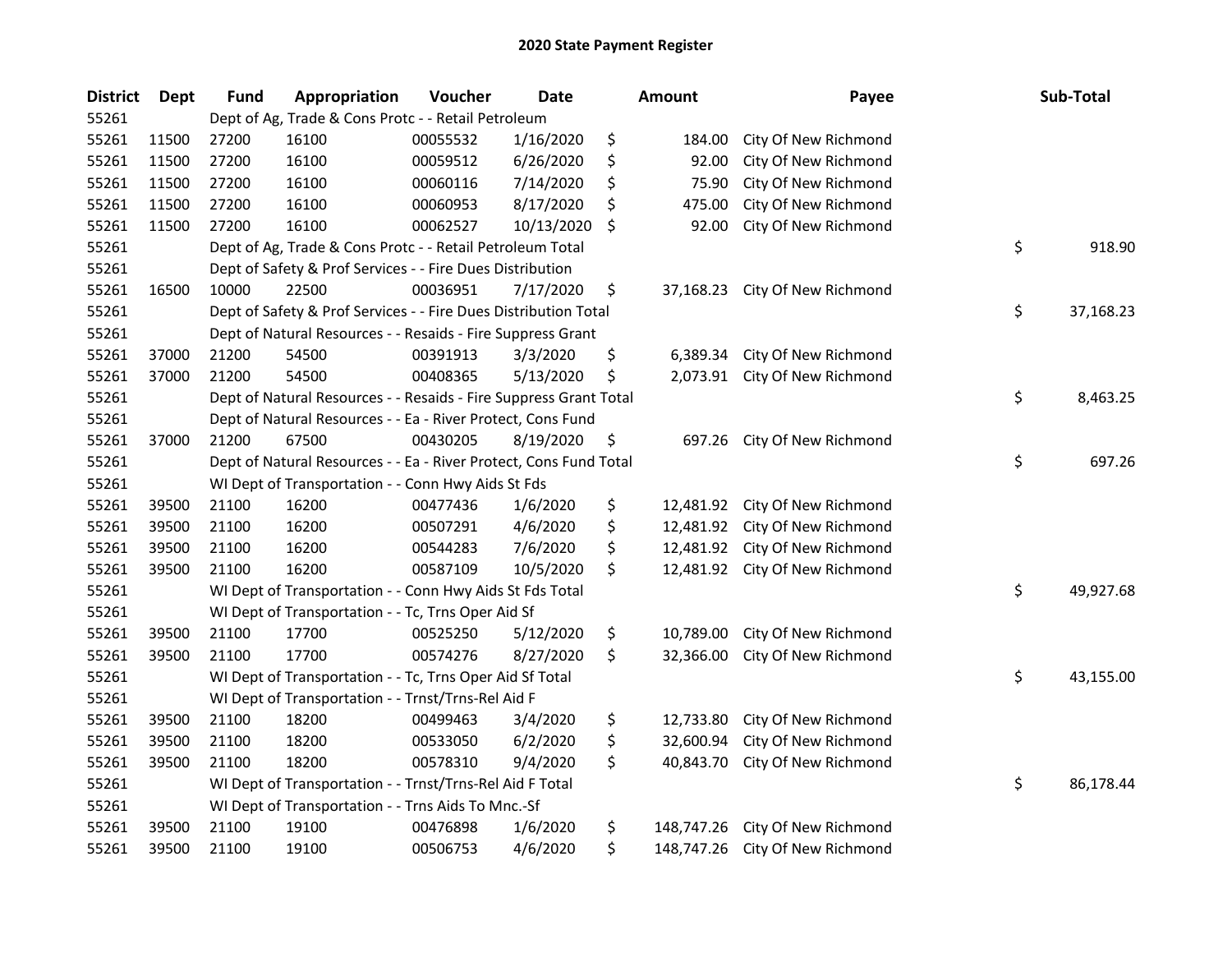| <b>District</b> | <b>Dept</b> | <b>Fund</b> | Appropriation                                                | Voucher  | Date       | <b>Amount</b>    | Payee                           | Sub-Total        |
|-----------------|-------------|-------------|--------------------------------------------------------------|----------|------------|------------------|---------------------------------|------------------|
| 55261           | 39500       | 21100       | 19100                                                        | 00543745 | 7/6/2020   | \$<br>148,747.26 | City Of New Richmond            |                  |
| 55261           | 39500       | 21100       | 19100                                                        | 00586571 | 10/5/2020  | \$<br>148,747.29 | City Of New Richmond            |                  |
| 55261           |             |             | WI Dept of Transportation - - Trns Aids To Mnc.-Sf Total     |          |            |                  |                                 | \$<br>594,989.07 |
| 55261           |             |             | WI Dept of Transportation - - Trnsprt Alternats Lf           |          |            |                  |                                 |                  |
| 55261           | 39500       | 21100       | 22600                                                        | 00584389 | 9/18/2020  | \$               | (2,360.50) City Of New Richmond |                  |
| 55261           |             |             | WI Dept of Transportation - - Trnsprt Alternats Lf Total     |          |            |                  |                                 | \$<br>(2,360.50) |
| 55261           |             |             | WI Dept of Transportation - - Trnsprt Alternats Ff           |          |            |                  |                                 |                  |
| 55261           | 39500       | 21100       | 22700                                                        | 00584389 | 9/18/2020  | \$               | 11,802.52 City Of New Richmond  |                  |
| 55261           |             |             | WI Dept of Transportation - - Trnsprt Alternats Ff Total     |          |            |                  |                                 | \$<br>11,802.52  |
| 55261           |             |             | WI Dept of Transportation - - Hwy Mgmt & Opers Sf            |          |            |                  |                                 |                  |
| 55261           | 39500       | 21100       | 36500                                                        | 00484270 | 1/23/2020  | \$<br>65.15      | City Of New Richmond            |                  |
| 55261           | 39500       | 21100       | 36500                                                        | 00496551 | 2/25/2020  | \$<br>68.55      | City Of New Richmond            |                  |
| 55261           | 39500       | 21100       | 36500                                                        | 00505007 | 3/25/2020  | \$<br>70.56      | City Of New Richmond            |                  |
| 55261           | 39500       | 21100       | 36500                                                        | 00517336 | 4/21/2020  | \$<br>130.92     | City Of New Richmond            |                  |
| 55261           | 39500       | 21100       | 36500                                                        | 00539385 | 6/19/2020  | \$<br>37.42      | City Of New Richmond            |                  |
| 55261           | 39500       | 21100       | 36500                                                        | 00555905 | 7/27/2020  | \$<br>63.50      | City Of New Richmond            |                  |
| 55261           | 39500       | 21100       | 36500                                                        | 00571221 | 8/20/2020  | \$<br>66.51      | City Of New Richmond            |                  |
| 55261           | 39500       | 21100       | 36500                                                        | 00588334 | 9/22/2020  | \$<br>73.28      | City Of New Richmond            |                  |
| 55261           | 39500       | 21100       | 36500                                                        | 00604787 | 10/23/2020 | \$<br>62.76      | City Of New Richmond            |                  |
| 55261           | 39500       | 21100       | 36500                                                        | 00617764 | 11/19/2020 | \$<br>68.05      | City Of New Richmond            |                  |
| 55261           | 39500       | 21100       | 36500                                                        | 00631270 | 12/23/2020 | \$<br>64.22      | City Of New Richmond            |                  |
| 55261           |             |             | WI Dept of Transportation - - Hwy Mgmt & Opers Sf Total      |          |            |                  |                                 | \$<br>770.92     |
| 55261           |             |             | WI Dept of Transportation - - Dept Mgt & Oper St Fd          |          |            |                  |                                 |                  |
| 55261           | 39500       | 21100       | 46100                                                        | 00504873 | 3/20/2020  | \$<br>95.00      | City Of New Richmond            |                  |
| 55261           |             |             | WI Dept of Transportation - - Dept Mgt & Oper St Fd Total    |          |            |                  |                                 | \$<br>95.00      |
| 55261           |             |             | Department of Corrections - - Energy Costs, Energy-Related A |          |            |                  |                                 |                  |
| 55261           | 41000       | 10000       | 10600                                                        | 00334725 | 1/13/2020  | \$<br>818.30     | City Of New Richmond            |                  |
| 55261           | 41000       | 10000       | 10600                                                        | 00334733 | 1/13/2020  | \$<br>3,258.36   | City Of New Richmond            |                  |
| 55261           | 41000       | 10000       | 10600                                                        | 00334735 | 1/13/2020  | \$<br>97.42      | City Of New Richmond            |                  |
| 55261           | 41000       | 10000       | 10600                                                        | 00334738 | 1/13/2020  | \$<br>1,928.88   | City Of New Richmond            |                  |
| 55261           | 41000       | 10000       | 10600                                                        | 00334743 | 1/13/2020  | \$<br>33.00      | City Of New Richmond            |                  |
| 55261           | 41000       | 10000       | 10600                                                        | 00335280 | 1/15/2020  | \$<br>33.10      | City Of New Richmond            |                  |
| 55261           | 41000       | 10000       | 10600                                                        | 00340651 | 2/10/2020  | \$<br>820.73     | City Of New Richmond            |                  |
| 55261           | 41000       | 10000       | 10600                                                        | 00340653 | 2/10/2020  | \$<br>3,547.61   | City Of New Richmond            |                  |
| 55261           | 41000       | 10000       | 10600                                                        | 00340654 | 2/10/2020  | \$<br>98.23      | City Of New Richmond            |                  |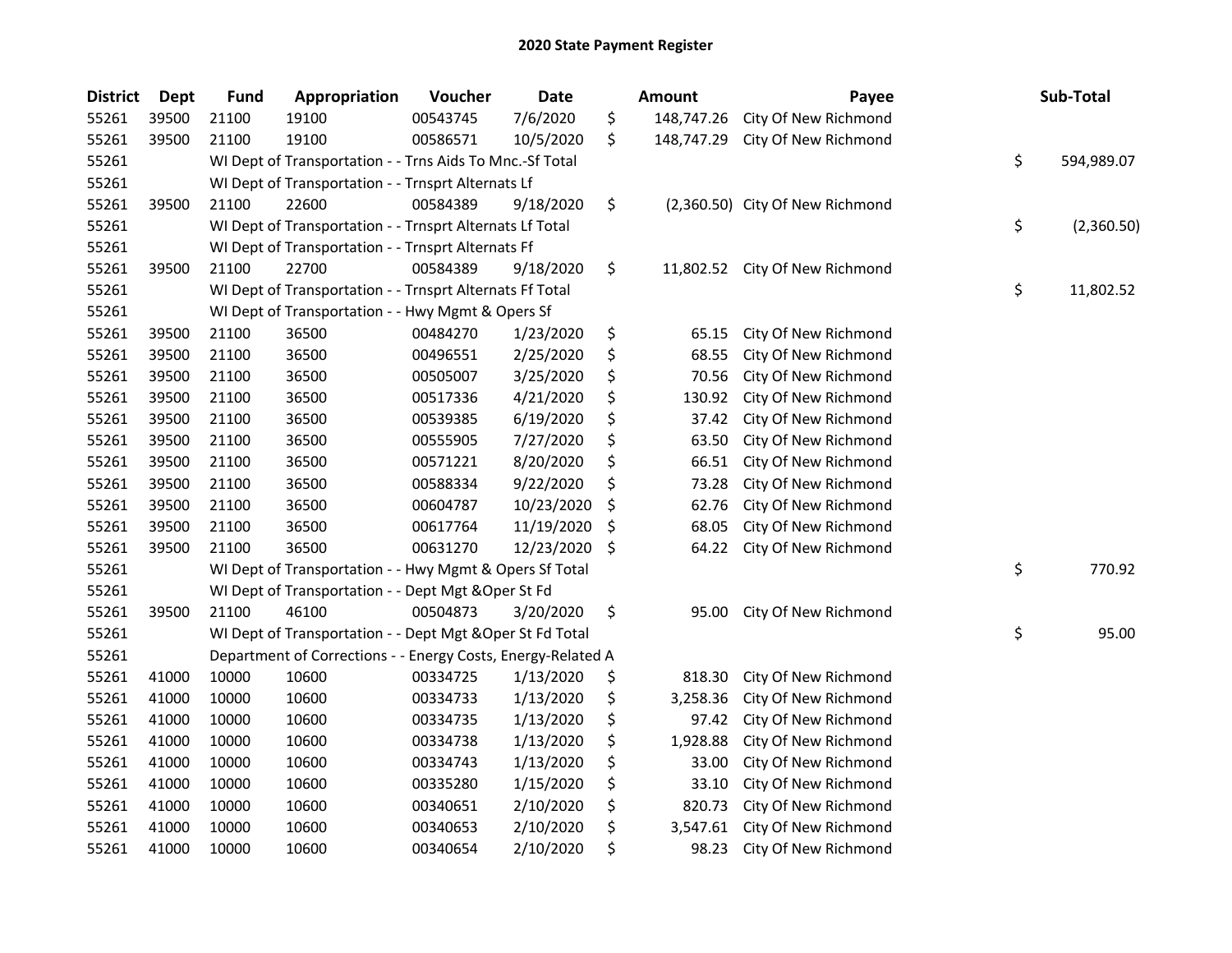| <b>District</b> | <b>Dept</b> | <b>Fund</b> | Appropriation | Voucher  | Date      | <b>Amount</b>  | Payee                | Sub-Total |
|-----------------|-------------|-------------|---------------|----------|-----------|----------------|----------------------|-----------|
| 55261           | 41000       | 10000       | 10600         | 00340656 | 2/10/2020 | \$<br>33.10    | City Of New Richmond |           |
| 55261           | 41000       | 10000       | 10600         | 00340657 | 2/10/2020 | \$<br>33.00    | City Of New Richmond |           |
| 55261           | 41000       | 10000       | 10600         | 00340658 | 2/10/2020 | \$<br>1,945.18 | City Of New Richmond |           |
| 55261           | 41000       | 10000       | 10600         | 00345846 | 3/5/2020  | \$<br>842.60   | City Of New Richmond |           |
| 55261           | 41000       | 10000       | 10600         | 00345847 | 3/5/2020  | \$<br>3,463.26 | City Of New Richmond |           |
| 55261           | 41000       | 10000       | 10600         | 00345848 | 3/5/2020  | \$<br>97.38    | City Of New Richmond |           |
| 55261           | 41000       | 10000       | 10600         | 00345849 | 3/5/2020  | \$<br>1,749.58 | City Of New Richmond |           |
| 55261           | 41000       | 10000       | 10600         | 00345850 | 3/5/2020  | \$<br>33.10    | City Of New Richmond |           |
| 55261           | 41000       | 10000       | 10600         | 00345851 | 3/5/2020  | \$<br>33.00    | City Of New Richmond |           |
| 55261           | 41000       | 10000       | 10600         | 00352763 | 4/10/2020 | \$<br>842.60   | City Of New Richmond |           |
| 55261           | 41000       | 10000       | 10600         | 00352769 | 4/10/2020 | \$<br>3,071.62 | City Of New Richmond |           |
| 55261           | 41000       | 10000       | 10600         | 00352771 | 4/10/2020 | \$<br>95.56    | City Of New Richmond |           |
| 55261           | 41000       | 10000       | 10600         | 00352777 | 4/10/2020 | \$<br>1,643.63 | City Of New Richmond |           |
| 55261           | 41000       | 10000       | 10600         | 00352781 | 4/10/2020 | \$<br>33.10    | City Of New Richmond |           |
| 55261           | 41000       | 10000       | 10600         | 00352782 | 4/10/2020 | \$<br>33.00    | City Of New Richmond |           |
| 55261           | 41000       | 10000       | 10600         | 00357931 | 5/6/2020  | \$<br>842.60   | City Of New Richmond |           |
| 55261           | 41000       | 10000       | 10600         | 00357935 | 5/6/2020  | \$<br>3,307.06 | City Of New Richmond |           |
| 55261           | 41000       | 10000       | 10600         | 00357940 | 5/6/2020  | \$<br>95.35    | City Of New Richmond |           |
| 55261           | 41000       | 10000       | 10600         | 00357946 | 5/6/2020  | \$<br>1,659.93 | City Of New Richmond |           |
| 55261           | 41000       | 10000       | 10600         | 00357952 | 5/6/2020  | \$<br>5.52     | City Of New Richmond |           |
| 55261           | 41000       | 10000       | 10600         | 00357956 | 5/6/2020  | \$<br>33.00    | City Of New Richmond |           |
| 55261           | 41000       | 10000       | 10600         | 00363508 | 6/3/2020  | \$<br>1,350.46 | City Of New Richmond |           |
| 55261           | 41000       | 10000       | 10600         | 00363514 | 6/3/2020  | \$<br>842.60   | City Of New Richmond |           |
| 55261           | 41000       | 10000       | 10600         | 00363520 | 6/3/2020  | \$<br>2,949.64 | City Of New Richmond |           |
| 55261           | 41000       | 10000       | 10600         | 00363522 | 6/3/2020  | \$<br>94.49    | City Of New Richmond |           |
| 55261           | 41000       | 10000       | 10600         | 00363527 | 6/3/2020  | \$<br>33.00    | City Of New Richmond |           |
| 55261           | 41000       | 10000       | 10600         | 00371811 | 7/10/2020 | \$<br>887.68   | City Of New Richmond |           |
| 55261           | 41000       | 10000       | 10600         | 00371815 | 7/10/2020 | \$<br>4,087.15 | City Of New Richmond |           |
| 55261           | 41000       | 10000       | 10600         | 00371825 | 7/10/2020 | \$<br>95.89    | City Of New Richmond |           |
| 55261           | 41000       | 10000       | 10600         | 00371831 | 7/10/2020 | \$<br>1,291.10 | City Of New Richmond |           |
| 55261           | 41000       | 10000       | 10600         | 00371849 | 7/10/2020 | \$<br>33.00    | City Of New Richmond |           |
| 55261           | 41000       | 10000       | 10600         | 00377165 | 8/11/2020 | \$<br>916.48   | City Of New Richmond |           |
| 55261           | 41000       | 10000       | 10600         | 00377168 | 8/11/2020 | \$<br>4,171.15 | City Of New Richmond |           |
| 55261           | 41000       | 10000       | 10600         | 00377169 | 8/11/2020 | \$<br>97.29    | City Of New Richmond |           |
| 55261           | 41000       | 10000       | 10600         | 00377171 | 8/11/2020 | \$<br>1,520.06 | City Of New Richmond |           |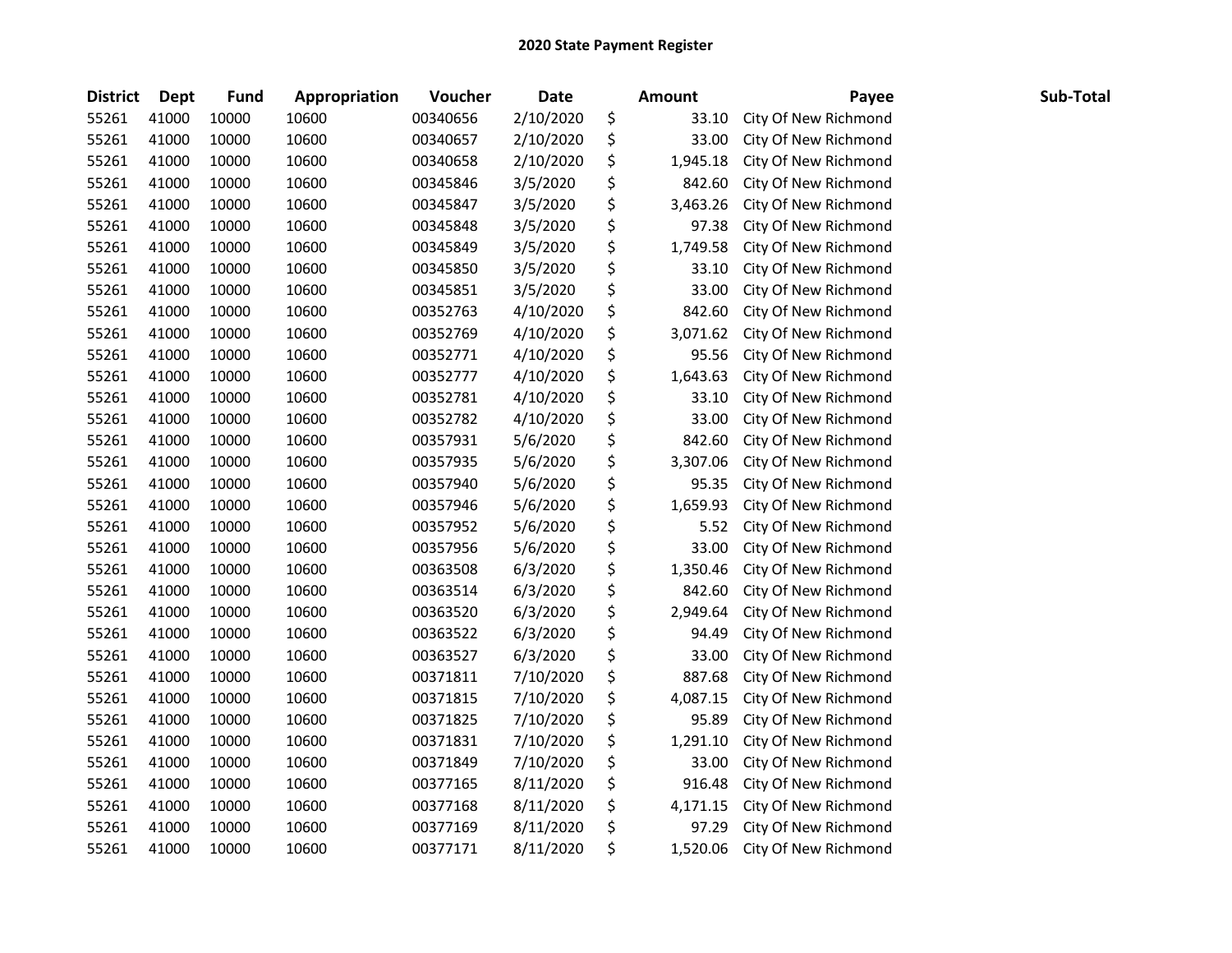| <b>District</b> | <b>Dept</b> | <b>Fund</b> | Appropriation                                                                   | Voucher   | <b>Date</b>   | <b>Amount</b>    | Payee                         | Sub-Total       |
|-----------------|-------------|-------------|---------------------------------------------------------------------------------|-----------|---------------|------------------|-------------------------------|-----------------|
| 55261           | 41000       | 10000       | 10600                                                                           | 00377175  | 8/11/2020     | \$<br>33.00      | City Of New Richmond          |                 |
| 55261           | 41000       | 10000       | 10600                                                                           | 00382715  | 9/11/2020     | \$<br>4,076.16   | City Of New Richmond          |                 |
| 55261           | 41000       | 10000       | 10600                                                                           | 00382718  | 9/11/2020     | \$<br>99.50      | City Of New Richmond          |                 |
| 55261           | 41000       | 10000       | 10600                                                                           | 00382721  | 9/11/2020     | \$<br>1,733.28   | City Of New Richmond          |                 |
| 55261           | 41000       | 10000       | 10600                                                                           | 00382723  | 9/11/2020     | \$<br>33.00      | City Of New Richmond          |                 |
| 55261           | 41000       | 10000       | 10600                                                                           | 00382725  | 9/11/2020     | \$<br>930.88     | City Of New Richmond          |                 |
| 55261           | 41000       | 10000       | 10600                                                                           | 00387862  | 10/8/2020     | \$<br>918.28     | City Of New Richmond          |                 |
| 55261           | 41000       | 10000       | 10600                                                                           | 00387866  | 10/8/2020     | \$<br>3,594.02   | City Of New Richmond          |                 |
| 55261           | 41000       | 10000       | 10600                                                                           | 00387875  | 10/8/2020     | \$<br>98.28      | City Of New Richmond          |                 |
| 55261           | 41000       | 10000       | 10600                                                                           | 00387883  | 10/8/2020     | \$<br>2,010.38   | City Of New Richmond          |                 |
| 55261           | 41000       | 10000       | 10600                                                                           | 00387890  | 10/8/2020     | \$<br>33.00      | City Of New Richmond          |                 |
| 55261           | 41000       | 10000       | 10600                                                                           | 00394056  | 11/12/2020    | \$<br>884.08     | City Of New Richmond          |                 |
| 55261           | 41000       | 10000       | 10600                                                                           | 00394058  | 11/12/2020    | \$<br>3,175.10   | City Of New Richmond          |                 |
| 55261           | 41000       | 10000       | 10600                                                                           | 00394061  | 11/12/2020    | \$<br>98.66      | City Of New Richmond          |                 |
| 55261           | 41000       | 10000       | 10600                                                                           | 00394063  | 11/12/2020    | \$<br>1,611.03   | City Of New Richmond          |                 |
| 55261           | 41000       | 10000       | 10600                                                                           | 00394065  | 11/12/2020    | \$<br>33.00      | City Of New Richmond          |                 |
| 55261           | 41000       | 10000       | 10600                                                                           | 00398639  | 12/9/2020     | \$<br>842.60     | City Of New Richmond          |                 |
| 55261           | 41000       | 10000       | 10600                                                                           | 00398643  | 12/9/2020     | \$<br>3,207.66   | City Of New Richmond          |                 |
| 55261           | 41000       | 10000       | 10600                                                                           | 00398646  | 12/9/2020     | \$<br>98.20      | City Of New Richmond          |                 |
| 55261           | 41000       | 10000       | 10600                                                                           | 00398647  | 12/9/2020     | \$<br>1,333.50   | City Of New Richmond          |                 |
| 55261           | 41000       | 10000       | 10600                                                                           | 00398650  | 12/9/2020     | \$<br>33.00      | City Of New Richmond          |                 |
| 55261           |             |             | Department of Corrections - - Energy Costs, Energy-Related A Total              |           |               |                  |                               | \$<br>73,775.40 |
| 55261           |             |             | Department of Health Services - - Prepaid Medical Transport Reimbursement       |           |               |                  |                               |                 |
| 55261           | 43500       | 10000       | 16300                                                                           | AMBULANCE | 11/16/2020 \$ | 23,208.76        | City Of New Richmond          |                 |
| 55261           |             |             | Department of Health Services - - Prepaid Medical Transport Reimbursement Total |           |               |                  |                               | \$<br>23,208.76 |
| 55261           |             |             | Department of Justice - - Law Enforcement Train, Local                          |           |               |                  |                               |                 |
| 55261           | 45500       | 10000       | 23100                                                                           | 00091515  | 12/7/2020     | \$               | 2,880.00 City Of New Richmond |                 |
| 55261           |             |             | Department of Justice - - Law Enforcement Train, Local Total                    |           |               |                  |                               | \$<br>2,880.00  |
| 55261           |             |             | Department of Military Affairs - - Major Disaster Assist; Pif                   |           |               |                  |                               |                 |
| 55261           | 46500       | 27200       | 36500                                                                           | 00085396  | 11/12/2020 \$ | 1,410.93         | City Of New Richmond          |                 |
| 55261           |             |             | Department of Military Affairs - - Major Disaster Assist; Pif Total             |           |               |                  |                               | \$<br>1,410.93  |
| 55261           |             |             | Department of Administration - - Federal Aid                                    |           |               |                  |                               |                 |
| 55261           | 50500       | 10000       | 14200                                                                           | 00126746  | 8/11/2020     | \$<br>151,553.00 | City Of New Richmond          |                 |
| 55261           | 50500       | 10000       | 14200                                                                           | 00135162  | 12/9/2020     | \$<br>55,998.26  | City Of New Richmond          |                 |
| 55261           | 50500       | 10000       | 14200                                                                           | 00136538  | 12/16/2020    | \$<br>16,084.64  | City Of New Richmond          |                 |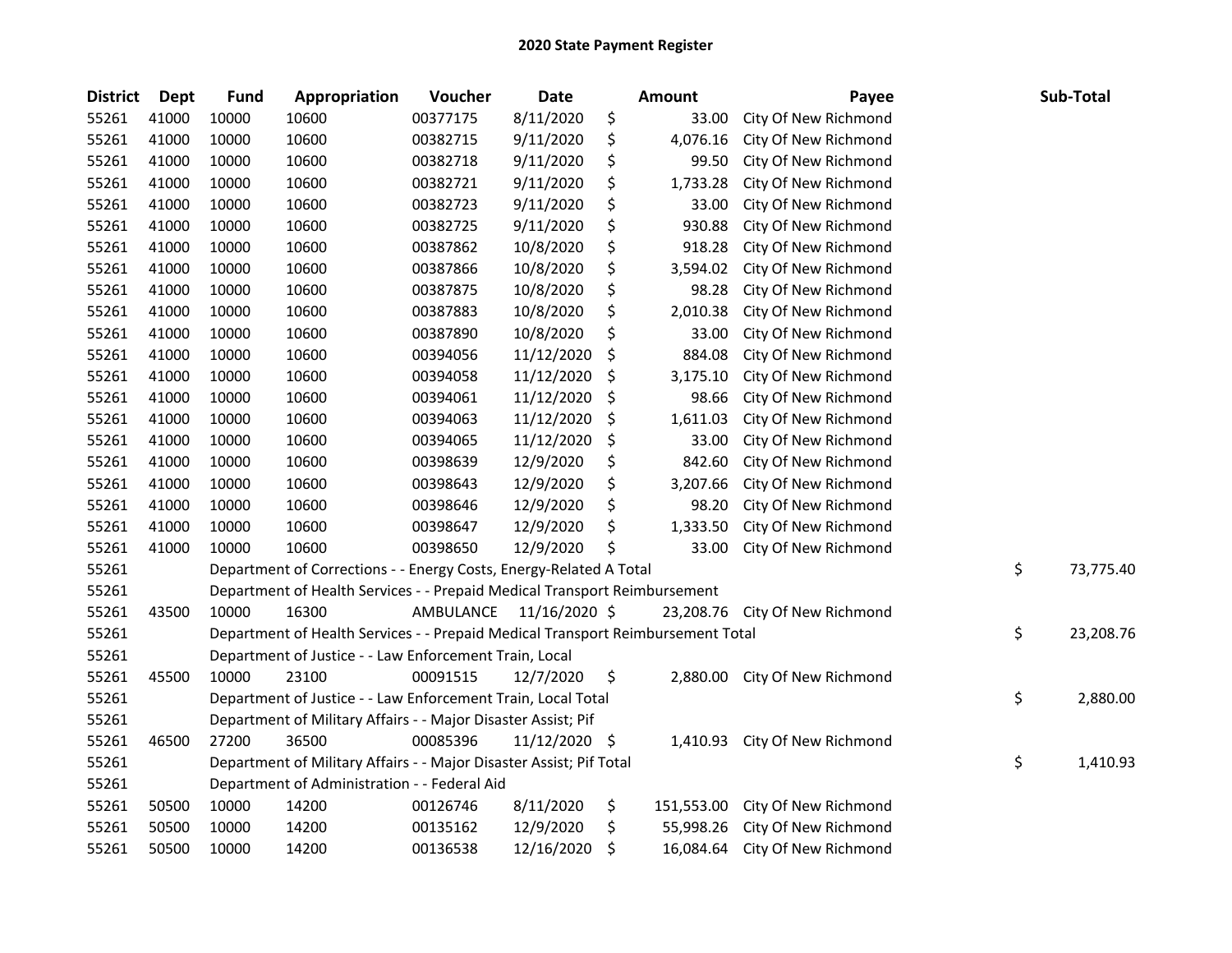## 2020 State Payment Register

| <b>District</b> | Dept  | <b>Fund</b> | Appropriation                                                                 | Voucher  | Date       |     | <b>Amount</b> | Payee                |    | Sub-Total    |
|-----------------|-------|-------------|-------------------------------------------------------------------------------|----------|------------|-----|---------------|----------------------|----|--------------|
| 55261           |       |             | Department of Administration - - Federal Aid Total                            |          |            |     |               |                      | \$ | 223,635.90   |
| 55261           |       |             | Elections Commission - - 2018 Hava Election Security                          |          |            |     |               |                      |    |              |
| 55261           | 51000 | 22000       | 18200                                                                         | 00004155 | 8/7/2020   | \$  | 5,285.30      | City Of New Richmond |    |              |
| 55261           |       |             | Elections Commission - - 2018 Hava Election Security Total                    |          |            |     |               |                      | \$ | 5,285.30     |
| 55261           |       |             | Shared Revenue and Tax Relief - - County And Municipal Aid                    |          |            |     |               |                      |    |              |
| 55261           | 83500 | 10000       | 10500                                                                         | 00068890 | 7/27/2020  | \$. | 68,809.74     | City Of New Richmond |    |              |
| 55261           | 83500 | 10000       | 10500                                                                         | 00072858 | 11/16/2020 | \$  | 366,713.07    | City Of New Richmond |    |              |
| 55261           |       |             | Shared Revenue and Tax Relief - - County And Municipal Aid Total              |          |            |     |               |                      | \$ | 435,522.81   |
| 55261           |       |             | Shared Revenue and Tax Relief - - Exempt Computer Aid                         |          |            |     |               |                      |    |              |
| 55261           | 83500 | 10000       | 10900                                                                         | 00065956 | 7/27/2020  | \$  | 9,177.67      | City Of New Richmond |    |              |
| 55261           | 83500 | 10000       | 10900                                                                         | 00067185 | 7/27/2020  | \$  | 27,620.77     | City Of New Richmond |    |              |
| 55261           |       |             | Shared Revenue and Tax Relief - - Exempt Computer Aid Total                   |          |            |     |               |                      | \$ | 36,798.44    |
| 55261           |       |             | Shared Revenue and Tax Relief - - Utility Aid                                 |          |            |     |               |                      |    |              |
| 55261           | 83500 | 10000       | 11000                                                                         | 00068890 | 7/27/2020  | \$  | 1,124.17      | City Of New Richmond |    |              |
| 55261           | 83500 | 10000       | 11000                                                                         | 00072858 | 11/16/2020 | \$  | 8,314.42      | City Of New Richmond |    |              |
| 55261           |       |             | Shared Revenue and Tax Relief - - Utility Aid Total                           |          |            |     |               |                      | \$ | 9,438.59     |
| 55261           |       |             | Shared Revenue and Tax Relief - - Personal Property Aid                       |          |            |     |               |                      |    |              |
| 55261           | 83500 | 10000       | 11100                                                                         | 00061369 | 5/4/2020   | \$  | 20,067.87     | City Of New Richmond |    |              |
| 55261           | 83500 | 10000       | 11100                                                                         | 00062628 | 5/4/2020   | \$  | 69,800.84     | City Of New Richmond |    |              |
| 55261           |       |             | Shared Revenue and Tax Relief - - Personal Property Aid Total                 |          |            |     |               |                      | \$ | 89,868.71    |
| 55261           |       |             | Shared Revenue and Tax Relief - - State Aid; Video Service Provider Fee       |          |            |     |               |                      |    |              |
| 55261           | 83500 | 10000       | 11200                                                                         | 00064410 | 7/27/2020  | \$  | 4,206.46      | City Of New Richmond |    |              |
| 55261           |       |             | Shared Revenue and Tax Relief - - State Aid; Video Service Provider Fee Total |          |            |     |               |                      | \$ | 4,206.46     |
| 55261           |       |             | Shared Revenue and Tax Relief - - Payments For Municipal Svcs                 |          |            |     |               |                      |    |              |
| 55261           | 83500 | 10000       | 50100                                                                         | 00054783 | 2/3/2020   | \$  | 6,641.57      | City Of New Richmond |    |              |
| 55261           |       |             | Shared Revenue and Tax Relief - - Payments For Municipal Svcs Total           |          |            |     |               |                      | \$ | 6,641.57     |
| 55261           |       |             | Shared Revenue and Tax Relief - - Lottery & Gaming Credit                     |          |            |     |               |                      |    |              |
| 55261           | 83500 | 52100       | 36300                                                                         | 00055514 | 3/23/2020  | \$  | 2,149.37      | City Of New Richmond |    |              |
| 55261           |       |             | Shared Revenue and Tax Relief - - Lottery & Gaming Credit Total               |          |            |     |               |                      | \$ | 2,149.37     |
| 55261 Total     |       |             |                                                                               |          |            |     |               |                      | \$ | 1,746,628.01 |